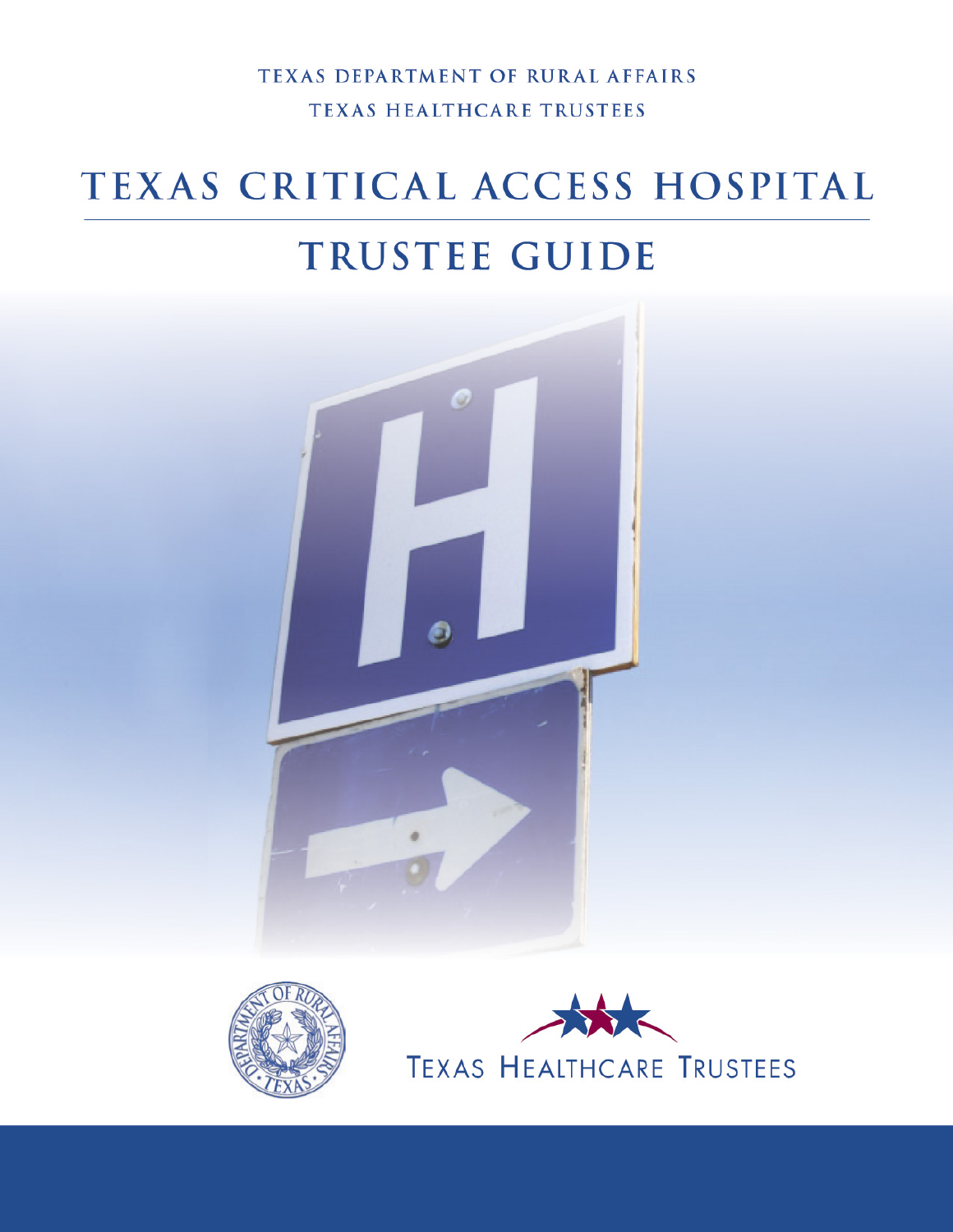# Texas CAH Trustee Resource Guide

The *Texas CAH Trustee Guide* is designed to be used with the Texas Healthcare Trustees *Guidebook for Hospital and Health System Governance* and the *Health Care Terms and Abbreviations* book

This publication is supported by funding from the Department of Health And Human Services Health Resource and Services Administration (HRSA) Medicare Rural Hospital Flexibility (FLEX) Grant (Grant Award No. 5 H54RH00055-07-00) and is produced for the benefit of the Texas Department of Rural Affairs and the State of Texas. This publication is the property of the Texas Department of Rural Affairs and the State of Texas and does not necessarily represent the official views of the Texas Department of Rural Affairs and the State of Texas.

A collaborative project of



TEXAS HEALTHCARE TRUSTEES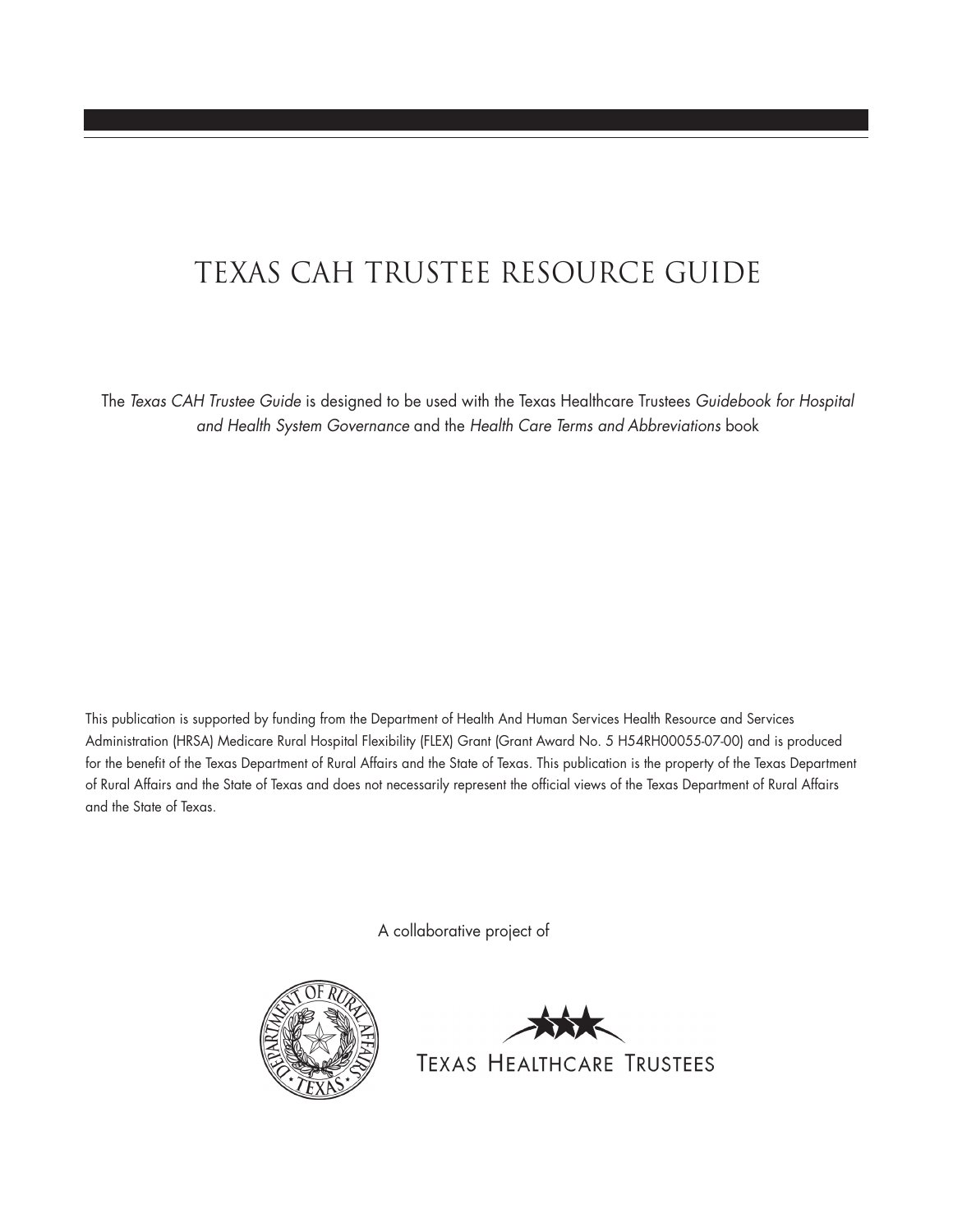# **Texas Department of Rural Affairs**

| P.O. Box 12887             |
|----------------------------|
| Austin, TX 78711           |
| 1700 N. Congress, Ste. 220 |
| Austin, TX 78701           |
| 512/936-6701               |
| 800/544-2042               |
| 512/936-6776               |
| tdra@tdra.state.tx.us      |
| www.tdra.state.tx.us       |
|                            |

## **Texas Healthcare Trustees**

| <b>Mailing Address:</b>  | P.O. Box 679010  |
|--------------------------|------------------|
|                          | Austin, TX 78767 |
| <b>Physical Address:</b> | $1108$ Lavaca    |
|                          | Austin, TX 78701 |
| Phone:                   | 512/465-1013     |
| Fax <sup>.</sup>         | 512/692-2556     |
| E-mail:                  | tht@tha.org      |
| Web site:                | www.tht.org      |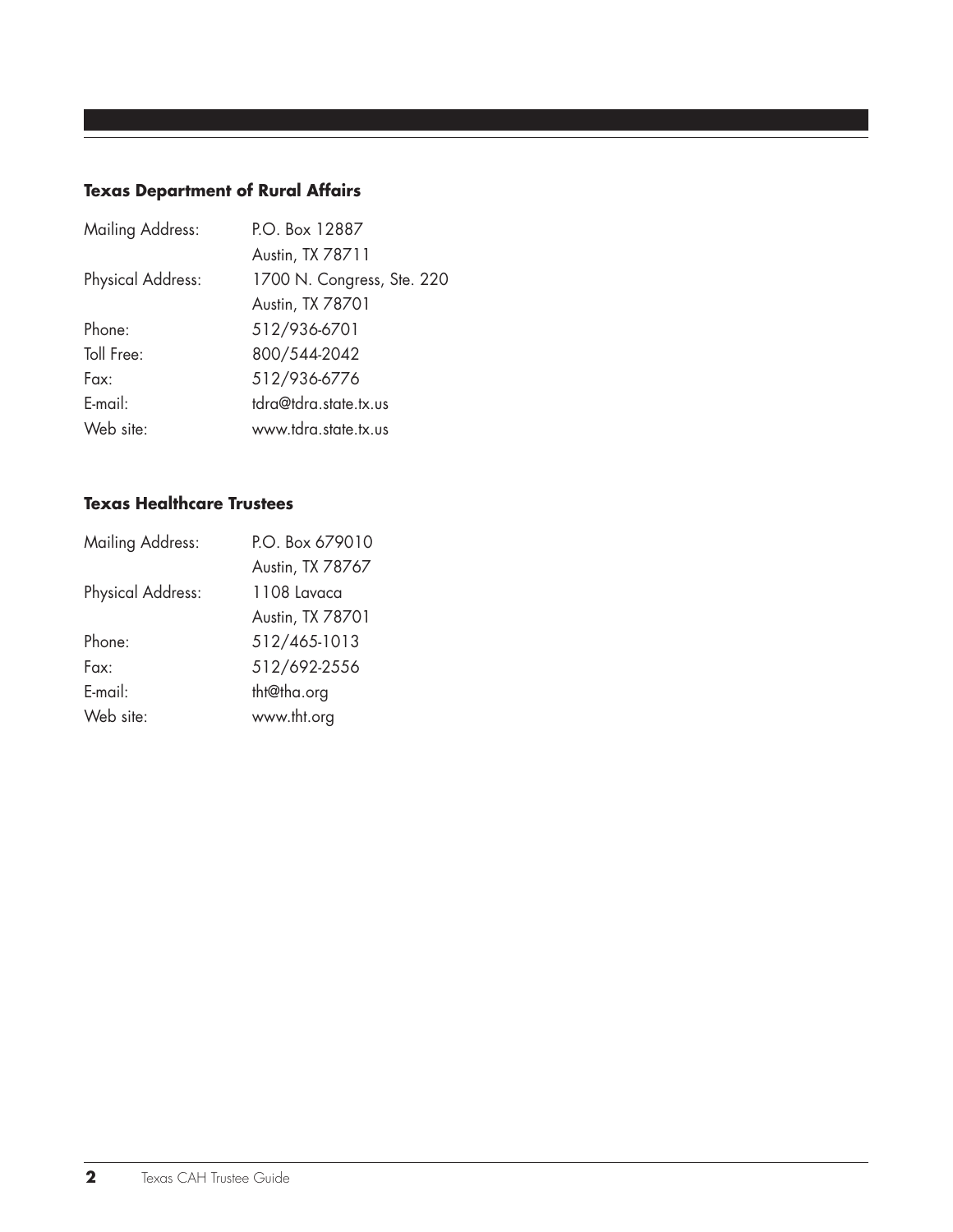# TABLE OF CONTENTS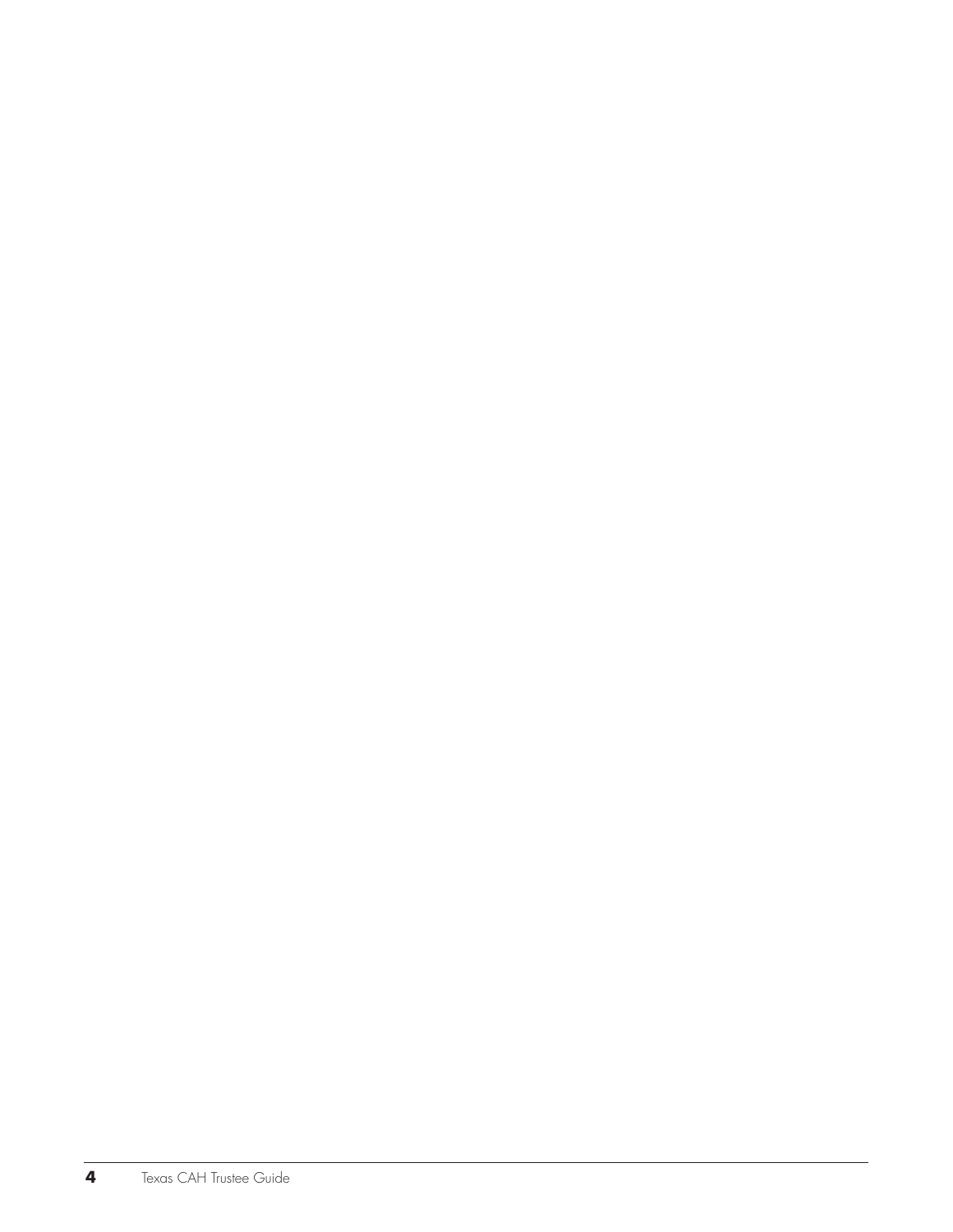# program rules and regulations

The Critical Access Hospital (CAH) program was created as part of the Balanced Budget Act (BBA) of 1997. Although the focus of the BBA was to balance the federal budget, it included major Medicare and Medicaid changes affecting rural health care financing. The CAH program's goal is to aid small rural hospitals experiencing financial hardships due to dependence on Medicare, disproportionate share of uninsured patients, declining and aging population, stagnant economies, and escalating operating costs

The Critical Access Hospital program was fashioned after two experimental programs conducted at a time when 33 percent of rural community hospitals were suffering unsustainable losses. Responding to the threatened closure of small, isolated rural hospitals, in 1987 Montana created a limited licensure model known as the Medical Assistance Facility (MAF) demonstration project. Soon after the MAF program launched, the Health Care Financing Administration (since renamed Centers for Medicare and Medicaid Services) created the Essential Access Community Hospital-Rural Primary Care Hospital (EACH-RPCH) Program. It established a type of hospital status that enabled small rural hospitals to reduce the scope of services offered, form networks with larger support hospitals, and receive reasonable cost reimbursement as well as federal grants.

In total, four major laws have been enacted that affect the Critical Access Hospital Program:

- 1. Balanced Budget Act of 1997 (Public Law 105-33)
- 2. Balanced Budget Refinement Act of 1999 (Public Law 106-113)
- 3. Medicare, Medicaid and SCHIP Benefits Improvement and Protection Act of 2000 (Public Law 106-554)
- 4. Medicare Prescription Drug, Improvement, and Modernization Act of 2003 (Public Law 108-173)

## **Balanced Budget Act of 1997**

The Balanced Budget Act of 1997 established what's known as the Rural Hospital Flexibility Program (Flex Program). Its intent: to safeguard access to health care in rural communities. The program, available to all 50 states, sought to stabilize rural health care by providing for the creation of limited service facilities that could operate under less restrictive requirements. The program increased Medicare reimbursement, and established a four-year, \$25 million per year grant program that awarded up to \$775,000 to each state for rural health system improvements. The Flex Program had five primary goals:

- 1. Prepare a state rural health plan
- 2. Convert eligible and willing hospitals
- 3. Improve quality of care
- 4. Promote networking among hospitals
- 5. Improve emergency medical services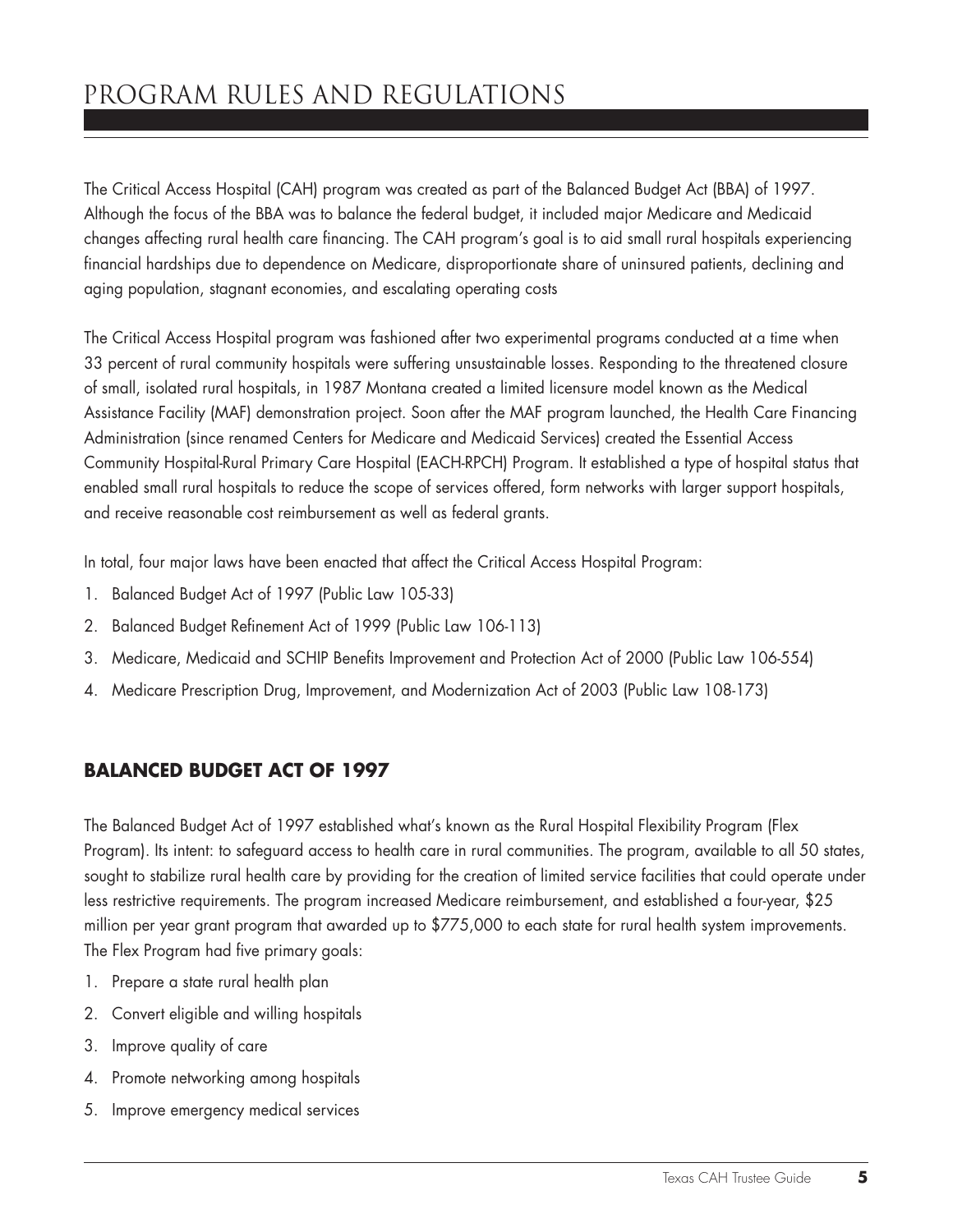#### **Flex Program**

To receive grant money, a state must establish its own rural hospital flexibility program that includes plans to:

- Develop, in consultation with the state's hospital association, rural hospitals, and Office of Rural Health, a state rural health care plan that:
	- provides for the creation of at least one rural health network
	- promotes regionalization of rural health services
	- improves access to health services for its rural residents
- Designate at least one nonprofit or public hospital as a Critical Access Hospital

A rural health network consists of at least one Critical Access Hospital and at least one full service acute care hospital. The network members agree to refer and transfer patients, communicate and share patient data, and transport patients. Additionally, each network facility must have an agreement for credentialing and quality assurance with either a hospital member, peer review organization, or other appropriate agency identified in the state rural health care plan.

#### **Critical Access Hospital Definition**

According to the Balanced Budget Act of 1997, a Critical Access Hospital must:

- Be a nonprofit or public hospital
- Be located in a rural county that is:
	- more than a 35-mile drive (or in the case of mountainous terrain or areas with only secondary roads available, a 15-mile drive) from another hospital; or
	- certified by the state as a "necessary provider" of health care services to residents in the area. "Necessary provider" certification is based on individual state criteria. In Texas, a hospital meets the requirements if it was constructed prior to May 1, 2001; is not located in a city where two or more licensed and operating acute care hospitals exist; and is located in either a Health Professional Shortage Area, Medically Underserved Area, frontier area as designated by the U.S. Census Bureau, or a county with no other acute care hospital.
- Provide 24-hour emergency care services
- Operate no more than 25 available beds
- Use 15 beds or less at any one time for acute care inpatient services. Swing beds are permitted but limited to 10.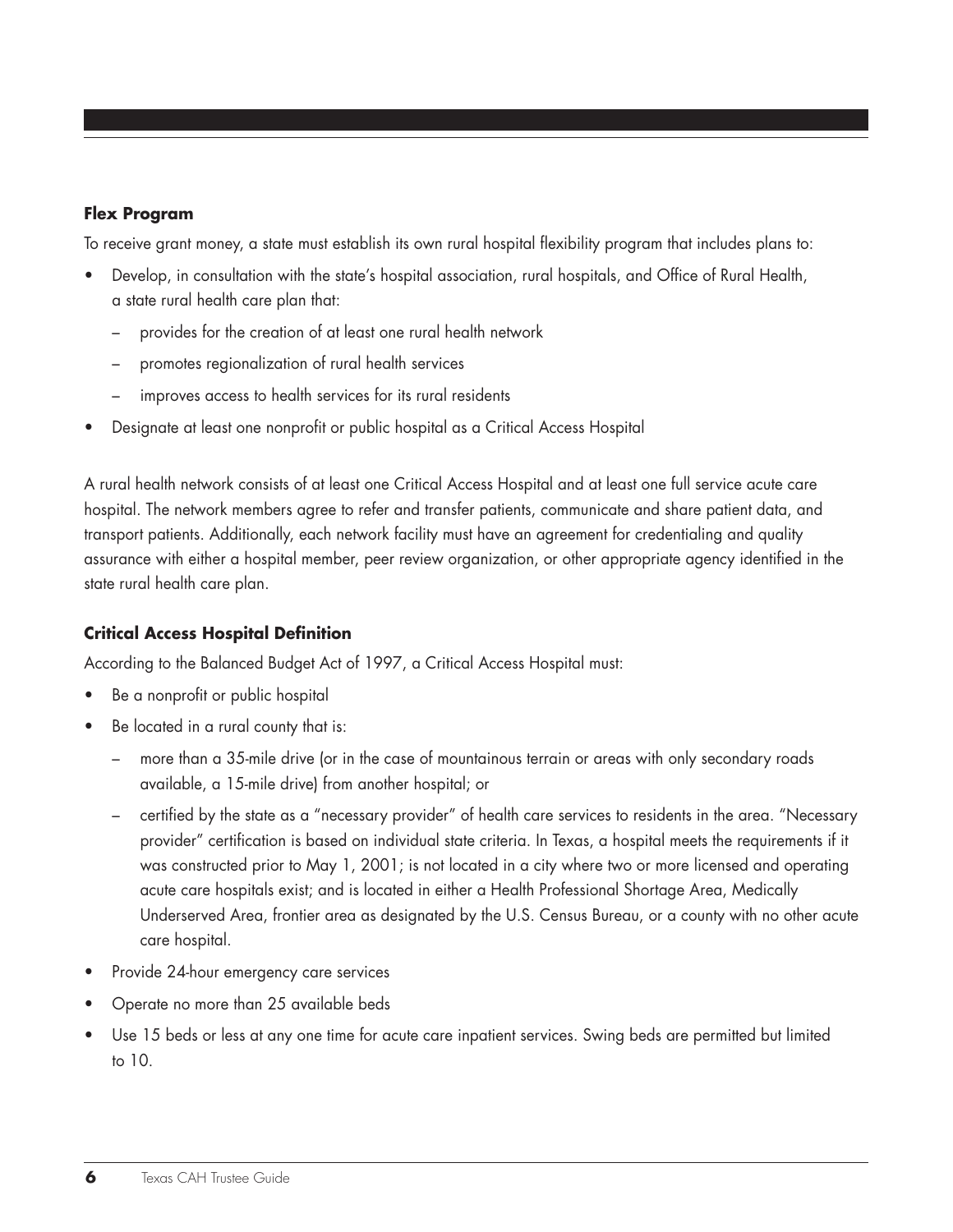- Have a length of stay of less than 96 hours per patient. In the earlier experimental programs, patients were limited to 72-hour length of stays, which became a deterrent for many hospitals to participate. The CAH Program increased the limit to 96 hours. Hospitals must document weather or other emergency conditions to support any violations of the 96-hour limit, or obtain a case-specific waiver from a peer review organization.
- Participate in a rural health network

Under the law, exemptions from standard hospital hours of operation and strict attending physician requirements enable CAHs to reduce their staffing requirements. However, a CAH must provide:

- 24-hour emergency care
- 24-hour nursing services
- Medical staff when an inpatient is present
- Emergency room on call physician may be off-site

Because many rural areas face physician shortages, the law allows physician assistants, nurse practitioners or clinical nurse specialists to provide inpatient care with the oversight of a physician. The physical presence of the supervising physician is not necessary.

The Secretary of Health and Human Services must certify a facility as a Critical Access Hospital if it meets these requirements and any other criteria the Secretary deems necessary.

## **Balanced Budget Refinement Act of 1999**

Health care industry lobbying efforts resulted in the Balanced Budget Refinement Act of 1999 (BBRA), which made numerous changes to BBA provisions that were negatively impacting hospitals. The revisions eased the criteria for conversion to Critical Access as well as increasing financial incentives.

#### **Eligible Entities**

The BBRA expanded eligibility for Critical Access designation by removing the "nonprofit" or "public" criteria as well as adding the following facilities:

- Hospitals that ceased operations within 10 years prior to November 29, 1999
- State licensed health clinics or centers that had been downsized from a hospital

The rural area requirement was broadened to include not only rural counties as defined by the Office of Management and Budget, but also rural census tracts as defined by the "Goldsmith Modification," or defined as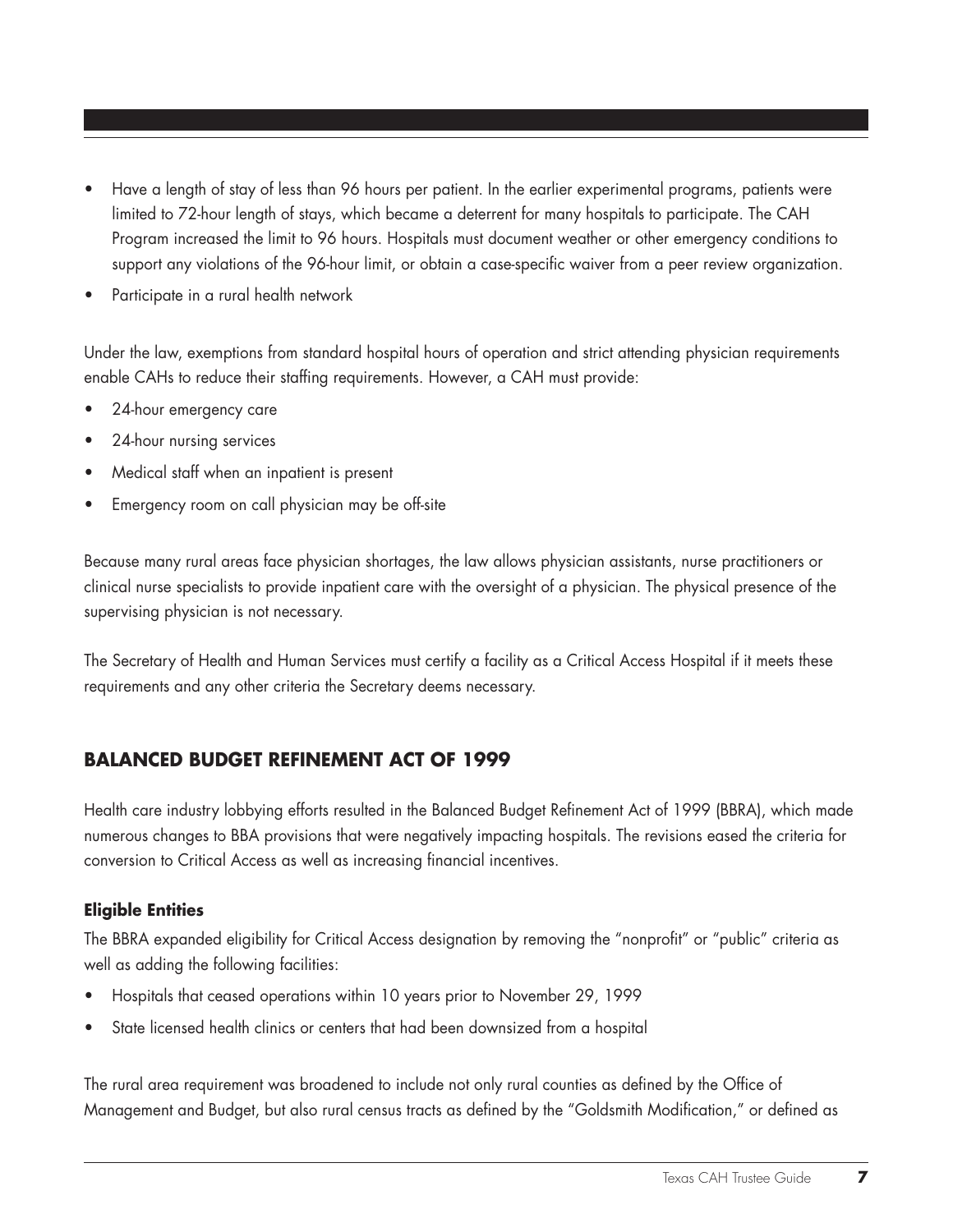rural by state law or regulation. The Goldsmith Modification creates a more equitable distribution of outreach grant funds to small, remote and sparsely populated areas. The Goldsmith Modification identifies segments of large metropolitan counties that lack easy geographical access to services offered in the central areas. In Texas, only six counties contain Goldsmith tracts:

- 1. Bexar
- 2. Brazoria
- 3. Harris
- 4. Hidalgo
- 5. Tom Green
- 6. Webb

There are only three hospitals within these counties that are eligible for CAH status under the Goldsmith Modification criteria.

#### **96-Hour Rule**

CAHs no longer have to maintain documentation regarding weather or other emergency conditions, or to obtain a case specific waiver, for individual stays longer than 96 hours. While a CAH still may provide acute inpatient care for no more than 96 hours per patient, the hospital's length of stay is determined on an annual average basis.

#### **Billing Options**

A CAH now may elect an all-inclusive billing option for its hospital and physician outpatient services. Under this "Elective Method," a CAH is paid a facility fee of 80 percent of the reasonable cost of furnishing the services, plus the amount payable under the physician fee schedule for professional services. To be eligible, the CAH must choose this billing option in writing 60 days prior to the beginning of the cost reporting period. The option is effective for the entire cost reporting period.

#### **Election To Be Treated as Rural**

Urban hospitals also may apply to the Secretary to be treated as a rural hospital. Qualifying facilities are eligible for all categories and designations available to rural hospitals.

#### **Lab Services**

Under the revision, outpatient laboratory services are billable under the clinical diagnostic laboratory fee schedule without application of a deductible. No coinsurance is collected.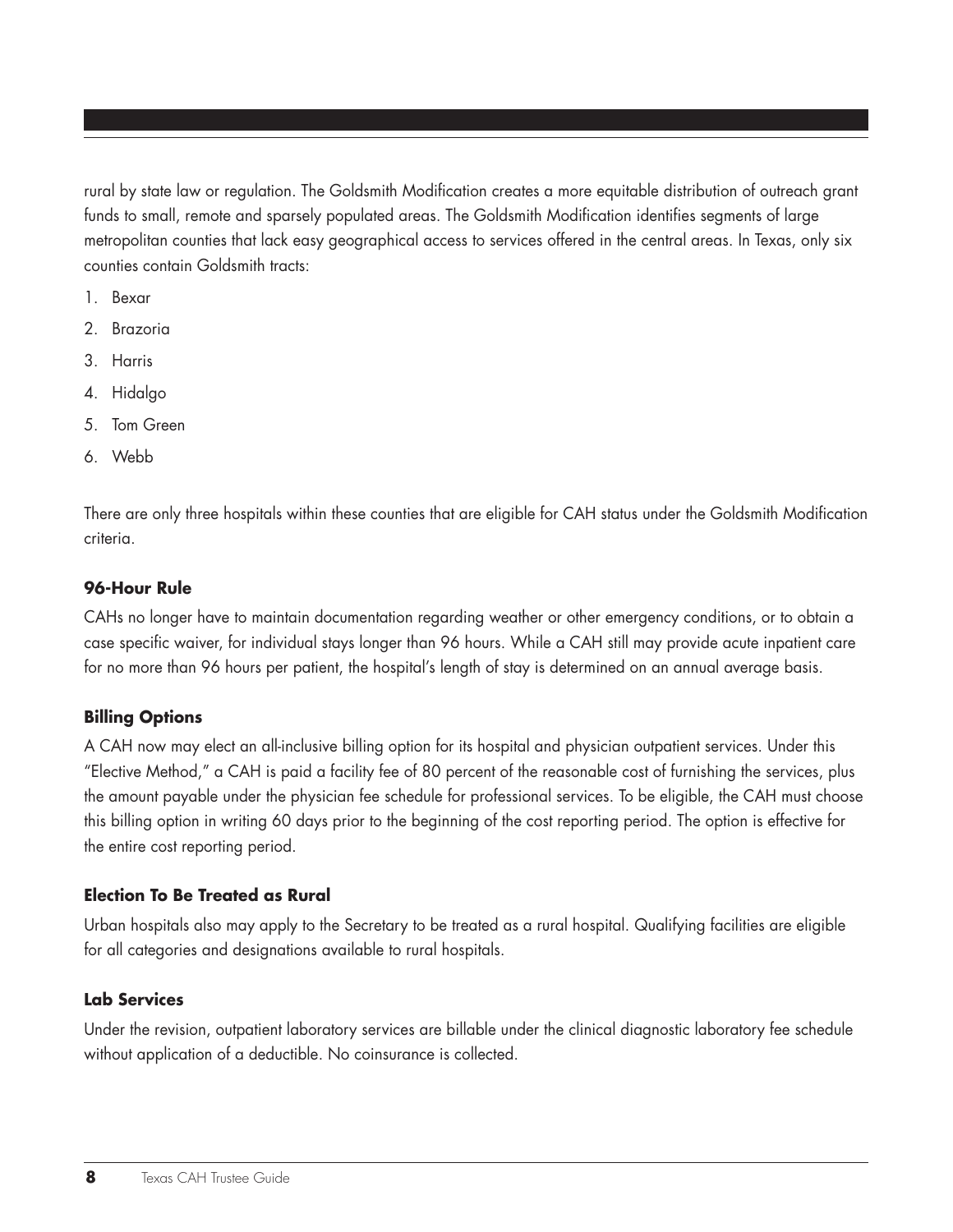# **The Medicare, Medicaid and schip benefits improvement and protection act of 2000 (BIPA)**

The Medicare, Medicaid, and SCHIP Benefits Improvement and Protection Act of 2000 (BIPA) brought further enhancements and participation incentives to the Critical Access Hospital program.

The majority of the provisions relating to CAHs offered increased financial incentives for becoming a CAH. This new law expanded the categories of services for which CAHs are reimbursed on a reasonable cost basis. They include:

- Skilled nursing facility services provided in swing beds
- On-call emergency room physicians not present on the premises, not otherwise furnishing physician services, and not on call or at any other facility
- Ambulance services if the CAH is the only supplier of ambulance services within a 35-mile drive of the hospital
- **Outpatient laboratory services**

#### **Lab Payments Clarified**

Reasonable cost reimbursement for outpatient laboratory tests was made retroactive to the passage of the Balanced Budget Refinement Act of 1999. Prior to the BBRA's passage, CAHs received cost-based reimbursement for outpatient laboratory services. However, a drafting error in BBRA changed the reimbursement methodology to the fee schedule. Additionally, BIPA restated that coinsurance, deductible, co-payment, or any other beneficiary cost sharing did not apply to clinical diagnostic laboratory services furnished as an outpatient Critical Access Hospital service.

#### **"All-Inclusive" Charges**

All CAH outpatient services, hospital and professional, are paid based on a reasonable cost basis, rather than reimbursing professional services under the physician fee schedule. Those CAHs which elect the "all-inclusive" billing method are paid a facility fee based on reasonable costs, and will receive 115 percent of the physician fee schedule for professional services. To be eligible, the CAH must choose this billing option in writing 30 days prior to the beginning of the cost reporting period on an annual basis. The option is effective for the entire cost reporting period.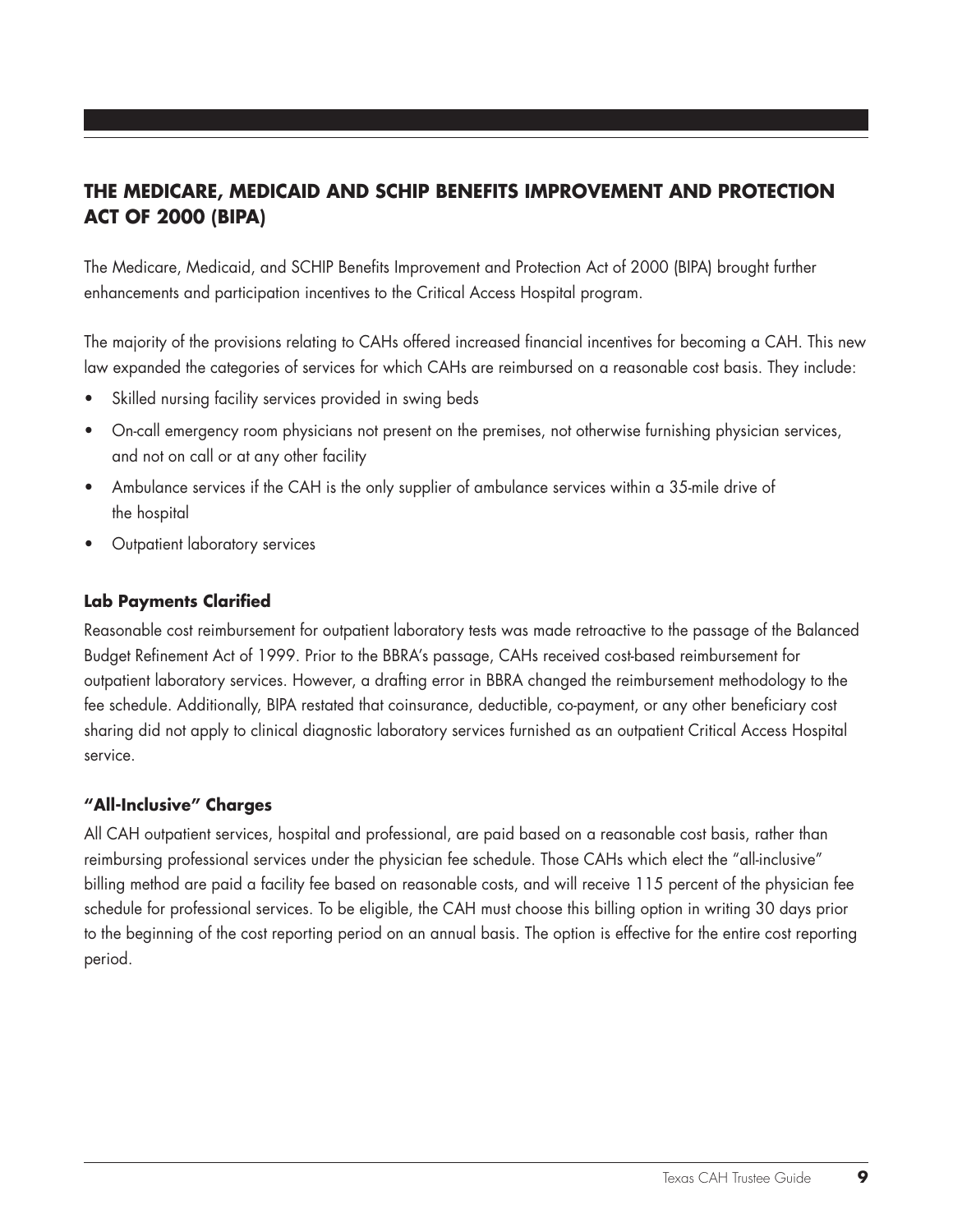# **Medicare Prescription drug, improvement and modernization act of 2003 (MMA)**

Touted as an "historic piece of legislation" with claims of making the "biggest change to the Medicare program since its inception," the Medicare Prescription Drug, Improvement and Modernization Act (MMA) was signed into law on December 8, 2003. In addition to making prescription drug benefits and preventive screenings available, the act included several provisions designed to increase the availability of quality health care services by providing incentives for providers to practice in rural areas.

The MMA eased restrictions on CAH size and service, and increased payment for CAH services.

#### **Bed Limit**

The MMA increased the limit on the number of beds operated by a CAH from 15 to 25. It eliminated the requirement that 10 of the 25 beds be designated as swing beds for skilled nursing facility care.

#### **Reimbursement**

Payment enhancements include:

- Reimbursement based on 101 percent of reasonable costs for inpatient, outpatient and covered skilled nursing facility services provided to Medicare beneficiaries
- Reimbursement for on-call emergency room providers, including physicians assistants, nurse practitioners and clinical nurse specialists
- • Payment under the Periodic Interim Payment Method for inpatient services

The new law also eliminated the requirement that every practitioner providing CAH professional services assign billing rights to the CAH before it can elect the "all-inclusive" payment method. However, the "all-inclusive" payment method does not apply to practitioners who have not assigned billing rights to the CAH.

#### **Distinct Part Units**

CAHs now have the authority to establish psychiatric and rehabilitation distinct part units within the hospital. These units are subject to some limitations:

- 10-bed limit in each distinct unit
- Requirements that would otherwise apply if established by a short-term, general hospital
- • Payment under the Prospective Payment System, not under the CAH enhanced payment system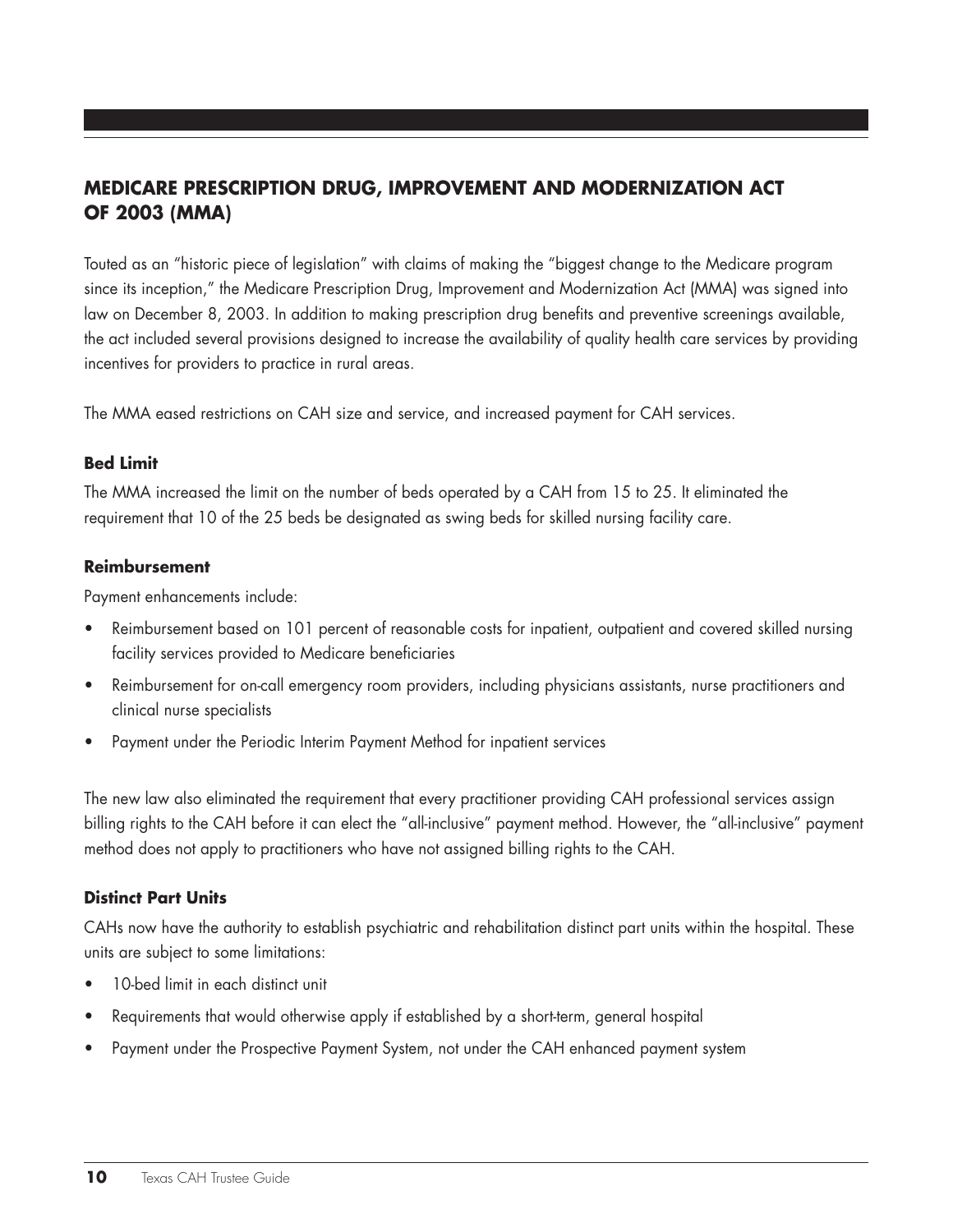The beds in the distinct part unit are excluded from the bed count for purposes of applying the 25-bed limitation.

#### **Flex Grant Re-Authorization**

Flex Grant funding was extended through 2008 with \$35 million authorized for each fiscal year from 2005 through 2008. Along with funding, additional Flex provisions impose requirements on states for receiving Flex Grant awards. Among those, a state must consult with its state hospital association and its rural hospitals on the most appropriate ways to use grant money. In addition, grant proceeds used for administrative costs must be 15 percent or less of the grant or the state's federally negotiated indirect rate for administering the grant. Five percent of the total amount allocated is available to the Health Resources and Services Administration to administer the Flex Grant program.

# **Medicare Conditions of Participation**

All Critical Access Hospitals are governed by Medicare's conditions of participation. Currently, a hospital must meet these criteria to receive and maintain CAH designation.

#### **Geographic Criteria**

- The hospital must be located in a rural area. A rural area is defined as either:
	- a county outside a Metropolitan Statistical Area (MSA)
	- a rural census tract of an MSA as determined by the most recent Goldsmith modification
	- an area or hospital designated as rural by state law or regulation
- The hospital must either be:
	- located more than 35 miles from another hospital
	- located more than 15 miles from another hospital in areas with mountainous terrain or only secondary roads:
		- In areas where there is a combination of mountainous and non-mountainous terrain, a hospital would qualify as long as the route from the hospital to another hospital in mountainous terrain is greater than 15 miles.
		- In areas where there is a combination of primary and secondary roads, a hospital would meet the "secondary roads only" criterion if there is a combination of primary and secondary roads between it and any hospital or other CAH, so long as more than 15 of the total miles from the hospital or other CAH consists of areas in which only secondary roads are available. To apply this criterion, measure the total driving distance, and subtract the portion of that distance in which primary roads are available. If the result is more than 15 miles, then the 15-mile criterion is met. Documentation submitted by the provider will be reviewed by the CMS Regional Office (RO). The RO will consult state transportation or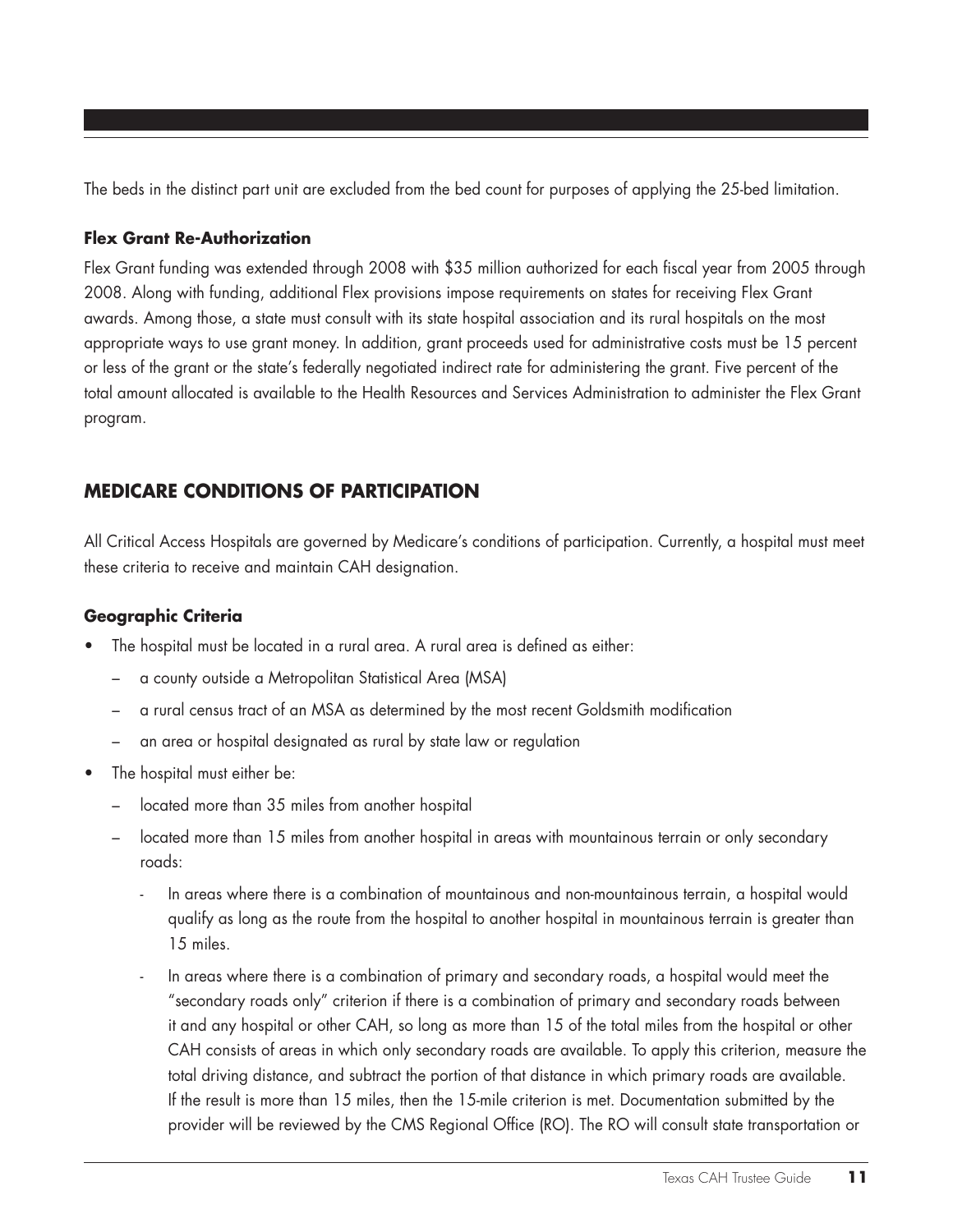highway department maps and/or maps of the U.S. Geological Survey to determine if the secondary roads only requirement has been met.

- certified by the state as being a necessary provider of health care services to residents in the area. As of January 1, 2006, states no longer had the authority to waive the CAH location relative to other facilities requirement, and thus, are not permitted to designate a facility as a necessary provider CAH. Hospitals designated as necessary providers prior to January 1, 2006, will be grandfathered but any new CAH designations must meet the mileage requirement.
- A CAH with a necessary provider designation in effect prior to January 1, 2006 and relocates must serve at least 75 percent of the same service area and provide at least 75 percent of the same services that it served before relocation; and must be staffed by 75 percent of the same staff (including medical staff, contracted staff and employees) that were on staff at the original location in order to continue to meet the location requirements in the previous paragraph.
- A CAH with a necessary provider designation that shares a campus with another hospital or CAH (co-located) will continue to meet the location requirements above only if the co-location arrangement was in effect before January 1, 2008, and the type and scope of services offered by the facility co-located with the necessary provider CAH do not change.

*\*(A primary road is a numbered federal highway, including interstates, intrastate, expressways or any other numbered federal highway; or a numbered state highway with two or more lanes each way; or a road shown on a map prepared in accordance with the U.S. Geological Survey's Federal Geographic Data Committee (FGDC) Digital Cartographic Standard for Geologic Map Symbolization as a "primary highway, divided by a median strip.")*

#### **Operating Criteria**

- Length of stay cannot exceed 96 hours, calculated on an annual, average basis
- Operation of up to 25 beds for acute inpatient care is allowed and there is no limit on the 25 beds for providing swing bed services
- 24-hour emergency care must be provided. Emergency care may be provided by a physician, physician assistant, nurse practitioner or clinical nurse practitioner. A registered nurse on site and immediately available may be utilized to conduct patient medical screening examinations when requested, if the request is within the scope of practice of the registered nurse and consistent with applicable state laws and the critical access hospital's bylaws and rules and regulations. In limited cases, a registered nurse can satisfy the ER personnel requirement for a temporary period if the CAH has no more than 10 beds and the state submits the appropriate documentation to the Center for Medicare and Medicaid Services. The provider need not be present in the emergency room, but must be immediately available by phone or radio and available on site within 30 minutes. Availability is extended to 60 minutes if the CAH is located in either a frontier area or remote location as defined by the state's rural health care plan. Although the emergency response provider does not need to be a physician, a doctor of medicine or osteopathy must be immediately available by telephone or radio on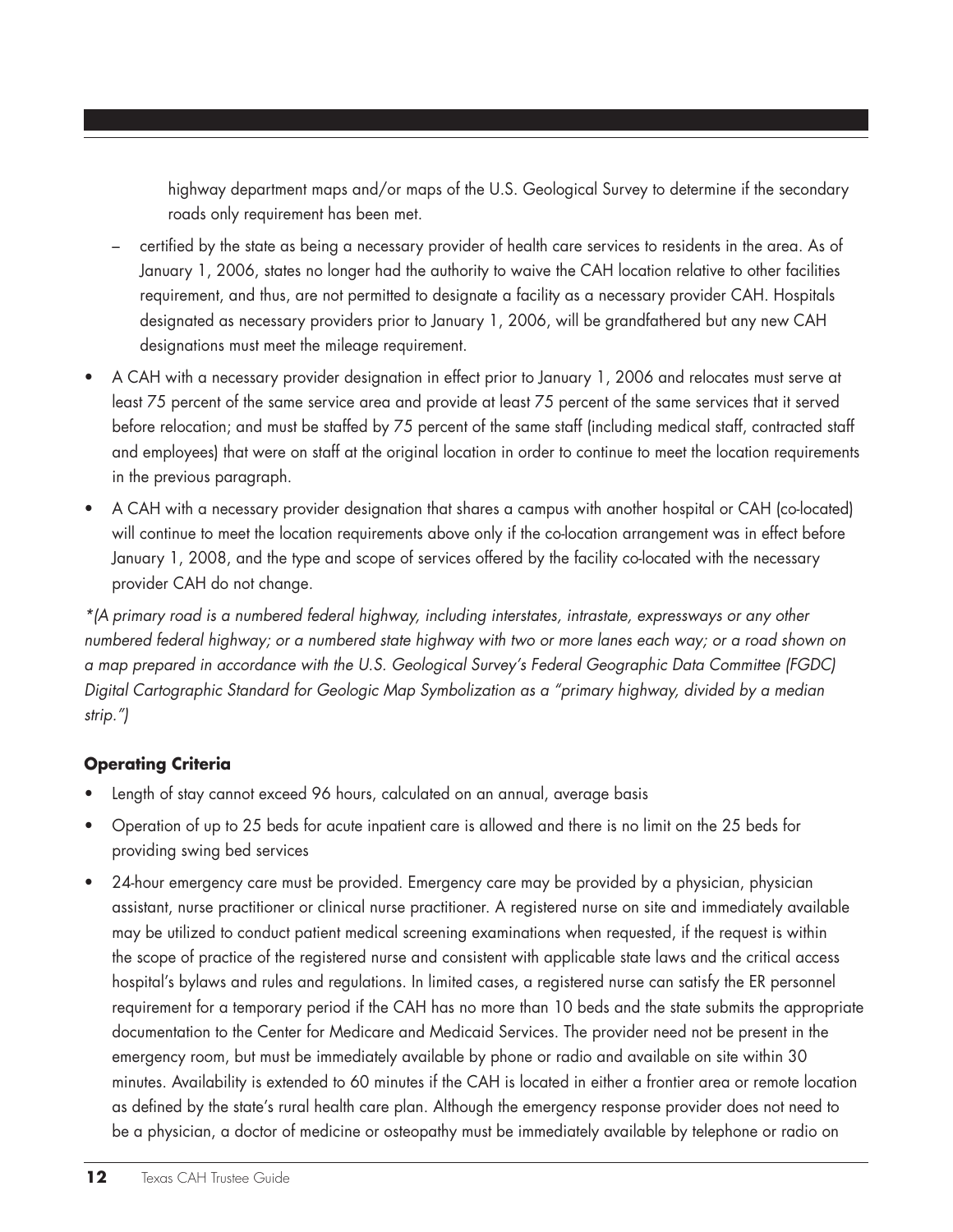a 24-hour basis to receive emergency calls, provide information on treatment of emergency room patients, and refer patients to the appropriate location for treatment. Drugs, biologicals, supplies and some equipment commonly used in life-saving procedures must be readily available at the CAH for treating emergency cases. This requirement extends to the procurement, safekeeping and transfusion of blood products.

#### **Additional Conditions of Participation**

CAHs also must comply with requirements relating to personnel, physical plant, non-medical emergencies, organizational structure, recordkeeping, documentation and provision of services. The complete Conditions of Participation: Critical Access Hospitals is found at 42 CFR 485, subpart F. They include, but are not limited to:

- Federal, state, and local laws and regulations on:
	- certification and licensure of personnel
	- patient health and safety
	- provision of patient care services
	- fire and safety code
- Housekeeping and maintenance procedures for:
	- safe operating conditions
	- proper storage and disposal of trash
	- clean and orderly premises
	- proper ventilation, lighting and temperature in all pharmaceutical, patient care and food preparation areas
- Emergency procedures for non-medical emergencies such as:
	- proper staff training
	- emergency power, lighting, fuel and water supply systems
- • Organizational structure containing either a governing body or individual that assumes full legal responsibility for determining, implementing and monitoring operating policies. Any owner with more than 5 percent direct or indirect ownership interest is disclosed.
- • Sufficient staffing to provide essential services:
	- a registered nurse or clinical nurse specialist on duty whenever the CAH has one or more inpatients
	- at least one doctor of medicine or osteopathy on staff and present at least once every two weeks to provide medical treatment, direction and supervision
	- at least one physician assistant, nurse practitioner or clinical nurse specialist on staff
- Written policies covering:
	- provision of services—furnished directly and through agreement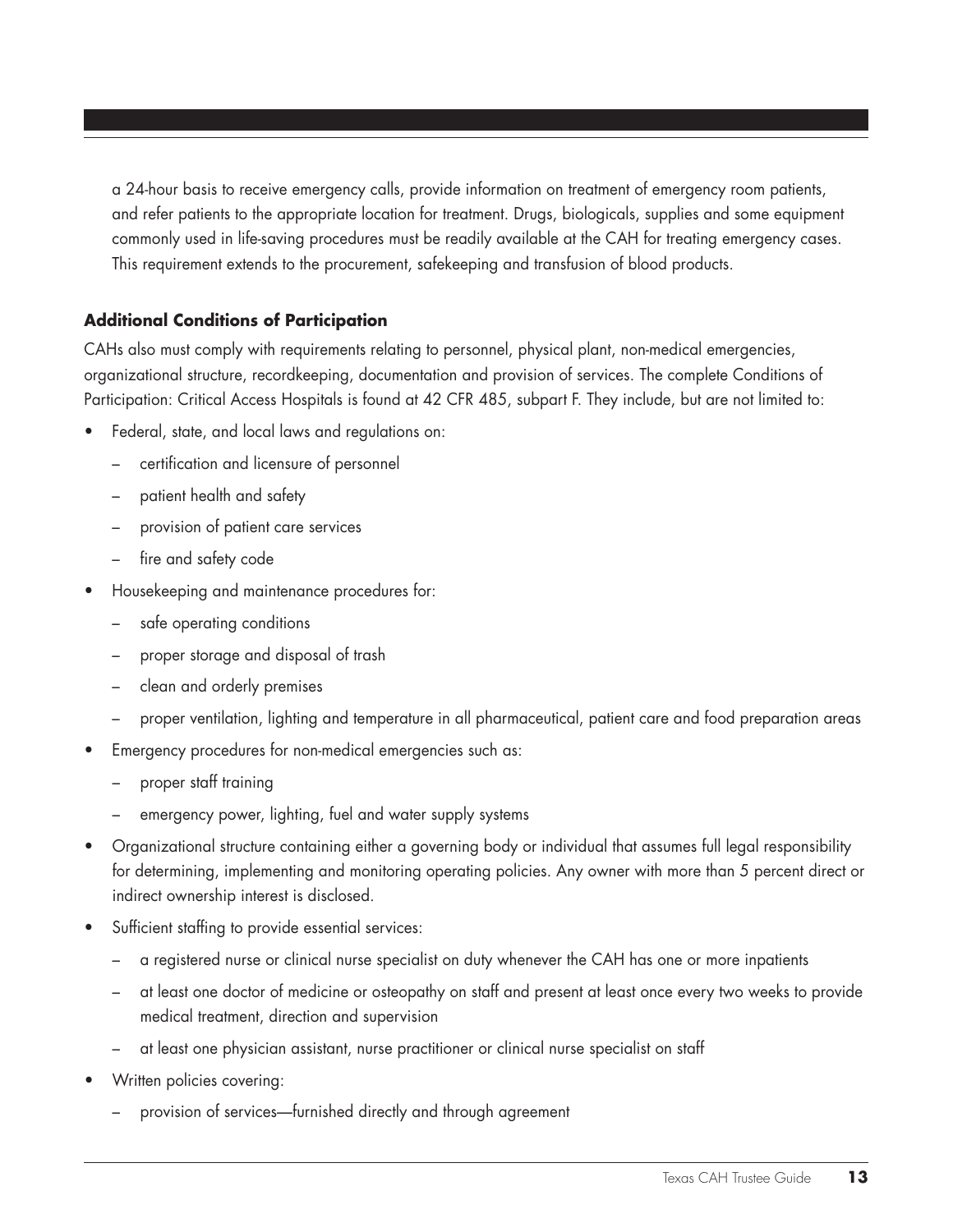- storage, handling, dispensation and administration of drugs and biologicals
- reporting adverse drug reactions and errors in drug administration
- identifying, reporting, investigating and controlling infectious and communicable diseases
- ensuring that patient nutritional needs are met
- ensuring that contractor services comply with all applicable conditions of participation
- maintaining complete, accurate and readily accessible clinical records containing all reports of treatment, medications, nursing notes, documentation of complications and other pertinent information, dated and signed by the patient's health care providers.
- Written protocols for organ, tissue and eye procurement. The protocols designate a trained individual to initiate the request to the family. The protocols contain a written agreement with an organ procurement organization that provides for timely notification of individuals whose death is imminent or who have died in the CAH.

#### **Reimbursement**

Services provided to Medicare beneficiaries are reimbursed based on cost. Current reimbursement provisions include:

- Hospital services are reimbursed at the lesser of 80 percent of 101 percent of the CAH's reasonable costs, or 101 percent of the reasonable costs less the Part B deductible and coinsurance amounts. If the CAH chooses the optional, elective billing method, reimbursement for hospital services is paid in the same manner as under the standard payment method listed above. In addition, physician professional services are reimbursed based on 115 percent of the Physician Fee Schedule amount, after allowable deductions. The CAH cannot be required to have all of its practicing physicians assign billing rights to the CAH in order for the CAH to use the optional billing method.
- Ambulance services owned by the CAH are reimbursed at cost if they are the only ambulance provider within 35 miles of the hospital.
- Laboratory tests are reimbursed at cost with no patient deductible or coinsurance due.
- Periodic Interim Payment (PIP) is available for CAHs. Hospitals electing PIP are paid every two weeks.
- Distinct part psychiatric units and rehabilitation units, limited to 10 beds and meeting the same requirements as units established in short-term care hospitals, may be established in a CAH. These distinct part units do not count toward the CAH bed limit and are reimbursed based on the Prospective Payment System.
- • On-call emergency room physicians, as well as physician assistants, nurse practitioners and clinical nurse specialists are reimbursed on a reasonable cost basis.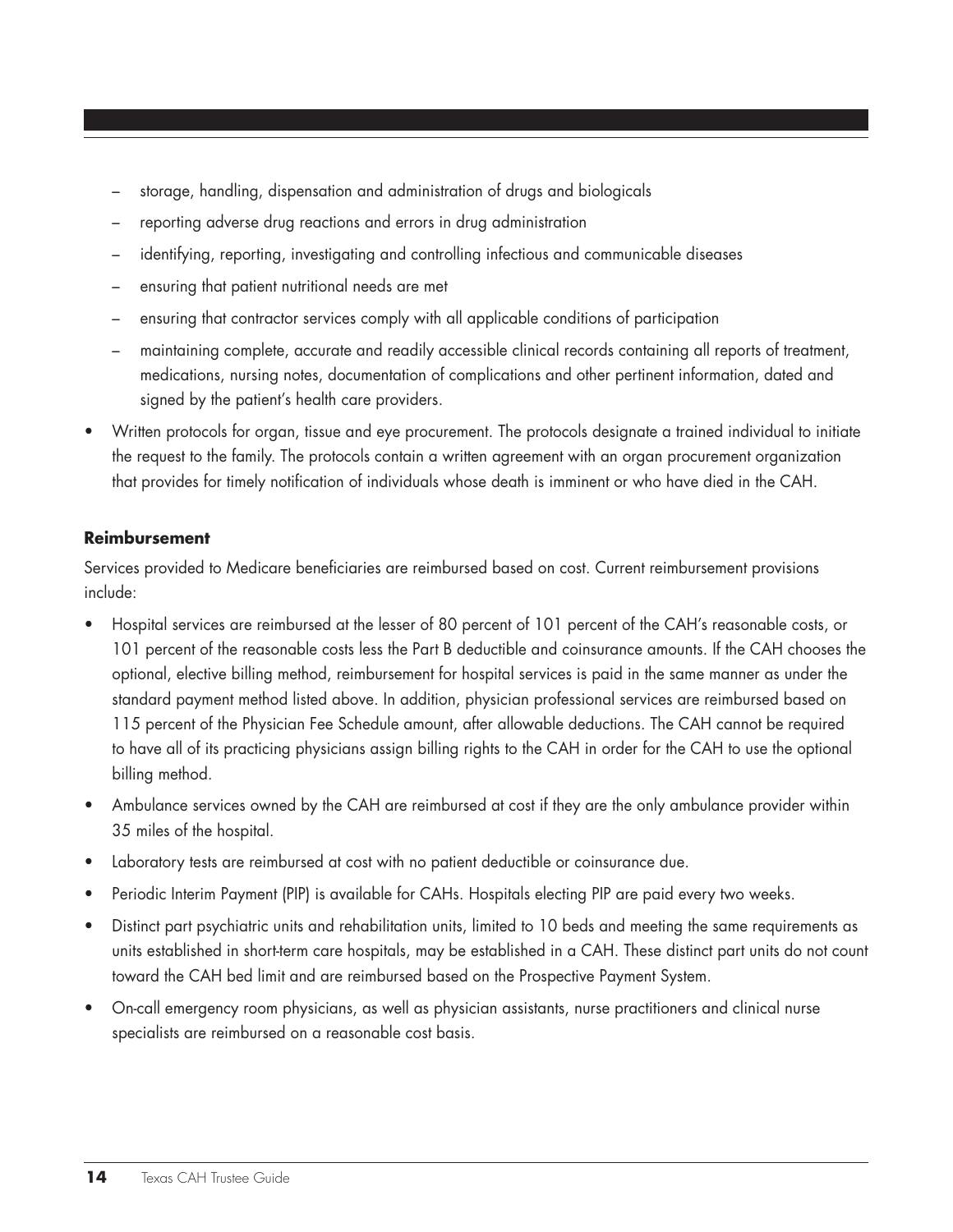#### **Program administration**

The Texas Department of Rural Affairs, formerly the Office of Rural Community Affairs, administers the Flex program in Texas and is responsible for facilitating the state CAH designation process. The Texas Department of Rural Affairs was created by the 77th Texas Legislature to develop policy specifically addressing economic and quality of life issues affecting small and rural communities across Texas. The office administers programs supporting rural health care, the federal Community Development Block Grant non-entitlement program, and programs designed to improve the leadership capacity of rural community leaders. It also coordinates and monitors the state's effort to improve the results and cost-effectiveness of programs affecting rural communities, as well as provide an annual evaluation of the condition of rural Texas communities.

House Bill 7 created TDRA by merging two existing programs administered by the state: the Center for Rural Health Initiatives (CRHI) previously associated with the Texas Department of Health, and the Texas Community Development Program (TCDP) from the Texas Department of Housing and Community Affairs.

 TDRA supports access and availability of health care services to rural citizens by coordinating the efforts of local communities trying to solve local problems. TDRA works to integrate rural health care services and programs, consult with rural communities, and research and implement innovative models to maximize area resources.

For more information, contact the Texas Department of Rural Affairs :

| <b>Mailing Address:</b>  | P.O. Box 12877<br>Austin, TX 78711              |
|--------------------------|-------------------------------------------------|
| <b>Physical Address:</b> | 1700 N. Congress, Suite 220<br>Austin, TX 78701 |
| Phone:                   | 512/936-6701                                    |
| Toll Free:               | 800/544-2042                                    |
| Fax:                     | 512/936-6776                                    |
| Email:                   | tdra@tdra.state.tx.us                           |

#### **Summary**

Congress created the Critical Access Hospital program in 1997 to provide financial incentives to small, rural hospitals struggling to remain viable health care providers to their communities. Since then, the program has undergone numerous updates through several key pieces of legislation. These laws specify eligibility requirements to participate in the program, and how CAH facilities are operated and reimbursed. It is important that Critical Access Hospitals be familiar with these continually changing rules and regulations impacting their operations.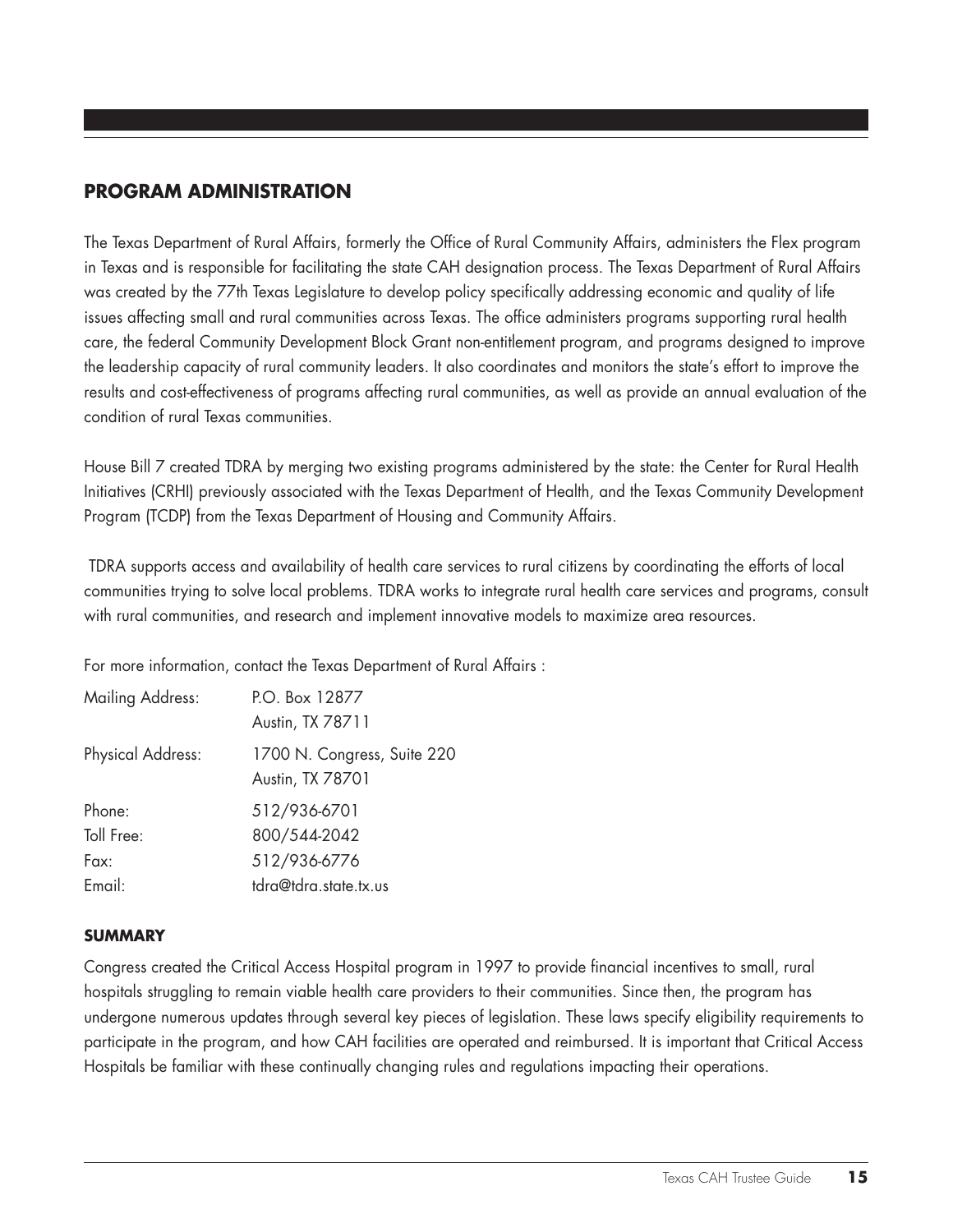#### **References**

American Hospital Association, *Regulations and Interpretive Guidelines for Critical Access Hospitals*, Chicago, IL, April 2004.

Office of Parrish, Moody & Fikes, P.C., professional expertise and client database, Waco, Texas.

- U.S. Public Law 105-33. 105th Cong., 1st sess., August 5, 1997.
- U.S. Public Law 106-113. 106th Cong., 1st sess., November 29, 1999.
- U.S. Public Law 106-554. 106th Cong., 2d sess., December 21, 2000.
- U.S. Public Law 108-173. 108th Cong., 1st sess., January 7, 2003.

Texas Department of Rural Affairs, www.tdra@tdra.state.tx.us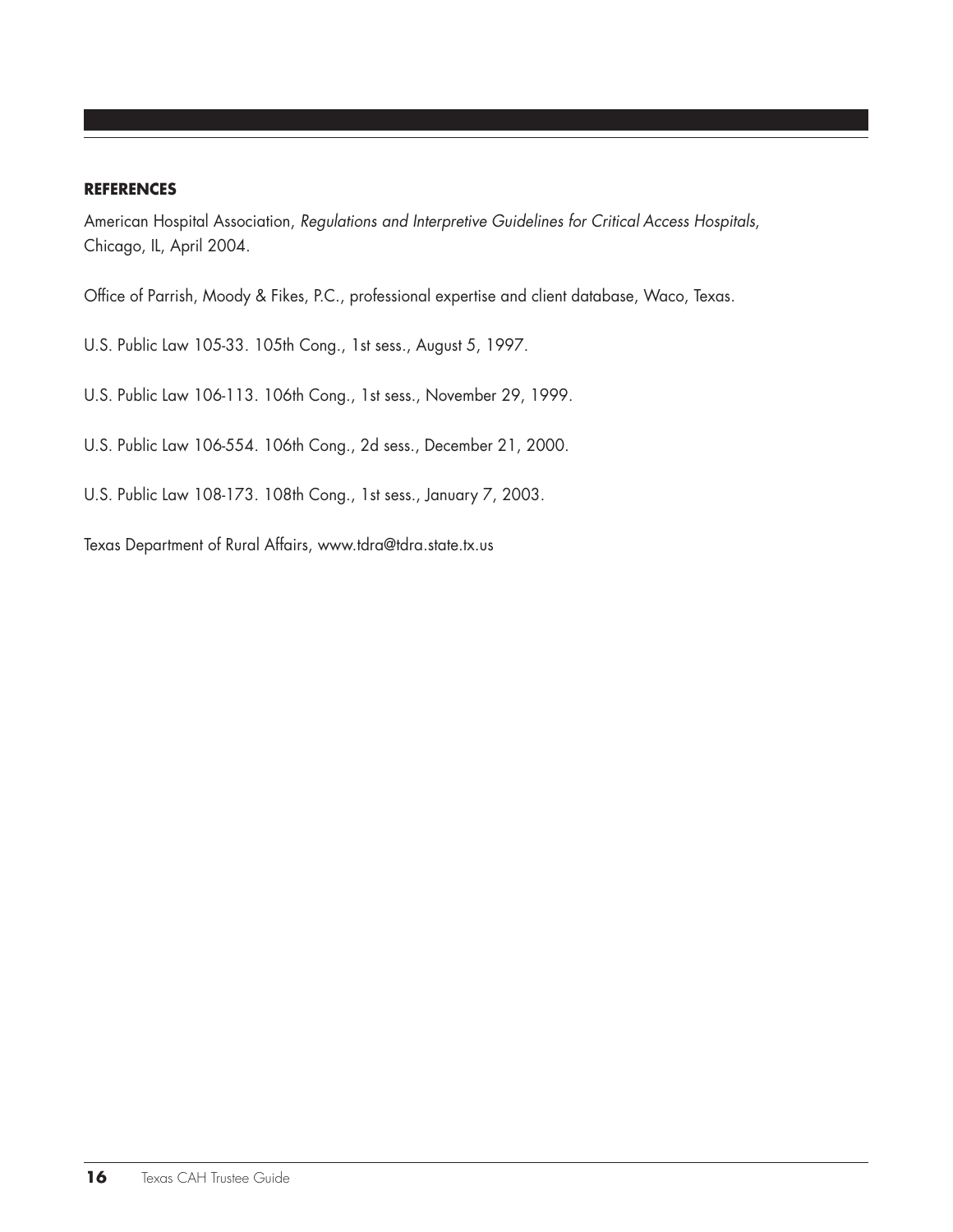# Finances and Reimbursement

Most hospitals in the U.S. are paid under a Prospective Payment System (PPS) that bases payment on predetermined rates for each patient diagnosis (inpatient) or item of service (outpatient). These payments are set in advance each year and generally do not vary based on charge levels, cost of care or length of stay.

Because many small hospitals historically have not had high volume, their PPS payments often were not sufficient to cover the cost of providing care. This resulted in many hospitals closing over the years, and in large losses at others. To assist small hospitals, Congress created the Critical Access Hospital (CAH) program to pay qualifying hospitals the cost of providing services to patients.

Critical Access Hospitals are reimbursed a proportion of reasonable cost for care rendered to Medicare beneficiaries for inpatient, outpatient and covered skilled nursing facility services. The intent of the cost-based reimbursement methodology is to provide improved reimbursement that helps small, rural hospitals' financial viability. The cost-based reimbursement structure for CAH facilities is unlike any other health care payment system currently available.

# **Basics of Cost Reimbursement**

Cost reimbursement means just that — Medicare pays the cost of providing services to patients. However, only "allowable" costs are paid. Allowable costs generally include:

- Salaries and benefits
- • Drugs
- • Supplies
- • Depreciation and interest
- • Utilities
- Rent/leases

Costs that are not covered include:

- Bad debts and charity
- Physician recruitment
- Costs of physician offices that are not rural health clinics
- Many other statutorily excluded items

Since 2004, Medicare pays the hospital 101 percent of allowable costs, allowing for a very small profit margin from serving Medicare patients. Otherwise, the best a hospital can do is "break-even" on cost-reimbursed patients.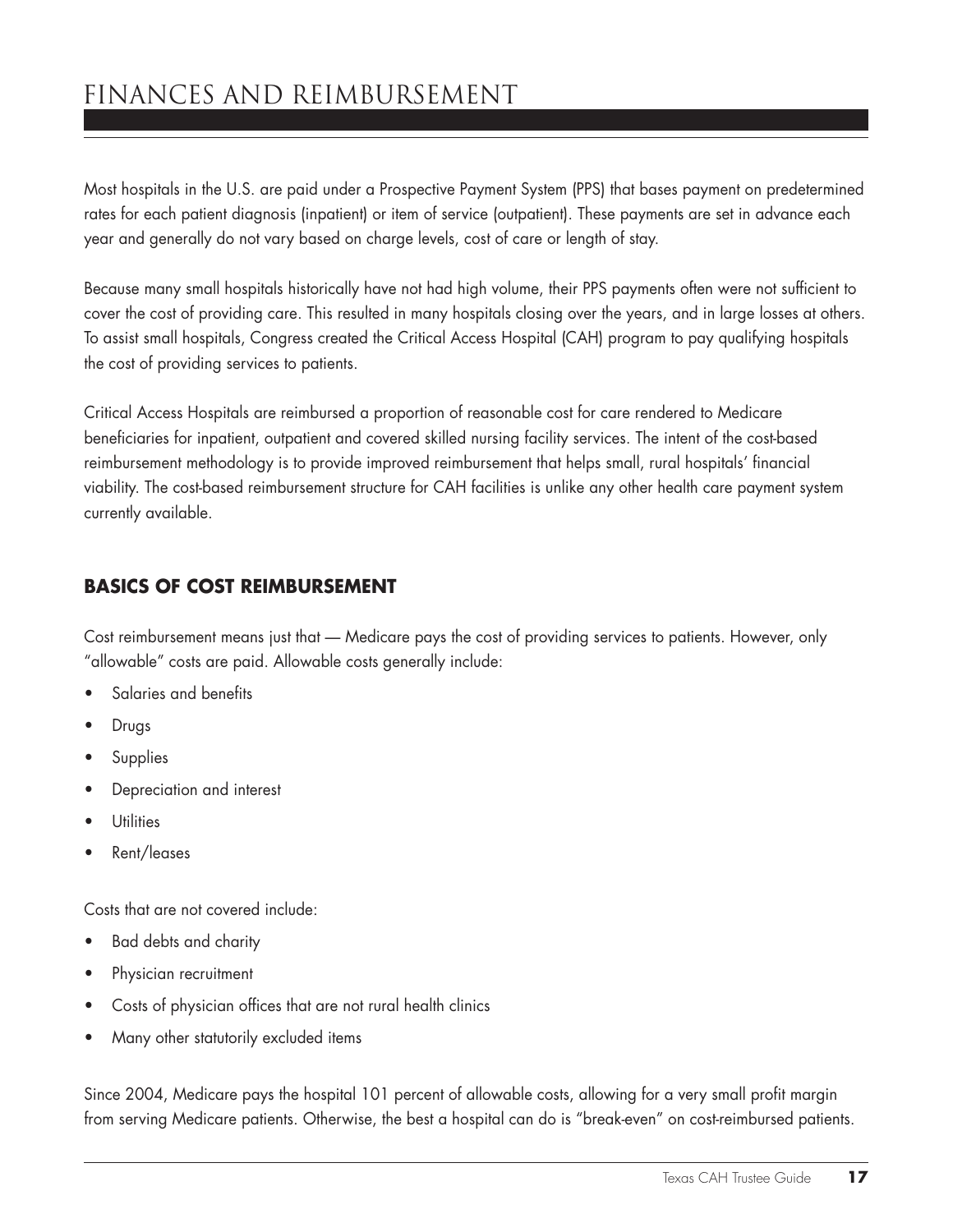To compute allowable costs, each hospital must file a cost report each year. The cost report takes the hospital's total expenses and makes adjustments for nonallowable costs. It also allocates costs of overhead areas (administration and general, pharmacy, medical records, business office, etc.) to patient care areas (nursing floor, lab, radiology, emergency room, etc.).

Medicare pays costs in two ways:

- 1. Routine costs (that is, the nursing floor costs) are paid based on a per diem rate. If total routine costs are \$2,000,000 and total days for all patients are 2,000, then the "per day routine costs" are \$1,000. If there were 1,000 total Medicare days, then Medicare would pay the hospital \$1,000,000 (1,000 days x \$1,000 per diem costs.)
- 2. Ancillary costs (radiology, lab, operating room, etc.) are paid based on a ratio of costs to charges. For example, if the radiology department had \$500,000 in total charges and the cost report showed \$250,000 in total costs, then the cost-to-charge ratio is 50 percent. If Medicare was billed \$300,000 for radiology services, then it would pay the hospital \$150,000 (\$300,000 x 50 percent.)

CAHs are paid estimated rates during each year and then the estimated payments are compared to the actual costs on the annual cost report. If Medicare paid too much, the CAH must repay some money to the program. If Medicare's estimated payments are less than what the cost report says they should have been, the hospital will receive additional payment from Medicare.

Keep in mind that just because a hospital converts to CAH status does not mean its financial challenges are forever resolved. Cost-based reimbursement afforded through the CAH program is not intended to be a financial cure-all solution. CAH facilities must continue to diligently manage operations to ensure the hospital's ongoing financial stability.

# **Rate-Setting**

CAHs rely heavily on the Medicare cost-reporting process. Since both inpatient and outpatient services are reimbursed through this cost-based system, accurately allocating costs on the cost report is critical.

A CAH's initial payment rates are based on the last cost report filed as an acute care hospital. Just as the cost structure or utilization trends fluctuate, costs per day or cost-to-charge ratios also fluctuate. Payment rates to a CAH are updated based on the hospital's most recently filed cost report as a CAH. It is not uncommon for the updated rates to be higher or lower than the hospital's actual year-end costs. Any fluctuation between the interim rates set and paid throughout the year, and the actual costs for the year, is reflected in the end-of-year cost report settlement.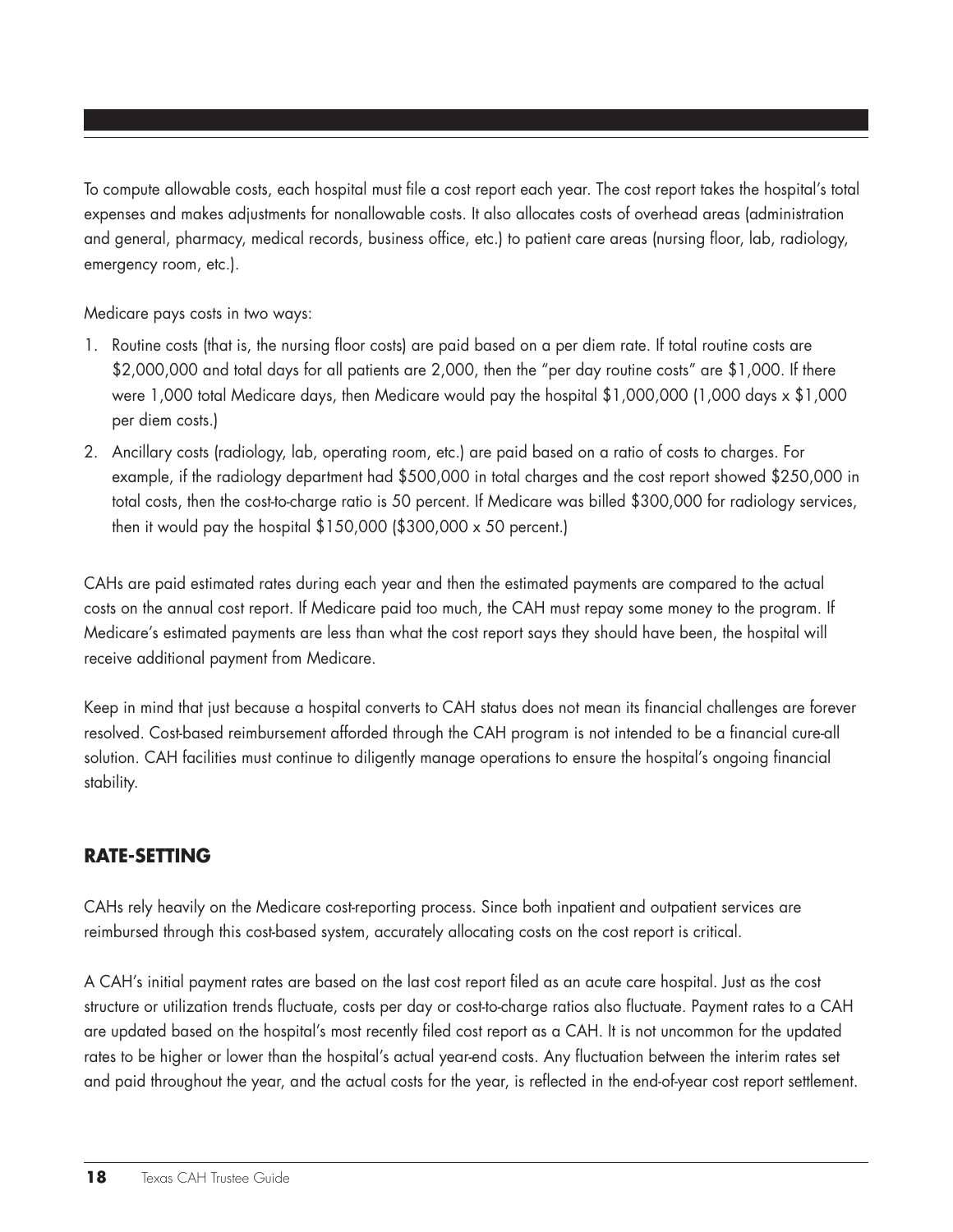Each CAH should establish a process for monitoring deviations between the interim rates paid throughout the year and the hospital's actual costs for the year. This process is an important cash flow management tool for the hospital. Interim cost reports prepared monthly, quarterly and semi-annually enable hospital management to monitor the accuracy of interim rates. At any time during the year, the hospital may request changes to the interim payment rates if supportable with data from interim cost reports.

Without such a monitoring process in place, at year end the hospital may find it owes Medicare a significant amount of money. Similarly, it may find that Medicare owes the hospital significant shortfall — money that the hospital could have used to manage cash flow during the year.

# **Billing and collection**

CAHs struggle with many of the same billing and collection issues as other hospitals. Accurately billing and charging all payors is important.

A CAH has an option that is not applicable to an acute care facility:

- Standard Method versus Elective Method
	- Standard Method: Cost-based facility services with billing of carrier for professional services. The CAH facility is paid under this method unless it elects the Elective Method.
	- Elective Method: Cost-based facility services plus fee schedule for professional services. 115 percent of the allowable amount is paid under the Medicare Physician Fee Schedule for physician professional services. Payment for non-physician practitioner professional services is 115 percent of 85 percent of the allowable amount under the Medicare Physician Fee Schedule.

Before choosing a billing method, consider operational issues such as:

- Does the hospital already have the staff in place to provide additional billing services under the Elective Method?
- Does the hospital already provide the billing services for the physicians for professional fees?

Answering yes to these questions makes the decision to opt for the Elective Method simpler.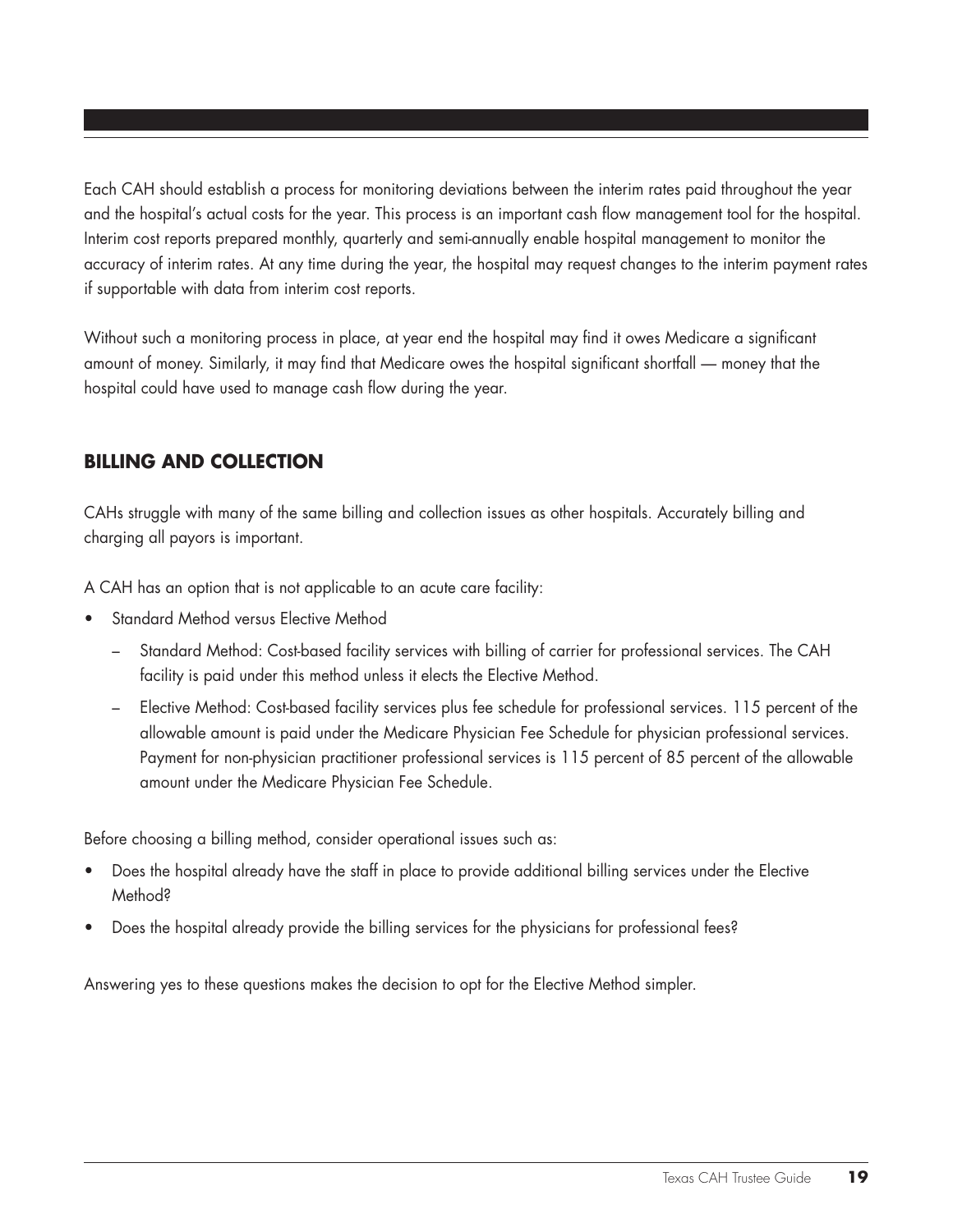The following issues directly affect the CAH:

- CAHs are exempt from the 72-hour rule. All outpatient services provided 72 hours prior to an inpatient stay will be paid separate from the inpatient services.
- • CAHs may operate up to 25 beds for acute inpatient care, subject to the 96-hour length of stay for acute care patients. When there is a swing bed agreement, any of the beds may be used to furnish either inpatient acute care or swing bed services.
- When a Medicare Hospice patient is admitted into a CAH bed for inpatient care, the days do not count against the 96-hour length of stay rule.
- • Outpatient clinical diagnostic lab tests will be made on a reasonable cost basis only if the individuals for whom the tests are performed are CAH outpatients at the time the specimen is collected.
- CAHs are eligible for periodic interim payments (PIP) for inpatient services.
- A CAH must provide 24-hour emergency care services.

CAH rules are established by the Centers for Medicare and Medicaid Services (CMS) for a Medicare-designated facility. These rules apply to a CMS/Medicare facility only. The CAH must bill all other services under the rules and regulations directed by the applicable contractual arrangements. Do not change the CAH facility billing for Texas Medicaid claims. Texas Workers Compensation reimburses physicians and other professional providers based on the coding and current Medicare Part B fee schedule. Texas hospitals are paid for outpatient services based on the 1995 CPT book.

## **Cost settlement**

CAH Medicare reimbursement uses a standardized cost report to determine the cost for the amount of dollars paid to a hospital. The cost report uses direct and indirect costs and makes reclassifications of costs to match proper principles of cost allocations. Some costs are not allowable, such as patient phone costs. These non-allowable costs are removed prior to cost apportionment.

The apportionment process involves stepping down the indirect costs to the revenue producing departments and non-reimbursable departments. The costs are then allocated to the various payors, including Medicare, by multiplying Medicare routine days, times the cost per day for routine cost, and the ancillary cost-to-charge ratio, times the allowable Medicare revenue for the ancillary cost. After the correct cost is calculated, the hospital's interim payments are compared with the appropriate cost. The difference is a receivable from, or payable to, Medicare.

The cost report must be filed within five months of the hospital's fiscal year end. A "Tentative Desk Review" identifies initial adjustments and makes a tentative determination of the amount due to or from the program. Either a tentative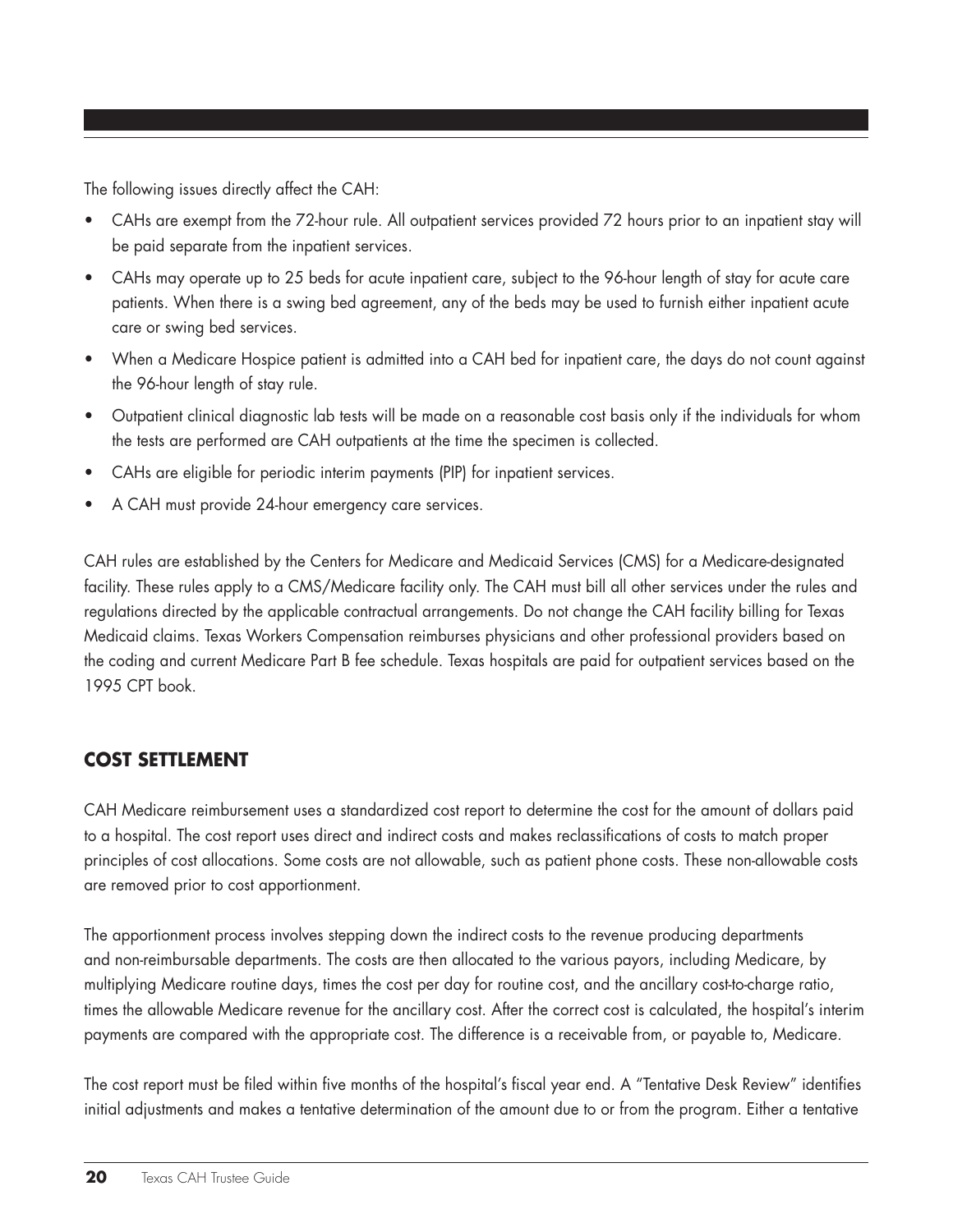settlement check is issued to the hospital, or the hospital receives a payment due notice. Within two to three years, the hospital will receive a "Notice of Program Reimbursement (NPR)" letter, which outlines the final settlement. The hospital has 180 days after receiving the NPR letter to appeal to the Provider Reimbursement Review Board. The file can be reopened by request within three years of the NPR for mistakes made during the process.

Payment methodologies are very different between a CAH and an acute care facility, making the cost report a critical tool. The payment for a CAH is based on the end-of-year costs as reported and identified in the cost report. The final cost settlement payment is based on the accurate filing and reporting of that cost report.

CAH reimbursement strategies must be properly reported to accurately reflect CAH operations for the year. Examples of some of those include:

- Coverage of costs for on-call emergency room providers are allowable for a CAH.
- CAHs are allowed 100 percent reimbursement of Medicare bad debts. All bad debts should be reviewed to ensure they are written off according to the Medicare regulations.
- • Cost-based reimbursement demands the use of proper statistical methods to insure proper cost allocations of overhead to the correct hospital departments.
- Cost-based reimbursement also requires careful allocation of square footage to each department to insure proper cost allocations.
- Salaries also must be carefully allocated by department for accurate departmental cost allocations.

## **Annual operating and capital expenditure budgets**

CAHs must maintain spending plans as a part of Medicare's conditions. The budget development process can and should be a cornerstone of the overall planning process.

The hospital should develop projections for its future operations. The review should encompass:

- Projected revenues
- Projected inpatient days
- Projected utilization by financial class
- Projected community needs
- Projected fixed and variable costs of the hospital
- Condition of the building and plant
- Other capital needs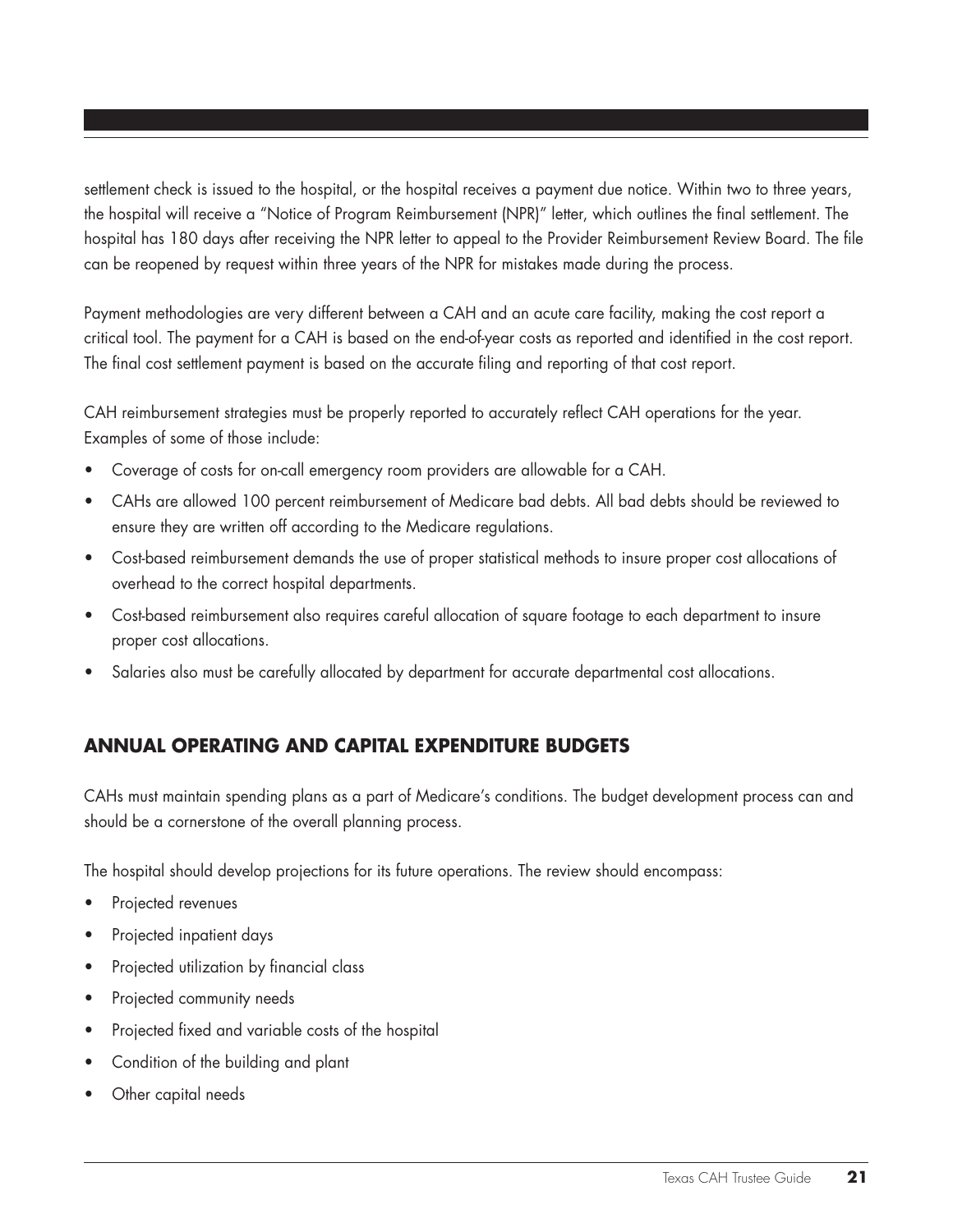Facilities should prepare both an annual operating budget and a capital expenditure plan for a three-year period.

In the annual operating budget, include and identify anticipated revenue sources and expenses. Also detail sources of revenue between inpatient and outpatient services, inpatient days by the different financial classes and fixed versus marginal costs.

The three-year capital expenditure budget plan should include and identify specific expenditures that would be considered capital in nature and note the anticipated sources of financing.

# **Monitor and review the organization's strategic financial priorities or target**

The Board should review and update the overall plan and budget at least annually. Effective strategic planning is the hallmark of a thriving hospital. Trustees are responsible for assisting the administrator and staff to see past the daily operational details, and to help the hospital succeed in meeting its unique mission. The annual operating budget is the outgrowth of the strategic planning process.

To monitor performance, request monthly reports comparing actual operations to budget, as well as actual to the prior year both on a monthly and year-to-date basis. Compare days and discharge statistics as well.

Each month, compute a receivable or payable to Medicare and Medicaid based on the operations to date. This can be done by running a mini-cost report or by using a sophisticated spreadsheet model to estimate the effect. Make a journal entry to address both the balance sheet and the income statement for the hospital.

At least annually, review performance data to determine whether it is in the hospital's best interest to remain a Critical Access Hospital.

# **Texas department of rural affairs (TDRA)**

The Texas Department of Rural Affairs specifically provides opportunities to Critical Access Hospitals in several areas. TDRA:

- Provides periodic meetings and workshops, technical assistance services, and program evaluations.
- Provides financial assistance for health care facilities to conduct a financial and operational feasibility study through grants. The grant is referred to as a CAH Planning Grant.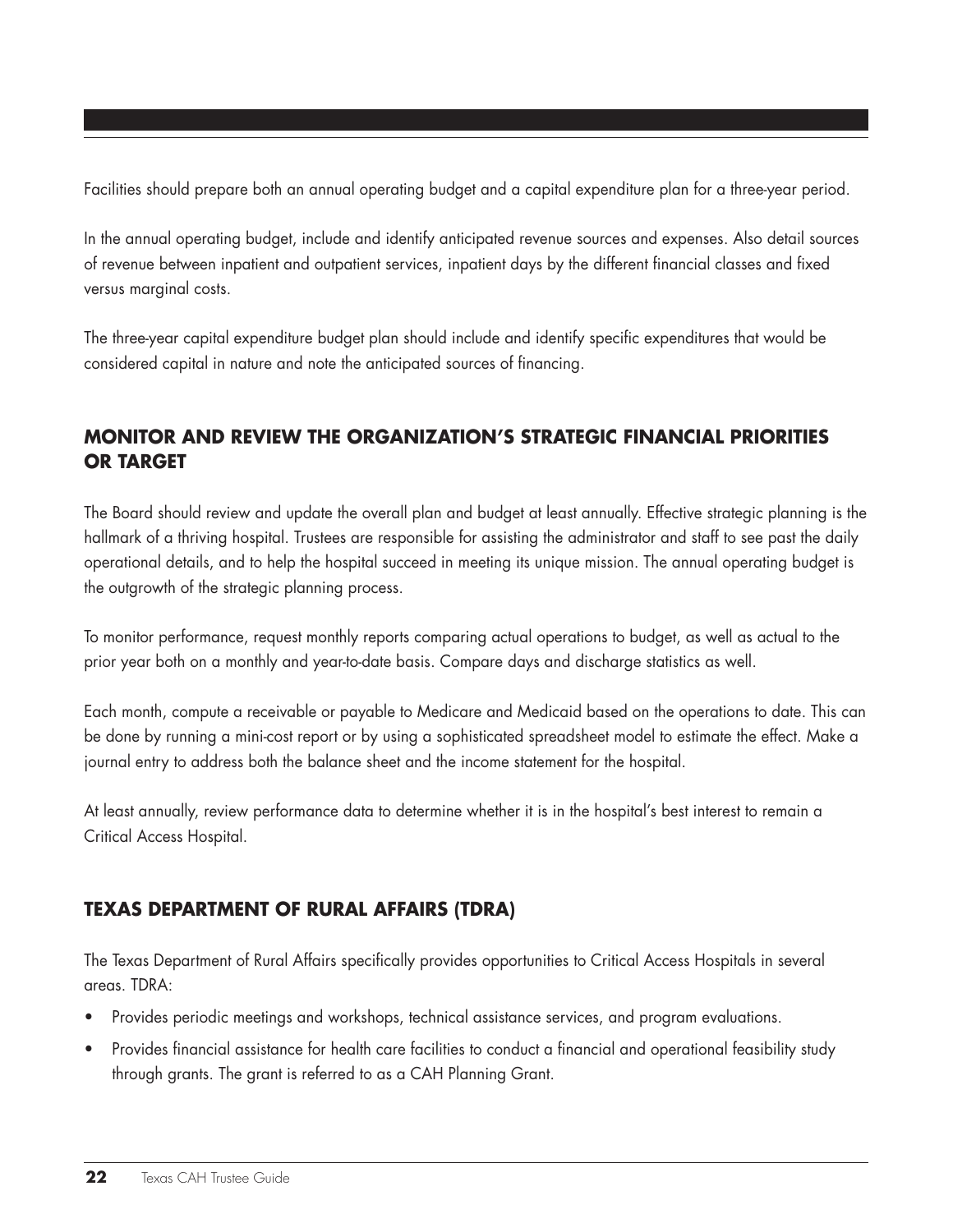- Assists to make innovative and strategic technology, health information system, and capital equipment investments aimed at improving the provision and delivery of high quality rural health services through the Rural Health Technology Grant Program.
- • Supports collaborative efforts among rural health care organizations and other community entities in improving access or quality of essential health care and emergency medical services through a grant.
- Encourages continuing education for all members of CAH Boards of Trustees. CAHs that participate in the approved continuing education programs may receive financial assistance through TDRA. TDRA recommends that each trustee of a CAH participate in 12 continuing education units over a two-year period. At least six of the units are recommended through a public education forum. At least three are recommended through inperson classroom instruction.
- Supports Emergency Medical Services (EMS) activities which may include, CAH Trauma Team Development, Trauma center designation of CAHS, and/or EMS training.
- Provides continuing healthcare education services to each CAH through HealthNet/Health.edu offered by Texas Tech University Health Sciences Center.
- Provides funding for the Rural Performance and Quality Improvement program through Texas A&M University Health Science Center-RCHI to improve patient safety and increase the number of CAHs reporting to CMS Hospital Compare Website.

The available grant funding may vary from year to year depending on the funding source and TDRA's priorities. Additional grants and financial assistance are available for other programs that benefit the rural health care delivery system in Texas.

#### **summary**

Just as Critical Access Hospitals are unique among health care facilities, so are the ways in which they are reimbursed. CAH facilities must diligently monitor costs versus payments through ongoing reporting systems, annual budgeting and strategic planning. These documents are key to ensuring accurate, fair reimbursement for services. Without them, a facility lacks the tools to adequately plan for the future and the evidence required to correct reimbursement mistakes of the past.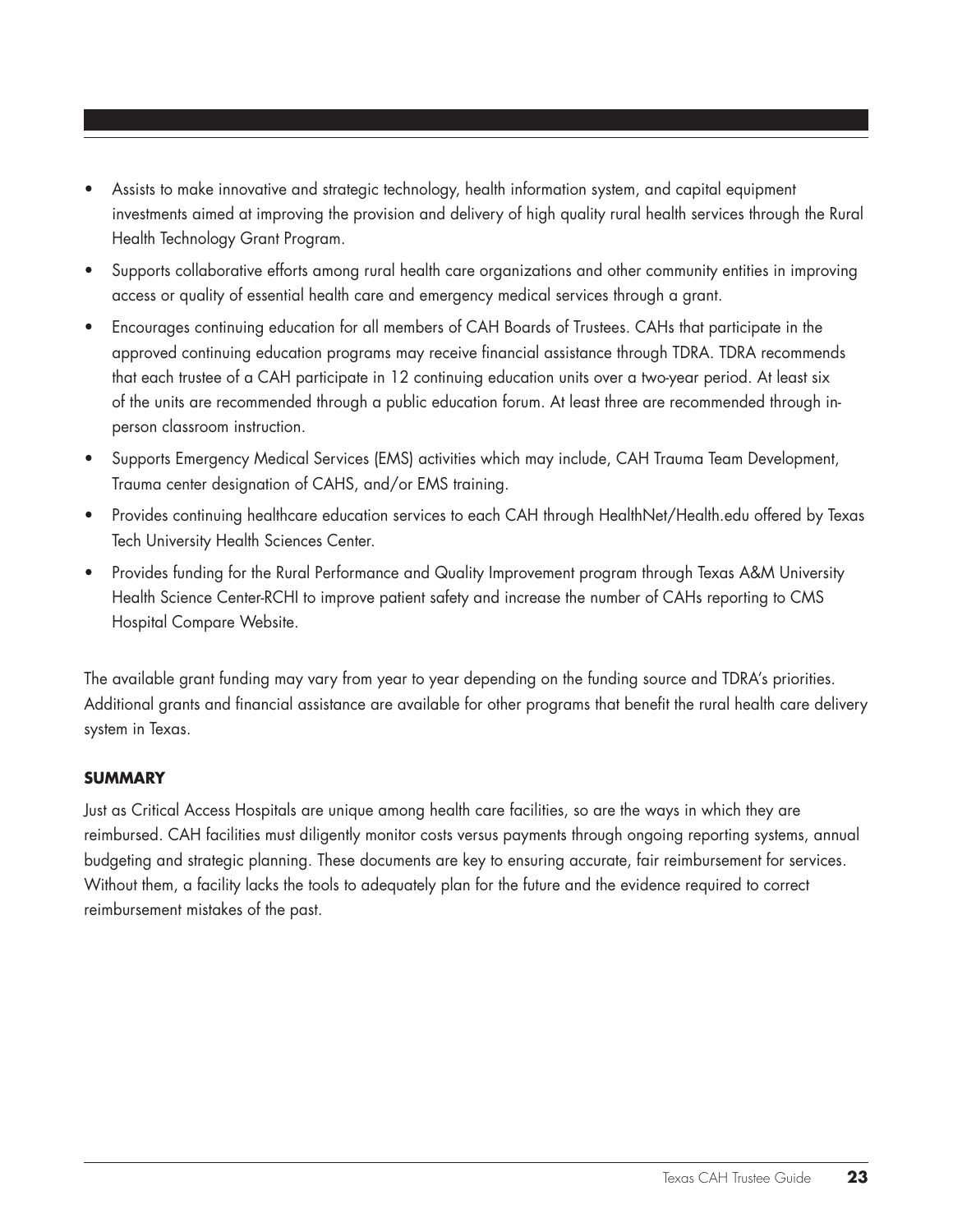#### **references**

American Hospital Association, *Regulations and Interpretive Guidelines for Critical Access Hospitals*, Chicago, IL, April 2004.

Office of Parrish, Moody & Fikes, P.C., professional expertise and client database, Waco, Texas.

- U.S. Public Law 105-33. 105th Cong., 1st sess., August 5, 1997.
- U.S. Public Law 106-113. 106th Cong., 1st sess., November 29, 1999.
- U.S. Public Law 106-554. 106th Cong., 2d sess., December 21, 2000.
- U.S. Public Law 108-173. 108th Cong., 1st sess., January 7, 2003.

Texas Department of Rural Affairs, www.tdra.state.tx.us.

Centers for Medicare and Medicaid Services, www.cms.hhs.gov.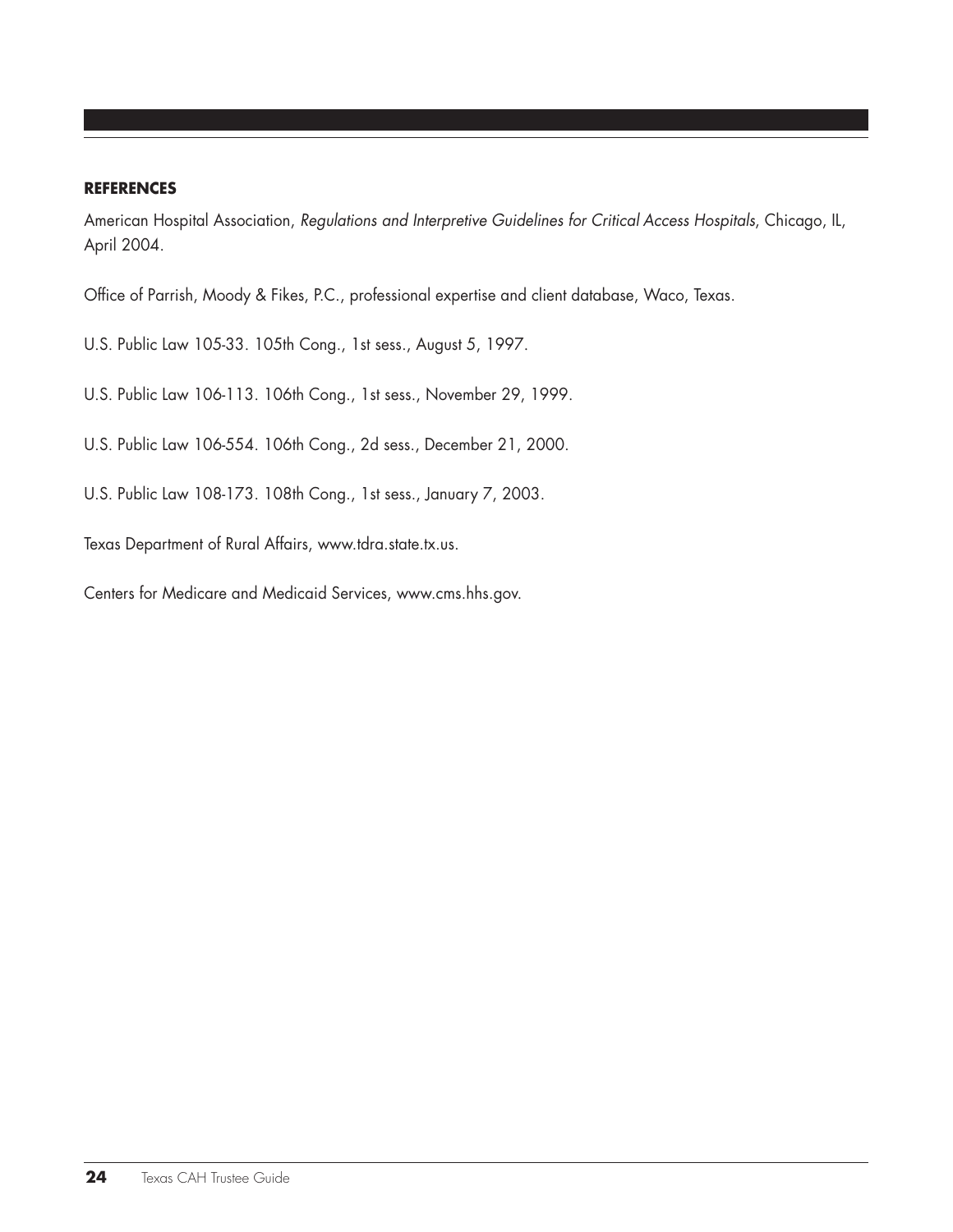# **What is governance?**

A thin, but important line separates the duties of the board of directors from those of the hospital chief executive officer (CEO). Understanding the distinction between the CEO's operational jurisdiction, and the board's governance duties, is a significant factor in a Critical Access Hospital's organizational success.

Governance is the process by which a board of directors ensures that an organization is run in the best interests of its stakeholders. The board sets the overall direction and goals of the hospital by:

- Adopting broad policies
- Making major decisions
- Selecting and evaluating the chief executive
- Evaluating company performance

Most hospitals don't have stockholders, but they do have stakeholders — individuals or groups that benefit from the hospital's quality services. Nonprofit hospitals are most often managed and operated by charity driven and faithbased organizations. As with school boards, trustees who serve on public hospital boards are expected to represent the interests of the city, county or district's taxpayers who supply the hospital with financial support.

A hospital's stakeholders can include its patients, families and the community at large. Stakeholders also include employees, physicians, businesses and other community health care providers, all of which have an interest in seeing the hospital succeed. Regardless of the size or type of hospital, there are many external parties to which trustees and the administrator share direct accountability.

An organization as complex as a hospital could never operate properly without a committed group of caring individuals, willing to make difficult decisions about the hospital's future. That is governance at its core. The hospital board is the group tasked with assimilating input received from stakeholders, and then directing the organization to meet the needs of those to whom it is accountable. They serve as the conduit between the hospital and the community.

Effective governance requires the CAH board to:

- Focus on where the hospital is going and how the board will know when it gets there
- Develop a positive and dynamic relationship with the CEO
- Set policy, direction and strategy, but never engage in management activities
- Encourage each trustee to share and contribute their talents and skills to the board and the hospital
- Create an environment of respect and cooperation where trustees can be truthful, ask meaningful questions, speak their concerns and resolve differences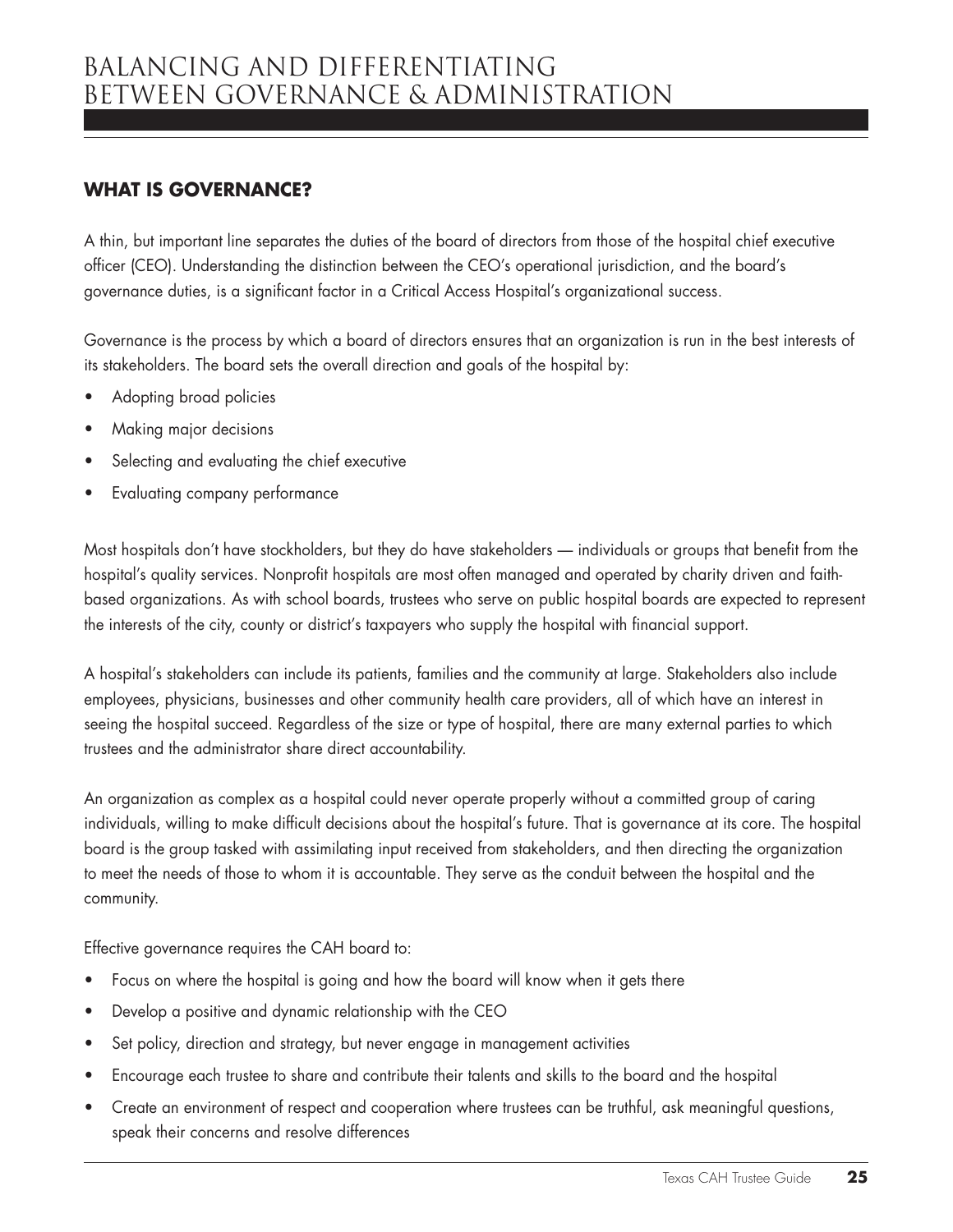- Invest in two-way communication with the medical staff
- Listen to and hear one another
- Perform an annual board self-evaluation

Remembering the roles and responsibilities of hospital trustees, and staying focused on strategic issues, can help the board provide better oversight and accountability to the population it serves. Governance is a learning process that takes time to perfect. Trustees should continually seek out resources and educational opportunities that expand their familiarity with the complexities of the industry and their role as trustees.

Governing by instinct, rather than by proven governance practices, can lead to dangerous lapses in judgment. Instead, showcase good governance by helping ensure that objectives are realized, resources are managed appropriately and stakeholder interests are being met.

## **The difference between Policy and Operations**

Policies are guiding principles or recommended courses of action that direct current and future decision making. Operations include all activities related to the day-to-day management of the facility and staff. The board sets the policy for the hospital, while management implements it. Implementation is, therefore, the administrator's responsibility.

Very complex organizations, like hospitals, develop countless administrative policies without board involvement. These policies include personnel, budgeting, spending and other operational issues. Tasks such as these are best left to the CEO and other executives who are well-versed on the issues and needs of patients and staff. No board that is properly fulfilling its role would want to be involved in such details.

Experienced trustees limit their involvement to broad policy matters. They spend much of the time developing the long-term objectives they envision the administrator working to achieve. Establishing clear direction and formally adopted policies on important matters helps trustees steer clear of operations by articulating the guidelines for operational decisions that are the CEO's primary responsibility.

Therefore, the chief executive and board members are interdependent. Ideally, they operate in a harmonious, symbiotic way. However, disharmony and agitation can result when the thin line that separates these critical responsibilities is intentionally or repeatedly undermined.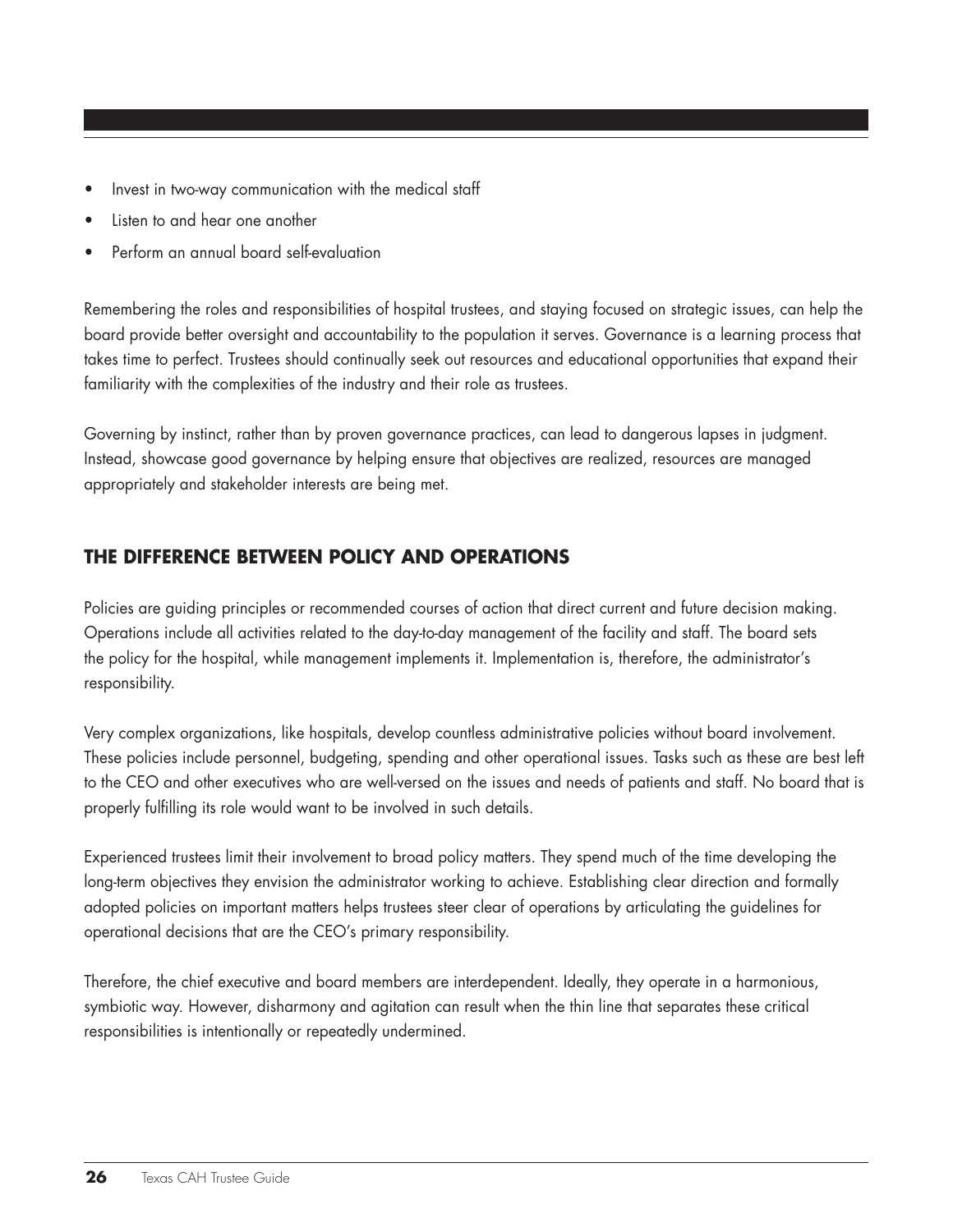#### **The power of the board**

Governing boards bear the ultimate responsibility for the organization. They must directly or indirectly represent the interests of every hospital stakeholder in an unbiased manner. The board selects an effective chief executive officer and monitors the organization's ongoing performance. The board also defines the organization's mission and vision, and develops the long-range strategic plan for achieving that vision. It is the administrator's most important task to implement the strategic plan successfully.

# **The ceo depends on the trustees**

The administrator is selected by the trustees, and receives management authority from the board. However, the CEO should never view the board and its responsibilities as merely a legal requirement. Most trustees choose to serve out of a genuine interest for the well-being of the hospital and its stakeholders, and the CEO should value the board's collective wisdom.

## **TruStees depend on the ceo**

The board must depend on the CEO to show leadership. That includes putting together a successful team of executives and staff, and helping trustees use their volunteer time most effectively. The chief executive is a vital source of knowledge and education that trustees need to fulfill their fiduciary obligation. Boards turn to the CEO for information on operations, financial performance and quality patient outcomes.

## **Comparison of chief executive officer and board of trustees roles**

| <b>Trustees</b>                           | <b>Chief Executive</b>                                    |
|-------------------------------------------|-----------------------------------------------------------|
| Act as a group                            | Individual                                                |
| Concentrate on the long term              | Concentrates on shorter term                              |
| Mainly concerned with policy and strategy | Mainly concerned with implementation of the board's plans |
| Permanent and continuous                  | Temporary                                                 |
| No staff                                  | Access to all staff                                       |
| Ultimate responsibility                   | Limited responsibility                                    |
| Typically not experts in the field        | Professional; typically expert                            |
| Volunteer their time                      | Paid a salary                                             |
| Only an overview of the organization      | Intimate knowledge of organization                        |

© NCVO 2002 www.askNCVO.org.uk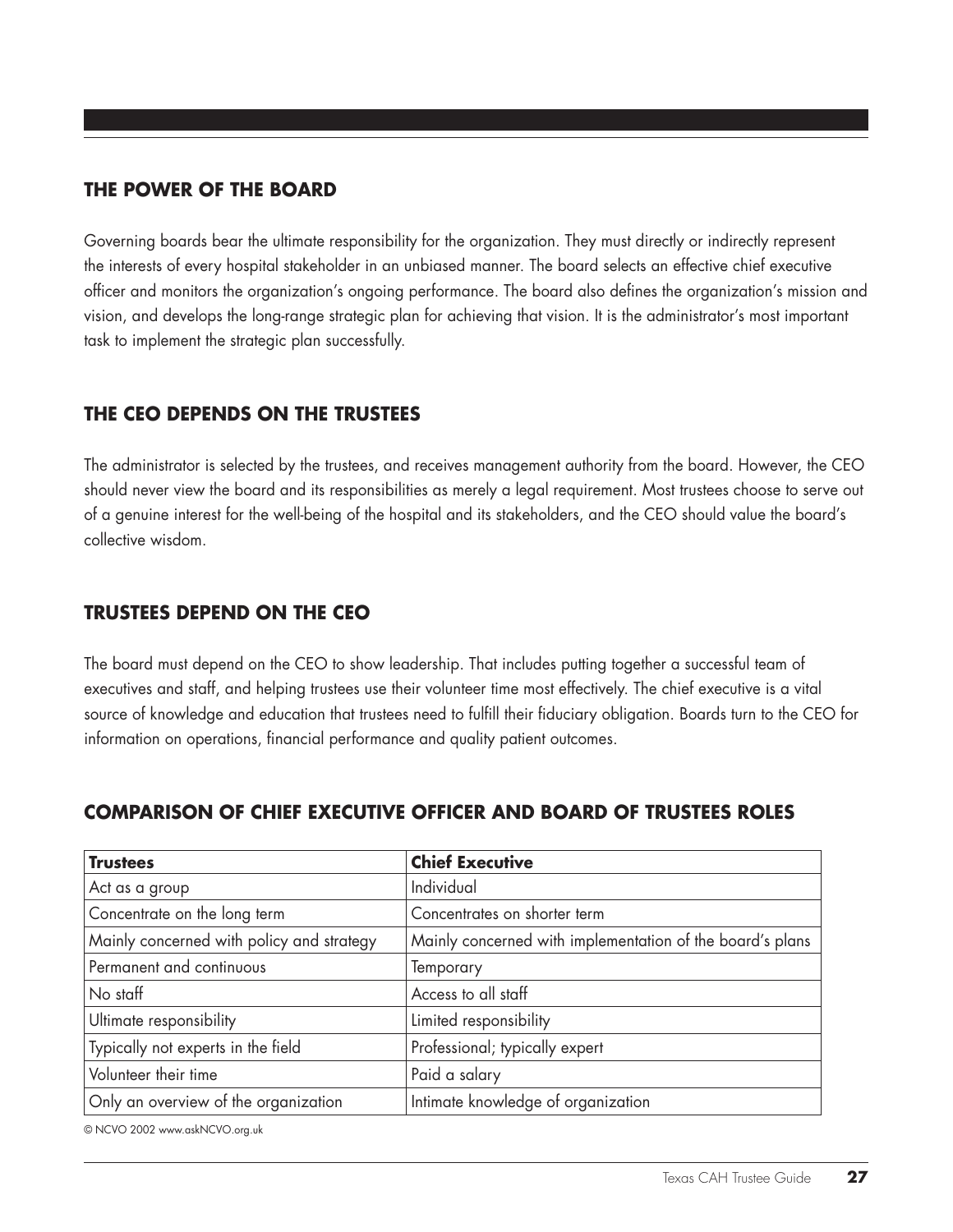#### **summary**

Trustees are focused primarily on governance. Trustees work as one cohesive unit and should not allow themselves to be subdivided by the CEO, hospital staff or become involved in issues that don't require their involvement. They should instead be focused on long-term objectives and work at the policy level, never at an operational level. This means they shouldn't interact directly with staff, but come to rely on the CEO as the hospital staff's collective voice.

Despite the fact that individual trustees might not have much, if any, experience in the health care industry, the board is accountable for the actions of the CEO as well as the success of the entire organization. However, this commitment doesn't need to be a burden. There is tremendous satisfaction in knowing that the hospital provides lifesaving health care services for the community. By becoming educated on trustee-related hospital issues, maintaining broad oversight and setting a positive tone for the organization, trustees can help make their vision a reality.

#### **REFERENCES**

Ernstthal, Henry L. and Bob Jones IV, *Principals of Association Management*, American Society of Association Executives, 1996.

National Council for Voluntary Organizations, *Trustee and Governance: Board-staff Relations*, www.askncvo.org.uk, London, 2002.

Texas Healthcare Trustees, *Texas Healthcare Trustees' Guidebook for Hospital and Health Systems Governance*, 6th Edition, Austin, Texas, 2004.

*Board Q & A*, BoardSource, 2002, www.boardsource.org.

*Board Café Issues*, CompassPoint Nonprofit Services, 2004, www.compasspoint.org.

*Frequently Asked Questions » Roles and Responsibilities*, Bader & Associates, March 2004, www. greatboards.org.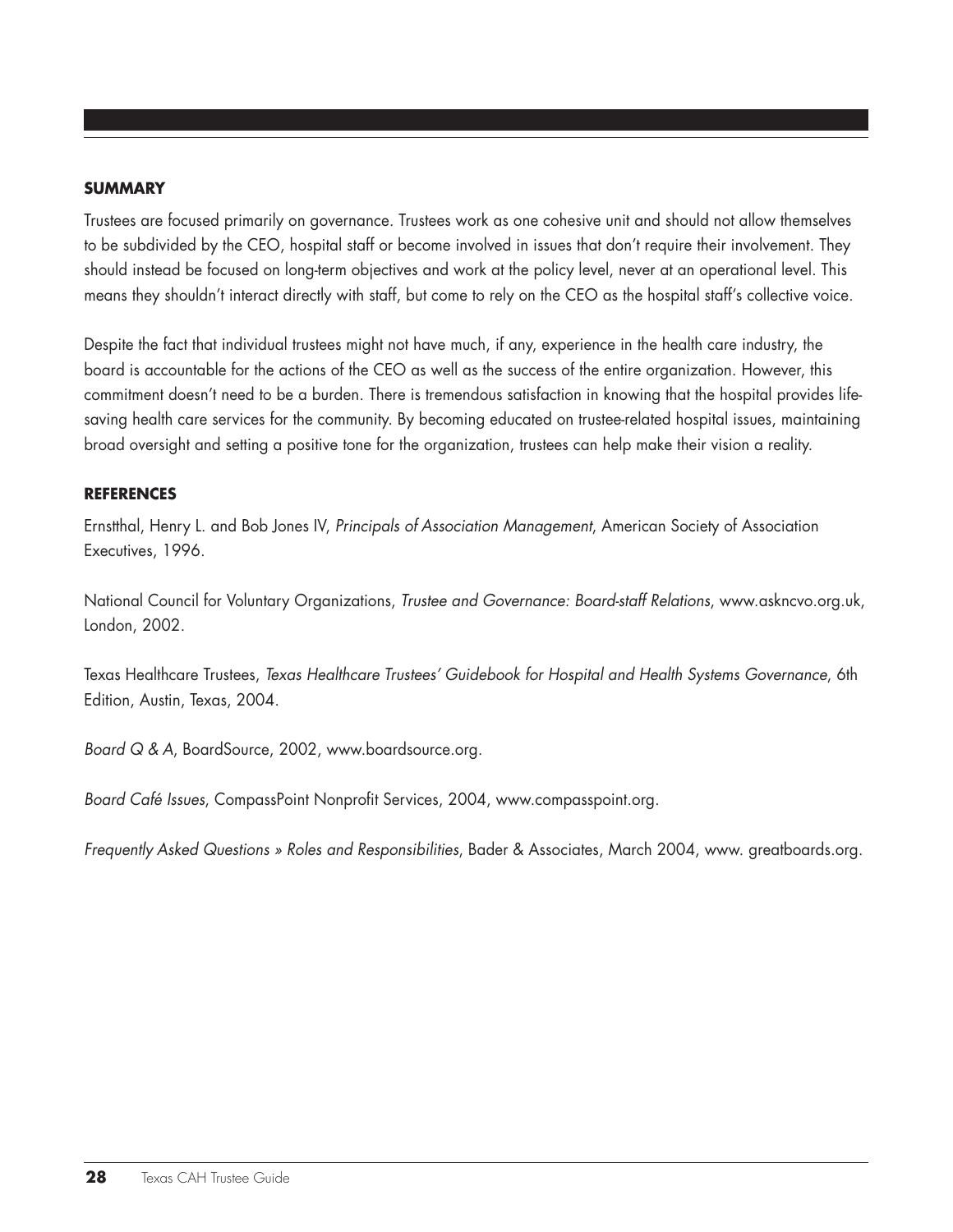# Building a Stronger Board/CEO Relationship

No question — today's health care environment is challenging. Critical Access Hospital CEOs and their management teams are working harder than ever, yet often with a sense of dissatisfaction. Regulations are increasing, but margins are declining. Efforts to remain in compliance and reduce costs also have reduced employee morale. New facilities are needed and qualified health care professionals are in short supply. The list of unsolved problems makes it difficult to celebrate the many good things being accomplished.

This reality places significant stress on board/CEO relationships. Board members wonder, does the CEO possess the leadership skills the job demands? CEOs worry if their board has the mix of talent and experience required to govern the organization in such turbulent times. More than ever, the complexities of managing today's hospital demand a strong, positive working relationship between board members and their CEO.

By focusing attention on the maintenance of a positive working relationship with the CEO, you can nurture the investment that is one of, if not the most important factors, of success at your hospital. Experience has shown that rapid turnover at the CEO level causes turmoil and creates a leadership void that diverts attention away from the strategic vision that the board has set for the organization. Let us now consider what actions you can take to maintain your most important source of human capital.

# **Building the board's relationship with the CEO**

The foundation for a sound board/CEO relationship begins with a clearly defined long-range vision and strategic direction for the hospital. The vision should be realistic in light of the business environment. However, craft a long-range vision that challenges the organization's leadership to stretch and explore new ways of doing things. Clearly delineate organizational priorities and, given the noted resource constraints, identify initiatives that are not achievable in the foreseeable future.

Sometimes, in order to remain viable, the hospital must increase revenue through focused, disciplined growth or enhancement of services. Don't be afraid to invest resources in new services that can generate positive margins. To do so will require a willingness to take risks, to make and tolerate some mistakes, and to learn from those mistakes. Recognize that these decisions may generate increased conflict and be prepared to manage it.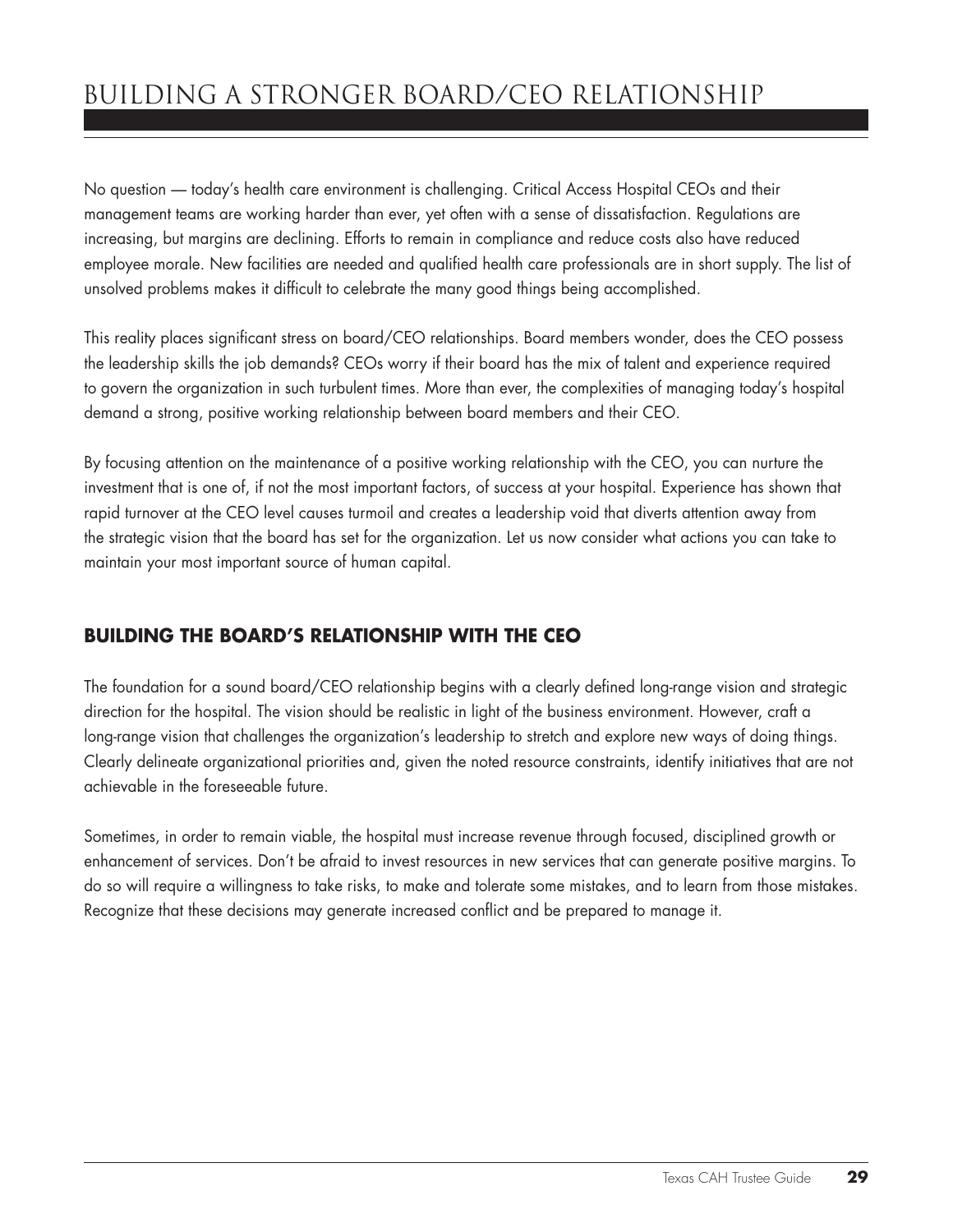# **Focus on long-range vision**

It is well within the CEO's job, with full encouragement and support from the board, to provide leadership in shaping the vision, defining priorities, and creating a true sense of momentum and forward action. While the CEO may lead this process, it cannot be done alone.

The input and involvement of physicians, board members and other key stakeholders ensures that they understand and support the hospital's strategic direction. Expect the CEO to demonstrate a commitment to building and promoting an organizational culture grounded in trust and credibility. This will certainly increase the likelihood of a successful implementation process.

The CEO has a right to expect certain things from the board as well. Among them, the board should:

- Commit to excellence in governance
- Add value to the decision-making process
- Focus on policy-level issues, not operational concerns
- • Communicate clear expectations to both the CEO and medical staff leadership, and hold them accountable for their performance
- Be the hospital's advocate in the community
- Actively support the CEO, especially when the hospital faces new challenges

## **The Chair is the board's primary contact with the ceo**

One way to build a stable environment for good board/CEO relations is to utilize the board chair as the primary or central point of contact. The chair and the chief executive need to support, consult and complement each other. Both have their own responsibilities — the CEO manages the operational activities and the chair leads the board. They share power in their mutual pursuit to advance the mission of the organization.

To make this happen, open and regular communication is the key. This partnership needs constant attention. Personalities change but these positions remain. Each partner needs to adapt to and cultivate the working relationship. Think of the chief executive as the gatekeeper for the staff and the chair as the gatekeeper for the rest of the board. This helps prevent miscommunication or over-communication and allows both leaders to stay aware of the needs that each of the other's constituents may have.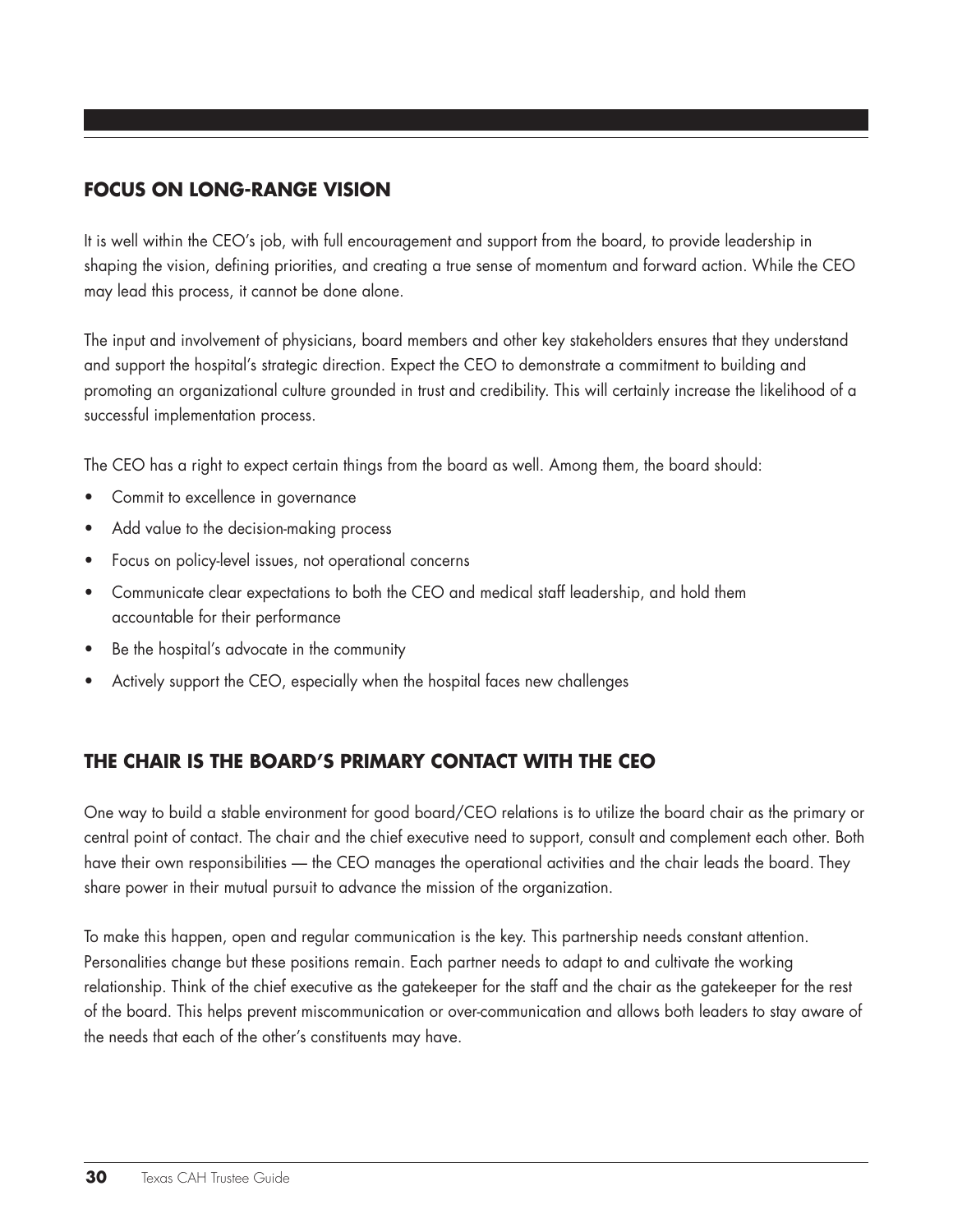# **Some important ground rules for effective board-ceo relationships**

- The board's expectations of the CEO and of itself should be clearly articulated, and they should not change every time the chair or complexion of the board changes.
- The CEO should be empowered to operate as the single point leader within the organization not requiring the board's permission to act, yet demonstrating the ability to keep the board well informed.
- The CEO should be a voting member of the board and an ex-officio member of all board committees. The board should not hold executive sessions without the CEO present, except as part of the performance review process.
- The CEO should work in collaboration with the board chair to ensure sound governance and the on-going professional development of the board.
- The CEO should write goals and objectives that are updated annually and approved by the board at the beginning of each fiscal year.
- The CEO evaluation process should be conducted by a committee, not by the chair alone. The CEO's salary and benefits should be reviewed and approved by the full board.
- The healthy board/CEO relationship is one that is grounded in mutual respect, honest and open dialogue, a willingness to disagree, and mutual support.

# **Unhappy board/ceo relationships: warning signs**

Some hospitals do seem to have a 'revolving door' where upper management is concerned. This often results from a lack of trust between the board and CEO. The delicate balance of trust and oversight must be fostered in order for a hospital to successfully address its obligation to the community. CEOs respect trustees that are open and honestly interested in seeing the hospital succeed. CEOs and trustees must respect each other's autonomy and focus on their own spheres of influence. Here are some "red-flag" situations to watch for:

- A board that engages in micro-managing, rather than concentrating on long-term issues and can't seem to leave the implementation and day-to-day management to the staff
- • A chief executive who controls the agenda, filters information and frustrates the trustees' efforts to set policy and plans
- A board that has an unreasonable set of expectations and then offers little in the way of guidance or support
- A board that is fractious and has trouble making decisions or articulating a unified vision for the hospital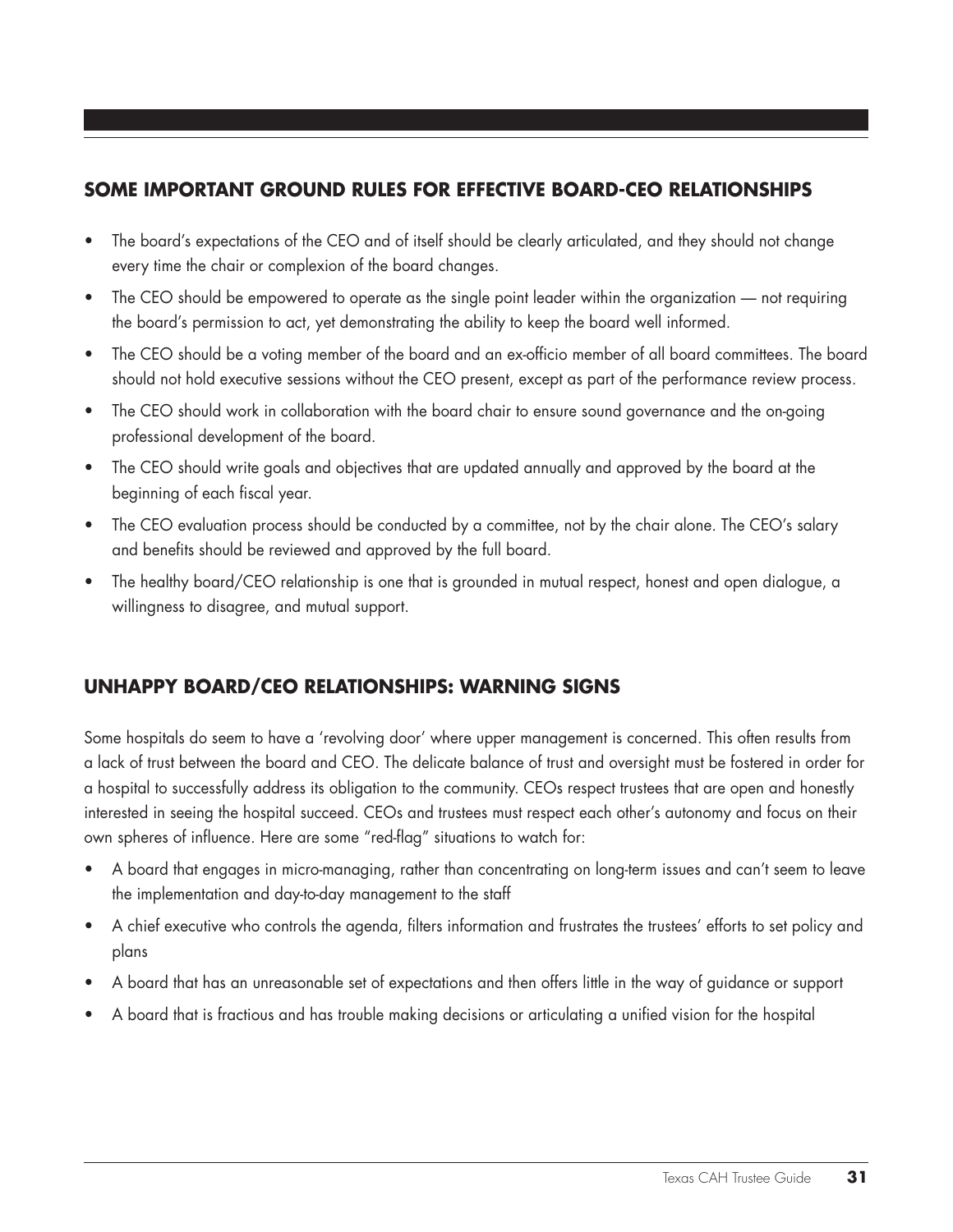#### **summary**

CEO and board tenure is a major feature of many successful hospitals. Along with this tenure comes experience, institutional knowledge and a healthy respect for the many complexities that are common to the hospital business. It also helps to build a tremendous amount of trust and respect when a group of individuals has remained engaged during even very difficult times.

However, relationship building must not ebb just because times are good. The board and CEO should continually look for new ways to improve communication and enhance interaction. Unfortunately, many administrators don't even realize they are out of step with the board of directors until they are suddenly asked to resign. While CEO recruitment is a critical board function, building a relationship that fosters CEO retention is where much of the board's time and energy should more effectively be spent.

#### **REFERENCES**

McGowan, Bob, *"Building the Board's Relationship with the CEO,"* Healthcare Review, March, 2002.

Texas Healthcare Trustees, *Texas Healthcare Trustees' Guidebook for Hospital and Health Systems Governance*, 6th Edition, Austin, Texas, 2004.

*Board Q&A*, BoardSource, 2002, www.boardsource.org.

*Board Café' Issues*, CompassPoint Nonprofit Services, 2004, www.compasspoint.org.

*Frequently Asked Questions » Roles and Responsibilities*, Bader & Associates, March 2004, www.greatboards.org.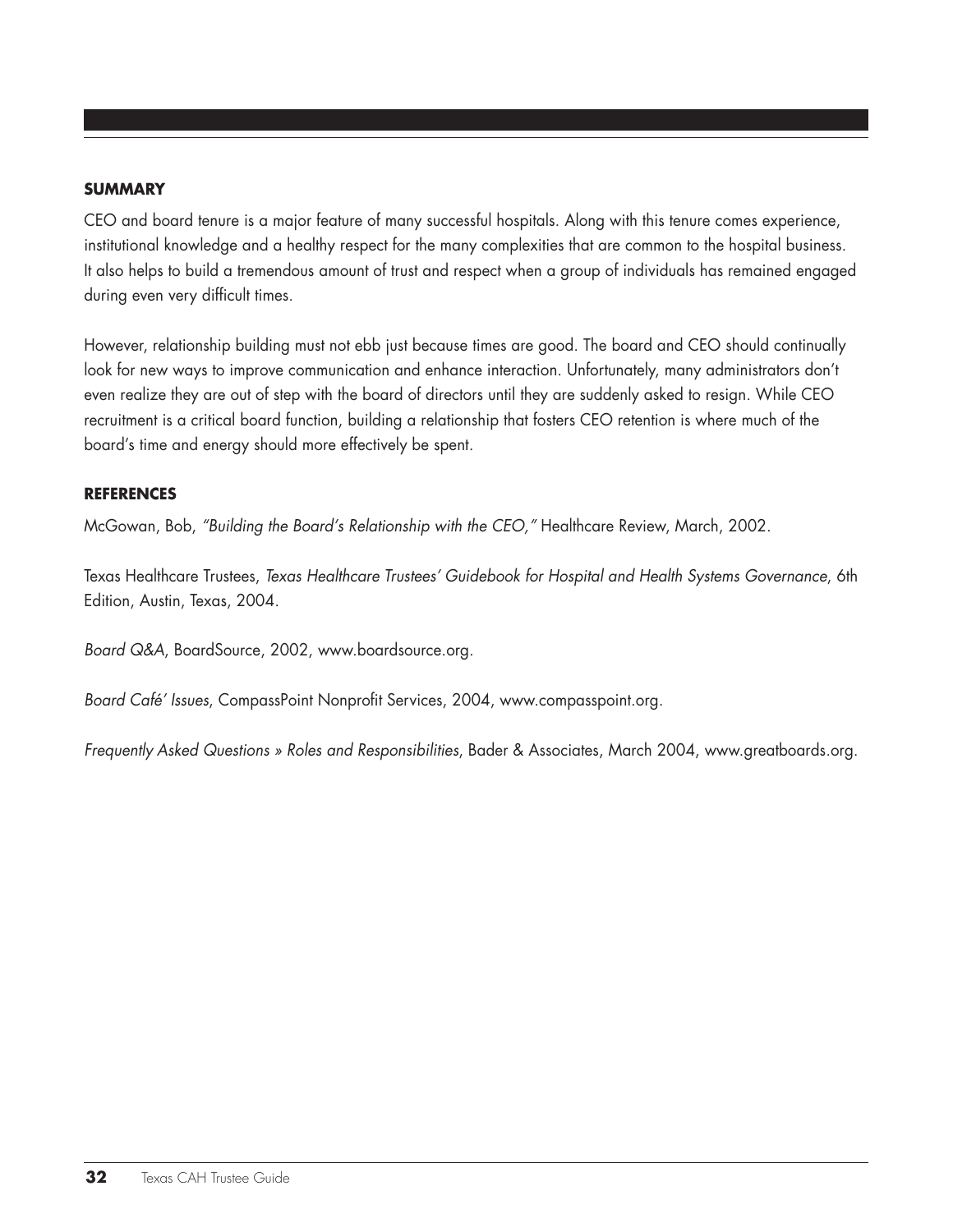# Board Recruitment, Selection & Evaluation

Unlike other rural hospitals, Critical Access Hospitals (CAHs) must meet certain criteria to participate in the Critical Access Hospital program. However, there is no difference between the responsibilities and functions of a CAH board member and those of any other rural hospital board member.

#### **Board recruitment and selection**

A board should consist of individuals with a variety of skills and expertise, occupations, ages and backgrounds. Prospective board members also should be well connected within their communities.

Board members must have the time, commitment and interest in serving on the board, and they must be able to work well with a diverse group of colleagues. Before recruiting new board members:

- • Identify the skills and attributes needed on the board
- Identify the skills and attributes of current board members
- • Develop selection criteria for new board members
- • Recruit prospective candidates
- Build a commitment for them to serve

#### **Board profiling**

It is also helpful to create a profile of the existing board. Focus on characteristics such as:

- Age
- Sex
- Race or ethnicity
- **Residence**
- • Occupation
- **•** Governance experience
- Industry and market knowledge
- Clinical expertise
- • Financial knowledge
- • Management experience
- • Experience with acquisitions and mergers
- Community and political contacts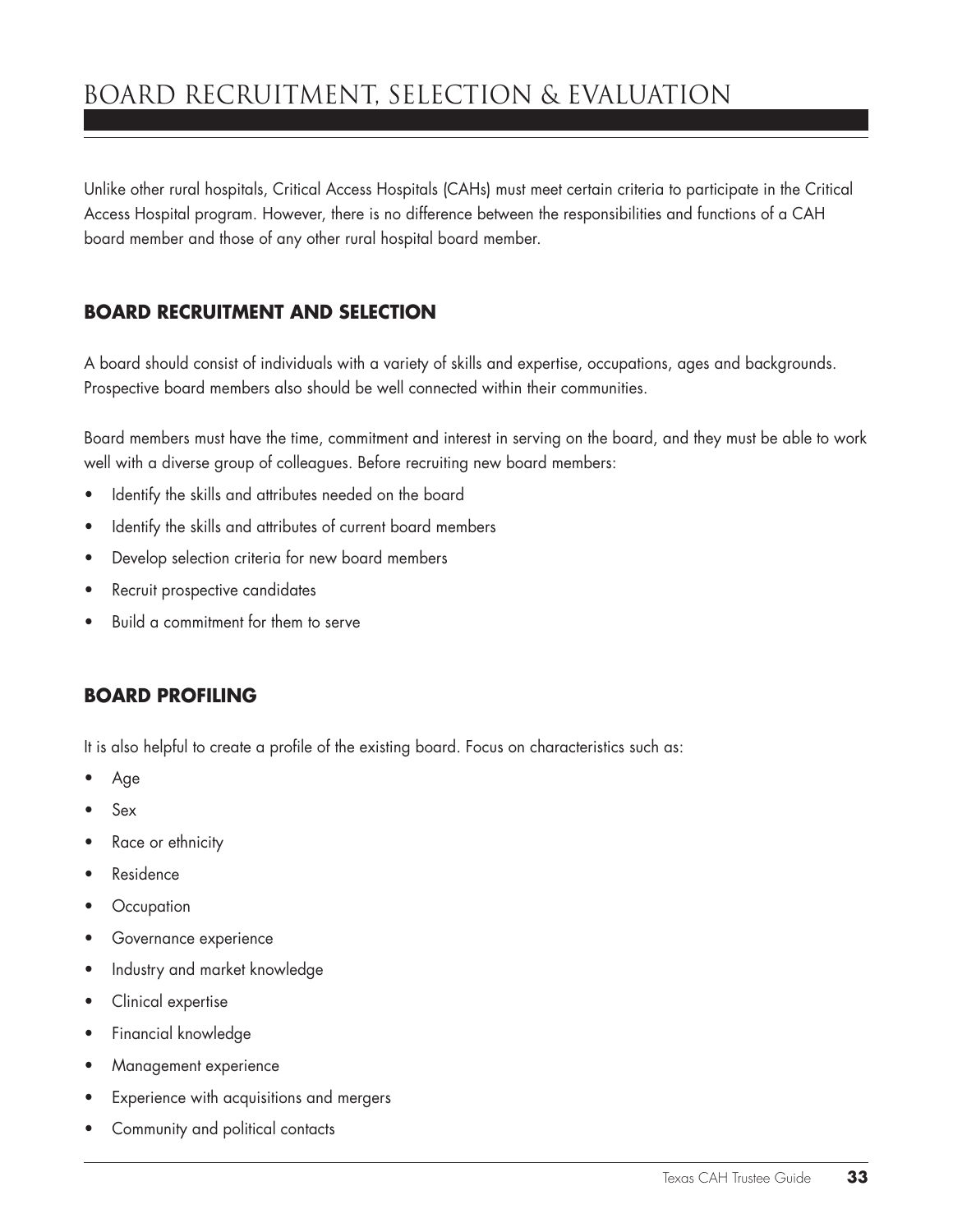Use the Board Profile Worksheet (Figure 1) to compile information. Once completed, the worksheet provides a clear picture of the current board's attributes, and the skills and criteria needed to complement the existing board members.

# **Basic Board member selection criteria**

Begin narrowing the pool of prospective candidates by focusing on basic selection criteria. These include such things as:

- Willingness to serve
- Sufficient time and energy to do an effective job
- Willingness to participate in board orientation and ongoing continuing education activities
- **Objectivity**
- **Integrity**
- No serious conflicts of interest
- Values consistent with those of the hospital's mission, goals and objectives

Only individuals meeting these basic criteria, as well as any additional criteria developed by the hospital board, should apply for board positions.

# **Suppose my board is either elected or advisory?**

In some cases, the hospital may have little choice in who serves on the board. For instance, hospital district boards run for office, and proprietary hospital boards often are appointed by the parent corporation. However, regardless of the type of ownership, community leaders have an opportunity — in fact, an obligation — to recommend qualified and viable candidates for board positions. This holds true whether the board is selected through local elections, appointed by a corporation with headquarters located out of town, or selected through a self-perpetuating process. Once the board profile and new board member criteria have been adopted, it is incumbent upon the existing board leadership to promote candidates who will best serve the interests of the hospital, its patients and the community.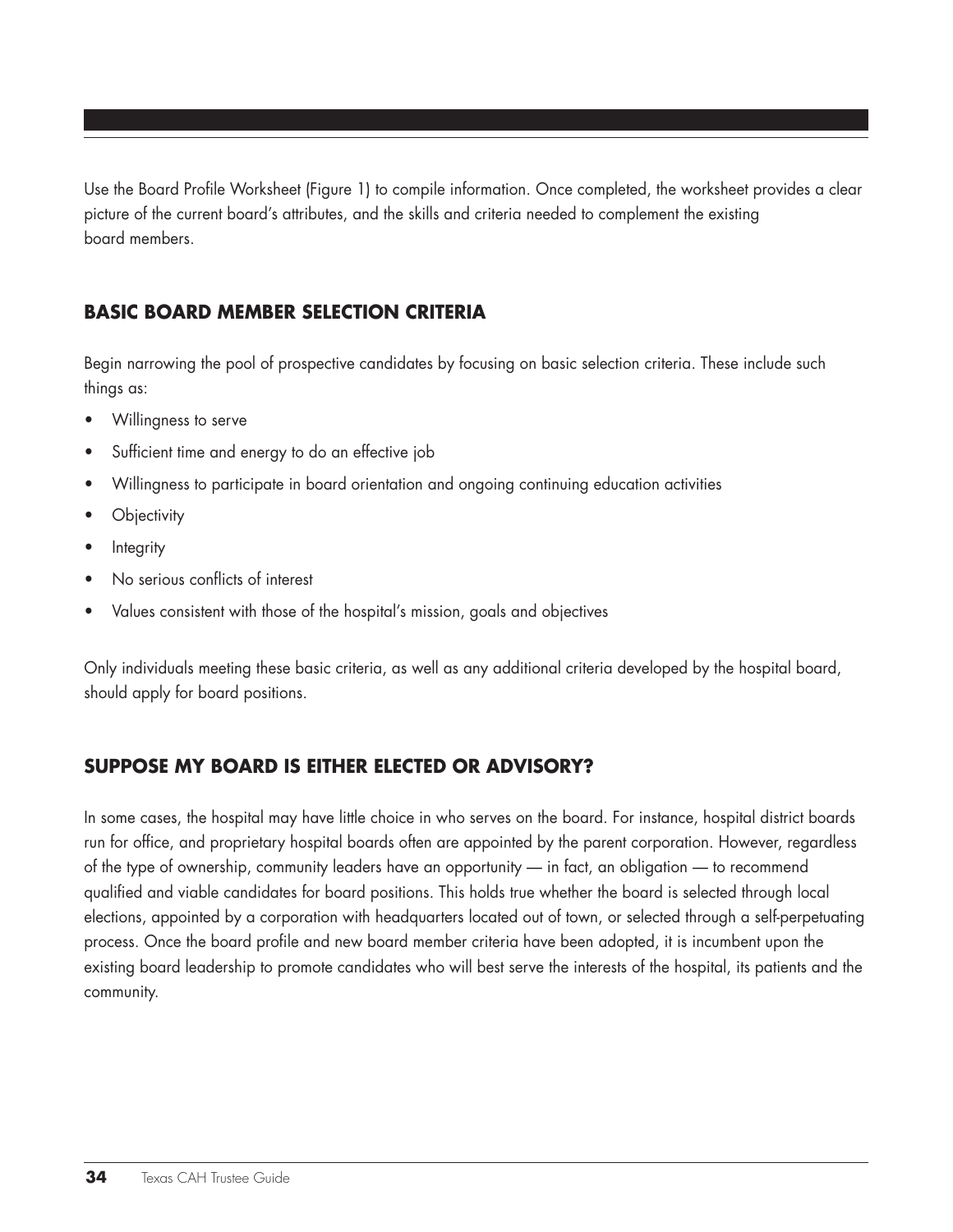#### **NEW Board member selection criteria**

Some of the new board member selection criteria which may be adopted include:

- Past Board experience
- Professional and business experience
- • Demonstrated leadership skills
- Record of community involvement and commitment
- Political involvement or connections
- Skills and competencies aligned with the strategic direction of the hospital
- Experience in a specific occupation

Other criteria for new board members may be adopted, dependent upon the specific needs of the organization.

#### **RECRUITMENT METHODS AND TIPS**

Try the following suggestions for recruiting board members:

- Share the skills and attributes desired for board member candidates with both existing board members and community leaders, so that both parties can help identify viable candidates
- Ask advisory boards and/or community members on board committees to help identify and recruit new board members
- Hold candidate forums
- Share prospective board member qualifications with the community at large
- Invite community leaders to the hospital to see if future new board members emerge in the process

## **Board orientation and continuing education**

Conduct an orientation for every new board member. Focus on the hospital's unique organizational characteristics, and discuss the expected functions and responsibilities of board members.

Continuing education for board members is also an important tool in helping members better understand hospital programs and services, industry and technological changes, financing and the delivery of care. Tools for continuing education include board manuals, committee activities, article review, board retreats and trustee conferences.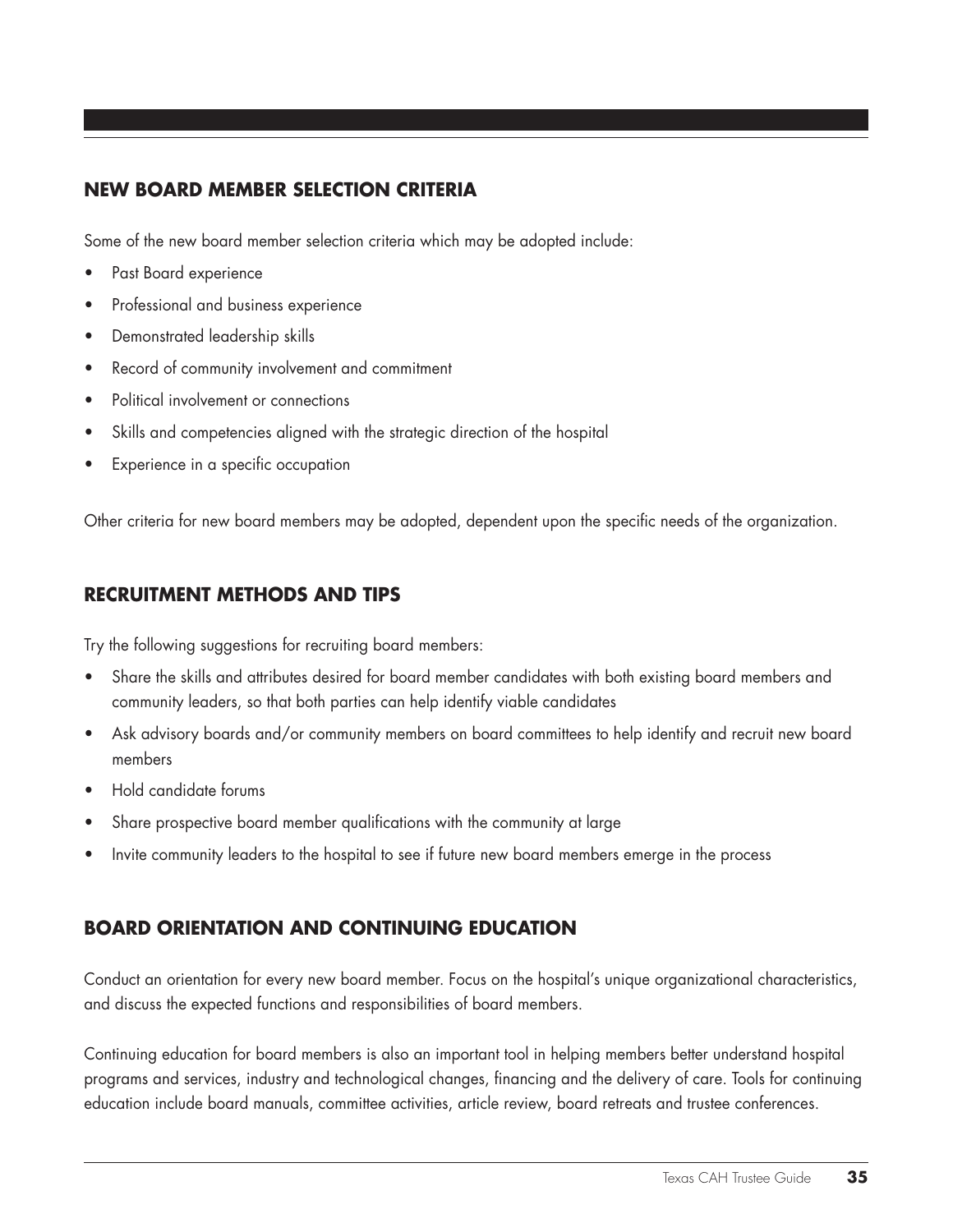### **Qualifications for term renewal of board members**

The re-election or reappointment of board members should be determined based upon how well the member:

- Contributes at board and committee meetings
- Prepares for each board meeting
- Supports board actions, and does not push personal agenda items
- Avoids conflicts of interests, states potential conflicts, and abstains in voting on such issues or matters
- • Carries out committee and board duties as assigned
- Communicates effectively with key constituents
- Works well with other board members

### **The role of the board chair**

A good board chair is essential to effectiveness of a hospital board. This is especially true on smaller boards, where the board chair may cast the deciding vote or preside or mediate over contentious matters. The board chair's most important functions are to:

- Preside over all meetings of the board and executive committee
- Designate committee chairs, with the advice and consent of the executive committee
- Serve as an ex-officio member of all board committees (not expected to participate)
- Serve as the board's primary representative to key stakeholder groups
- Serve as counselor to the CEO on matters of governance and board/CEO relations

In addition, the chair and executive committee:

- Specify annual board objectives
- Approve board meeting agendas
- Help recruit, develop and act as mentors to other board members

A strong and influential board chair can make a significant difference in the overall effectiveness of the hospital's operations.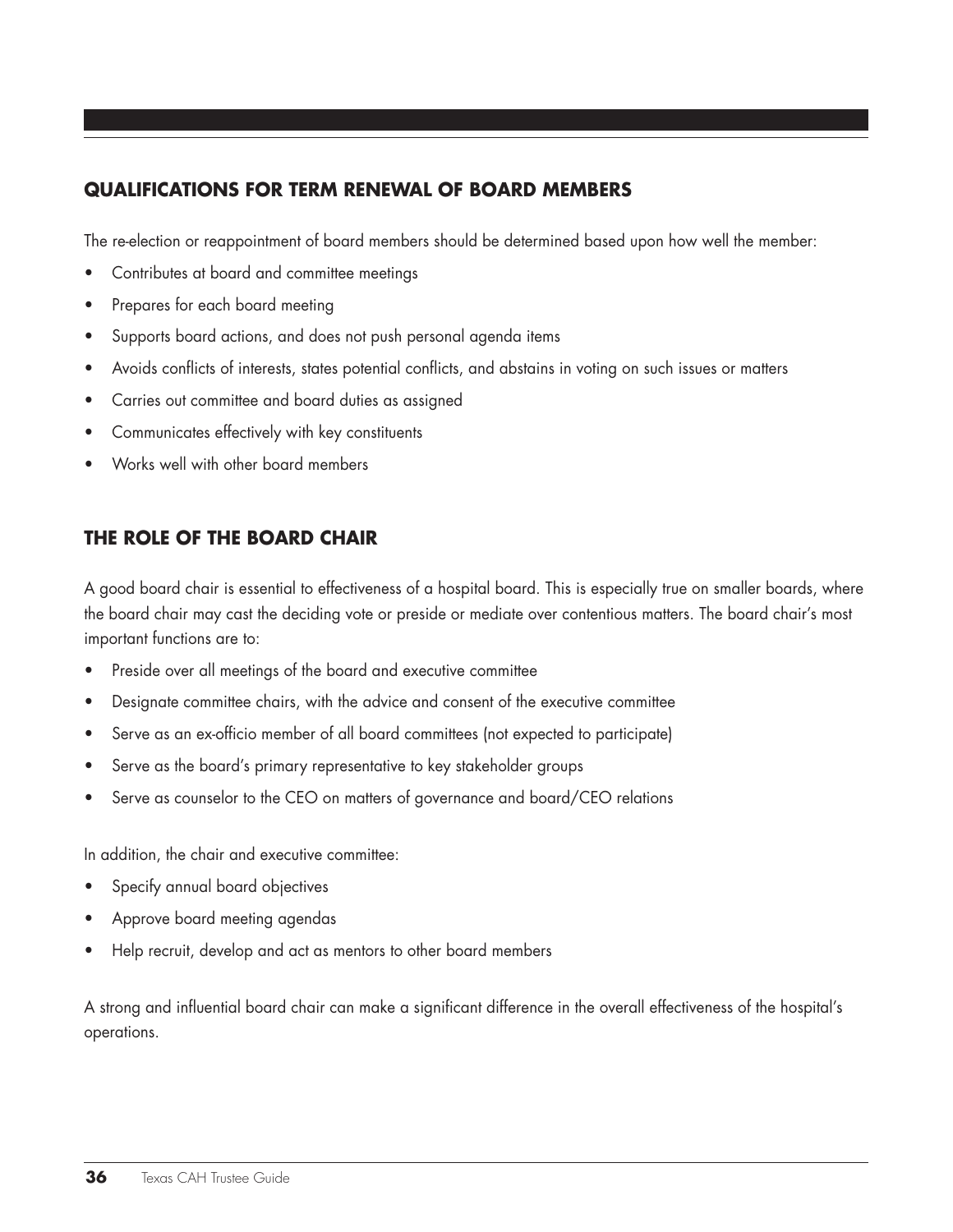### **Board self-evaluation and performance**

All hospital boards are responsible for evaluating their own level of performance, as well as that of the hospital and its CEO. As the policy-making body for the hospital, the board sets the tone for evaluating performance by conducting a factual and candid annual performance self-assessment.

A successful board self-assessment will:

- Objectively assess the level of common trustee understanding, expectations and direction
- • Facilitate goal setting
- • Pinpoint organizational improvement opportunities
- Help senior management understand the board's educational development needs
- Build broad consensus-based trustee decisions
- Create opportunities to address major issues and ideas in a non-threatening, collaborative manner

Six key steps in the self-assessment process include:

- 1. Developing and gaining consensus on the board's performance criteria
- 2. Conducting the assessment through a thorough, anonymous written survey
- 3. Summarizing the assessment results and reporting back to the full board
- 4. Engaging in a dialogue about the meaning and implications of the key findings
- 5. Identifying specific leadership improvement opportunities
- 6. Creating a board work plan for implementation of the board's direction

The criteria for board self-assessment may vary somewhat from hospital to hospital. Adopt a method most meaningful to the hospital's specific needs. Make board self-assessment a continuous process, documented annually. Include appropriate follow-up actions for needed improvements in the board's functioning. CAH hospitals can contact Texas Healthcare Trustees for Sample Board Self-Assessment Questionnaire as a guide in developing their own forms.

#### **summary**

A diverse, committed group of directors is essential to an effective Critical Access Hospital. The key is to understand the characteristics needed in each board member and recruit members who possess those selection criteria. Once on the board, trustees need continual education, clearly defined responsibilities, good communication and ongoing opportunities to assess their performance individually and collectively.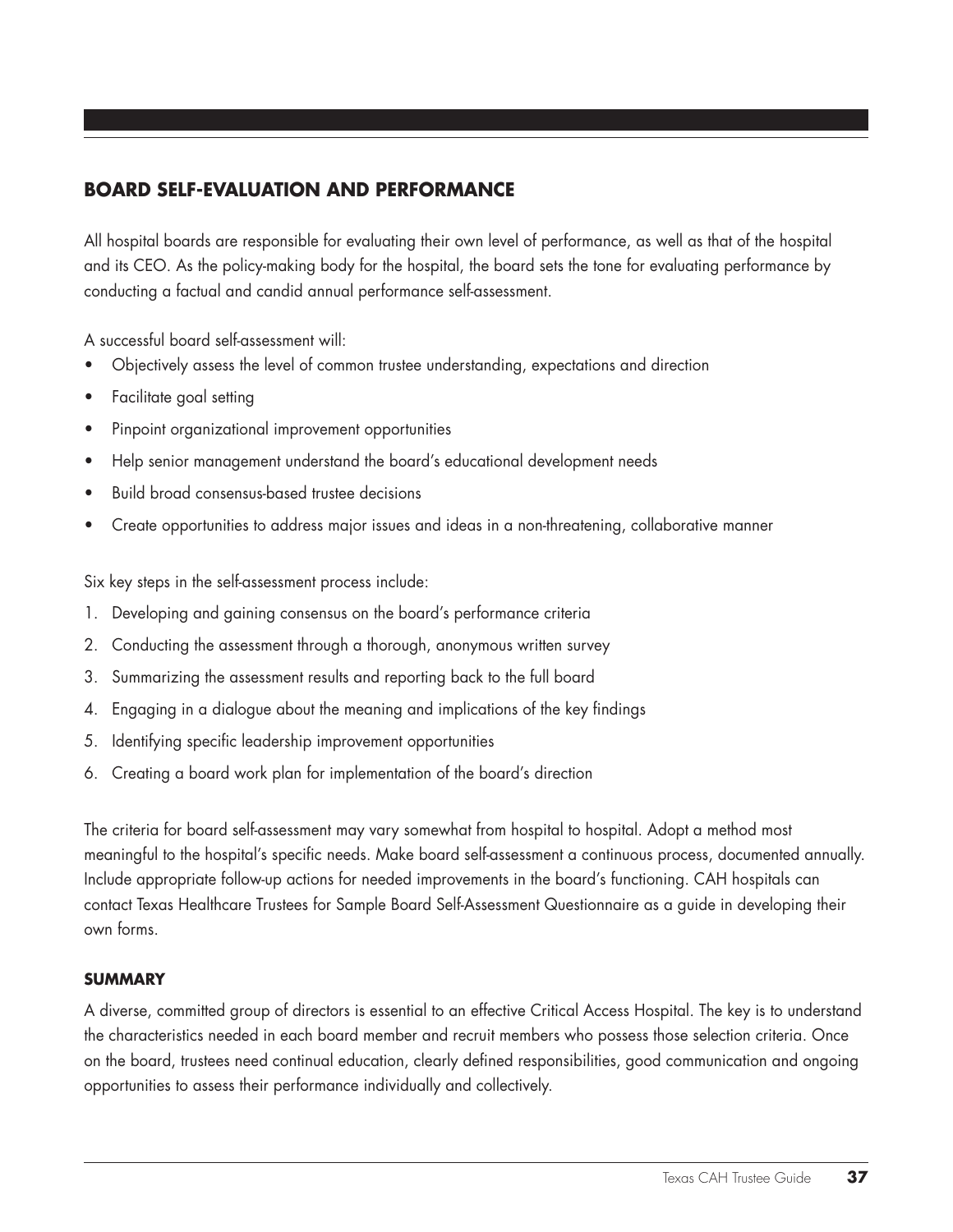#### **references**

Biggs, Errol L., Ph.D., The University of Colorado, *Beyond the Rule Book: Strategies for Effective Governance*, Presentation to THT Summer Forum, August 7, 2004.

Biggs, Errol L., Ph.D., *The Governance Factor: 33 Keys to Success in Healthcare*, Hospital Administration Press, November, 2003.

Walker, Larry, The Walker Company, *Best Practices in Board Self-Assessment*, Presentation to THT Summer Forum Governance Roundup, August 4, 2001.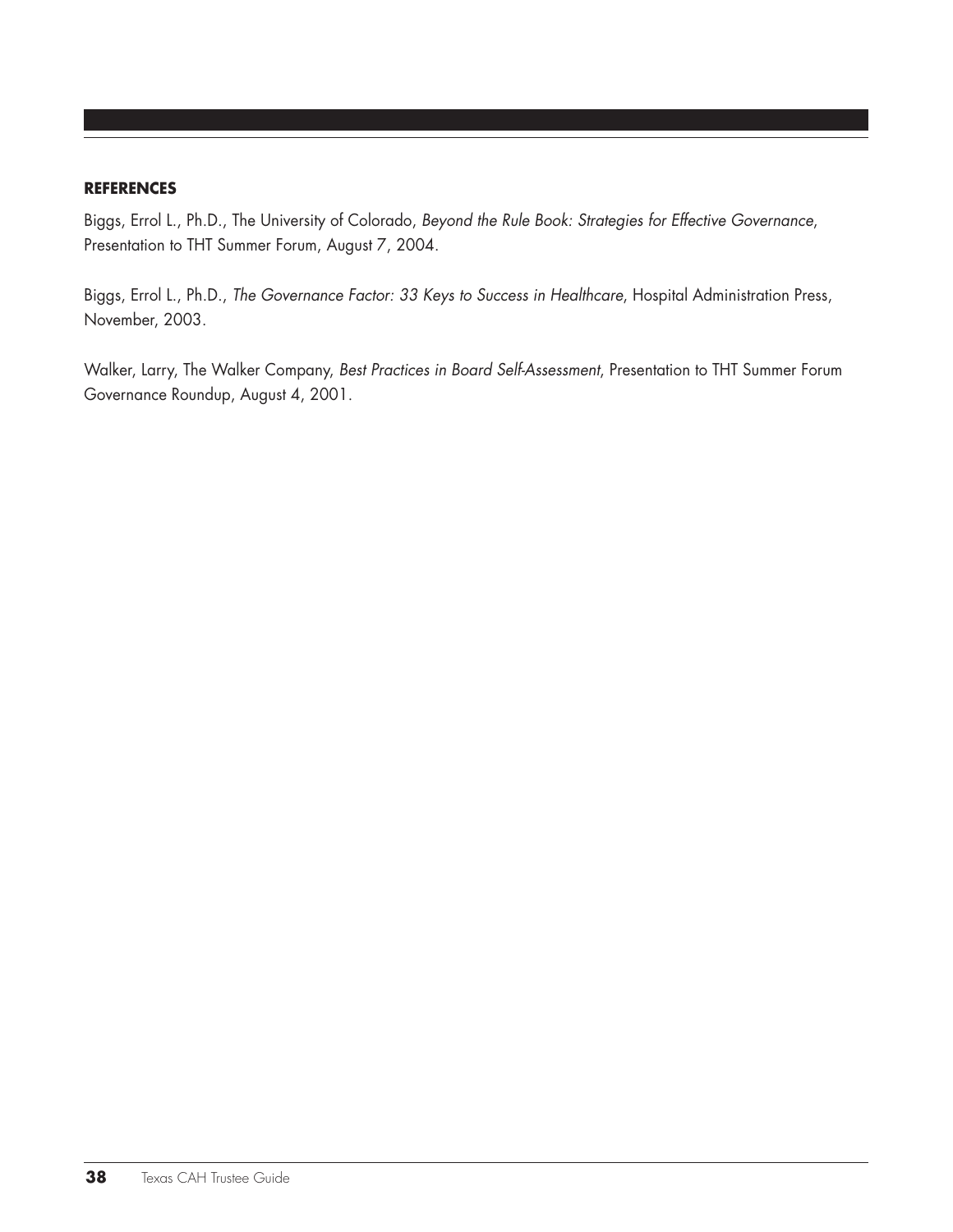# **FIGURE 1 BOARD PROFILE WORKSHEET**

| Name of Board<br>Members                       |  |  |  |
|------------------------------------------------|--|--|--|
| Age                                            |  |  |  |
| Sex                                            |  |  |  |
| Race or<br>Ethnicity                           |  |  |  |
| Residence                                      |  |  |  |
| Occupation                                     |  |  |  |
| Governance<br>Experience                       |  |  |  |
| Industry and Market<br>Knowledge               |  |  |  |
| <b>Clinical Expertise</b>                      |  |  |  |
| Financial<br>Knowledge                         |  |  |  |
| Management<br>Experience                       |  |  |  |
| Experience with<br>Acquisitions and<br>Mergers |  |  |  |
| <b>Community and<br/>Political Contacts</b>    |  |  |  |

Source:

Dennis D. Pointer and James Orlikoff, *Board Work,* Copyright © 1999

Reprinted with permission of John Wiley & Sons, Inc., Governing Health Care Organizations.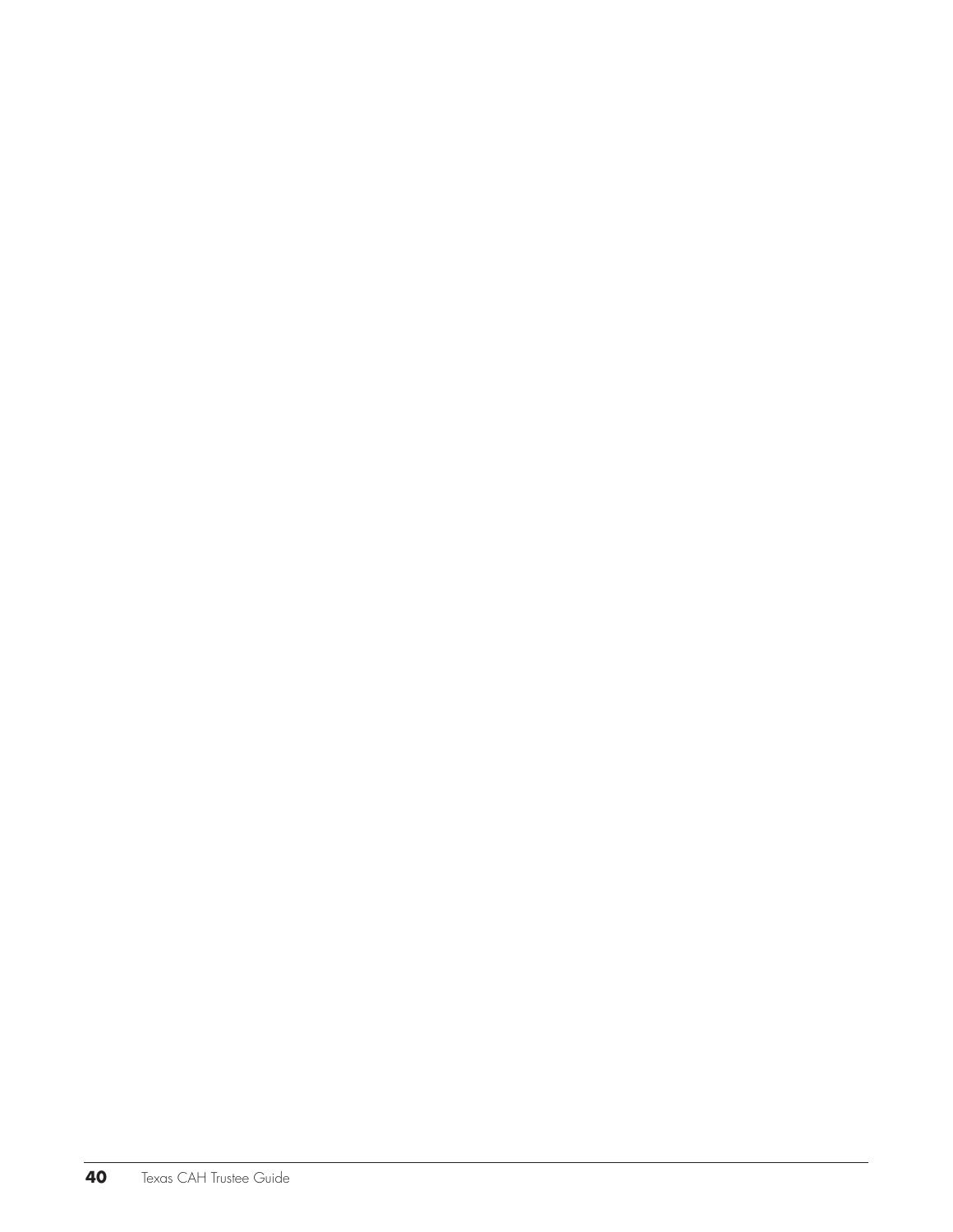The most important decision a CAH board must make is selecting a capable CEO to manage the hospital. Once that is achieved, the effective board will empower the CEO, offer strong support and ongoing feedback, conduct annual evaluations, and provide a fair and reasonable compensation package and contractual protection. CEOs deserve these actions at a minimum, so that they can carry out their duties without concern for their own security, as well as that of their family.

# **Role of the board, ceo and medical/hospital staffs**

Perhaps one of the most important concepts a hospital's board must understand is the difference between their role and the role of the CEO in managing the hospital. The board is responsible for setting policy for the hospital, and the CEO is responsible for managing the operations of the hospital on a daily basis. Adherence to this one simple governance principle can make the difference between a highly effective hospital organization, and a marginal hospital with frequent CEO turnover. A board must resist the temptation to become involved in operational matters, or the organization will be doomed to a history of turnover at the top levels and mediocre or poor performance.

The board chair, board members and CEO must take the lead in developing good working relationships. Key components of those relationships are trust, mutual respect, open and honest communication, and a commitment to the best interests of the hospital, its patients and the community. The board, CEO, medical staff and hospital staff are full partners in the hospital's success. It is the CEO's responsibility to document the hospital's organizational and reporting relationships in a formal organization chart. Board of trustee bylaws and medical staff bylaws govern the affairs of their respective groups. Both groups should have input into these documents, prior to board approval.

# **The hospital organization**

The CEO develops, and revises as needed, an organization chart appropriate for the hospital's complexity, size and scope of operations. Most Critical Access Hospitals provide general and medical care. They are required to have 24-hour emergency services, although that particular service may be staffed and covered in a variety of ways, using a combination of both internal and external staff. All CAHs have a core nursing staff, although it may be supplemented by contracted staff in certain areas.

Most CAH facilities have a swing bed unit, and some have a nursing home, either attached to or separate from the main hospital. While only a few CAH facilities provide OB/GYN services, many offer surgical services, typically on an outpatient basis. Other professional services — such as lab, pharmacy, radiology, respiratory therapy, home health services and physical therapy — primarily are provided in-house, although some or all of those services may be contracted. Plant or support services such as dietary and food service, engineering, maintenance, housekeeping, laundry and central supply might also be in-house, contracted, or a combination.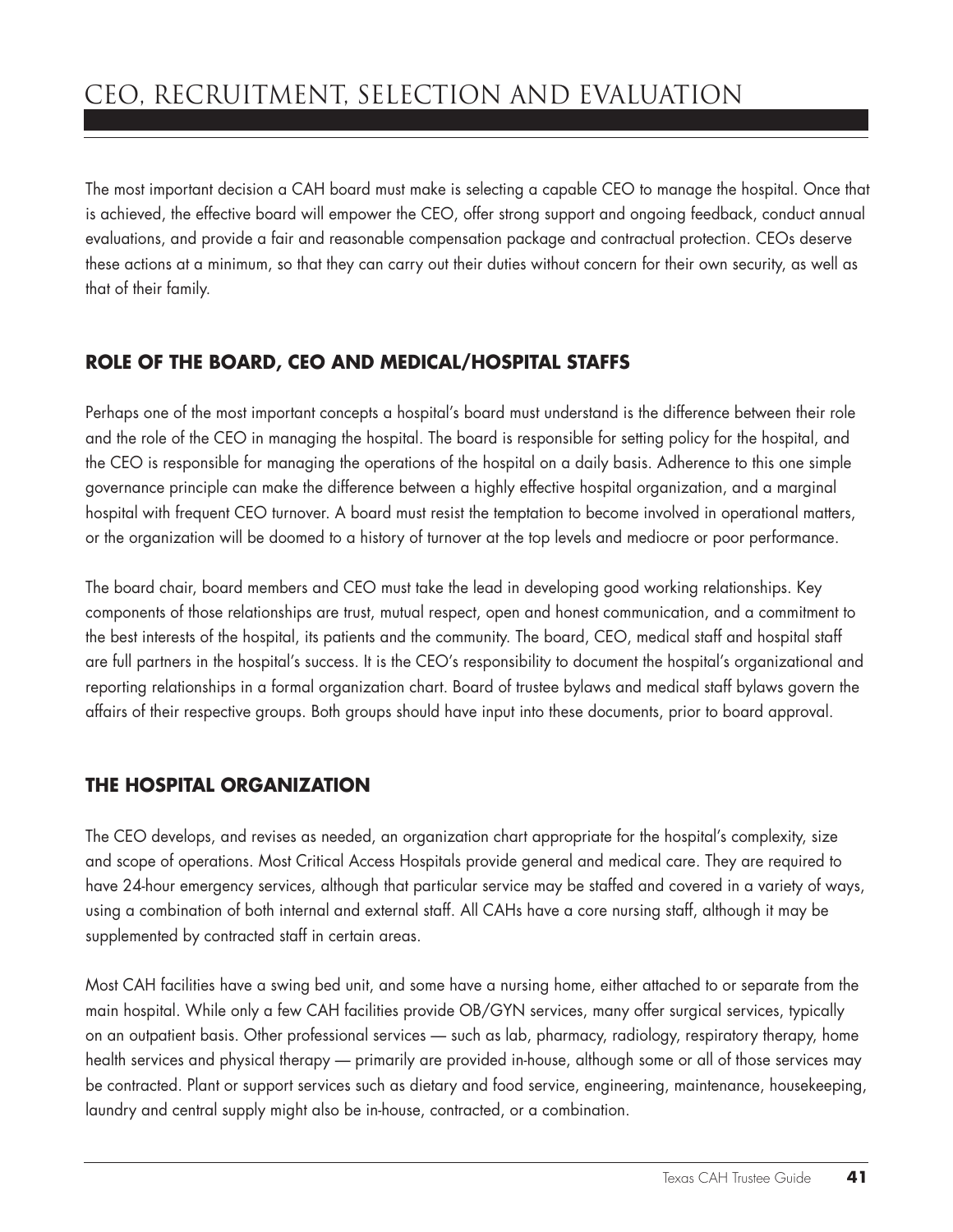Be sure the organizational chart accurately reflects:

- The services or programs provided
- Reporting relationships in each department
- Direct (line) and indirect (staff) relationships
- The CEO's relationship to staff, medical staff and board of trustees

The sample hospital organization chart in Figure 1 can be customized for each CAH's scope of programs and services.

# **The ceo selection process**

A qualified CEO must have the experience and ability to manage the hospital within a complex health care environment and regulatory system. A CAH CEO must stay well-educated on the unique rules and regulations that apply to Critical Access Hospitals. A number of educational resources are available to help CAH boards and CEOs, including programs through the Texas Department of Rural Affairs (TDRA), Texas Hospital Association (THA), Texas Healthcare Trustees (THT), Texas Organization of Rural & Community Hospitals (TORCH) and National Rural Health Association (NRHA).

Small hospital administration requires the CEO to wear many hats. The CAH executive must be knowledgeable in finance, personnel administration, purchasing, employee relations, public relations and governmental affairs. Because they often work in remote areas, CAH executives risk becoming isolated from their colleagues. Trustees should encourage the CEO to attend meetings and seminars to stay abreast of current Medicare/Medicaid issues, as well as leading-edge management trends.

Selecting a CEO is time-consuming. Have a selection process in place before it is needed. The first step is to identify the experience and skills the hospital needs now and into the future. Things to consider include:

- The hospital's mission, strategic plan, goals and objectives
- Reasons why the former CEO left
- The hospital and community's environment
- Current hospital challenges, and plans for addressing them
- An objective assessment of the board and its present functioning
- Degree of effectiveness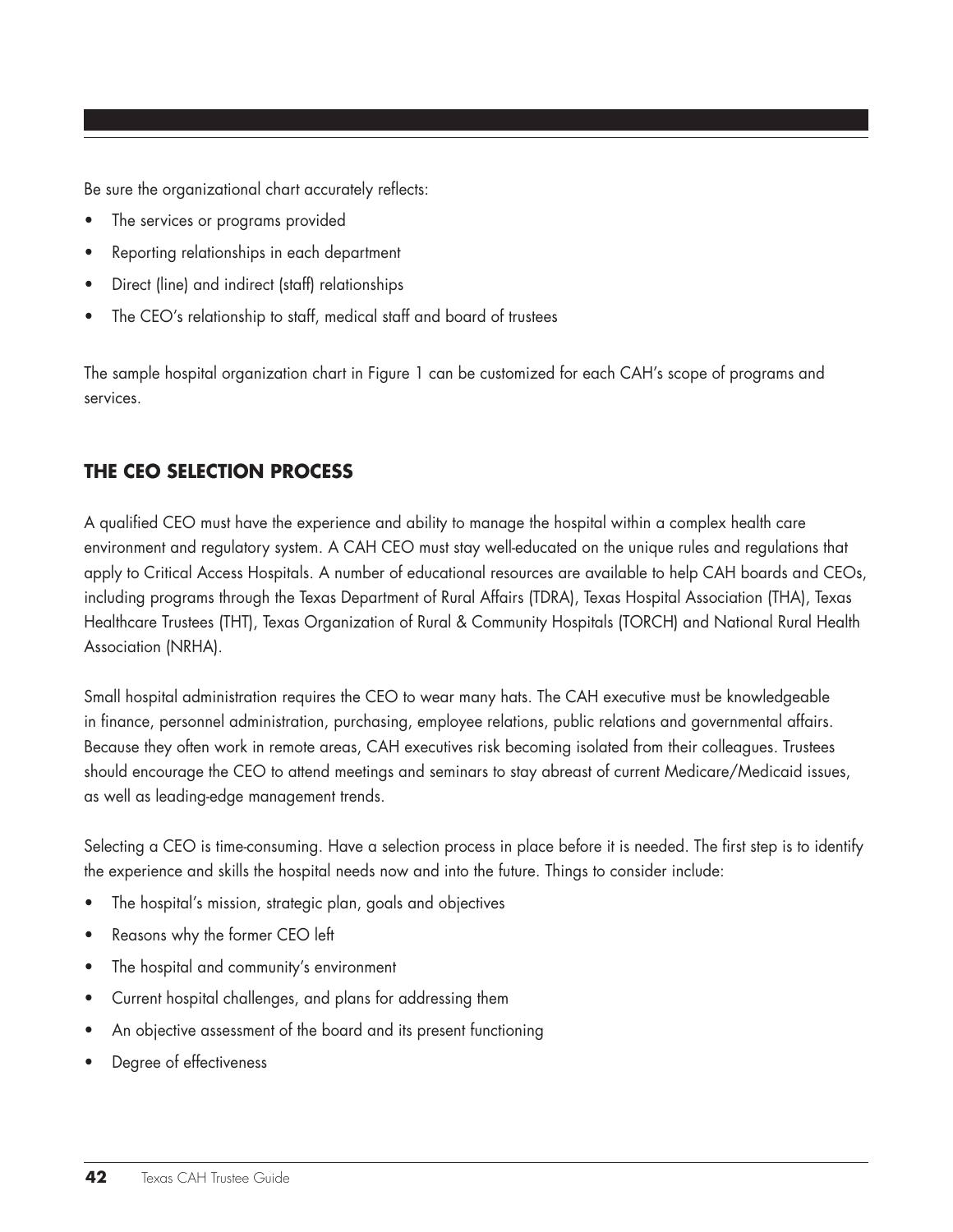Conduct this review process internally, but consider involving a consultant who can objectively guide the process. Request a list of qualified individuals and consulting groups from THA and TORCH.

Once needs assessment is complete, begin the CEO candidate search in earnest. The next step is to select a search committee:

- Develop job specifications and position description
- Begin recruiting candidates
- Screen resumes and develop a list of top candidates
- Develop a rating system to compare candidates
- Arrange and conduct interviews with the top two to three candidates
- Review the interview results, schedule and conduct follow-up interviews, if needed
- Select the best candidate and develop an offer
- Present the offer to the preferred candidate and manage negotiations
- After the candidate has accepted the hospital's offer, notify the other candidates

The ideal CEO will possess not only the technical qualifications required, but individual character traits crucial to success in the position. When evaluating candidates, consider such traits as:

- Human relations skills motivation, leadership, sensitivity, communications and team building
- Leadership and management skills
- Track record what is the candidate's history of being able to achieve profitability, growth and community support in past positions?
- Personal traits character, stability, dependability, initiative, decisiveness, ability to conceptualize and articulate ideas and concepts, and creativity or innovative thinking
- Involvement in professional and community activities
- Comprehensive knowledge of health care services and delivery
- Involvement and commitment to advocacy activities to improve conditions of the health care industry, and in particular CAHs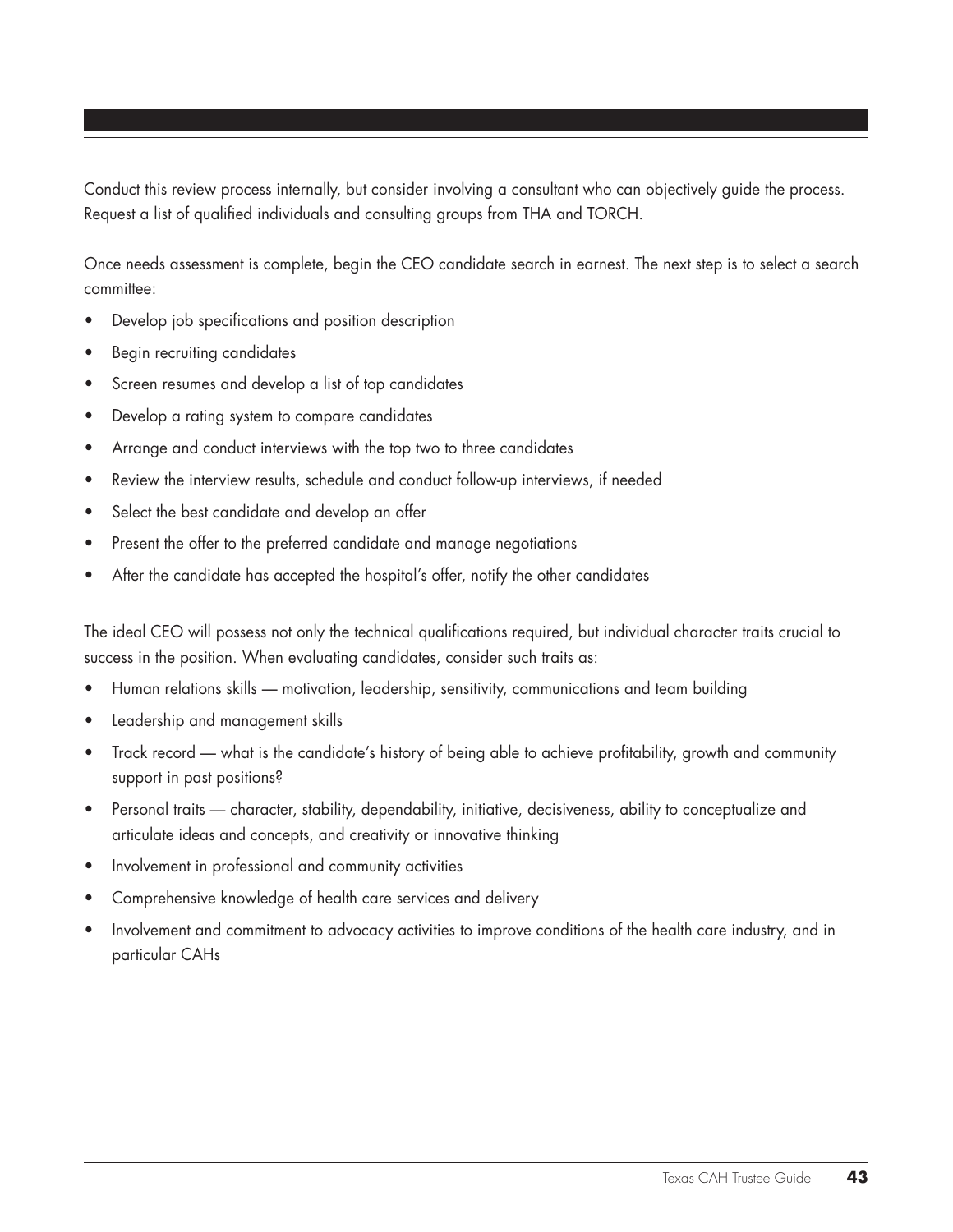# **Candidate sources**

Naturally, the first place to seek qualified candidates is within the organization itself. Since the hospital is small and may not offer a suitable number of qualified applicants, other recruitment sources include:

- Advertisements in professional journals such as *Modern Healthcare or Texas Hospitals*
- Professional associations, such as THA, TORCH or the American College of Health Care Executives (ACHE). The rural departments of THA and TORCH both provide this service, at no charge to association members. In addition, TORCH provides interim management services, which enable the hospital to take the needed time to make the right hiring decision. Interim management often helps "settle out" and stabilize the hospital before pursuing a replacement CEO and may lead to a better selection process in the long run.
- Executive search firms seek recommendations from THA and TORCH, and ask colleagues for references before selecting a firm to conduct the CEO search.
- Colleagues, including referrals from other CEOs and board members outside the area.

# **The ceo contract**

Today's complex and volatile hospital environment calls for a contract of employment with the hospital's CEO. A contract makes it easier for the CEO to deal with politically sensitive issues and to manage the hospital without fear of reprisal. It also provides the CEO and his family with some personal protection from the whims of local politics. A contract is a clear signal to the medical staff and community that the CEO has the strong support of the board of trustees. A well-written, fair contract can be a major draw in recruiting and retaining a superior CEO.

An employment contract should include:

- Contract duration
- CEO's duties
- **Compensation**
- • Benefits
- Termination and severance provisions that help the board objectively decide if and when a CEO should be terminated

Bonuses and incentive pay also serve to attract and retain top executive talent. A bonus program rewards the CEO monetarily for the extreme time, effort and professional commitment required to perform effectively in the complex, and highly regulated, hospital environment. Any bonus or management incentive program needs to be in place before hiring a CEO. Both the board and the chosen CEO candidate should have input into defining the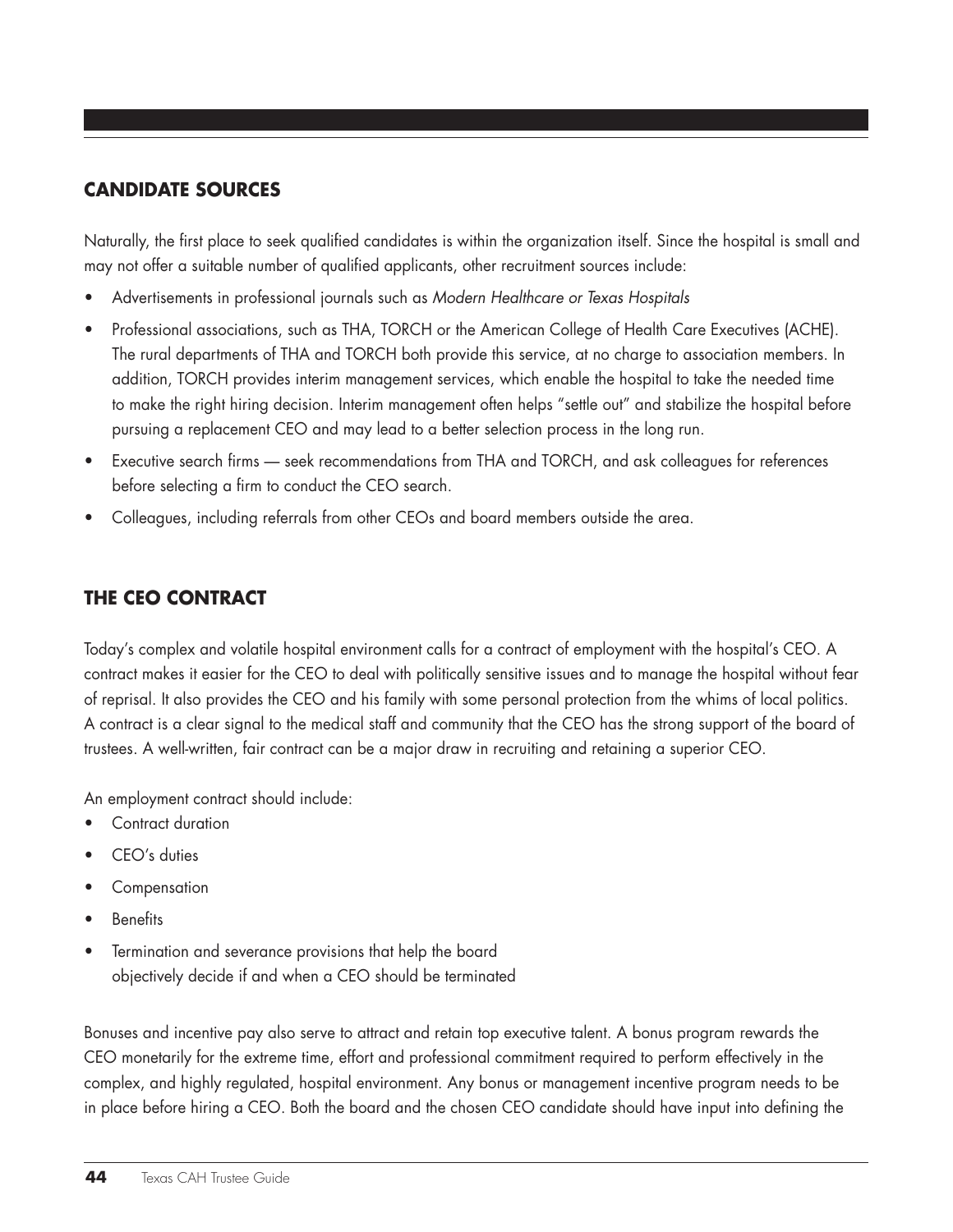benchmarks to be met to receive bonus pay. Monitor the CEO's performance against the objectives established on a regular basis and provide constructive feedback.

### **The CEO position description**

Once the board hires a CEO, the next key step is to create (or revise as needed) the CEO's job description. The written job description clearly outlines the board's performance expectations in light of the organization's strategic goals and objectives. In addition, negotiate with the candidate the measures upon which any bonus or incentive compensation will be awarded.

While the functions and duties of a CAH executive are somewhat unique to each facility, all CEOs share some common responsibilities that should be in any CEO position description:

- Board, medical staff and hospital staff relationships and reporting requirements
- • Fiscal or financial management responsibilities
- Quality and patient process improvement review
- Planning and community health status needs
- • General management responsibilities
- Regulatory compliance
- Community relations
- Marketing and fundraising
- Human resources
- Advocacy and governmental relations
- Familiarity with and educational activities relevant to Critical Access Hospitals

In addition, the board should have organizational policies that clearly define the CEO's authority. These help avoid potential conflicts of interest and misunderstanding between the board and CEO. At a minimum, address these areas:

- • Capital equipment purchases, and spending threshold limits beyond which the CEO must seek board approval
- Wage and salary policies for hospital personnel
- Review and setting of hospital room rates and the rates for other procedures
- Entering into contracts for consultants, accountants, architects, physicians and other outside consultants
- Purchase or sale of property or equipment with spending thresholds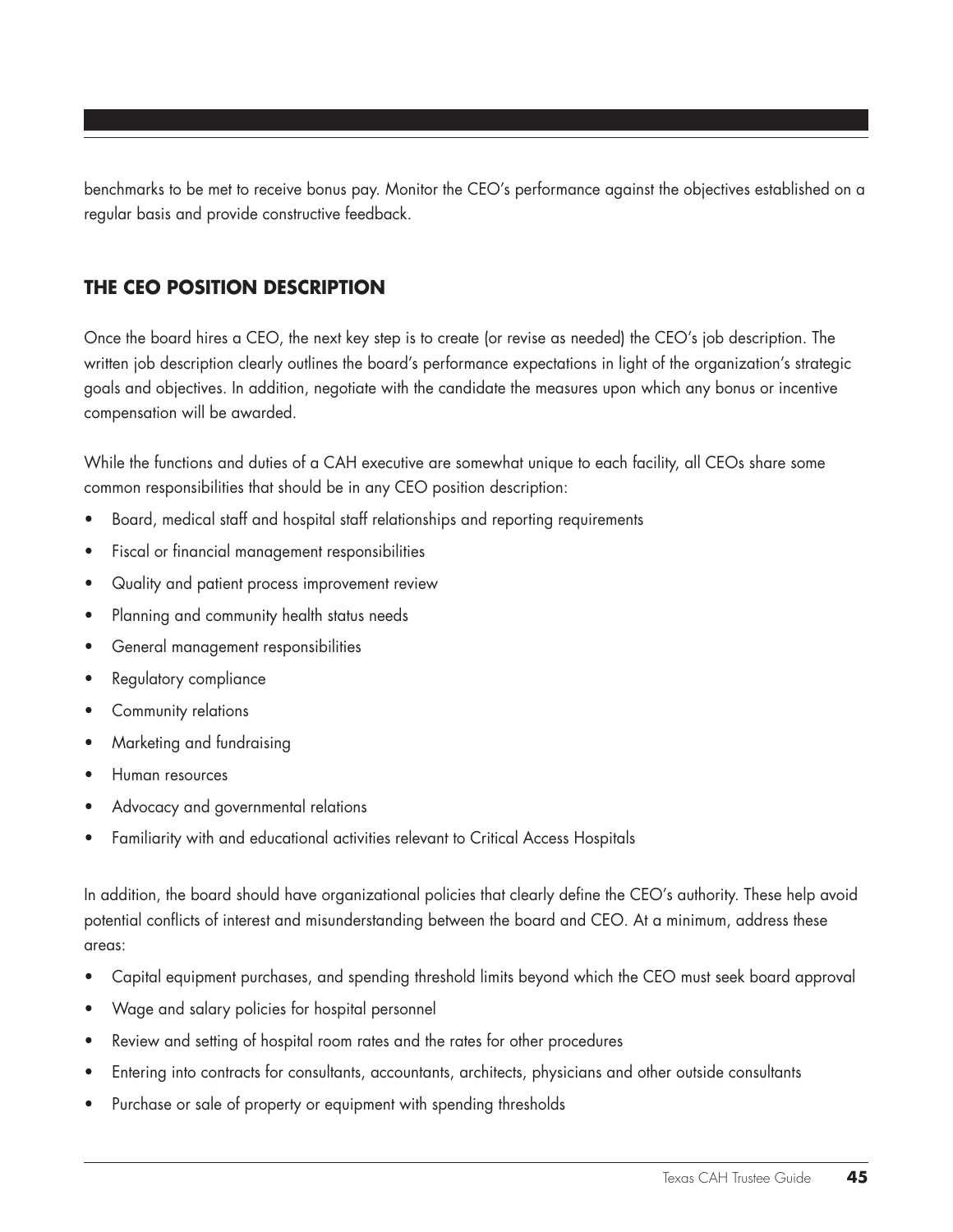Perhaps the greatest potential area of misunderstanding between the board and CEO is the crossing of boundaries between setting policy and managing hospital operations. Simply stated, it is the board's responsibility to establish hospital policy. Once policy has been established, the board should empower the CEO to implement it in the form of hospital procedures and operational practices.

While it is tempting for a board to cross the line into operations, particularly when observation or feedback from various sources in the community indicate there may be problems, it is a recipe for long-term disaster to undermine the CEO's authority. The organization will succeed in the long run only if the CEO and board members develop a good working relationship built on trust, mutual respect, open communication and a commitment to what is in the best interests of the hospital, its patients and the community. There is no place in the organization for self-interests.

To establish trust between the board and CEO, trustees should:

- Give the CEO the authority to do the job and then help that person succeed in their position
- Provide the CEO with an employment contract with severance provisions
- Consider incentive compensation as a way to motivate and reward the CEO for superior performance
- Evaluate the CEO's performance at least annually, and provide periodic and regular feedback throughout the year
- Have realistic expectations about what your CEO can and cannot accomplish. Like a good football team, a coach can only achieve what the players can do through good teamwork. The CEO can provide a good climate for team performance, but all the other members of the team must work together under the CEO's leadership for optimum effectiveness.
- Tell the CEO what you expect
- Provide the CEO with key community and political contact information
- Listen and ask good questions
- Offer to the CEO the board members' individual skills and expertise
- Handle any potential terminations with great deliberation and sensitivity. A sudden termination not only can harm the CEO and his or her family, but it can have a negative effect on the hospital and medical staffs, the hospital reputation, the patients, and the community as a whole.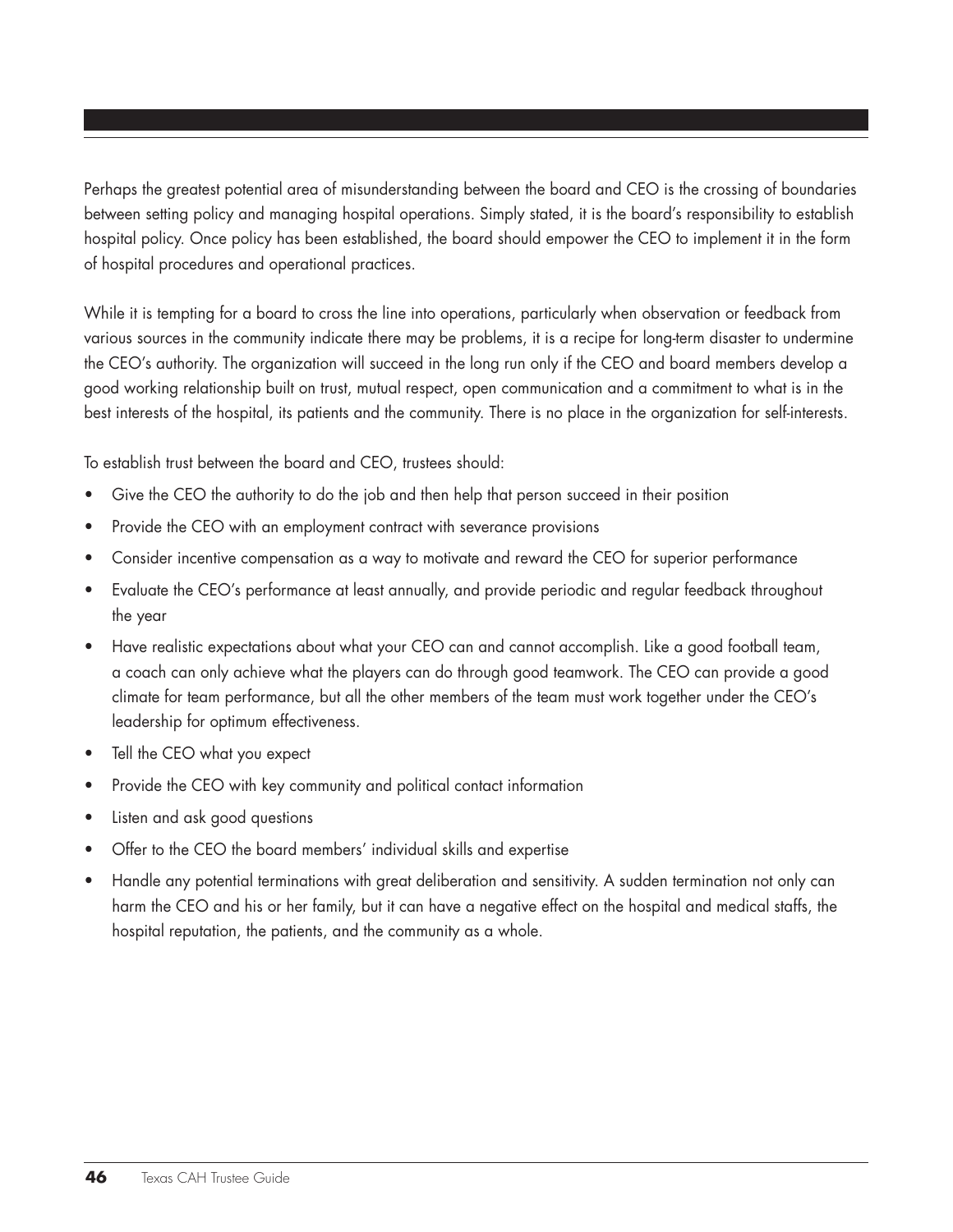# **Ceo performance evaluation**

Annual performance evaluations, conducted by a board committee, serve two primary purposes. First, they evaluate how well the CEO achieved the standards of performance previously agreed upon for the year. Secondly, the performance review process offers an opportunity to address performance concerns, and set performance objectives for the coming year.

There should be no surprises when it comes to evaluation factors or standards for performance. Be sure these are agreed upon and in writing at least one year before they are applied in an evaluation. As part of the review process, the CEO will meet with the performance evaluation committee, which shares its findings and recommendations. The executive then has an opportunity for comments and questions. If the CEO did not meet objectives in certain areas, include in the review specific recommendations to correct those deficiencies.

Criteria for evaluation may include:

- Financial performance against budget
- Operating indicators, such as length of stay
- Physician satisfaction as evidenced by survey scores
- Employee satisfaction as evidenced by survey scores

Other measurements may include specific targeted objectives, such as net revenue targets, establishment or performance of selected programs and services, renovation program objectives, or other specific measurable objectives relevant to the hospital's established goals and objectives for the period in which the CEO is being evaluated.

Annual evaluations are only one component of performance review. Provide the CEO continuous feedback throughout the year. Again, there should be no surprises to either party at the end of the year. Most CEOs expect to be evaluated and want feedback on their performance. Do not underestimate the value of a simple thank you. Complimenting the CEO for job well done costs nothing, yet this simple act of professional courtesy helps buffer the CEO from burnout in the highly competitive health care industry. In addition, a vote of confidence, made known publicly to the hospital and to the community, will go far in solidifying excellent performance and the strong support of your hospital's management team.

Performance evaluation is most effective when conducted by a small committee of the board. The board chair, the executive committee, or a designated group of trustees can be assigned to carry out this important duty. Include some of the CEO search committee, since they know the criteria used to select the CEO. Also include a mechanism for patients and community leaders to have input in the performance evaluation process.

Several excellent CEO performance models exist. Contact Texas Healthcare Trustrees for examples.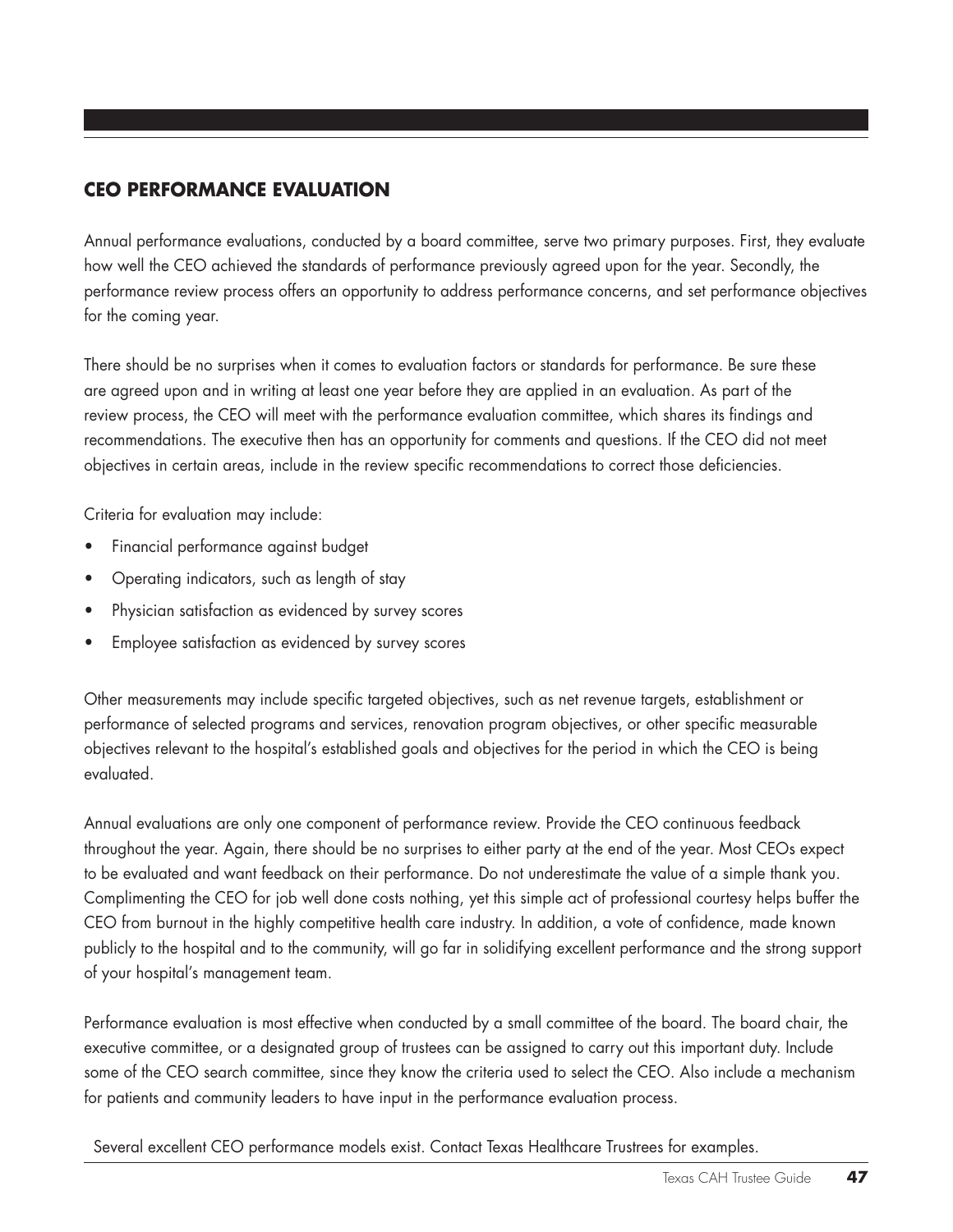# **Terminations and ceo succession planning**

Terminating a CEO is sometimes necessary, but should be undertaken only after serious deliberation, as a termination can have negative repercussions on the organization and the CEO. In fact, in today's job market, it may take a year or longer for a terminated CEO to find comparable employment.

All too often, the termination of a CEO occurs amidst a heated controversy, and sometimes can result from an incident that builds into an almost unmanageable situation. An employment contract and severance clause allows both the hospital and CEO to expedite the process and move on.

Unless the CEO is found guilty of a crime or unethical behavior, the severance agreement should be handled in a fair and expeditious matter. Nothing is to be gained from contesting the amount and circumstances of a severance clause, if the CEO has rendered an honest and good faith effort to perform the duties of the position. Likewise, the hospital's reputation will be enhanced when a termination is handled in a professional, forthright and thoughtful manner, making the hospital attractive to future high quality CEO candidates.

Since terminations can and often do occur abruptly, succession planning is important. Developing potential leaders who can step into key roles over time helps ensure smooth transitions when unexpected personnel issues arise. Succession planning is useful for:

- Backup emergency planning CEO is incapacitated or dies
- Unexpected vacancy CEO leaves for another job
- Anticipatory planning CEO has indicated a planned retirement or departure date

The succession planning process is board-driven, but should include the input of the CEO. An outside consultant can help coordinate, facilitate and evaluate the succession plan when finalized.

Key steps in the succession planning process are:

- Determine the plan's goals and focus on those
- Keep it simple
- Address compensation matters
- Form a board committee charged with developing the plan
- Develop a list of questions that need to be addressed.
- Ensure there is a champion of the process usually the board chair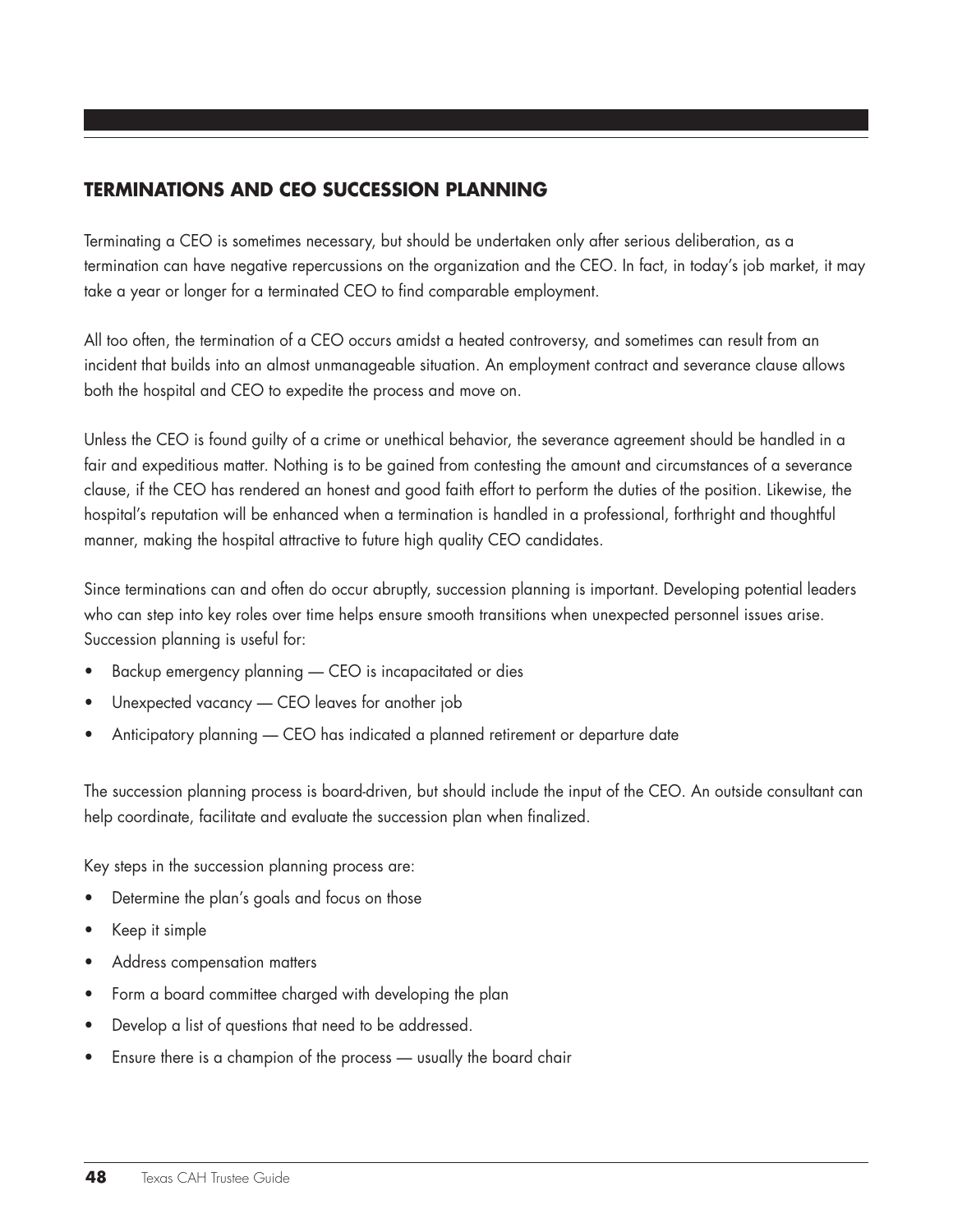#### **summary**

The CEO is the leader of the hospital management team. For the CEO to be successful, all members of the hospital management team must work together. The board sets the tone for the hospital by selecting, empowering, supporting and regularly evaluating the CEO's performance. It is vitally important that both the CEO and the board clearly understand the responsibilities, duties and functions that accompany each of their roles. Changes in who holds the CEO position are inevitable, but having an effective succession plan in place shortens and eases the transition process.

#### **references**

Dalston, Jeptha, Ph. D., *A Report Card for the CEO*, *Trustee Bulletin*, Sept/Oct. 2001.

Biggs, Ph. D., Errol L., *The Governance Factor: 33 Keys to Success in Healthcare, Health Administration Press*, 2003.

CEO Performance Evaluation, *Elements of Governance — A Governance Institute Series*, The Governance Institute, 2001.

American College of Healthcare Executives, *Evaluating the Performance of the Hospital CEO*, Third Edition, Health Administration Press, November 2003.

Morton, Ph. D., Reed L., *Contracts for Healthcare Executives*, Fourth Edition, Health Administration Press, 2002.

Southerland, Keith, Witt/Kieffer, *Playing the Leadership Game — Strategies for Succession*, Presentation to THT Summer Forum, August 6, 2004.

Tyler, J. Larry and Errol L. Biggs, Ph. D., *Practical Governance*, Health Administration Press, 2001.

Witt, John A., *Building a Better Hospital Board*, ACHE Management Series, 2000.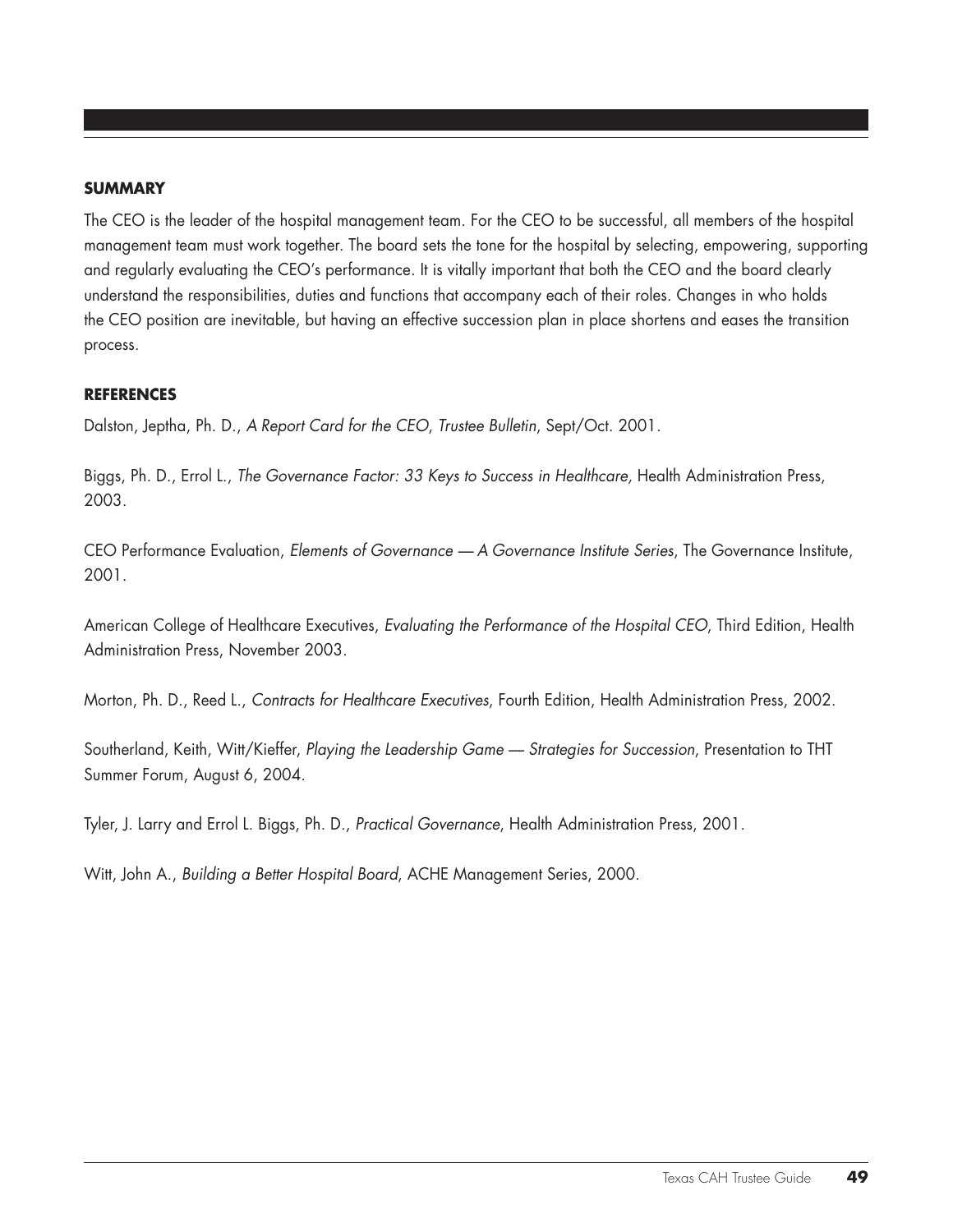

**Sample Critical Access Hospital Organization Chart**



Date Effective: \_\_\_\_\_\_\_\_\_\_\_\_\_\_\_\_ Authorized by: \_\_\_\_\_\_\_\_\_\_\_\_\_\_\_\_\_\_\_\_\_\_\_\_\_\_\_\_\_\_\_\_\_\_\_\_\_\_\_\_\_\_\_\_

CEO

NOTE: The types and numbers of services and reporting relationships may vary depending upon the scope and complexity of the critical access hospital, as well as the staff and their various levels of experience.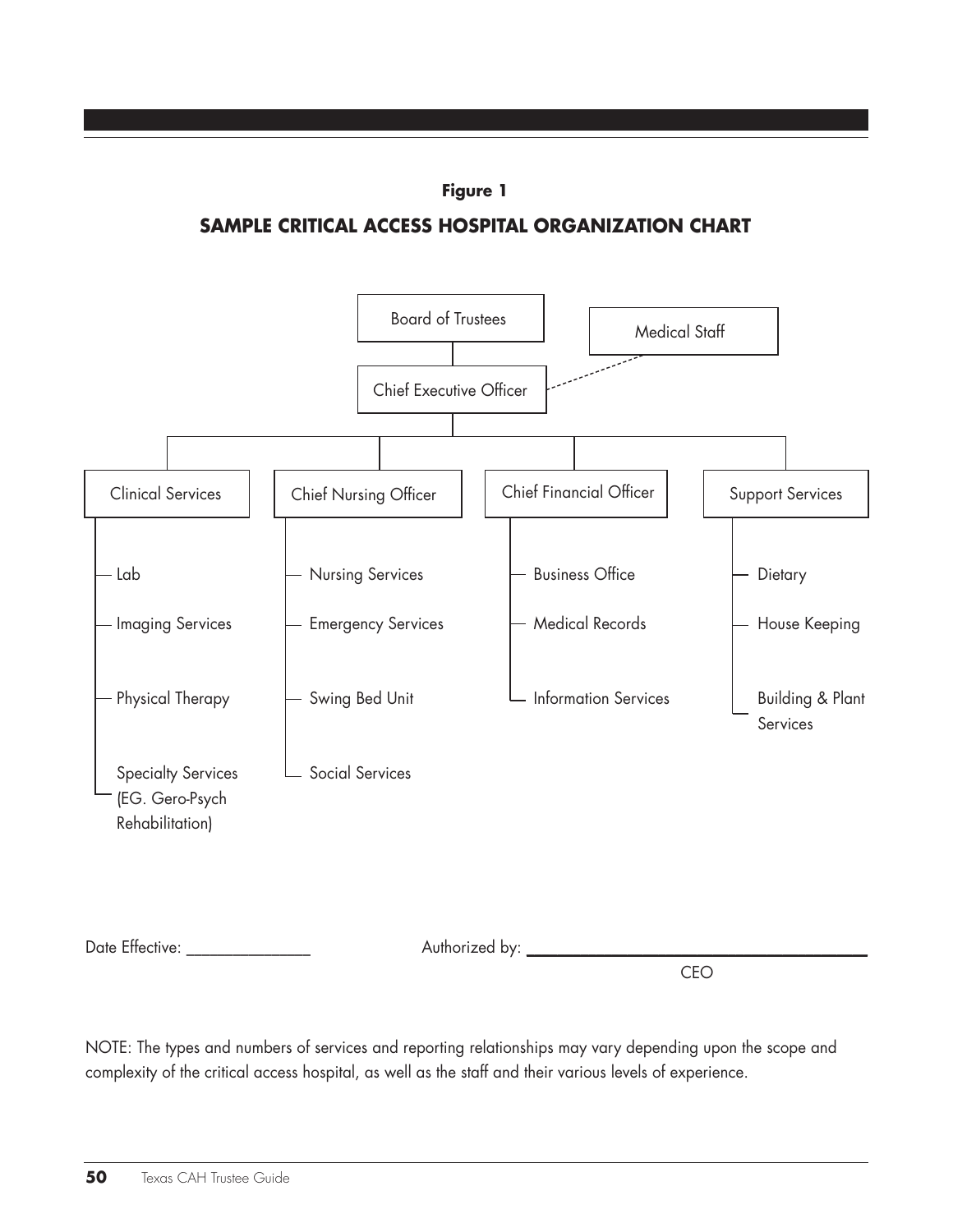All hospitals, including Critical Access Hospitals, must adhere to specific procedures for granting medical staff privileges. In addition, they must establish reasonable credentialing criteria and protocol. Regardless of whether a hospital handles physician recruitment internally, or contracts with outside firms to attract qualified physicians, a variety of laws regulate hospital-physician relationships. Those laws include the Texas Medical Practice Act, the Federal Anti-Kickback Statute and the Stark Law.

# **The Medical Staff**

Each hospital in Texas has the authority and discretion to select the members of its medical staff. A "medical staff" is statutorily defined in Texas as a physician or group of physicians who by action of the governing body of a hospital is privileged to work in and use the hospital's facilities. The Texas Hospital Licensing Law and the Texas Medical Practice Act outline procedures for hospitals to follow in granting or refusing privileges or medical staff membership

First, an applicant for medical staff membership and clinical privileges must complete the Texas Standardized Credentialing Application, available through the Texas Department of Insurance. Completed applications that meet the initial credentialing criteria for medical staff membership are then forwarded to the appropriate medical staff committee for investigation and recommendation, as outlined in medical staff bylaws. It is the medical staff's responsibility to recommend the applicant favorably or unfavorably to the hospital's board. By law, the hospital board must make a final decision regarding privileges within 90 days after receiving a completed application, and within 60 days after receiving a recommendation from the medical staff. Include the definition of a "completed application" in medical staff and hospital bylaws so all parties clearly understand deadlines for credentialing decisions.

Critical Access Hospital Boards are required to be "reasonable" in their credentialing decisions. They also must provide procedural due process to applicants, including the applicant's right to a hearing and right to counsel. Hospitals can be liable for damages if they fail to adhere to the procedural requirements set out in hospital or medical staff bylaws, when considering requests for medical staff membership.

The goal of the medical staff and hospital should be to promote quality, patient-centered care. A hospital's governing body is ultimately responsible for choosing the practitioners who care for patients in the hospital, so exercise caution in selecting and supervising medical staff.

Initial credentialing criteria may include:

- **Education**
- **Current licensure**
- Relevant training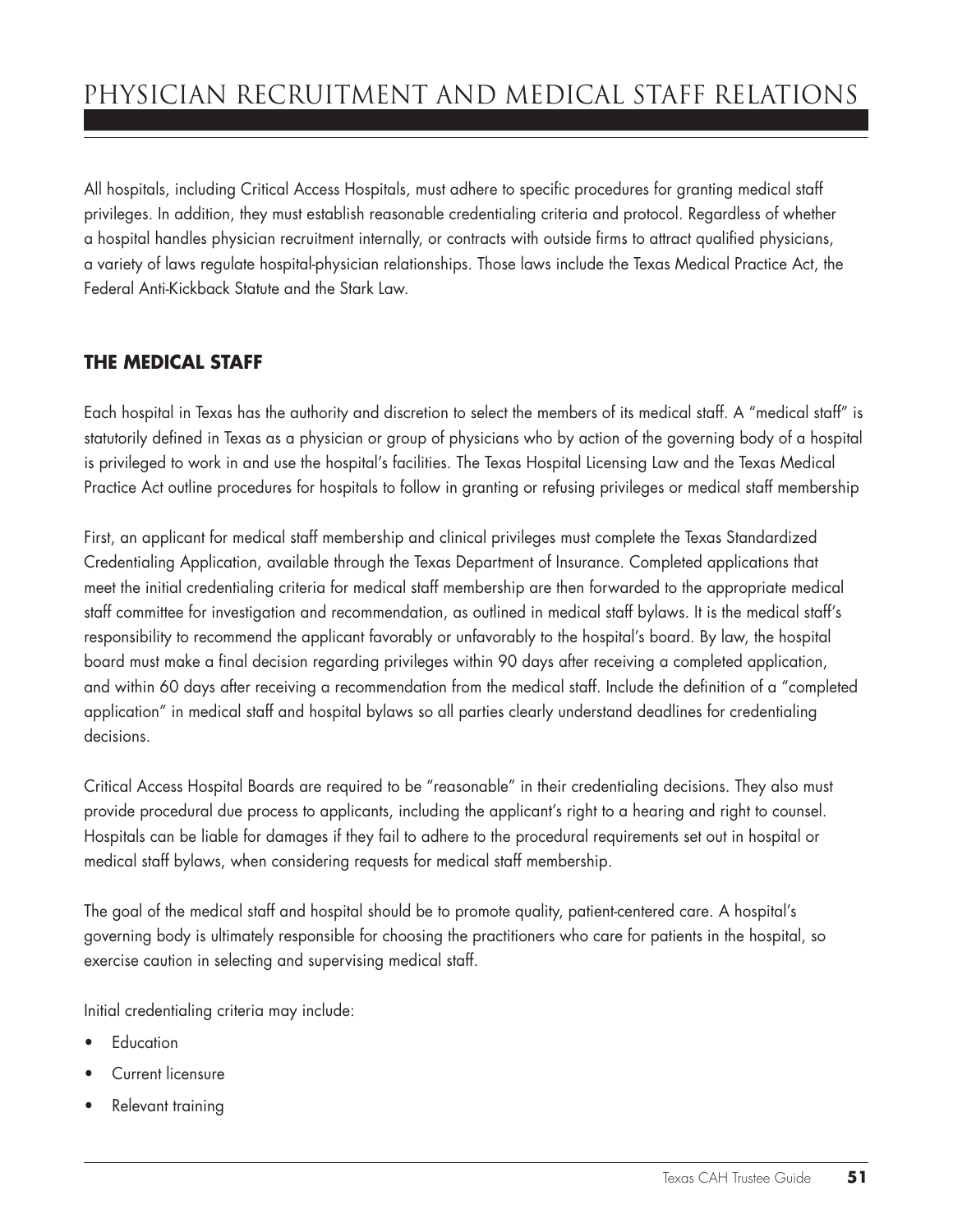- Current competence
- **Board certification**
- Pledge of cooperation with other physicians and the hospital's staff.

# **Recruitment and Physician Contracting**

Critical Access Hospitals actively recruiting physicians face several potential legal issues. Among them:

- Prohibition on the practice of corporate medicine
- Fraud and abuse laws
- Tax regulations for nonprofit hospitals
- Restrictions on the expenditure of public funds by public hospitals.

# **Corporate Practice of Medicine**

The Texas Medical Practice Act prohibits hospitals from employing physicians. Specifically, the law prevents lay persons, including hospitals, from practicing medicine or hiring physicians and sharing in the professional fees earned by the physician. Although a hospital may not *employ* a physician, a hospital may *contract with* physicians to provide services in the community or at the hospital as long as certain requirements are met:

- The physician must be an independent contractor, not an employee, of the Critical Access Hospital.
- The physician does not receive employee benefits.
- The hospital exercises no control over the physician's decisions related to the practice of medicine. Only the physician holds a professional license and medical judgment must be left to the physician.
- The hospital may not collect and keep professional fees of the physician. If the hospital does handle billing and collection for the physician, the contract with the physician should ensure that any professional fees billed and collected are passed on to the physician.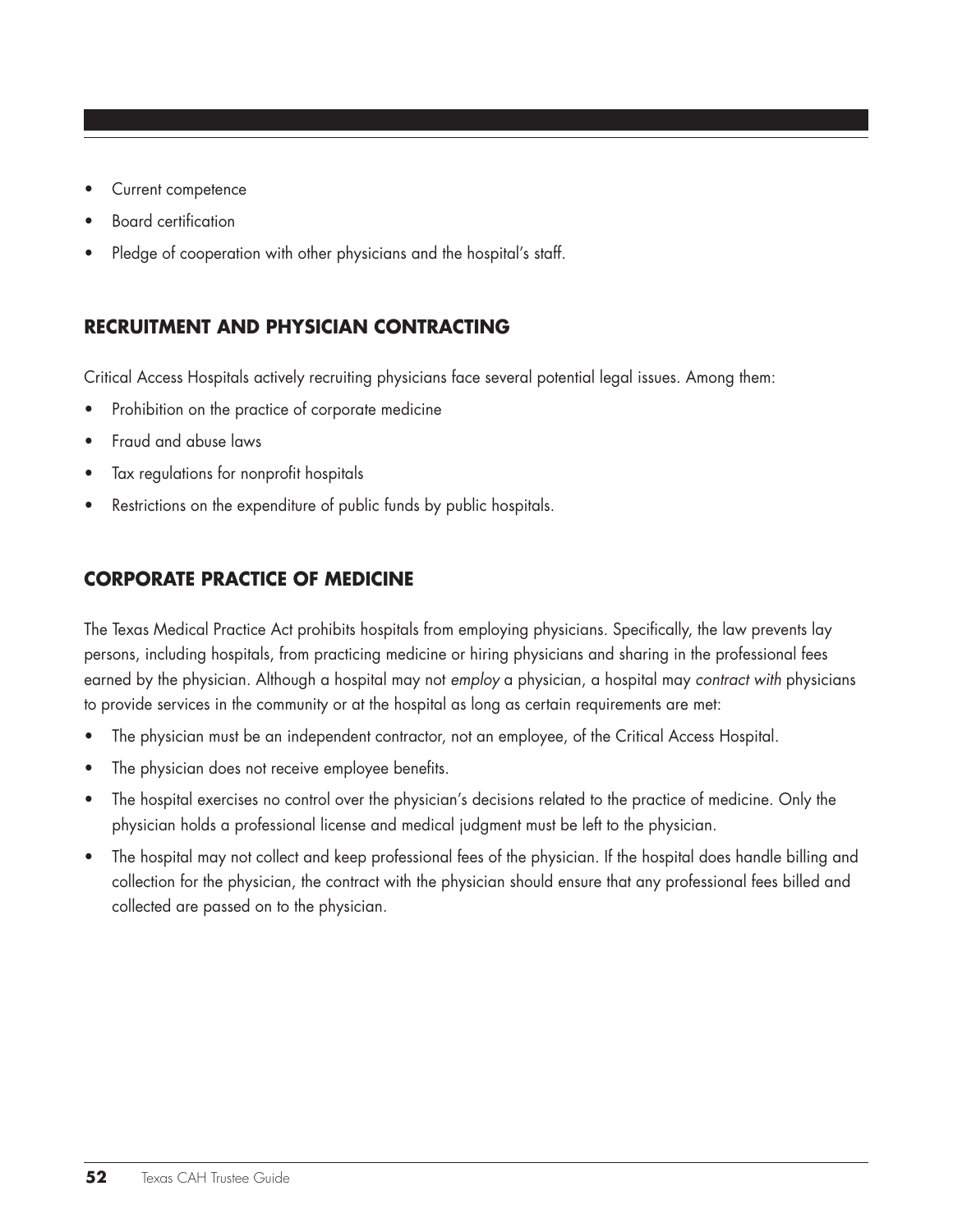### **Fraud and Abuse Laws**

In contracting with physicians, hospitals must comply with federal fraud and abuse laws, often referred to as the Federal Anti-Kickback Statute. The anti-kickback statute prohibits direct or indirect compensation to a physician in order to induce referrals. The law stipulates criminal penalties for individuals and entities that knowingly and willfully offer, pay, solicit or receive remuneration in order to induce business for which payment may be made under a federal health care program.

Federal courts have interpreted the statute very broadly, and use the "one purpose" test to determine if a hospital has unlawfully compensated a physician. Under this test, if only one purpose of the compensation was to induce referrals, then the statute has been violated; it does not matter if the payments also were intended to compensate for professional or other services.

To be sure the hospital is in compliance with the anti-kickback statute, never compensate a physician in any way that takes into account the value or volume of the physician's referrals to the hospital or to hospital-owned entities. Scrutinize every financial relationship between the Critical Access Hospital and physicians to assure compliance with the anti-kickback statute.

#### **safe harbors**

#### **Safe Harbor Background**

Because the anti-kickback law is broadly interpreted and carries potential criminal penalties, the Department of Health and Human Services adopted a series of "safe harbors" to guide hospitals and health care practitioners. If an arrangement meets one of these "safe harbors," it is fully protected from both criminal and civil liabilities. Conduct outside the current safe harbors is judged on a case-by-case basis.

#### **Practitioner Recruitment Safe Harbor**

This safe harbor allows payments to induce a practitioner to initially establish his or her practice in, or relocate to, a health professional shortage area (HPSA) for his or her specialty. While there are other safe harbors, this is the only one directly applicable to recruitment.

A recruiting arrangement must meet the following standards to satisfy the Practitioner Recruitment Safe Harbor:

- Arrangement is in writing
- Practitioner is leaving an established practice at least 75 percent of the revenues of the new practice must be generated from new patients not previously seen by the practitioner at his or her former practice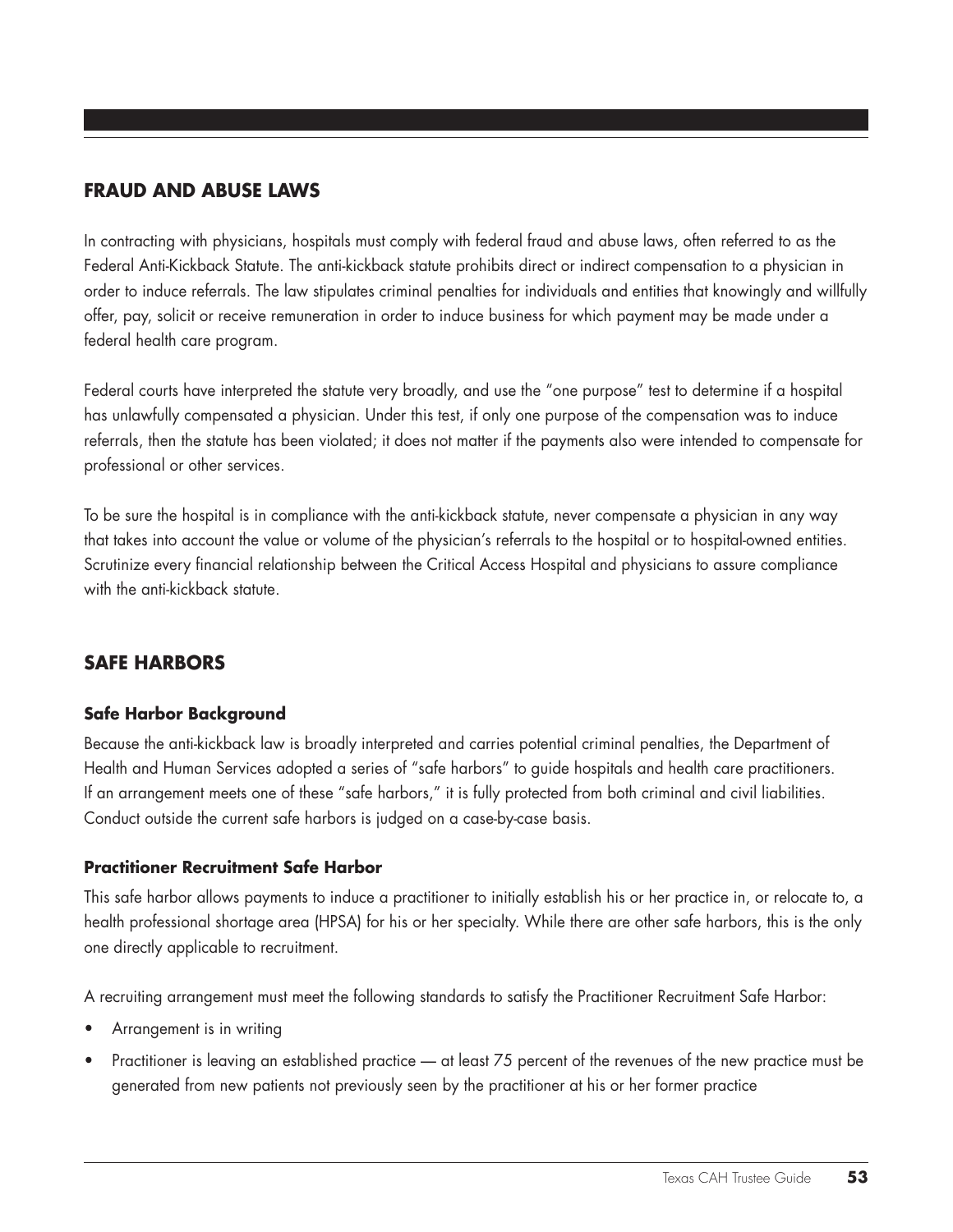- The benefits are for no longer than three years
- The practitioner is not required to make referrals to, be in a position to make or influence referrals to, or otherwise generate business for the entity as a condition for receiving the benefits
- The practitioner may establish staff privileges at, refer services to, or otherwise generate business for other health care entities
- The amount or value of the benefits provided by the entity may not vary (or be adjusted or renegotiated) in any manner based on the volume or value of any expected referrals to, or business otherwise generated for, the entity by the practitioner for which payment may be made in whole or in part under Medicare or a state health care program
- • The practitioner agrees to treat patients receiving medical benefits or assistance under any federal health care program in a nondiscriminatory manner

#### **The Stark Law**

Like the anti-kickback statute, the federal Stark Law must be considered in every hospital physician relationship. The Stark Law is a federal prohibition against self-referral. The law prohibits a hospital that provides certain health services from billing for services rendered to patients referred from a physician with whom the hospital has certain financial relationships.

A hospital in violation can face significant civil sanctions, including denial of payment, refunds of amounts collected in violation of the statute, and a civil monetary penalty of up to \$15,000 for each bill or claim for a service a person knows or should know is not eligible under the statute.

Recruitment payments to induce a physician to relocate so he or she may become a member of the hospital's medical staff would potentially violate the Stark Law. However, Stark contains a number of exceptions that work much like the anti-kickback statute's safe harbors.

For instance, one exception allows a hospital to pay a physician relocation inducements if all of the following conditions are met:

- The arrangement is in writing and signed by both parties
- The arrangement is not conditioned on the physician's referral of patients to the hospital
- • Payment is not based on the volume or value of *any* actual or anticipated referrals by the physician or other business generated between the parties
- The physician may establish staff privileges at any other hospital(s) and may refer business to any other entities (except as referrals)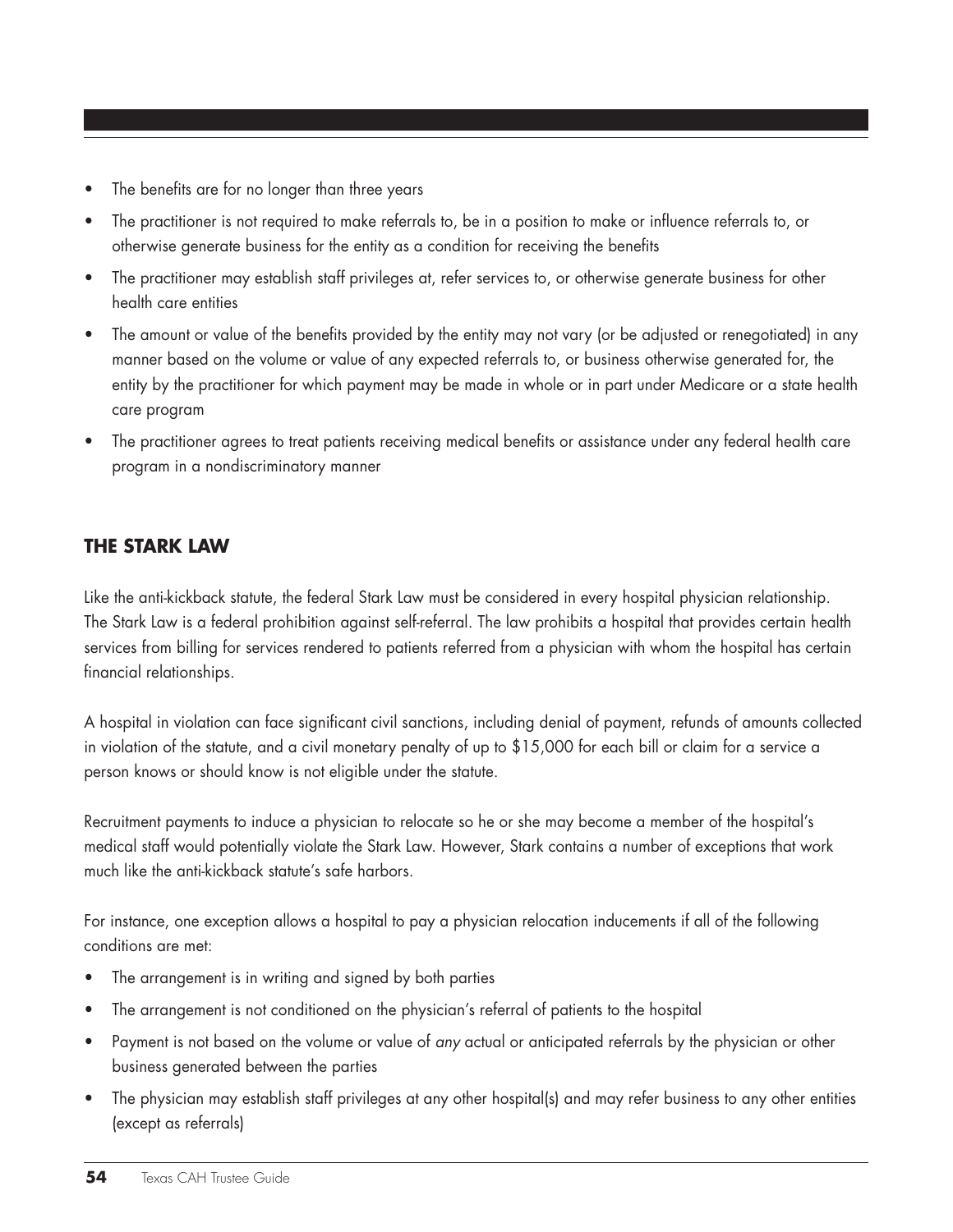- The "geographic area served by the hospital" is the area composed of the lowest number of contiguous zip codes from which the hospital draws at least 75 percent of its inpatients. A physician will be considered to have relocated his or her medical practice if:
	- The physician moves his or her medical practice at least 25 miles; or
	- The physician's new medical practice derives at least 75 percent of its revenues from professional services furnished to patients not seen or treated by the physician at his or her prior medical practice site during the preceding three years.

#### **Tax Regulations**

When it comes to physician recruitment incentives, the Internal Revenue Service places some unique requirements on nonprofit, tax-exempt hospitals. The hospital must show that the physician will be an asset in furthering the nonprofit hospital's charitable purpose, and protecting the health of the community in which the hospital is located. The IRS has set out guidelines that tax-exempt hospitals should be aware of and should follow when contracting with physicians.

#### **Expenditure of Public Funds**

Many Critical Access Hospitals in Texas are public/governmental hospitals, which include hospitals owned by counties, municipalities, hospital authorities and hospital districts. These hospitals also must comply with state law restricting how political subdivisions use public funds. The Texas Constitution prohibits political subdivisions from appropriating public funds or property without a public benefit in return. In general, these constitutional provisions against the payment of public funds to private persons are not violated when the following requirements are met:

- Public funds are expended for the achievement of a public purpose
- The public receives adequate consideration in return
- The governmental body retains control over the use of the funds to ensure that the public purpose is achieved.

Any contract between a public Critical Access Hospital and a physician must assure that an equal benefit is received in return for the public funds used to recruit the physician. To ensure the "public benefit" requirement is met, Critical Access Hospitals can:

- Include language in the contract that identifies the public need for the physician's services
- Require the physician to perform community service, such as indigent care, ER call or wellness seminars
- Require a physician to remain in the community for several years after the initial payments end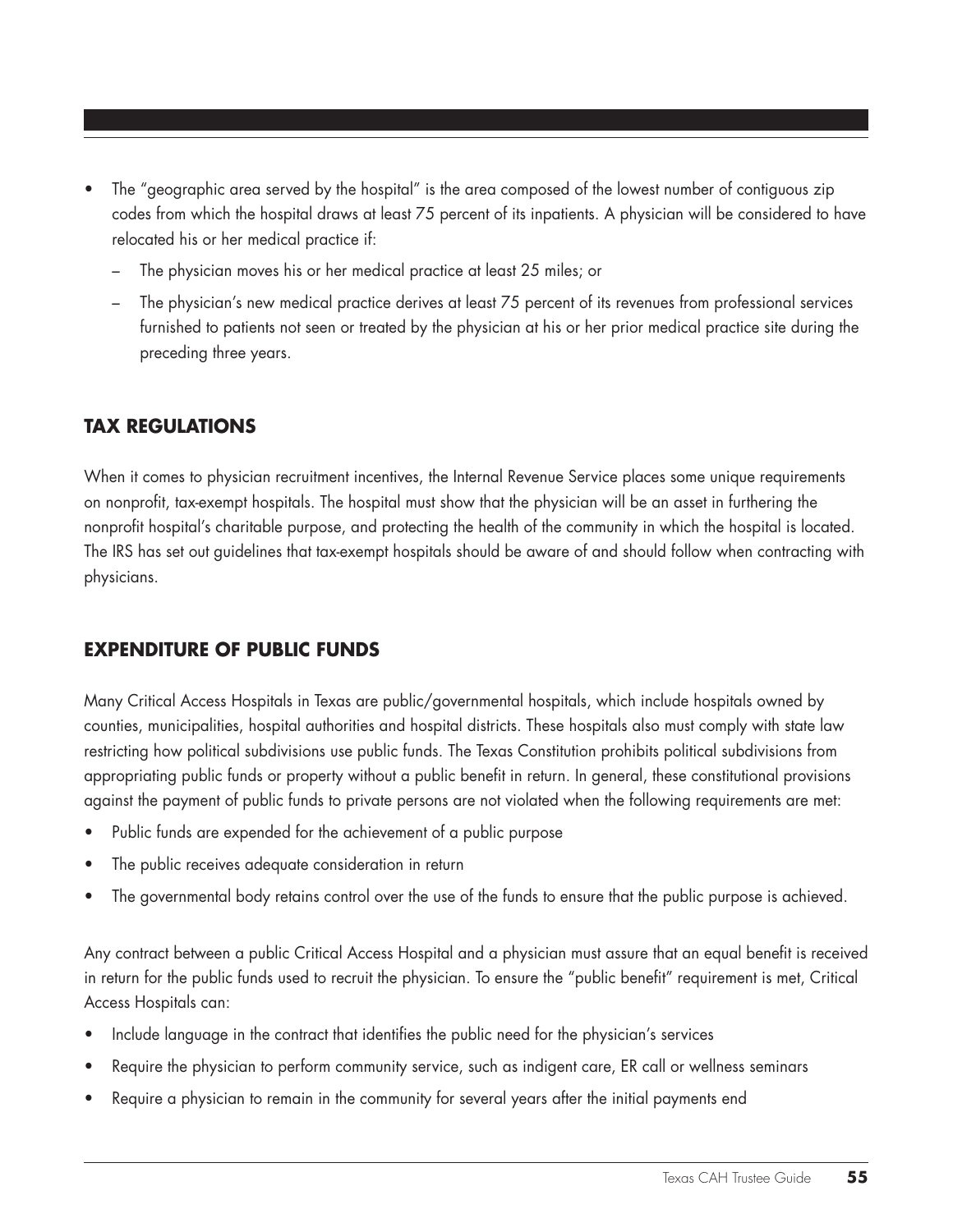# **Physician Recruiting Checklist**

The following checklist may be useful in the recruitment process.

- Is this physician appropriate for your community and hospital? Does this candidate have the documented education and training needed? Does the candidate have good references? Are there any "issues" in the candidate's past?
- • Did the physician have an existing practice with a stream of referrals within the recruiting entity's service area? Remember, to meet the safe harbor the physician must be "recruited" not "retained."
- Is there documented evidence of an objective need for the physician's services? Is there documented need for a physician in this specialty?
- • Has the hospital's board approved the terms of the recruitment?
- Are the incentives offered narrowly drafted and reasonably necessary to recruit the physician?
- Is a reasonable and documented basis for each recruitment benefit's value and duration?
- Does the duration of benefits last more than 3 years?
- Is the hospital offering an income guarantee?
- How will the guarantee be calculated?
- Will there be a forgiveness or a payback requirement? If there is a forgiveness requirement, what will be the duration of the support/forgiveness period?
- What will be the physician's specific obligations?
- Are there any verbal agreements or private understanding? The complete agreement between the parties should be in writing.

#### **Summary**

When recruiting physicians to the medical staff, hospitals must carefully consider compensation arrangements to ensure compliance with federal and state fraud and abuse laws. Additionally, be wary of contracts involving compensation arrangements that appear to be above fair market value for the services rendered or have the potential to result in prohibited referrals. Consult legal counsel prior to finalizing any contractual arrangement with a physician.

#### **References**

Federal Anti-Kickback Statute, United States Code, Title 42, Section 1320a-7b Internal Revenue Service, Revenue Ruling 97-21, 1997 Texas Hospital Licensing Law, Texas Health & Safety Code, Chapter 241 Texas Medical Practice Act, Texas Occupations Code, Chapters 151 through 165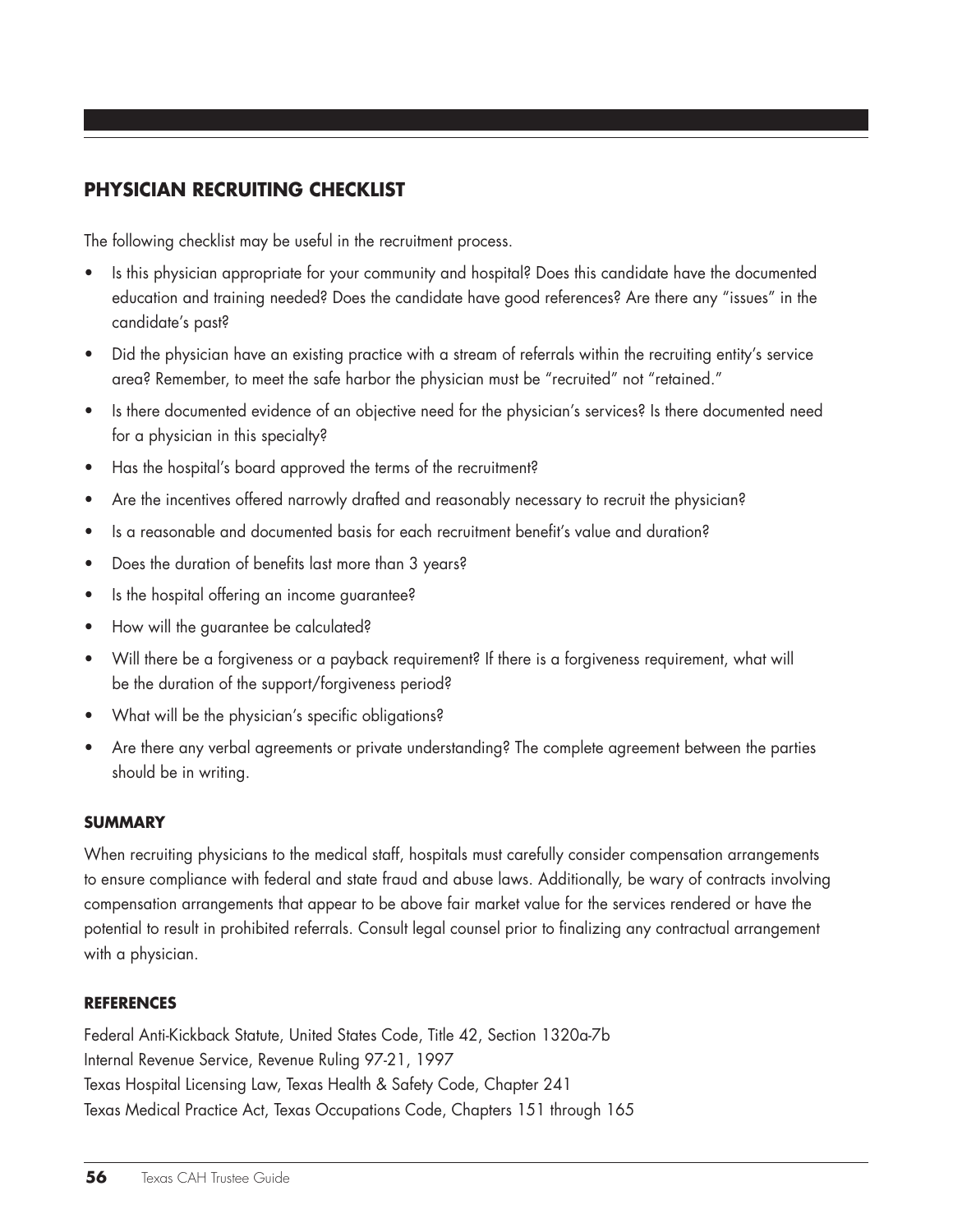Medical malpractice lawsuits are nothing new. In fact, they can be found in Texas court records dating back more than 100 years. Medical malpractice results when a doctor or hospital fails to use a reasonable amount of care and skill and, as a consequence, the patient is injured. Medical malpractice is considered negligence. The same rules that apply to physicians, surgeons, dentists, nurses, and other health care providers also apply to Critical Access Hospitals.

Medical malpractice law is based on traditional principles of tort law. A tort is a civil or private wrong, other than breach of contracts, which entitles the wronged person to sue for compensation. Tort law is directed toward compensating individuals for losses they have suffered. There are a number of liability theories, but in medical malpractice cases, negligence is usually the one that applies. Because malpractice claims are couched in terms of negligence, they are based on acts or failure to act.

# **elements of negligence**

To prove that a Critical Access Hospital or doctor was negligent, the individual must establish four elements:

- 1. The hospital or doctor had incurred a duty to care for the patient a doctor-patient relationship.
- 2. The hospital or doctor, either by acting or failure to act, breached that duty by deviating from the standard of care expected of a professional — in other words, negligence. With few exceptions, the standard of care must be established by the expert testimony of other health care providers.
- 3. The patient was injured in a way that can be legally compensated, known as "damages."
- 4. The hospital or doctor's negligence was the reason or a "proximate cause" of the injury or damages.

### **standard of care**

If the hospital or doctor accepts the patient, a hospital-patient or doctor-patient relationship is established, and this implies the duty to perform within acceptable standards of care. The hospital or doctor who fails to provide the level of care required under the law is liable for any injury or losses the patient suffers as a consequence. The level of care by which the hospital or doctor's conduct is measured is the standard of care. Generally, in tort law the standard of care means "reasonable care" exercised by a "reasonable person." "Reasonable care" traditionally has meant the skill and care customarily exercised by hospitals and doctors in the same type of practice under similar circumstances.

Thus, under this standard of care, the doctor's care of a patient should be compared with what other doctors customarily give in a similar situation. A Critical Access Hospital's care should be compared to the care customarily given by other hospitals in similar situations. Texas courts expect a doctor to exercise a medical judgment equal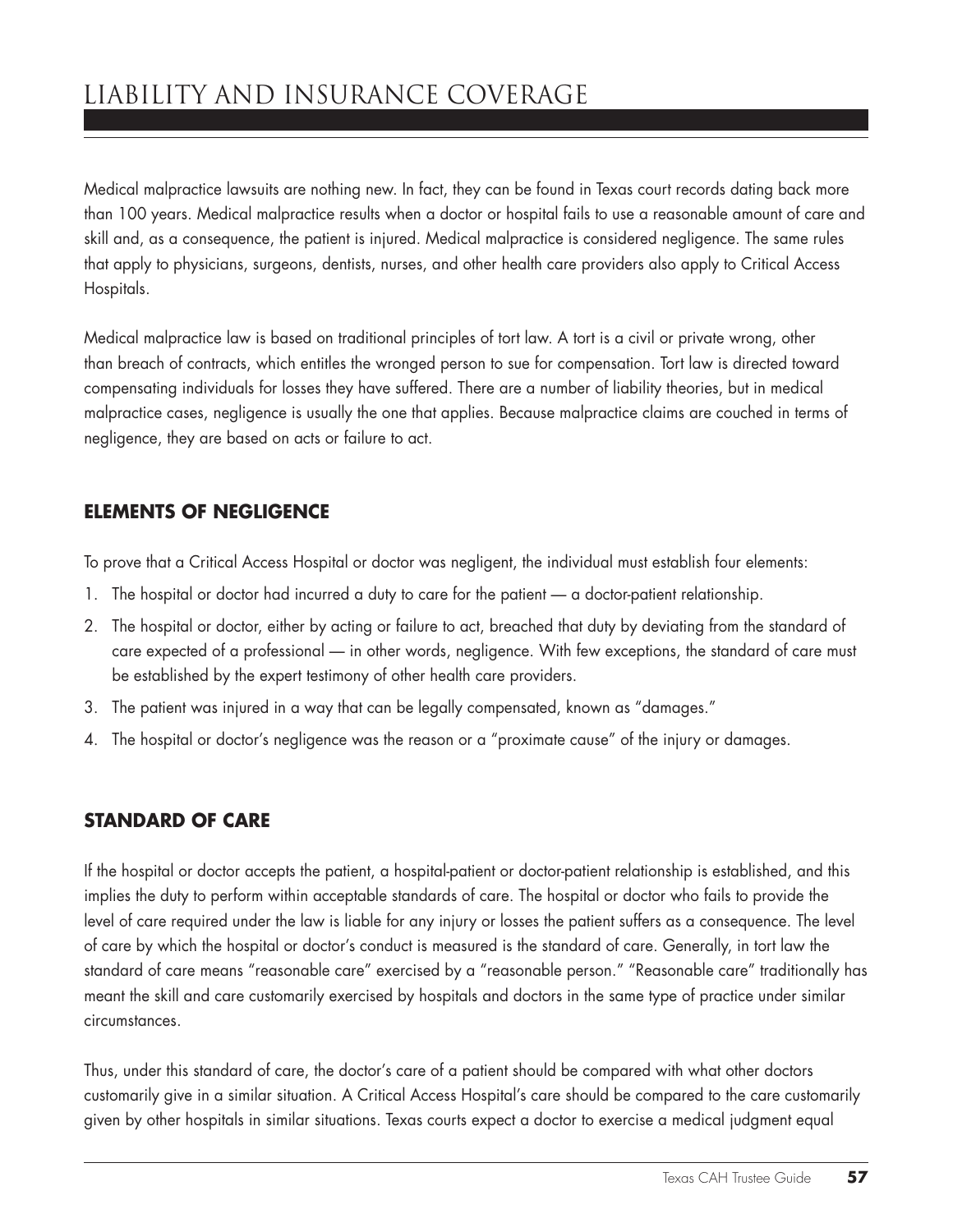to or greater than the minimum standard of accepted professional practice. They also require hospital employees to exercise skill and judgment equal to or greater than the minimal standard of accepted practice by similar employees.

In the past, hospital and physician actions could be compared only to that of hospitals or doctors in the same community. In recent years, however, the locality rule has been revised for a number of reasons. Hospitals and medical schools now have uniform curricula, and accepted hospital and medical practice theoretically varies only slightly. A doctor's conduct is judged by the standard of care of a reasonably competent doctor practicing in the same or similar community.

Similarly, a Critical Access Hospital employee is judged by the standard of care of a reasonably competent employee practicing in the same or similar community. To establish the standard of care, a patient's attorney usually must present expert testimony, addressing hypothetical questions.

To describe violations of a hospital or doctor's duty, attorneys utilize a variety of theories of liability or causes of action. Merely showing a bad medical outcome, or injury, does not prove malpractice. Rather, a patient must show that the hospital or doctor did not do what the average, reasonable hospital or doctor in good standing, located in the same or a similar community, would have done in a similar case. Medicine is not an exact science; it is a profession that involves the exercise of individual judgment within the framework of established procedures.

#### **damages**

To recover in a malpractice case against a Critical Access Hospital or any other provider, the patient must have incurred damages. Damages constitute the money paid to a patient to compensate for losses the patient suffered. Common types of damages include:

- General damages necessary and logical consequence of a particular injury such as pain and suffering.
- Special damages a natural result of an injury, but not inevitable. These include loss of time; impairment of future earning capacity; hospital, medical and nurse expenses; and the cost of drugs.
- • Compensatory damages any damages intended to restore the patient to the position he or she occupied before the injury.
- Punitive or exemplary damages damages designed to punish the person sued and to deter others from similar conduct.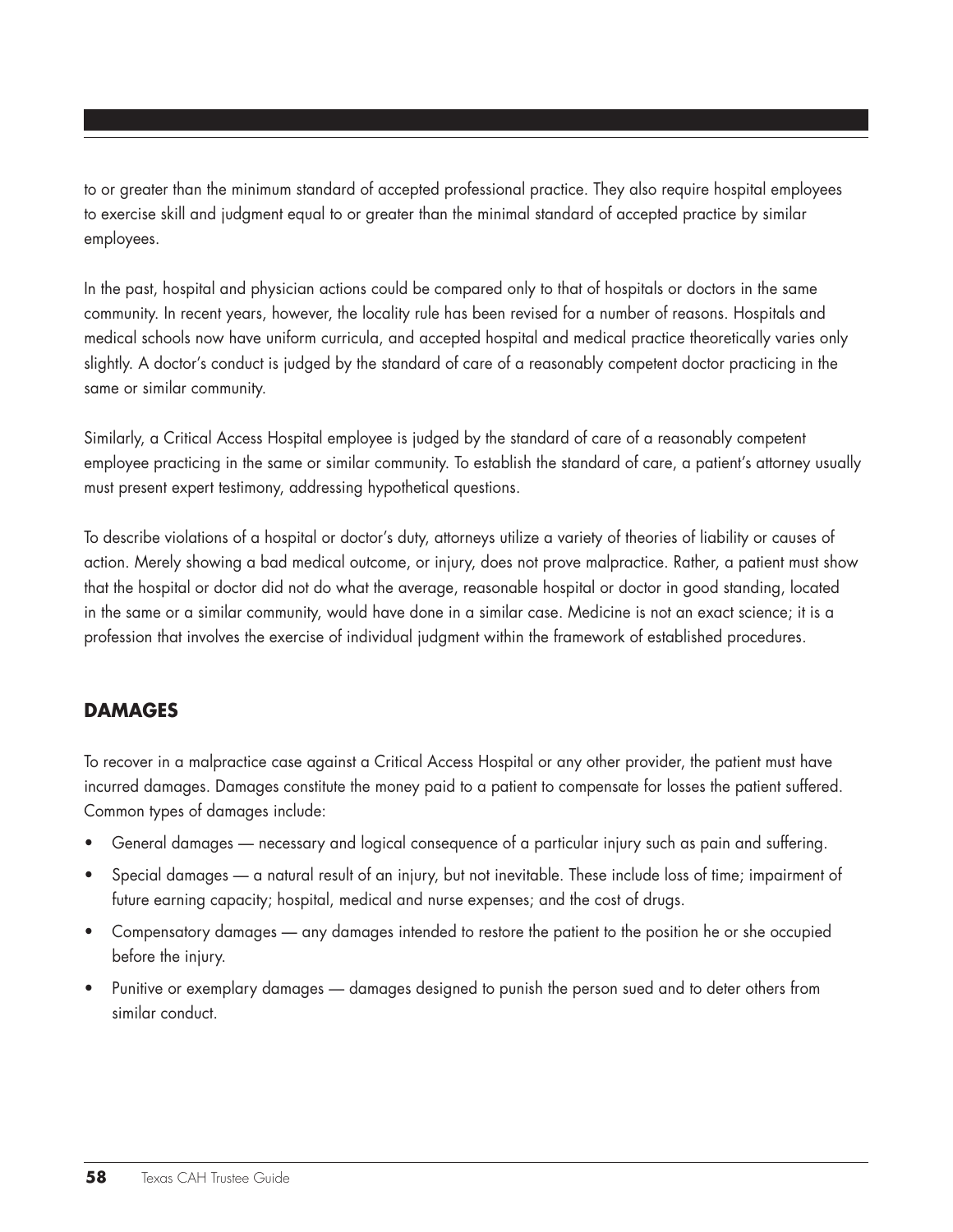### **proximate cause**

It is not enough for a patient to simply show a breach of the standard of care. The patient also must prove that the breach was the "proximate cause" of the injury. If the doctor's treatment or lack of treatment did not cause the injury, the doctor is not liable.

The Medical Liability and Insurance Improvement Act governs all health care liability claims against physicians or other health care providers including Critical Access Hospitals. A "health care provider" is defined as hospitals and employees, officers or agents thereof, acting in the course and scope of their employment. Hospitals can be held directly liable for negligence if they breach the standard of care for hospitals. They also can be held vicariously liable for nurses and other allied health professionals who are employees of the hospital and are acting within the scope of their employment. In addition, they may be held vicariously liable for acts of physicians in certain limited situations. Emergency room physicians are among those limited situations. The liability can be placed on the hospital for emergency physicians, because the patient often has no choice in the selection of the physician and may be under the assumption that the emergency room physician is part of the hospital.

### **LIABILITY LIMITS FOR PUBLIC HOSPITALS**

The Texas Tort Claims Act sets limits on damages for public/governmental hospitals. The liability of a local government hospital is limited to maximum money damages of \$100,000 for each person, \$300,000 for each single occurrence for bodily injury or death, and \$100,000 for each single occurrence for injury to or destruction of property. A medical malpractice claim usually involves only one person, so the maximum amount of liability would typically be \$100,000 in any given claim against a public/governmental Critical Access Hospital. However, there is no cap on the number of claims that can be brought in a single year.

# **LIABILITY LIMITS FOR NONPROFIT AND PRIVATE HOSPITALS**

Non-profit and private hospitals have the same general liability limits. For non-economic damages, such as pain, suffering and mental anguish, a \$250,000 per claimant cap applies. If the judgment is against more than one institution, a \$250,000 per claimant cap applies to non-economic damages per defendant and the total noneconomic damages awarded are further capped at \$500,000 per claimant.

#### **Charitable Hospitals**

Hospitals that provide charity care equal to at least 8 percent of their net patient revenue, and provide at least 40 percent of the charity care in the county in which the hospital is located, are considered "charitable hospitals" eligible for limited liability. Such hospitals have the same liability limits for non-economic damages as a governmental hospital (\$100,000 per claimant and \$300,000 per occurrence).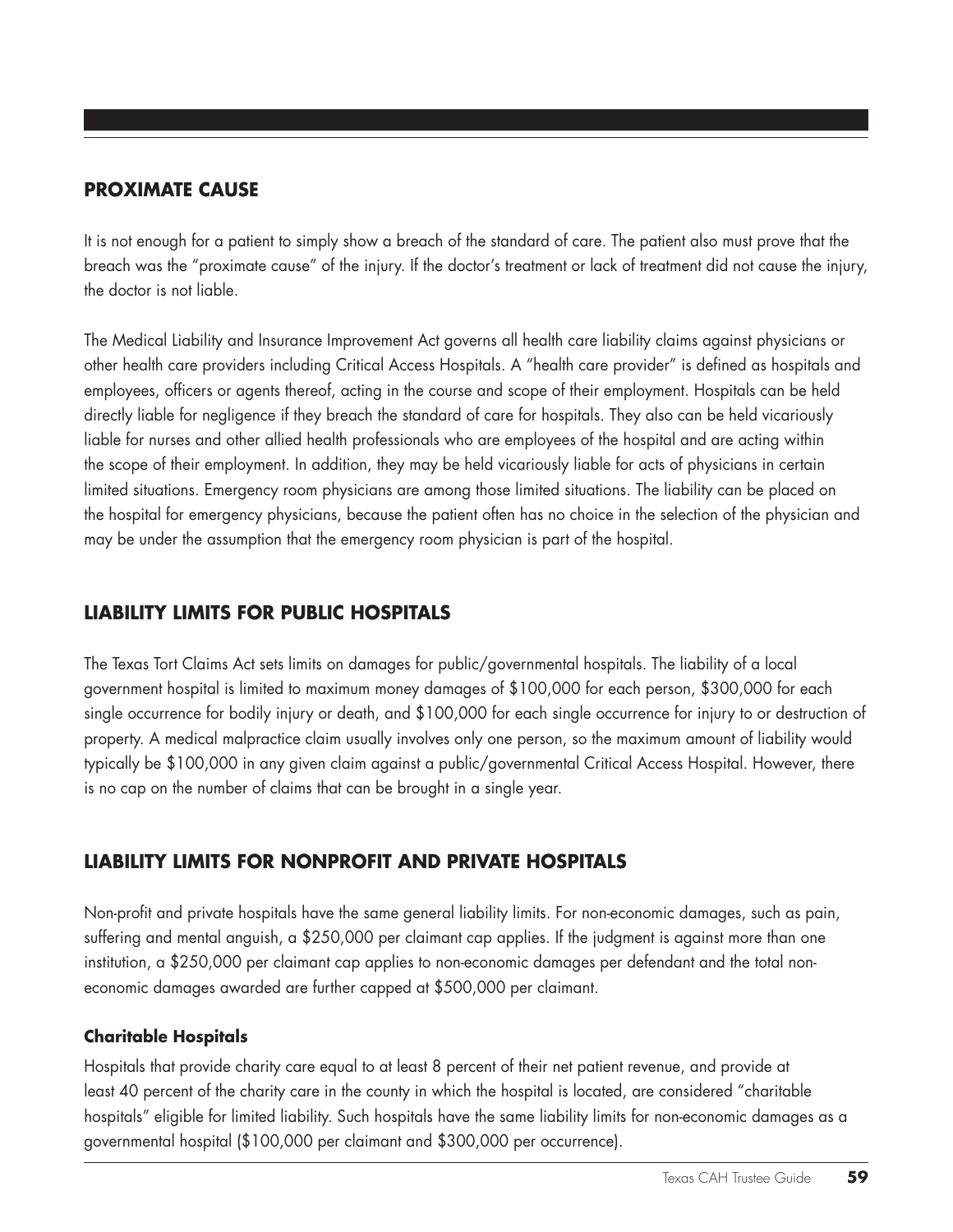#### **Charitable Care**

Hospitals receive extended protection against malpractice liability for a patient's charity care. Charity care liability is capped at \$500,000 for all damages if the patient signed a written statement, before receiving the care. The statement must explain that the hospital is providing care not administered for or in expectation of compensation. It also must explain the limitations on recovery of damages.

# **insurance**

Texas hospitals typically carry the following types of insurance coverage:

- General liability protects against liability from common accidents or incidents on the premises.
- Professional liability protects against liability from professional negligence in patient care.
- Casualty protects against property damage from fire, etc.
- Umbrella provides an additional layer of protection above all insurance coverage.
- Boiler protects from damage due to boiler/mechanical malfunction.
- Directors and Officers protects board and officers from individual liability for their good faith acts.
- Auto protects against property and personal injury stemming from use of an automobile.
- Worker's Compensation protects employees in case of on the job injury.

Carrying appropriate insurance policies is critical for protecting hospitals in the event of litigation. Careful consideration should be given to exactly what and who is covered by an insurance policy. Directors' and Officers' liability insurance (D&O) primarily covers individual board members. It provides defense costs, settlements and judgments when actions of board members, acting in good faith, are legally challenged. D&O also may cover the hospital itself in some situations. General liability insurance and specialized policies such as auto, property or malpractice, primarily protect the hospital. However, they also may cover individual board members in some situations.

Hospitals may opt for commercially available insurance coverage, or self-insure. Since there is significant potential risk in self-insurance, a hospital board should thoroughly analyze the risks and benefits. That assessment should include carefully comparing the risks of operating without general and/or professional liability coverage versus the cost of purchasing such insurance.

Self-insurance is an option to be considered when insurance premiums are so high that the assumption of risk is a reasonable business decision. In the event of a lawsuit, a self-insured hospital would be responsible for all costs normally paid by commercial insurance carriers. To operate under self-insurance, the hospital must adopt a written self-insurance plan and set up a fund, either in a trust or in a designated account, from which it will pay costs and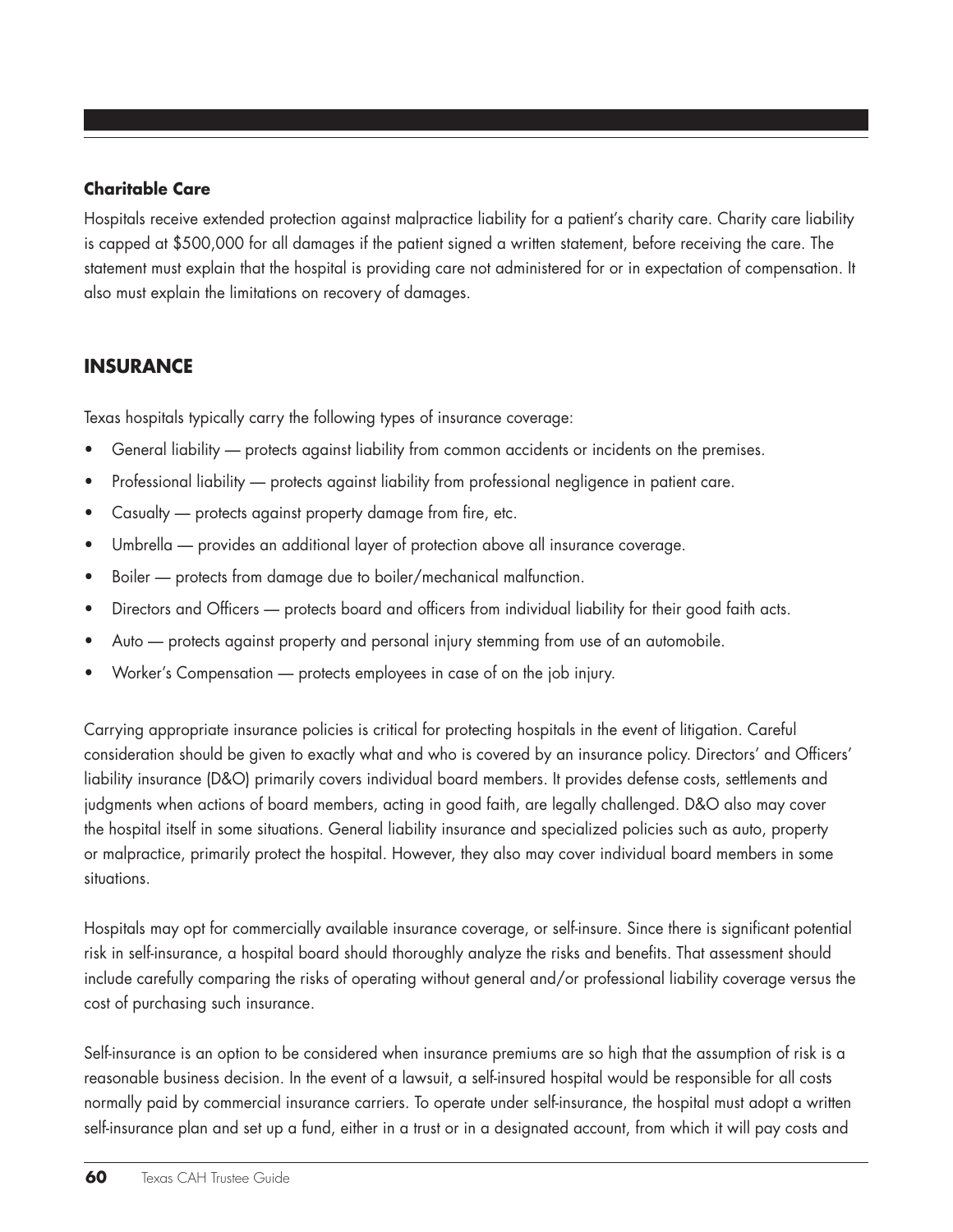damages for claims and lawsuits covered by the plan. For costs to be allowable under Medicare, the provider establishes a trust that meets certain conditions. Because of the inherent risks involved and Medicare requirements, the self-insurance option should be approached with caution and expert assistance.

#### **immunity**

Finally, several Texas statutes protect volunteers and employees of nonprofits from potential malpractice suits. Texas law provides qualified immunity to volunteer board members of nonprofit hospitals when they act in good faith. It also provides limited immunity to public hospital board members when they act within the scope of their authority and in good faith.

#### **Summary**

It is important for hospitals to be aware of potential liability for medical malpractice and obtain liability coverage through commercial insurance or a self-insured plan. Despite recent tort reform efforts, hospitals should be prepared to defend against malpractice actions and take necessary steps to protect hospital directors, officers and board members.

#### **References**

Baptist Memorial Hospital System v. Sampson, 969 S.W.2d 945 (Tex. 1998) Cloys v. Turbin, 608 S.W.2d 697 (Tex. Civ. App. 1980, no writ) Dunn, John Dale, Medical Malpractice, C.V. Mosby Company 1989 Gonzales v. United States, 600 F. Supp 1390 (1985) Henderson v. Mason, 386 S.W.2d 879 (Tex. Civ. App. 1964) Hood v. Phillips, 554 S.W.2d 160 (Tex. 1977) Medical Liability and Insurance Improvement Act, Texas Revised Civil Statutes, Article 4590i Shevak v. United States, 528 F. Supp 427 (1981) Speer v. United States, 512 F. Supp. 670, affirmed 675 F.2d 100 (1981) Texas Civil Practice & Remedies Code, Sections 84.003 - 84.004 Texas Tort Claims Act, Texas Civil Practice & Remedies Code, Chapter 101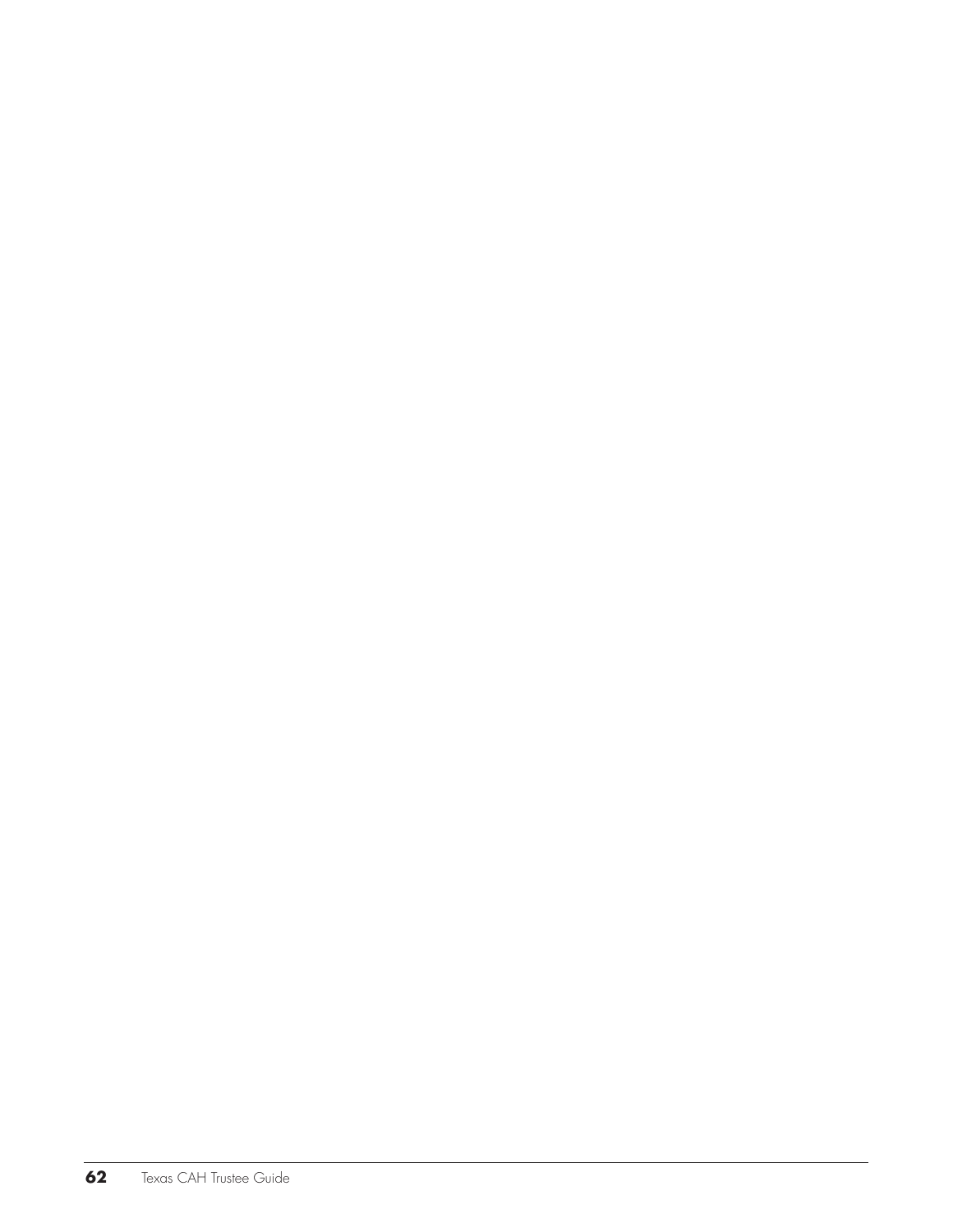# tax issues

All Critical Access Hospitals — whether for-profit, nonprofit or public — must adhere to strict IRS rules and state laws. A hospital's tax treatment hinges on the following issues:

- Does the hospital pay income, property and sales taxes?
- Is the hospital authorized to collect property and sales taxes to support its operations?
- If the hospital does not pay income, property or sales taxes, how did it get such an exception and how does it keep the exception?

### **INCOME TAX EXEMPTIONS**

Texas hospitals generally fall into one of three categories for income tax purposes:

- 1. For-profit facilities that pay federal income tax;
- 2. Nonprofit charitable institutions that pay no federal income tax; or
- 3. Public/governmental entities that are not subject to federal income tax.

#### **Nonprofit Hospitals**

Charitable nonprofit Critical Access Hospitals are tax exempt under Section 501(c)(3) of the Internal Revenue Code.

#### **Public/Governmental Hospitals**

Public/governmental entities are tax exempt under IRS Code, Section 115. Counties, municipalities, hospital districts and municipal or country hospital authorities all may own and operate a hospital. While each type is considered a public or governmental hospital, there are some differences.

- **Municipal/County Hospitals** a municipal or county-owned hospital functions as an arm of the municipality or county government and falls under the direct control of its governing body. It has no taxing authority.
- • **Hospital Authorities** a hospital authority, in contrast, is a separate political entity. Its hospital board has independent authority over the hospital's operations. It collects no sales, use or property taxes.
- Hospital Districts likewise, hospital districts also are separate political entities. However, unlike hospital authorities, a hospital district requires voter approval before its creation and it may levy both sales and property taxes to support its operations. A hospital district can levy property taxes up to the amount authorized in the election to create the district, which cannot exceed 75 cents per \$100 of property value. In addition, voters may authorize the district to levy a sales and use tax.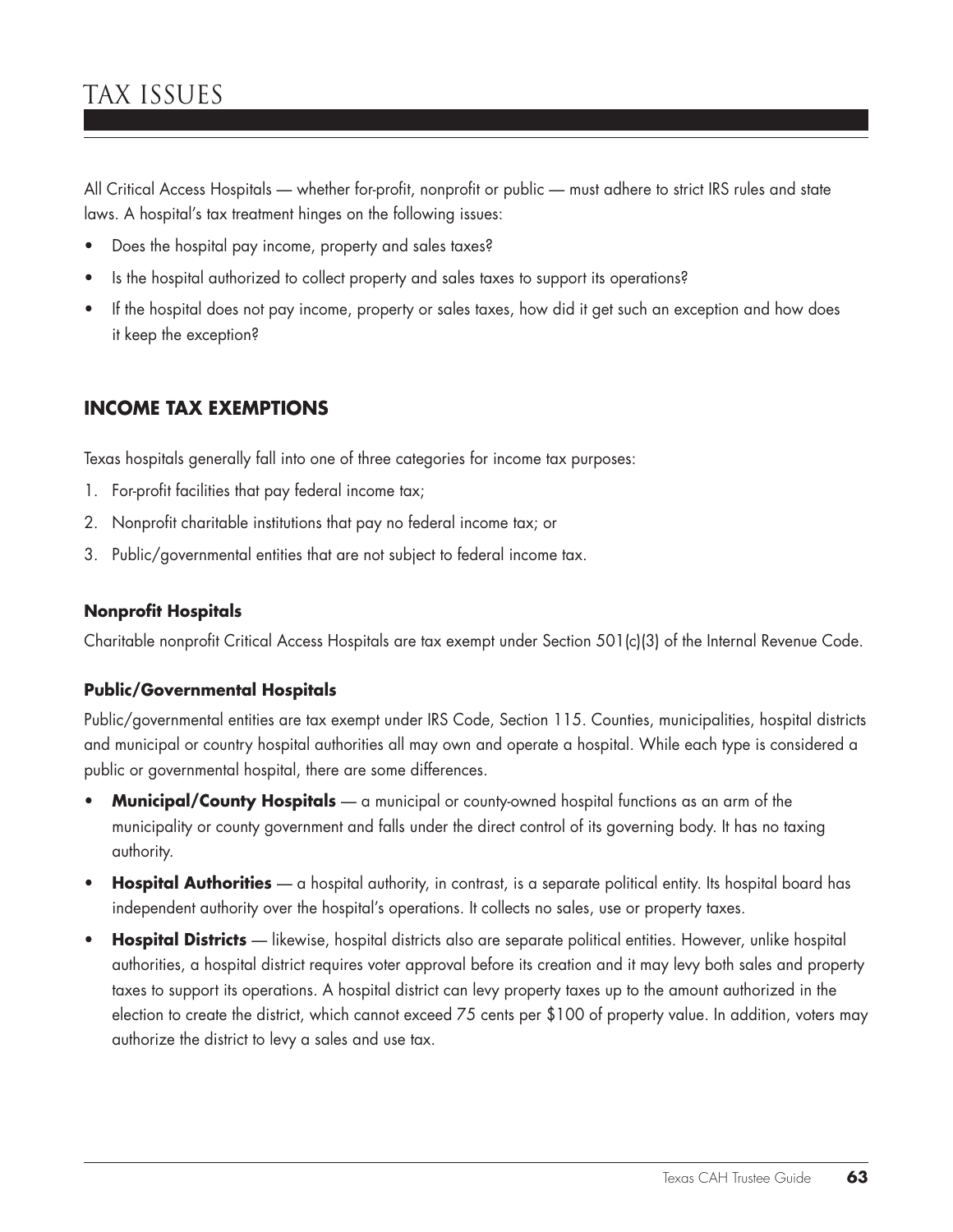# **PROPERTY TAX EXEMPTIONS**

Just as they must pay federal income taxes, for-profit hospitals also must pay local property and sales taxes.

Nonprofit hospitals that provide charity care are considered charitable organizations. As such, they receive special exemptions from property and sales taxes. Under Texas law, charitable organizations are entitled to an exemption from taxation on land, buildings and tangible personal property owned by and used for the charitable organization.

Property owned by a public hospital is exempt from taxation if the property is used primarily for the public's health, comfort and welfare. Property owned by a nonprofit hospital or a public hospital can lose its tax exemption if the property is leased to or used by a for-profit entity or a private individual.

### **PRIVATE BENEFIT**

The distinction between types of hospitals, and whether or not they qualify initially for tax exemption, is usually clear. However, operating a nonprofit charitable hospital in the manner required to keep that exemption is more complicated. To maintain tax-exempt status, nonprofit CAHs must adhere to IRS rules prohibiting "private benefit" and "private inurement." Private benefit requires the tax-exempt organization to serve a public, not private, purpose. This means that an organization cannot devote a substantial part of its activities to something other than its charitable mission purpose. For example, a tax-exempt entity whose purpose is providing indigent care cannot spend \$1,000 for the indigent and \$500,000 on office furniture.

An exempt organization's activities can result in some private benefit, but the private benefit must be merely incidental to the broader community benefit. In other words, the organization can hire a physician and furnish an office but the expenses must be reasonable and of fair market value for the services rendered. The IRS may deem that there has been a private benefit even if the organization has been fully compensated for a benefit conferred on a private individual or entity.

The IRS examines all relevant facts and circumstances when determining whether there has been enough private benefit to cause an organization to lose its exempt status. A key factor is whether the hospital's tax-exempt purposes can or cannot be achieved without benefiting private individuals. Many times a private individual will benefit, and the benefit is acceptable as long as it insubstantial to the organization's overall purpose.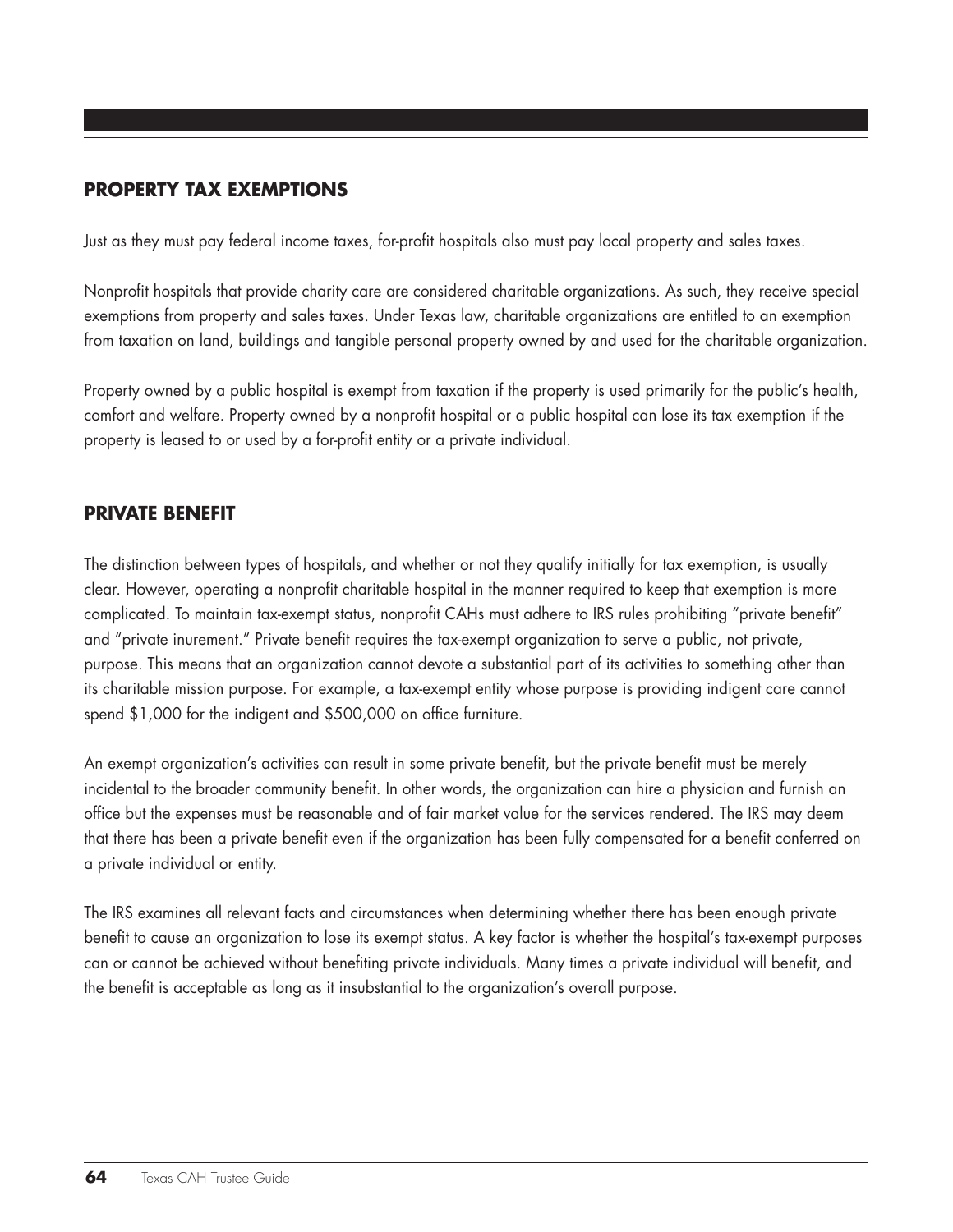#### **PRIVATE INUREMENT**

Critical Access Hospitals also must avoid violating the IRS prohibition of "private inurement." Private inurement is similar to private benefit , but applies to benefits to "insiders," or those who could control or influence the organization's activities. The IRS consistently regards a nonprofit's directors, officers, physicians and medical staff as insiders. The IRS looks very carefully at those in positions of control or influence to assure they do not abuse their position for personal gain. If there is private inurement, there also is private benefit. The IRS can revoke the tax-exempt status of a hospital that engages in private inurement. Although this rarely has happened, CAHs should guard against any potential private benefit/private inurement violations that might jeopardize tax-exempt status.

### **INTERMEDIATE SANCTIONS**

In some cases, the IRS may opt to impose "intermediate sanctions" rather than fully revoke a hospital's tax-exempt status for private benefit/private inurement violations. These are excise taxes imposed on individuals who engage in "excess benefit transactions." Excess benefit transactions provide a benefit to a specific person, the value of which exceeds the value the hospital received in return. Anyone with substantial interest in the corporation or ability to substantially influence hospital affairs is subject to these sanctions. This includes key doctors, officers, directors, trustees and those in similar levels of authority. However, physicians are not automatically subject to sanction based on their status as medical staff members.

An individual who has benefited from an excess benefit transaction is taxed at 25 percent of the excess benefit. If the individual does not correct the excess benefit transaction within the taxable period, they are assessed an additional tax of 200 percent of the excess benefit. Also, Critical Access Hospital managers who participate in excess benefit transactions are taxed 10 percent of the excess benefit, unless the managers' involvement is not willful and is due to reasonable cause.

Excess benefit transactions could potentially arise in an assortment of situations. Be wary of any situation where a person makes or receives a payment that is not supportable with an independent appraisal or which exceeds fair market value. For example, if a nonprofit hospital acquires a medical practice for more than fair market value, the board members and officers involved may be subject to intermediate sanctions. Additionally, if a physician is paid above the prevailing market rate for care or consulting services, a tax may be levied against the physician, managers and board members who knowingly approved the improper transaction.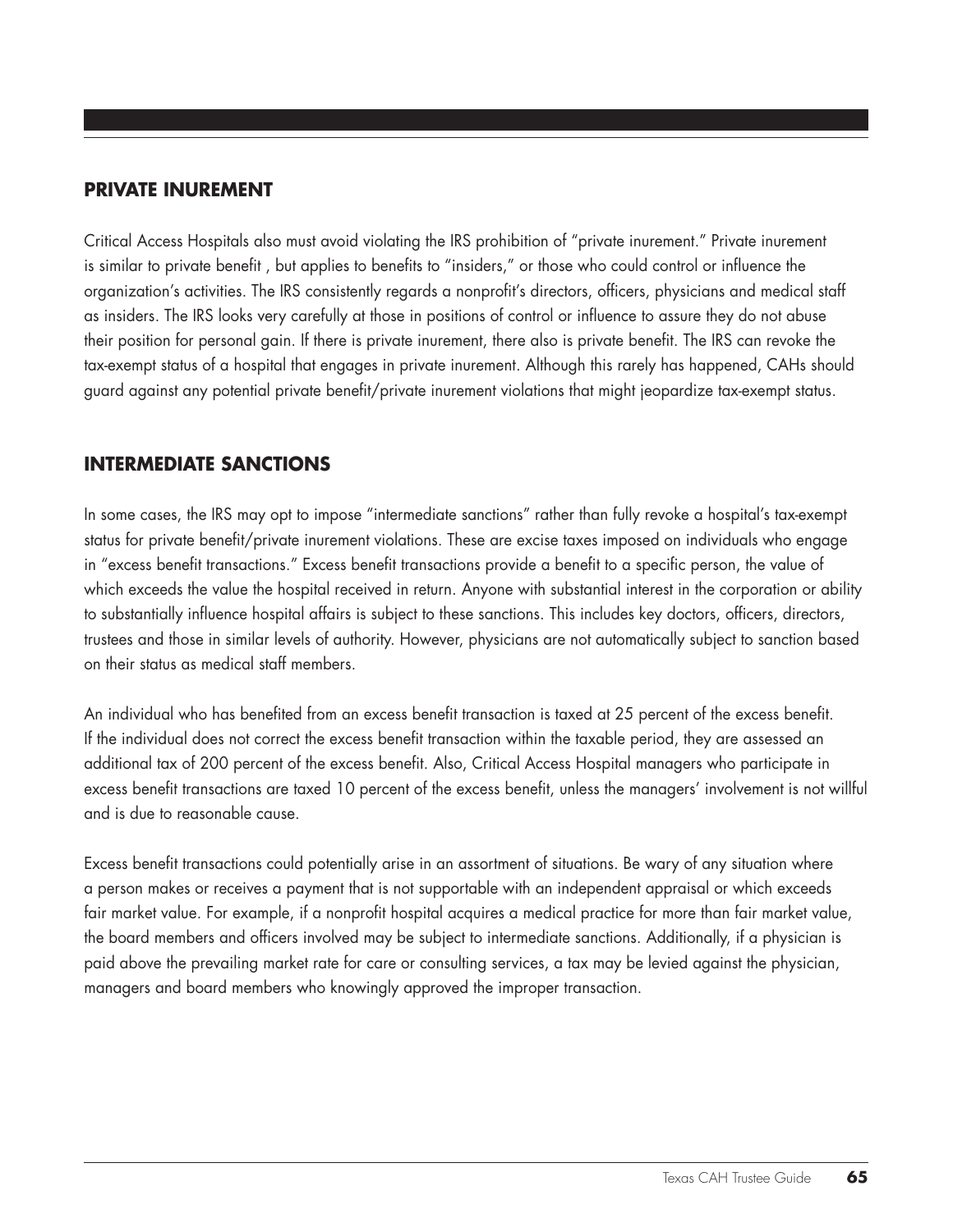#### **LEGAL PRESUMPTION**

The intermediate sanctions rules include a "rebuttable presumption" with three criteria for determining if a transaction is reasonable. The board or committee deciding on the compensation agreement must:

- 1. Be composed of persons unrelated to the person who received the compensation;
- 2. Rely on compensation data from comparable organizations; and
- 3. Adequately document in meeting minutes the review of qualifications and the basis for the board's decision.

Directors should protect themselves by taking advantage of the rebuttable presumption of reasonableness. They can do this through:

- Meeting their fiduciary duties;
- Acquiring and examining available information about proposed transactions; and
- Obtaining outside appraisals of the reasonableness of compensation packages.

It is also crucial that boards keep detailed minutes demonstrating the disclosure of facts, conflict of interest situations, and the rationale for entering into particular transactions.

#### **Summary**

Critical Access Hospitals should carefully and continually evaluate the activities of directors, officers, and medical staff members to protect and maintain tax-exempt status. Arrangements involving monetary and/or non-monetary compensation merit particular attention for nonprofit hospitals to guard against private benefit and/or private inurement.

#### **References**

Anclote Psychiatric Center, Inc. v. Commissioner, 98 T.C. 374 (1992) House Report 506, 104th Congress, 1996 Internal Revenue Code, Sections 501(c)(3) - (c)(4) Internal Revenue Service, General Counsel Memorandum 37,789, December 18, 1978 Internal Revenue Service, General Counsel Memorandum 39,498, January 28, 1986 Internal Revenue Service, General Counsel Memorandum 39,670, October 14, 1987 Internal Revenue Service, General Counsel Memorandum 39,862, November 22, 1991 Internal Revenue Service, Private Letter Ruling 91-12-006, December 20, 1990 Kentucky Bar Foundation, Inc., 78 T.C. 921 (1982) Treasury Regulation, Section 1.501(c)(3) (1992) United States Code, Title 26, Section 4958 World Family Corporation v. Commissioner, 81 T.C. 959 (1983)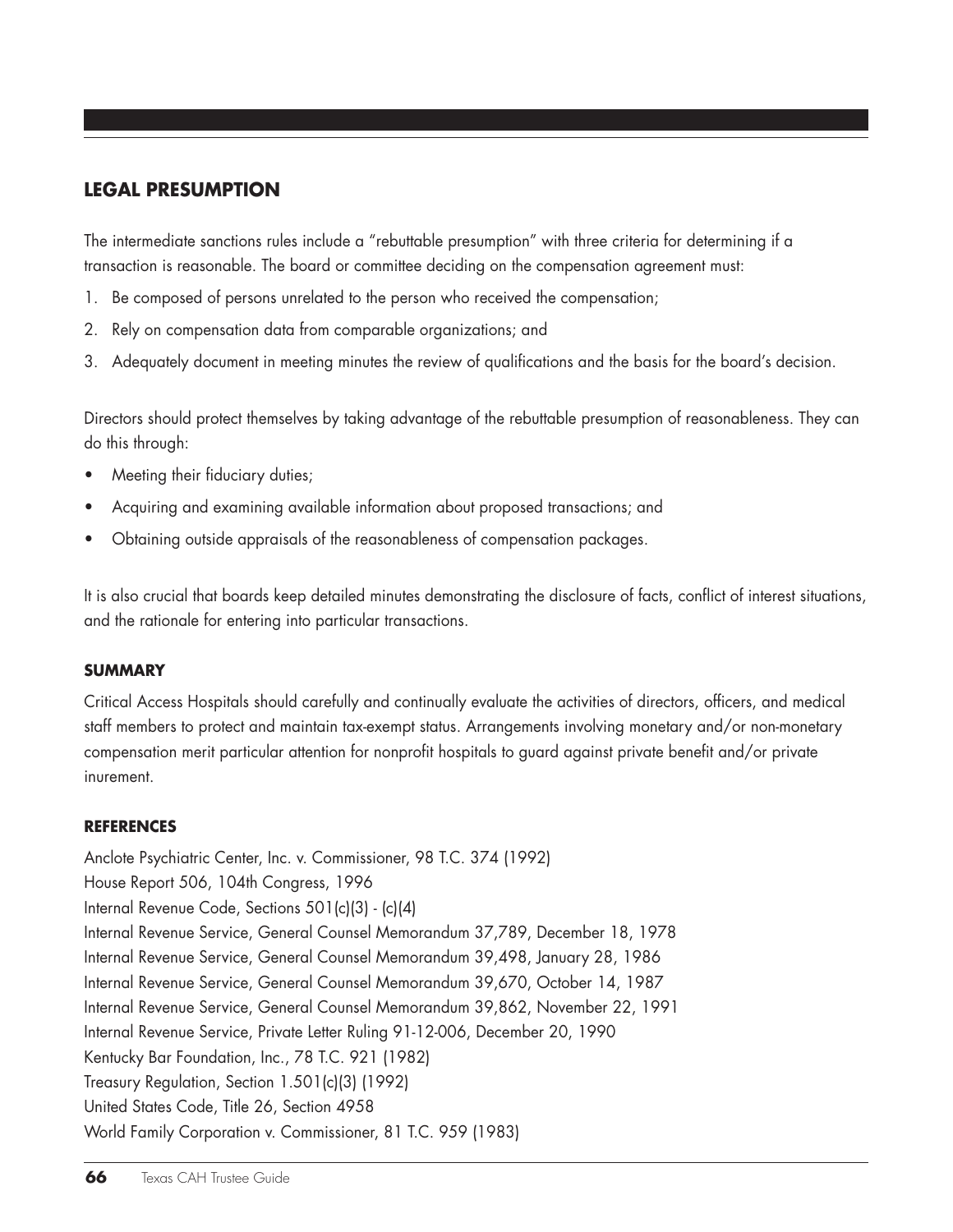# compliance

Compliance with federal and state law, through the development of a voluntary compliance program, should be a high priority for any health care provider, including Critical Access providers. An effective compliance program, including plans, policies, and procedures, enables hospitals to detect and prevent violations of a variety of state and federal laws and rules and regulations. Both the Centers for Medicare and Medicaid Services (CMS) and the federal Department of Health and Human Services Office of Inspector General (OIG) aggressively investigate health care fraud and abuse. A comprehensive compliance program helps hospitals shield themselves from fraudulent behavior, and avoid regulatory scrutiny and legal sanctions. In addition, should a hospital or its personnel be convicted of a violation, penalties can be greatly mitigated if a hospital has an effective compliance program in place.

### **compliance program**

An effective compliance program involves internal controls affecting all levels of the hospital's organization and staff. At the highest level, a hospital's board of directors is an integral part of an effective compliance program. The development of a compliance program begins by establishing policies and procedures for reporting compliance issues, which allows the board or hospital administration to respond appropriately. A hospital's board may incur liability if it fails to establish an adequate foundation for its compliance program. One such example is *In re Caremark International Inc. Derivative Litigation, 698 A.2d 959 (Del. Ch. 1996)*. In this case, the court established that a board of directors must ensure adequate information and reporting systems are in place to ensure current and accurate information is brought to their attention, which allows the board to make informed decisions. In Caremark, the court also established a standard for liability for individual directors. The court reasoned that a director was in breach of the duty to care by failing to maintain information and reporting systems or by failing to monitor and improve such systems, especially when a suspect practice has been brought to the board's attention.

When establishing a compliance program or evaluating its effectiveness, the hospital board should review the minimum requirements of an effective compliance program, which are outlined in the United States Sentencing Commission Guidelines for the Sentencing of Organizations, and in the OIG's Model Compliance Plan for Hospitals, which was released in 1998 and supplemented in 2005.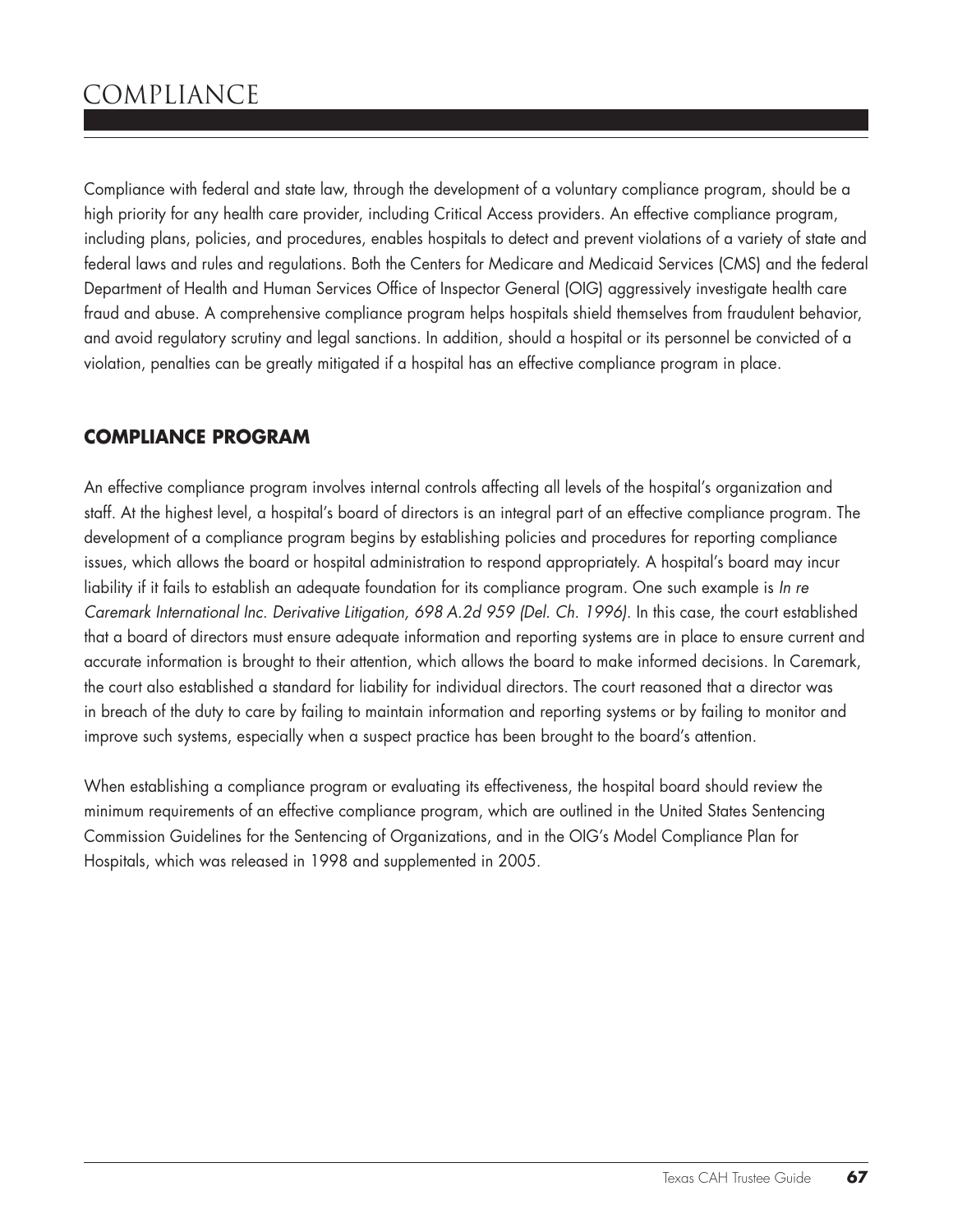# **The United States Sentencing Guidelines**

The United States Sentencing Commission Guidelines for the Sentencing of Organizations outline seven minimum elements to establish an effective compliance program.

#### **Compliance Procedures**

First, the organization must have compliance standards and procedures that are "reasonably capable of reducing the prospect of criminal conduct." Under this requirement, the hospital must establish a multi-disciplinary committee to develop the compliance program. The committee should include individuals from various hospital departments, and the committee should consult legal counsel to maximize the attorney-client privilege of the committee's work, assess the hospital's legal issues, and audit the hospital's current policies and procedures.

#### **High-Level Personnel**

Second, the board must delegate to high-level personnel the duty to oversee the compliance standards. "High-level personnel" can include a member of the hospital's board, the administrator, or CEO. However, most hospitals employ a full-time "compliance officer" to implement their program. The compliance officer should regularly report to the hospital's board or executive committee, and be primarily responsible for compliance enforcement. In addition, it is the compliance officer's job to continuously monitor, evaluate and update the program as regulatory changes occur.

#### **Avoid Certain Individuals**

Third, the organization must avoid giving authority to individuals the hospital knows, or should know, have the propensity to engage in illegal activities. The hospital should monitor employees and develop policies to address criminal activity that relates to an employee's job duties.

#### **Communicate Standards**

Fourth, the organization must communicate compliance standards and procedures to all employees and agents through an effective means, such as in training manuals or training programs. The hospital must discuss compliance program policies and procedures with all levels of hospital staff. Employees' participation in education sessions should be documented in their employment files to insulate the hospital from liability in the event of a compliance breach.

#### **Auditing and Monitoring**

Fifth, the organization should establish auditing and monitoring activities, and establish methods for employees to report instances of noncompliance with state and federal laws. This element contains two distinct parts. First, the hospital should conduct periodic audits, which are important to ensure compliance with federal and state regulations regarding billing, compensation, contractual issues, etc. The hospital's legal counsel should be involved in these audits to help protect the confidentiality audit results and establish corrective action, if needed. Second, the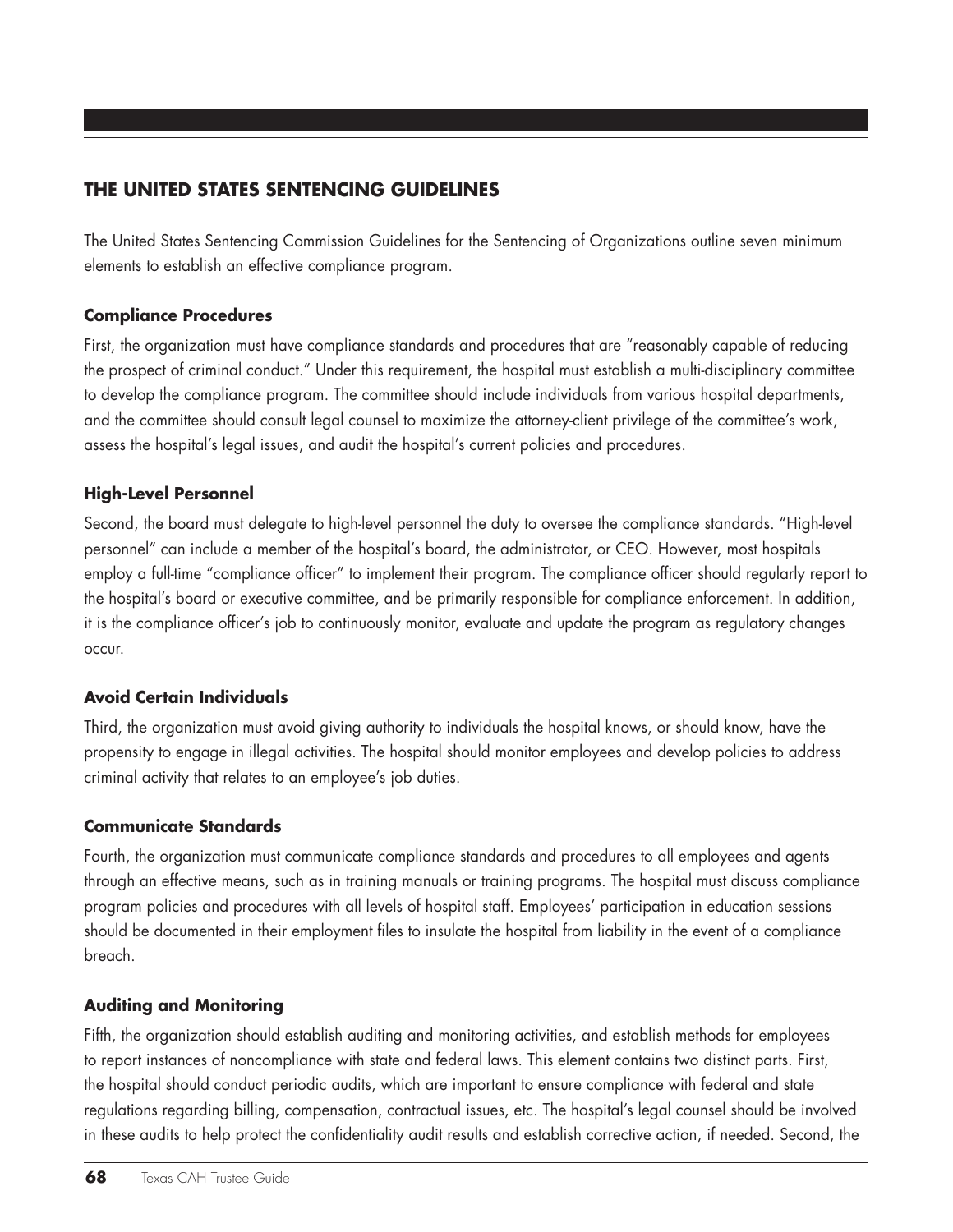organization should establish a reporting system that is user-friendly to employees. Many hospitals institute a dropbox where employees may submit reports of non-compliance without the fear of retaliation. Additionally, a hospital may designate an ombudsman or create a telephone hotline to report compliance-related incidents.

#### **Enforcement**

Sixth, the hospital must enforce compliance standards consistently and implement appropriate disciplinary mechanisms for compliance violations. Violations should be addressed promptly, effectively and consistently. Disciplinary procedures for different types of violations should be established and included in the employee manual. Discipline is consistent for similar violations should be consistent for all employees regardless of the employee's position in the organization.

#### **Response to Violation**

Finally, if a violation of state or federal law occurs, the organization must take "all reasonable steps to respond appropriately to the offense and to prevent further similar offenses." It is important to have reporting and disciplinary procedures in place that will be followed when violations occur. Additionally, the organization should be especially conscious of areas in which misconduct has occurred in the past.

### **The OIG Model Compliance Plan Guideline**

The OIG's Model Compliance Plan Guidance for Hospitals (published in 1998) expands upon the seven elements discussed above, and tailors them for the hospital setting. At a minimum, comprehensive compliance programs for hospitals, including Critical Access Hospitals, should include the following elements:

- **Written standards of conduct,** as well as written policies and procedures, which promote the hospital's commitment to compliance (e.g., by including adherence to compliance as an element in evaluating managers and employees) and that address specific areas of potential fraud, such as claims development and submission processes, code gaming, and financial relationships with physicians and other health care professionals.
- The designation of a **chief compliance officer** and other appropriate bodies such as a corporate compliance committee, responsible for operating and monitoring the compliance program, reporting directly to the CEO and the governing body.
- **Regular education and training** programs for all affected employees.
- • **A complaint process.** This might be a hotline, or some other mechanism to allow employees to anonymously report complaints, with full protection from retaliation for making a report.
- **Response and enforcement system** to address allegations of improper/illegal activities and take appropriate disciplinary action against employees who have violated internal compliance policies, applicable statutes, regulations or federal health care program requirements.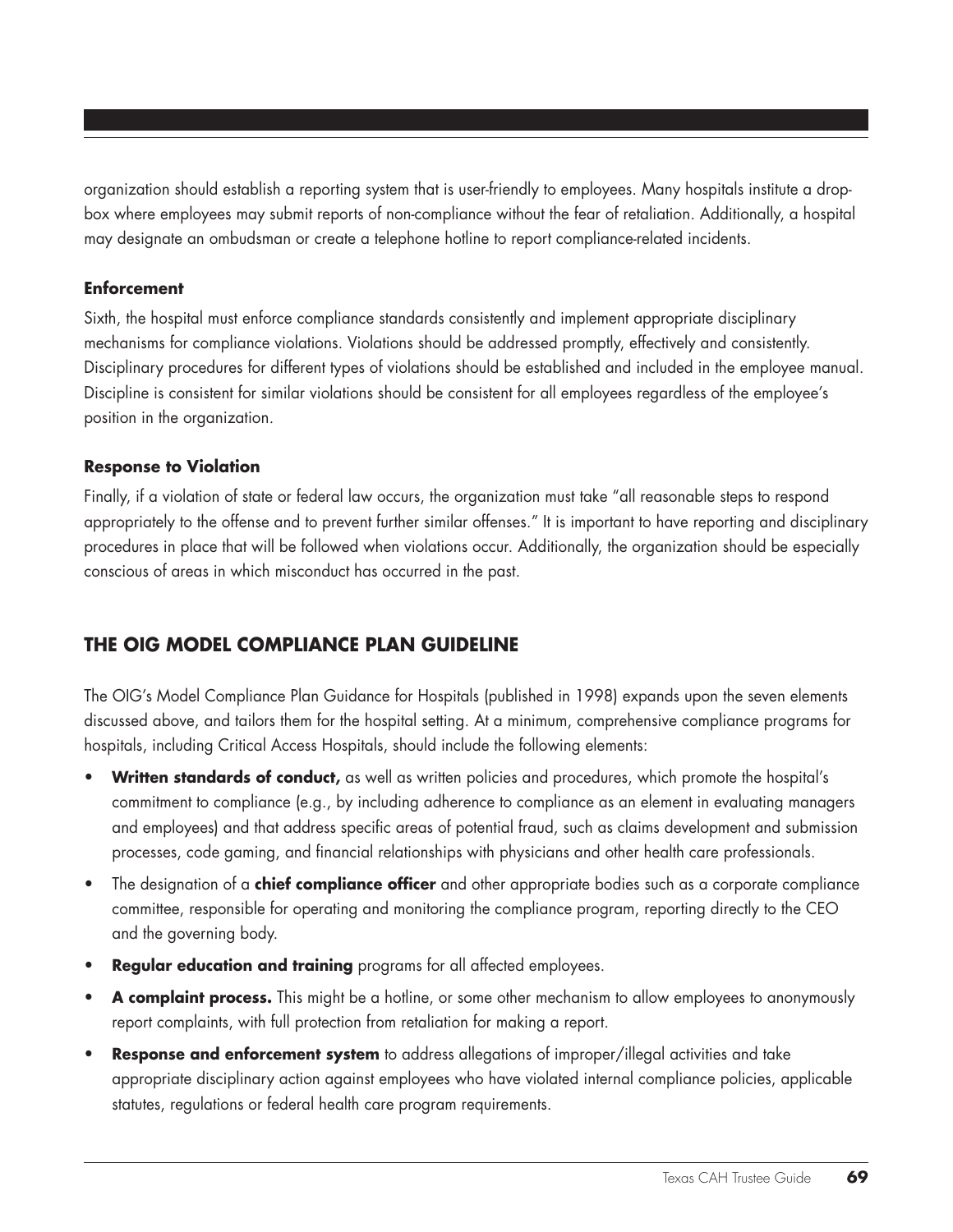- Audits and evaluation techniques to monitor compliance and improve areas of concern.
- **Investigation and remediation** of identified systemic problems and the development of policies addressing the non-employment or retention of sanctioned individuals.

### **2005 SUPPLEMENTAL COMPLIANCE GUIDANCE**

In 2005, the OIG published a supplemental guidance to the 1998 document. Its purpose was to:

- 1. Identify the areas with the greatest risk of fraud and abuse violations
- 2. Offer recommendations for assessing and improving existing compliance programs and
- 3. Set forth actions hospitals should take if they discover credible evidence of misconduct.

#### **Risk Areas**

The OIG identifies the preparation and submission of claims for payment by a federal healthcare program (for example, Medicare and Medicaid) to be the biggest area for risk of fraudulent activity. The other major risk areas are relationships with physicians under the federal referral statutes (such as the Anti-Kickback statute and the Physician Self-Referral ("Stark") statute; gain-sharing arrangements; obligations of hospitals under the Emergency Medical Treatment and Labor Act ("EMTALA"); provision of substandard care; relationships with Medicare or Medicaid beneficiaries, to entice them to use the hospital facilities; health information privacy and security under the Health Insurance Portability and Accountability Act of 1996 ("HIPAA"); and billing Medicare or Medicaid substantially in excess of usual charges. It is important for the hospital board to employ knowledgeable staff and require continuing education and awareness of federal rules in these risk areas.

#### **Compliance Program Effectiveness**

The OIG emphasizes the importance of a formal commitment to compliance by the governing body and senior management. A hospital's leadership should foster an organizational culture that values and rewards the prevention, detection, and resolution of problems. The supplemental guidance strongly encourages the adoption of a "code of conduct," which is brief and readable, to articulate values, ethical standards and a broad commitment to compliance.

The supplemental guidance also recommends a regular review of implementation and execution of the compliance program. Evaluation of the compliance officer and the compliance committee activities should be conducted annually. Further, policies and procedures relating to areas of compliance risk should be reviewed and supplemented or updated. Annual training and education for all employees should be conducted, and internal auditing and monitoring should be ongoing activities.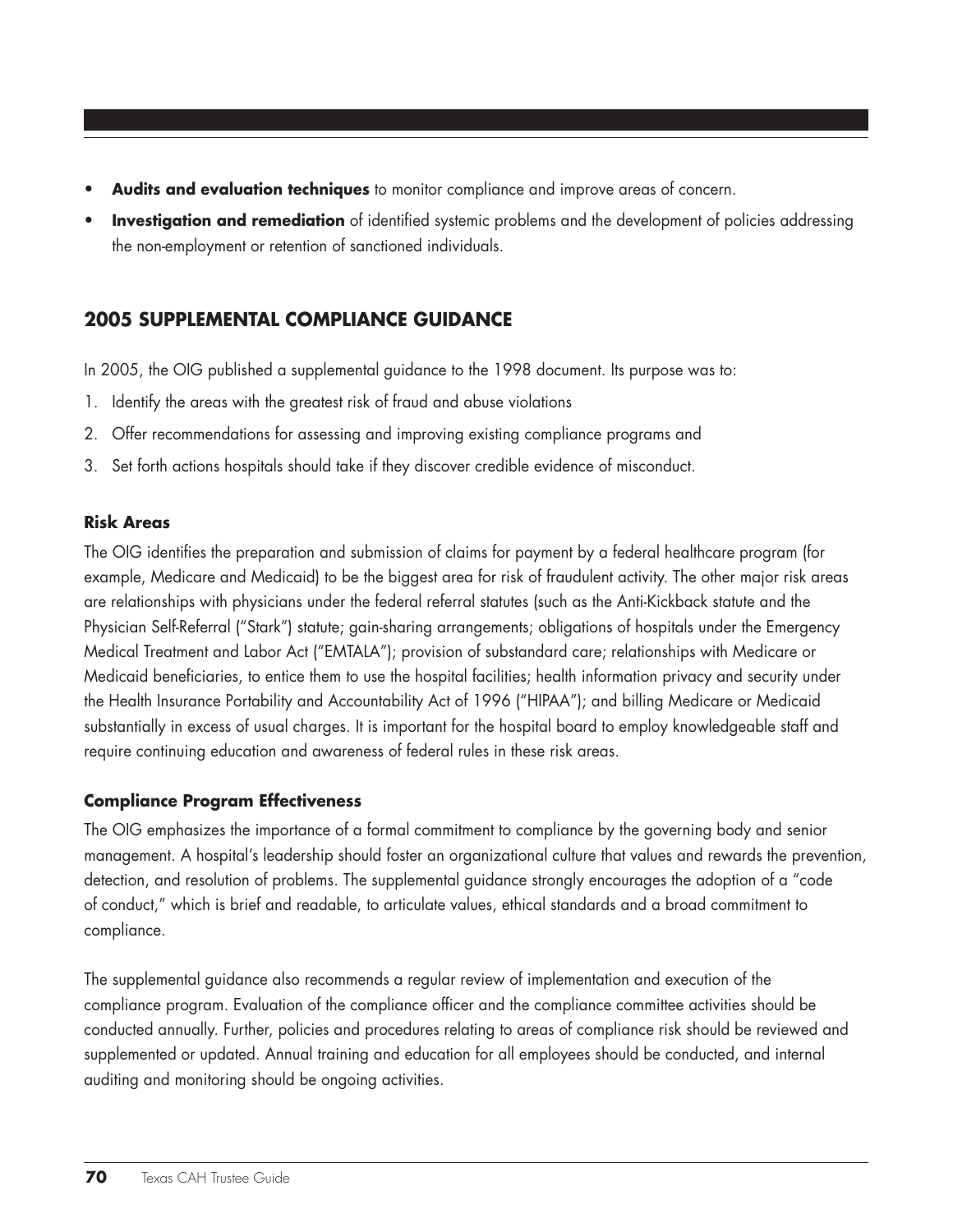#### **Voluntary Self-Reporting**

Finally, the OIG maintains that a policy of voluntary self-reporting to the government should be implemented. When a compliance officer, compliance committee or member of senior management discovers credible evidence of misconduct, a reasonable inquiry should be made. If the inquiry determines that the misconduct may violate criminal, civil, or administrative law, the OIG recommends that the hospital report the misconduct to the appropriate authorities within a reasonable time, but not more than 60 days. Certainly, hospital legal counsel should be consulted during the inquiry and to determine whether a voluntary self-disclosure should be made.

# **CONSEQUENCES OF NONCOMPLIANCE**

Noncompliance can be costly. Hospitals can face large civil and criminal fines, as well as be subject to an array of requirements that can have a huge impact on the hospital's resources. For example, the Department of Health and Human Services has required noncompliant health care organizations to:

- Prepare an annual report to be submitted to the department
- Perform an annual audit for all services provided for which claims for government payments are made
- Establish new ordering and billing procedures
- Develop educational programs for employees
- Voluntarily disclose misconduct
- Allow the department to examine the organization's records at any time without prior notice
- Provide payment for subsequent government investigations.

#### **summary**

Effective compliance systems are critical for all hospitals, including Critical Access Hospitals. Their importance is well established by the United States Sentencing Guidelines, corporate integrity agreements derived from settlements between health care organizations and the government, and the Office of Inspector General Hospital Compliance Program Guidance. It is the board's responsibility to ensure that effective policies and procedures are in place to protect the hospital from fraudulent, illegal behavior and the potential for litigation and other sanctions.

In summary, a Critical Access Hospital's board of directors must stay informed, establish a strong foundation for its compliance program, and involve all levels of the hospital's organization and staff.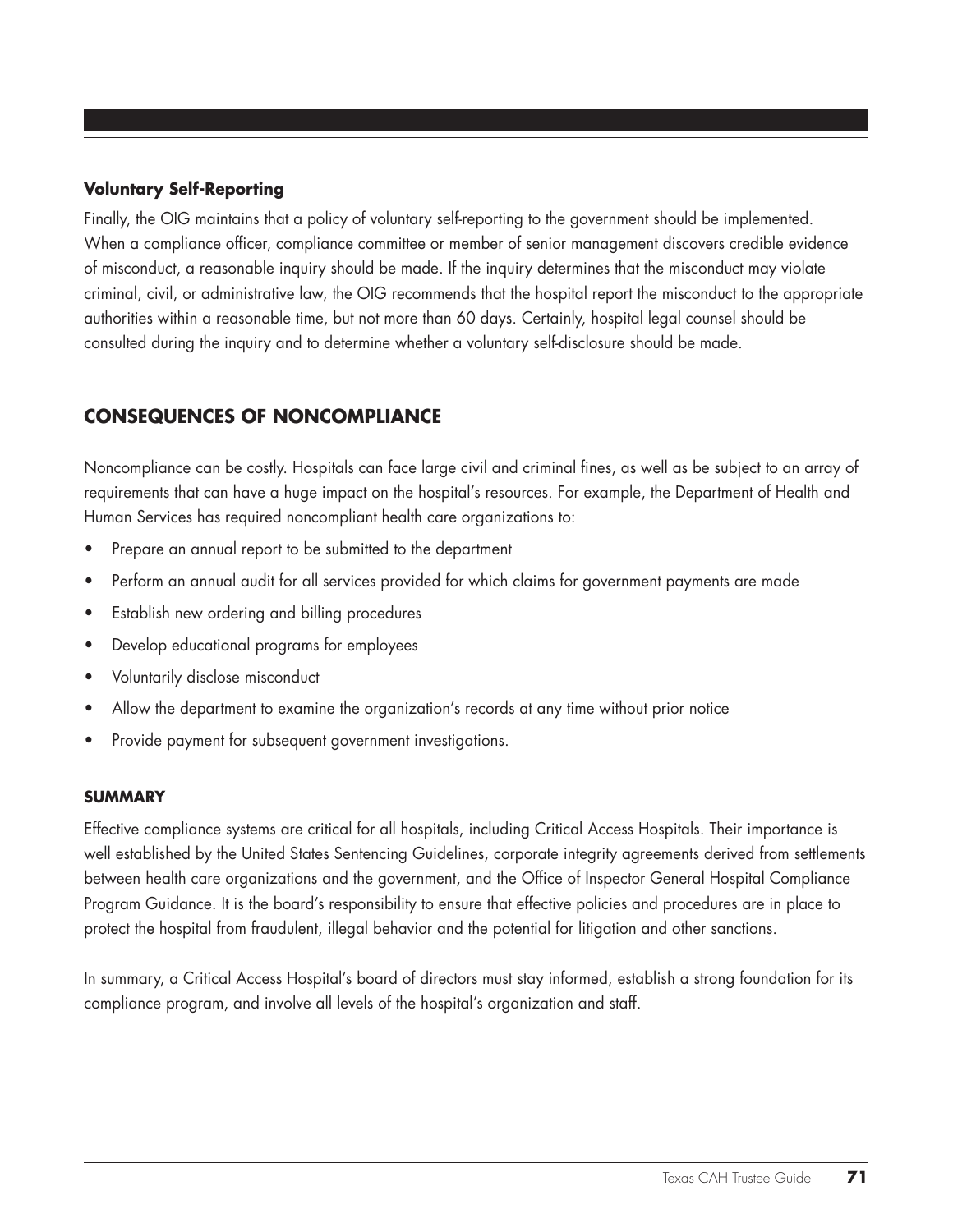#### **References**

Federal Register, Volume 63, Number 35, February 23, 1998, pp. 8987 – 8998

Federal Register, Volume 70, Number 19, , January 31, 2005, pp. 4858 – 4876

Gruner, Richard S., *"Director and Officer Liability for Defective Compliance Systems: Caremark and Beyond,"* 995 P.L.I. Corp. 57, 68 (1997)

United States Sentencing Guidelines Manual, 8A1.2(k)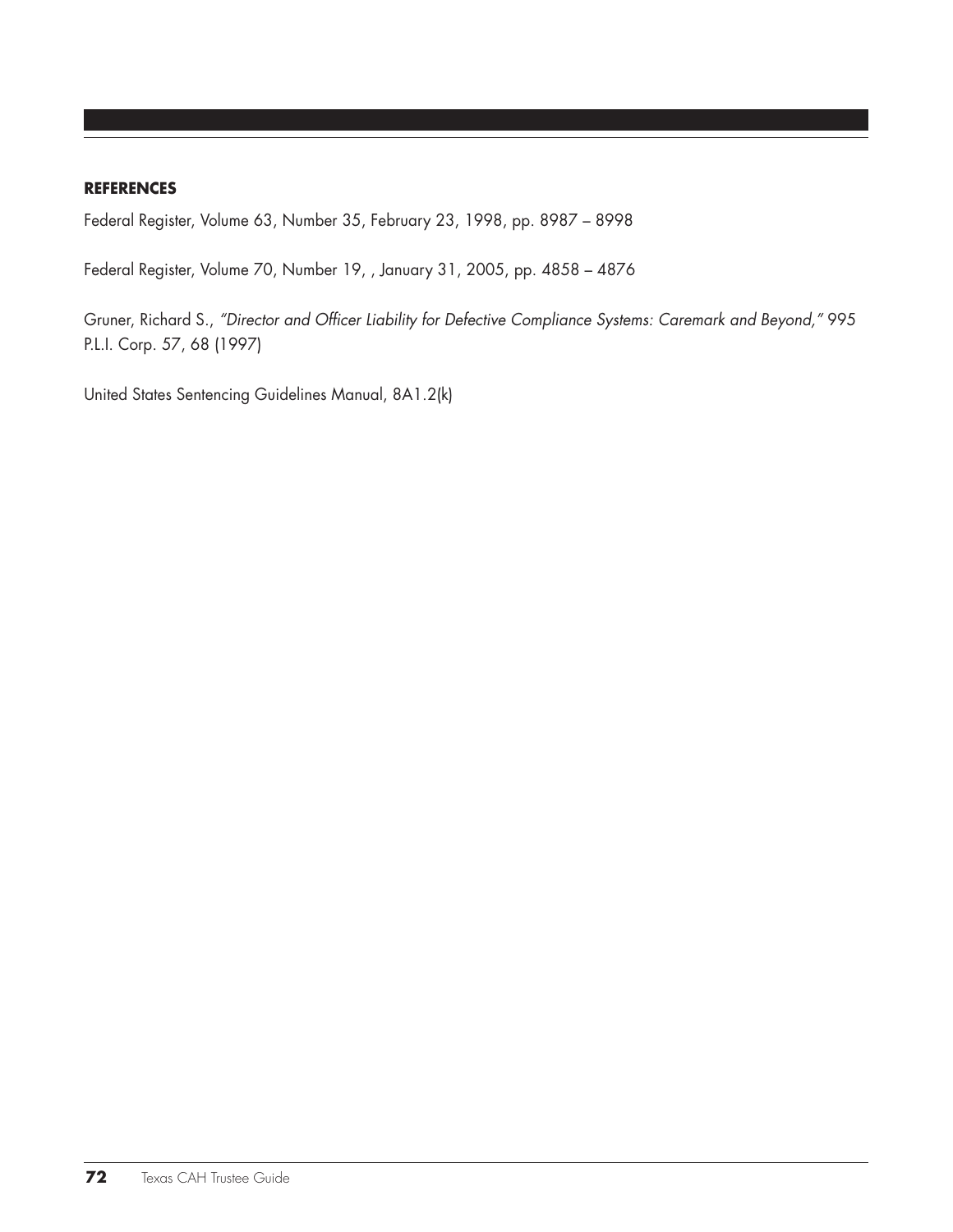# quality improvement

Today's complex health care environment makes providing high quality medical services a challenge for all hospitals, but perhaps even more so for Critical Access Hospitals. For one thing, Critical Access Hospitals' limited scale of operation and resources frustrate efforts to gather meaningful quality data. In addition, national quality guidelines and initiatives that may be appropriate in larger hospitals are less applicable in small, rural hospitals. Certainly, hospitals of all sizes and locales share the universal challenges of medication errors and infection control. But health care in the rural setting is much different than in urban facilities. Its quality must be evaluated with measures specifically designed for the rural environment.

As reported in the Institute of Medicine report, *Crossing the Quality Chasm*, there are six aims to strive for in order to improve the quality of care. These aims are neither urban nor rural, but universal, and provide orientation for where rural communities need to focus. They are the following:

- 1. Safe care avoiding injury to patients
- 2. Effective care providing services based on scientific knowledge
- 3. Patient-centered care providing care that is responsive to individual patient preferences
- 4. Timely care reducing waits and harmful delays
- 5. Efficient care avoiding waste
- 6. Equitable care permitting no variation in quality because of geographic location, etc.

While quality improvement (QI) activities are as important in small rural hospital settings as in their larger urban counterparts, commitment to QI can be undermined in rural settings by several factors. The loss of key staff, financial shortfalls, new requirements and other periodic difficulties often take resources and energy away from rural hospitals' QI activities to handle the crisis of the moment. For this reason, a problem in one section of the hospital can affect quality in another section.

The board bears ultimate responsibility for the quality of patient care rendered within the facility. It must assure that the quality improvement program:

- Reflects the complexity of the CAH's organization and services
- Involves all hospital departments and services, including medical staff and other contractors
- Focuses on improved health outcomes, prevention and reduction of medical errors
- Specifies the frequency and detail of data collection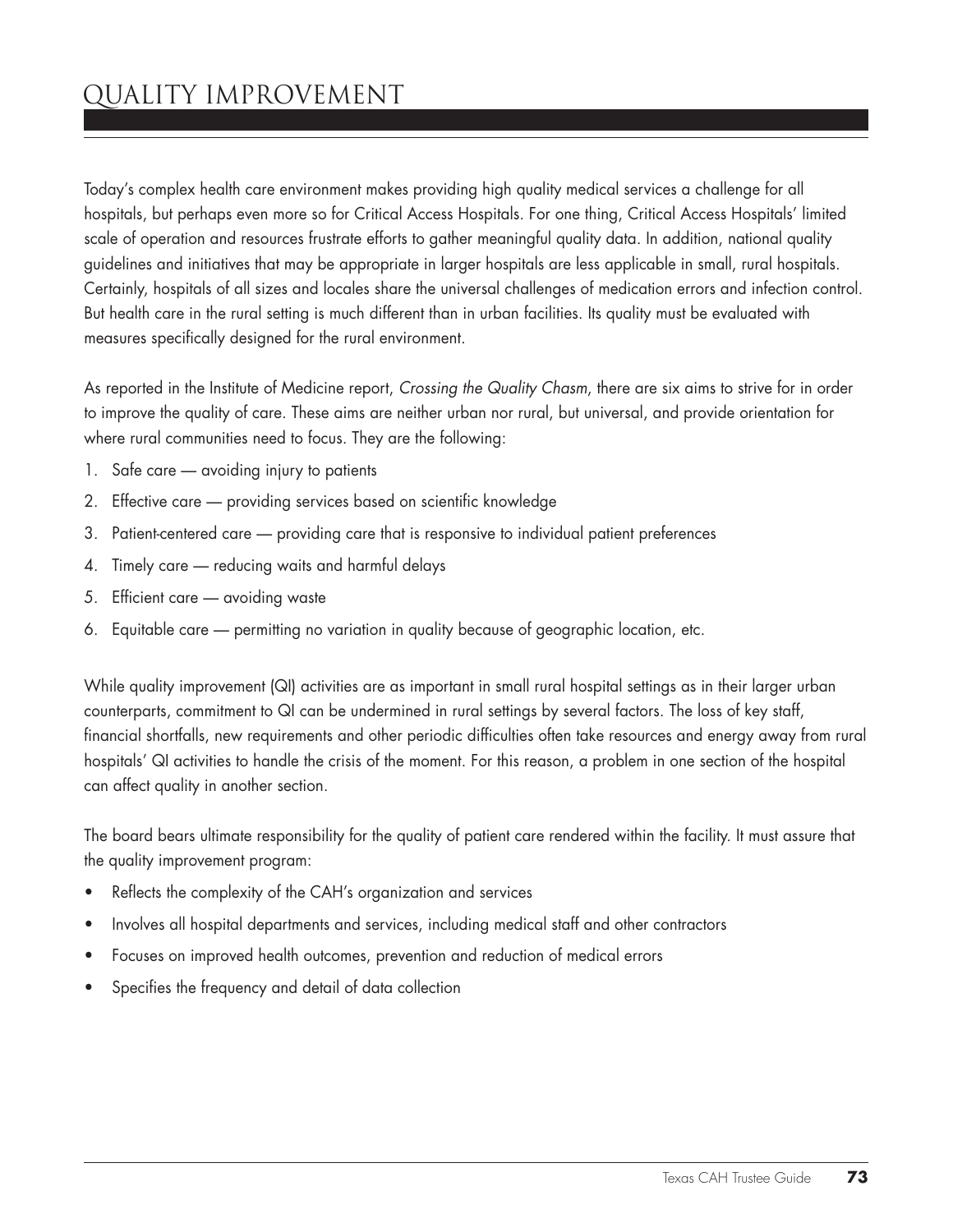# **QUALITY STANDARDS AND REQUIREMENTS**

Critical Access Hospitals must meet quality standards of care to comply with Medicare conditions of participation, state licensing regulations and pressure from commercial insurance payers. They undergo an initial onsite review for certification as a CAH, with a second review a year later.

A CAH's quality improvement program should evaluate the quality and appropriateness of diagnosis and treatment in:

- Patient care services
- Services affecting patient health and safety
- Nosocomial infections
- Medication therapy

# **QUALITY ASSESSMENT AND PERFORMANCE IMPROVEMENT PROGRAM (QAPI)**

Rural Prospective Payment System (PPS) hospitals are required to have a Quality Assessment and Performance Improvement (QAPI) program in place. Many CAHs implement QAPI because they believe they should deliver the same quality of care as their PPS counterparts. QAPI is a good structure for CAHs to use to meet their quality requirements.

In recent years, the Centers for Medicare and Medicaid Services (CMS) has shifted its emphasis on hospitals' reactive "quality assurance" (looking for mistakes) to proactive "quality assessment and performance improvement" (improving the care patients receive within the hospital). This proactive approach requires all Medicare/Medicaid hospitals to use QAPI programs to improve patient care, identify patient safety issues and cut medical errors.

The CMS, in partnership with the University of Minnesota, has developed CAH-specific quality indicators to publicly report data and improve performance beginning in late 2005 or early 2006. The intent is for these to serve as CAH quality standards by which each state's Quality Improvement Organization will evaluate CAHs. In Texas, that organization is the Texas Medical Foundation.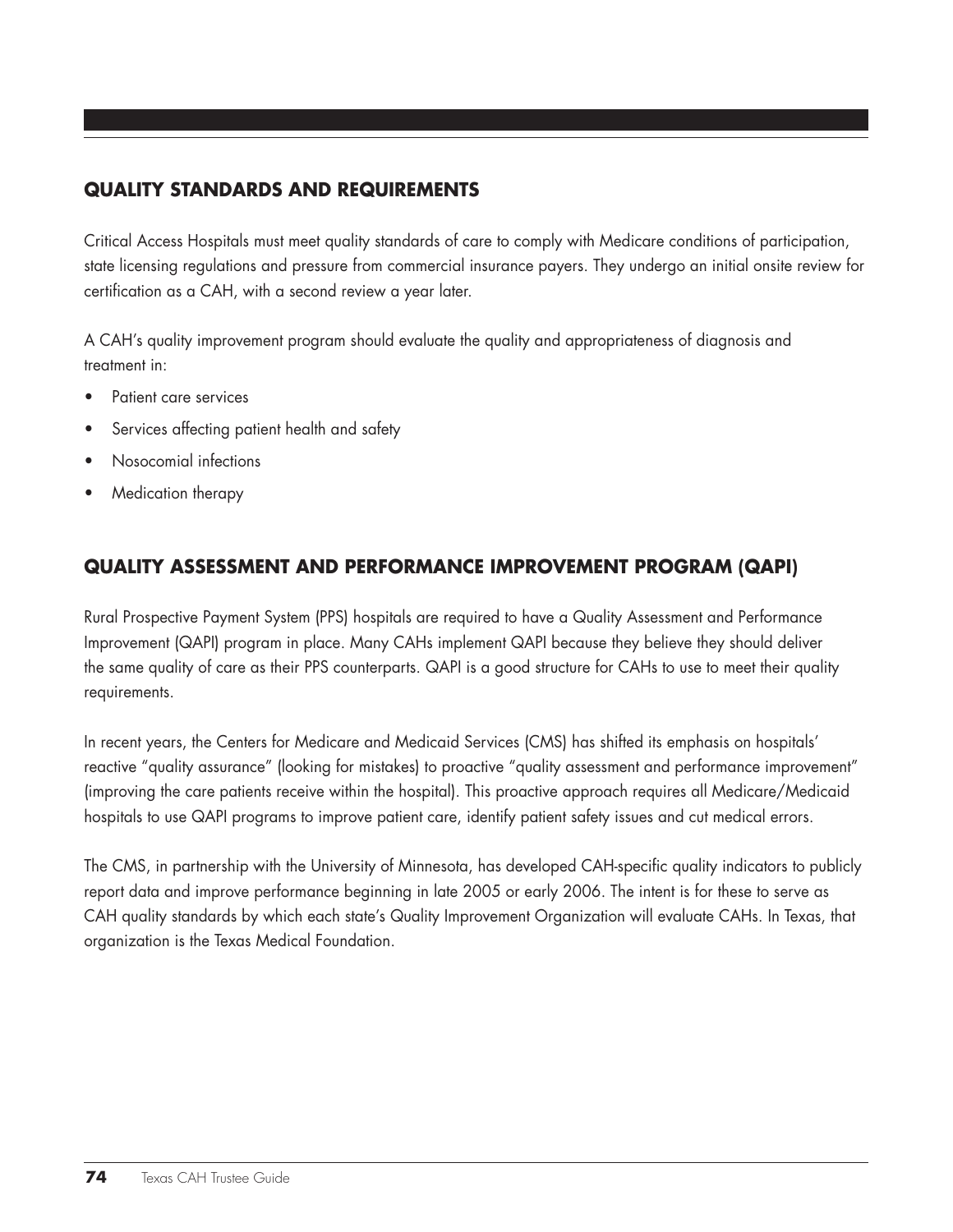## **Alliance of Rural and Community Hospitals Program**

The TMF Health Quality Institute created the Alliance of Rural and Community Hospitals (ARCH) to help Critical Access Hospitals meet the QAPI requirements.

The ARCH program is a comprehensive approach to help Critical Access Hospitals comply with QAPI requirements. It helps Critical Access Hospitals:

- Use comparative performance data to benchmark against other hospitals similar in size
- Use comparative data to focus on areas of greatest opportunity for improvement
- • Accelerate improved performance on national inpatient quality measures and patient safety
- Help staff learn and apply quality improvement methodologies and evidence-based strategies to improve patient care
- Network with other rural, community and Critical Access Hospitals to share experiences and learn from each other
- Demonstrate to the community the hospital's commitment to quality

The Quality Assessment and Performance Improvement program for the hospital should:

- Look at quality improvement instead of quality assurance
- Pursue quality improvement in identified areas at the facility
- Show improvement in indicators for which there is evidence of improved health outcomes
- • Identify and reduce medical errors
- Measure, analyze and track quality indicators
- Demonstrate measurable improvement (not just collect and report data)
- Include data to monitor effectiveness and quality of care and identify opportunities for improvement
- • Have board oversight and sufficient resources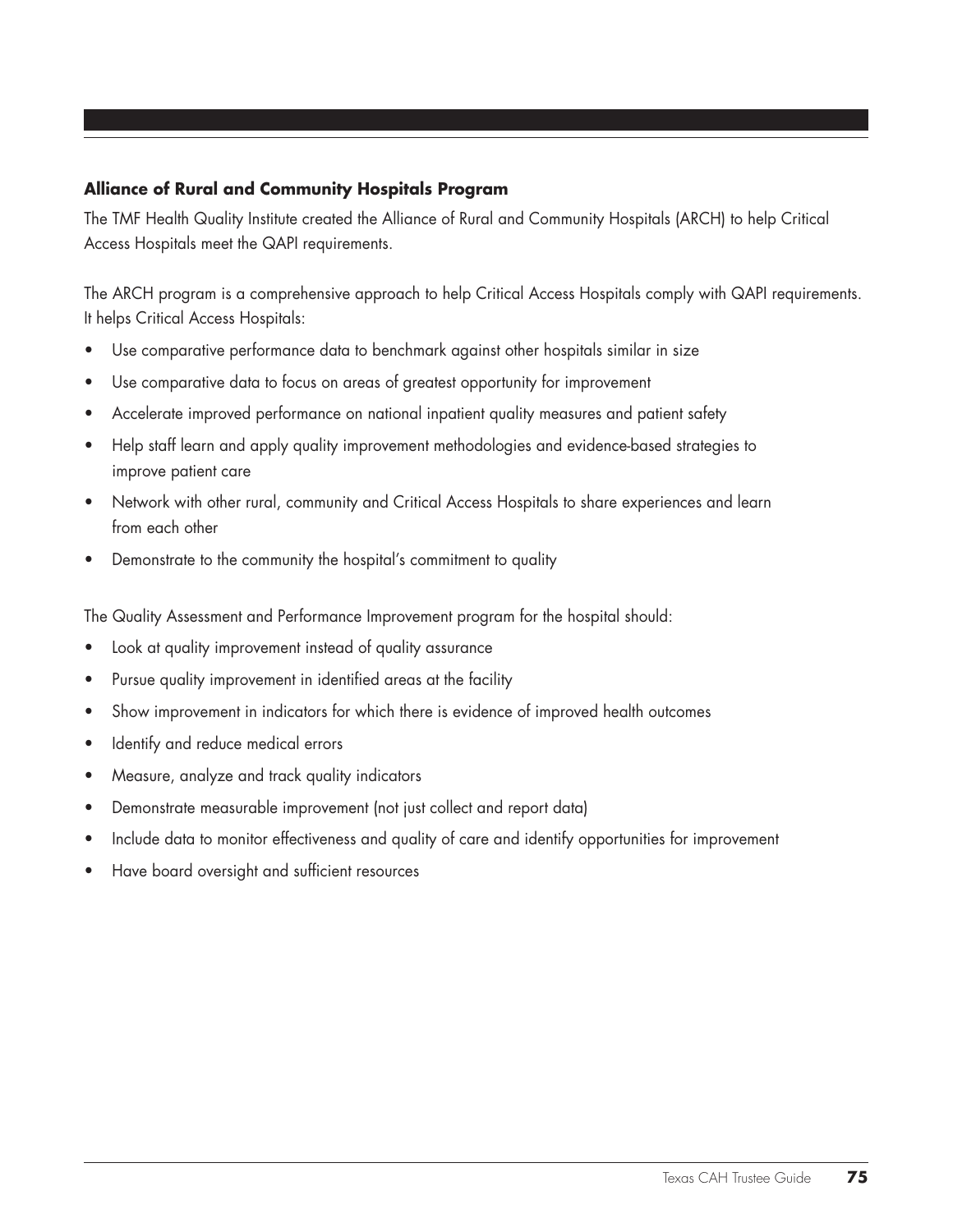# **APPROPRIATE QUALITY IMPROVEMENT MEASURES**

Meaningful quality measurement requires good data. Gathering that data in a small, rural hospital can be challenging. Often, the CAH's quality improvement coordinator wears many hats, from infection control to risk management — or even computer troubleshooting. While physicians are generally under less pressure than their urban peers to participate in quality improvement projects, they tend to have less free time to devote to activities other than direct patient care. And, budget constraints and lack of information technology (IT) expertise often do not allow rural institutions to collect and analyze data that large facilities can cull from their computer systems.

Quality measurement should reflect the patient population treated at CAHs, such as pneumonia and heart failure patients. Patients requiring higher levels of care, such as those with Acute Myocardial Infarction, receive initial treatment at CAHs and usually are transferred. The following performance measures apply to Critical Access Hospitals:

Acute Myocardial Infarction

- Aspirin prescribed at arrival
- Aspirin prescribed at discharge
- ACEI or ARB prescribed for patients with left ventricular systolic dysfunction
- • Beta blocker prescribed at arrival
- Beta blocker prescribed at discharge
- Time to EKG
- Time to thrombolytics

#### Heart Failure

- Left ventricular function assessment
- ACEI or ARB prescribed for patients with left ventricular systolic dysfunction

#### Pneumonia

- Oxygenation assessment
- Pneumococcal vaccination
- Initial antibiotic received within four hours of hospital arrival

#### **Transfer**

• Emergency department transfer communication (composite of 16 items)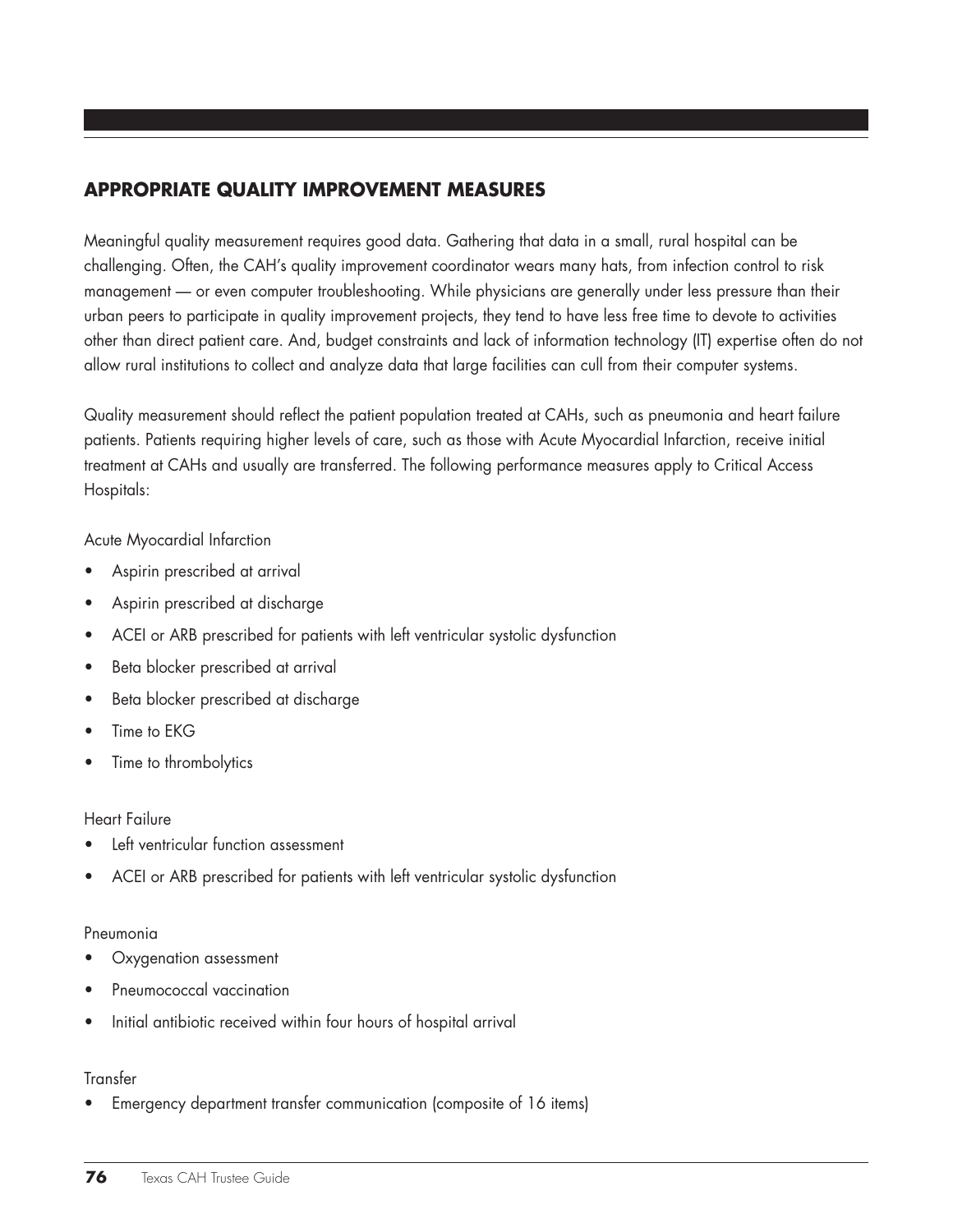**Other** 

Other CAH-selected quality measures related to specific issues at their hospital, e.g., medication errors, adverse drug events and antibiotic utilization.

# **BALANCED SCORECARD**

Robert Kaplan and David Norton introduced the Balanced Scorecard in 1992, as a means of shifting executive thinking from short-term focus on cost-reduction and pricing, to longer-term, more comprehensive organizational performance. The premise behind the Balanced Scorecard concept is that, even in for-profit organizations, reliance on financial measures alone is insufficient for managing complex business environments, especially as organizations become more customer-focused.

The Balanced Scorecard translates an organization's mission, vision and strategy into a comprehensive set of performance measures that provides the framework for a strategic measurement and management system. The Balanced Scorecard incorporates four perspectives of the organization:

- 1. Financial (business)
- 2. Customers (patients and community)
- 3. Internal processes (quality processes)
- 4. Learning and Growth (staff, facilities and equipment).

This framework provides balance between short- and long-term objectives, financial and non-financial measures, and internal and external performance indicators. Most importantly, the Scorecard balances the outcomes an organization wants to achieve (typically in the financial and customer perspectives) and the drivers of these outcomes (the internal processes and learning and growth perspectives).

The Balanced Scorecard helps an organization translate vision into action. It starts with the hospital's vision and strategies, and then defines critical success factors. The hospital then constructs measures to aid target-setting and performance measurement in areas critical to the strategies. The process helps the hospital define and manage the most effective indicators of future strategic success, so it can rally the organization around those vital activities.

Kaplan and Norton recommend that managers gather information from four important perspectives:

- 1. **The customers' perspective.** Managers must know if their organization is satisfying customer needs. They must determine the answer to the question "How do customers see us?"
- 2. **The internal business perspective.** Managers need to focus on those critical internal operations that enable them to satisfy customer needs. They must answer the question "What must we excel at?"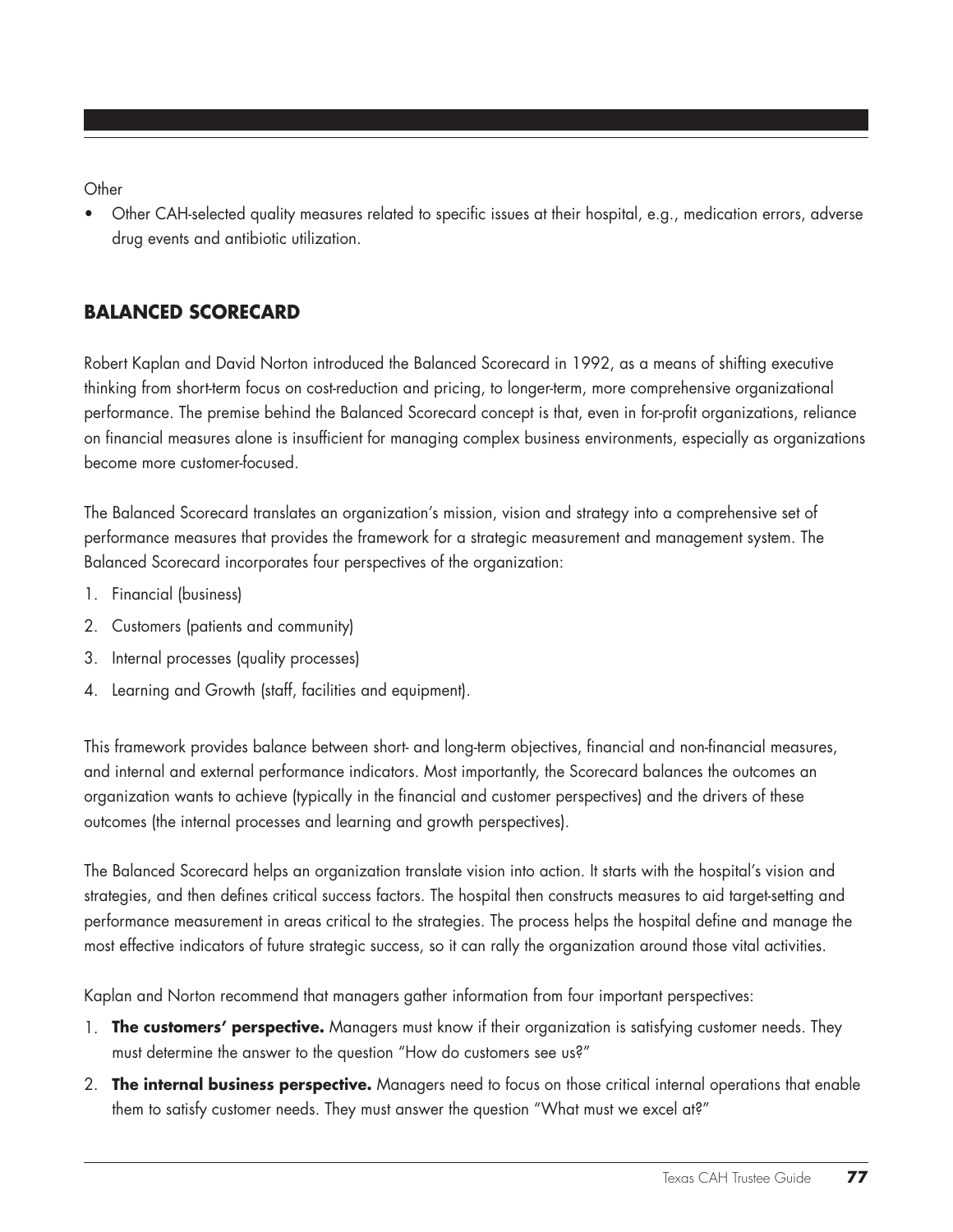- 3. **The innovation and learning perspective.** An organization's ability to innovate, improve and learn ties directly to its value as an organization. Managers must answer the question "Can we continue to improve and create value for our services?"
- 4. **The financial perspective.** In the private sector, these measures typically have focused on profit and market share. For the public sector, financial measures could include the results-oriented measures required by the government. Boards must answer the question "How do we look to the community, the patients, the legislature and other stakeholders?"

While much has been written about the Balanced Scorecard concept, limited information exists about its application in small rural hospitals. And, while thousands of organizations throughout the world have benefited from Balanced Scorecard applications, only a handful of rural hospitals have used the tool.

By incorporating the Balanced Scorecard into the hospital's strategic planning activities, a hospital can visually map out its strategies for process-oriented and outcome-oriented objectives. Questions that can help determine processoriented objectives could include:

- What type of culture, collective skills, technology, etc. does the hospital need to develop?
- What must the staff and clinicians do to meet the service delivery needs of the stakeholders?

Small organizations easily can be overwhelmed by excessive data and often lack skills in both data collection and data analysis. They generally spend a great deal of time collecting data for external reporting purposes, but very little time analyzing that data or using it for decision-making.

A manageable, useful scorecard process in the CAH environment gives equal weight to:

- Quality and Patient Safety
- **Operational Effectiveness**
- **Financial Performance**
- Workplace Excellence

The CAH can compare monthly measurements with target goals. Include such quality and patient safety measures as:

- Acute inpatient falls
- Pneumonia antibiotic administration
- AMI beta blockers prescribed at discharge
- Overall inpatient mortality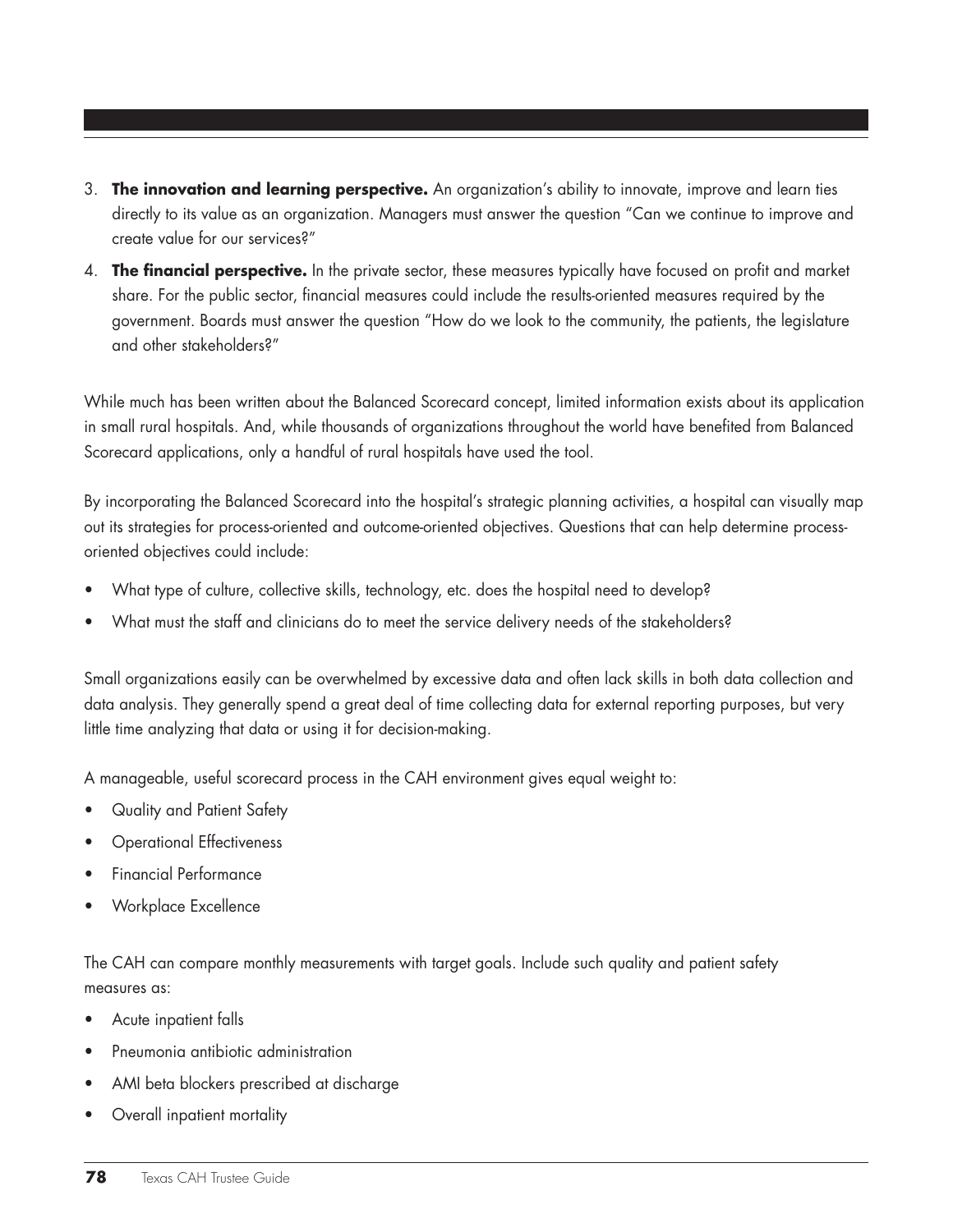- Medication error rate
- Percent of staff reporting all medication errors
- Surgical site infection rate
- Compliance with CDC hand hygiene guidelines
- Patient satisfaction
- Prevalence of antibiotic resistant infections
- Flu/pneumonia immunizations
- Use of nationally recognized guidelines for prevention of wrong site, wrong procedure, wrong person surgery

Use a chart to showcase the hospital's performance to patients, staff and physicians. Trends can be monitored from quarter to quarter by benchmarking targets and recording accomplishments. The idea is to progressively close the gap between the target and the actual achievement.

For operational effectiveness, include such measurements as:

- Emergency department patients with a length of stay of less than six hours
- Emergency patients leaving before treatment is complete
- Overall length of stay
- Medicare length of stay
- Observation average daily census
- Observation conversion rate
- • Full time equivalents per adjusted occupied bed

For financial performance, include:

- Overall cost per case
- Operating room supply cost per surgical case
- Hospital operating margin
- Days in accounts receivable

And for workplace excellence:

- Agency use (nursing and emergency room)
- Nurse turnover rate
- Lost work days per month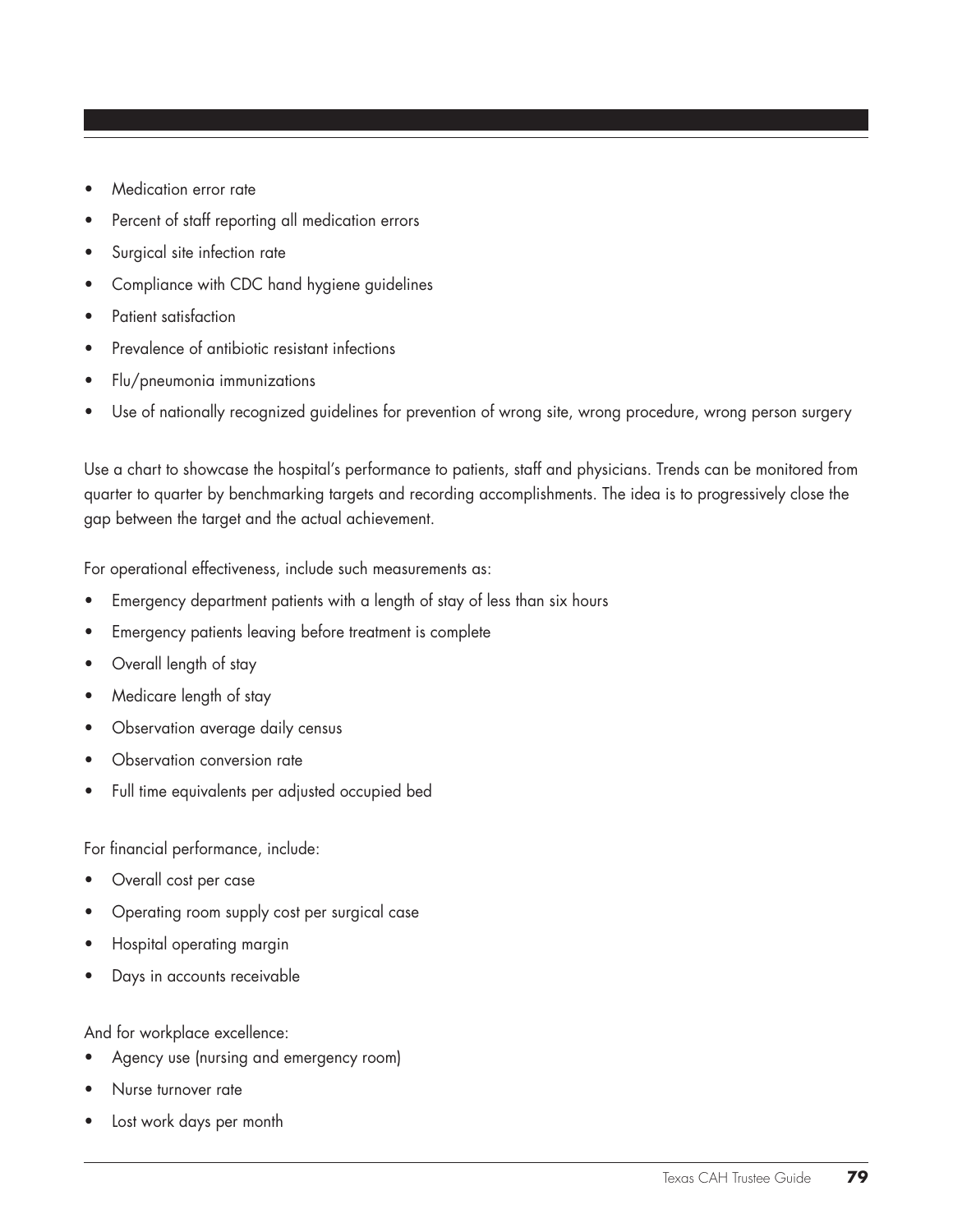# **THE IMPORTANCE OF DATA REPORTING**

As quality data reporting and value-based purchasing continue to evolve, rural providers must begin to take notice and prepare not only to comply, but to succeed in this new data-driven environment. The federal government's ultimate goal is only to reward those facilities that show improvement in both efficiency and outcomes. However, several factors can conspire against Critical Access Hospitals and it is these very factors that require you to pay close attention to this section of the guidebook.

When data is reported by a low-volume facility, the issue of small numbers can be a significant barrier. Sometimes, the methodology selected to make judgments about the level of quality or improvement at a hospital simply cannot adequately adjust for the low volume of cases that a rural hospital may treat in a given year. In order to ensure that reported data is statistically sound, some metrics must go unreported.

The fact that a hospitals data sometimes goes unreported may be a disincentive to report. However, consumers can equate a lack of reporting with a failure in the hospital's performance and/or quality standards. In most situations, this is not the case at all, so first report your data, but then be prepared to inform your community about the actual data reporting and evaluation process.

Moving toward a fair value-based purchasing methodology for Critical Access Hospitals and rural facilities is a high priority. However, it is not one that is likely to resolve immediately. A meeting was convened by the Federal Office of Rural Health Policy in 2008 that focused entirely on the need to develop a rural-specific set of metrics that could be used to ensure that reimbursement is incentive-based and that payments to rural providers are not being unfairly skewed due to the low volume issue. A detailed summary of the meeting is available at: http://www.rupri.org/ Forms/RUPRI\_VBPResponse.pdf.

## **CMS Goals for Value-Based Purchasing Initiatives**

- Improve clinical quality
- Address problems of underuse, overuse, and misuse of services
- • Encourage patient-centered care
- Reduce adverse events and improve patient safety
- Avoid unnecessary costs in the delivery of care
- Stimulate investments in structural components and the re-engineering of care processes system-wide
- Make performance results transparent to and useable by consumers
- Avoid creating additional disparities in health care and work to reduce existing disparities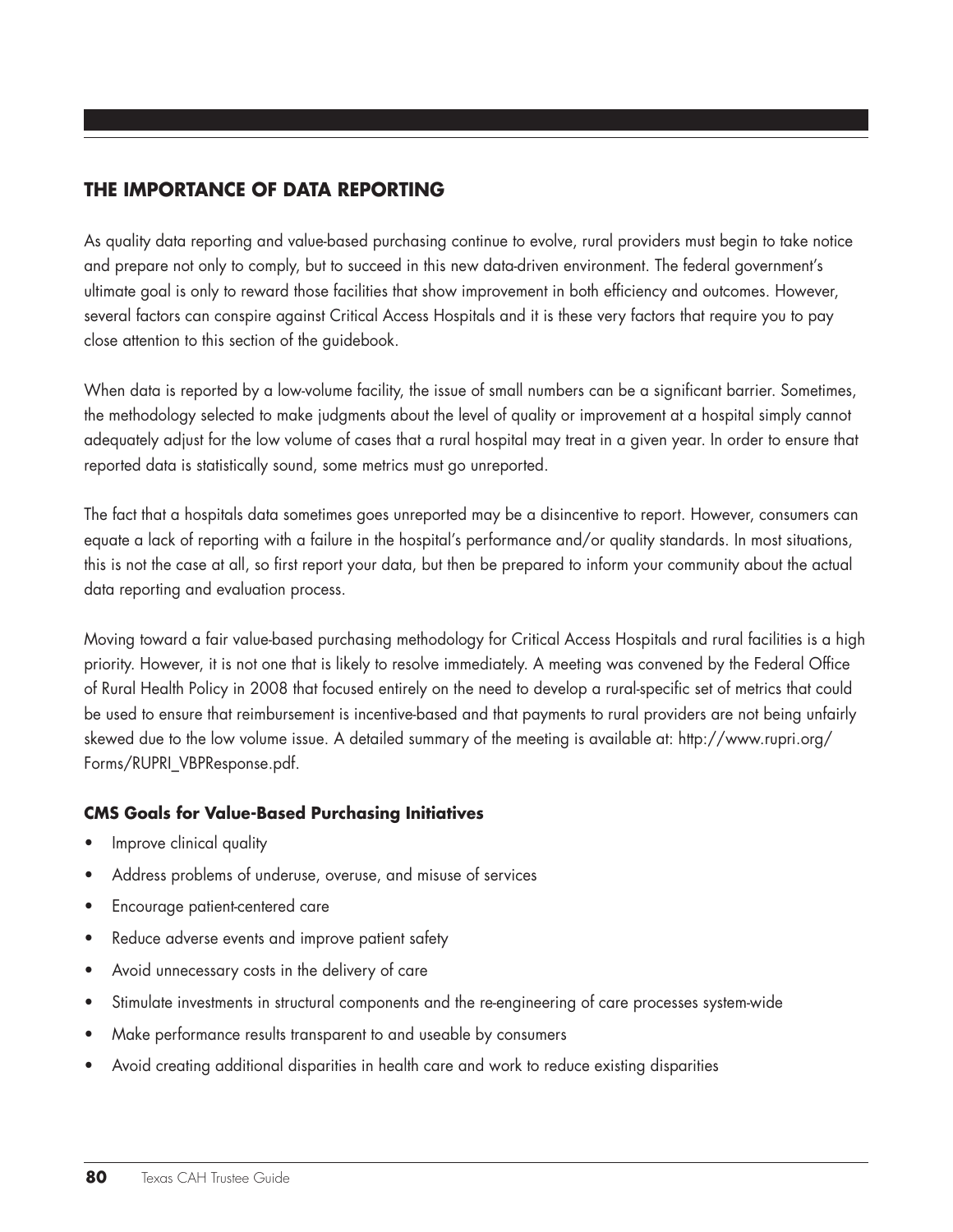As state and federal governments continue to develop new standards and reimbursement methodologies that take into account patient outcomes and the efficient delivery of health care services, you must not only report, but to begin to analyze that data and use it for your internal decision making. You must also begin to identify and adopt best practices, both clinical and operational. If done and done well, these efforts will help guard your facility against future payment reductions and increase your overall market share.

#### **SUMMARY**

Maintaining and improving quality is a challenge for all hospitals, but perhaps more so for small rural hospitals. Their limited organizational, technological and financial resources impact their data gathering and interpretation abilities. Nonetheless, CAH facilities must comply with quality improvement requirements to participate in the Medicare/Medicaid program. The Balanced Scorecard technique, until now used primarily by larger urban hospitals, also can be an effective quality improvement process for CAHs. The Balanced Scorecard concept is based on one simple premise: measurement motivates. It has been integral to the success of organizations throughout the world, and can be an effective way for CAHs to translate the hospital's vision into measurable action. CAHs should also pay attention to the importance of data reporting, and understand how to compensate for low-volume issues.

#### **REFERENCES**

Benesh, Adonica, Project Manager HOQI, Texas Medical Foundation, Austin, Texas, April 2005.

Hill, Terry, Executive Director, Rural Health Resource Center, Duluth, Minn., Personal Interview, April 2005.

Joint Commission on *Accreditation of Healthcare Organizations, Accreditation Essentials: Small, Rural, and Critical Access Hospitals, Second Edition*, Joint Commission Resources, 2004.

Kaplan, Robert S., and David P. Norton, *The Balanced Scorecard*, Harvard Business School Press, 1996.

Martin, M.D., Merry, *Quality and Patient Safety: A "Game" the Board Must Win*, Presentation to Texas Healthcare Trustees Summer Forum, August 6, 2004, San Antonio, Texas.

Moscovice, PhD., Ira, *Health Care Quality for Rural America: Recommendations from the IOM Report*, Presentation to Critical Access Hospital Conference, Office of Rural Community Affairs, April 12, 2005, Dallas, Texas.

Powell, Linda, *Balanced Scorecards for Small Rural Hospitals: Concept Overview & Implementation Guidance*, Mountain States Group, Inc., Boise, Idaho.

The National Advisory Committee on Rural Health and Human Services, *Health Care Quality: The Rural Context*, U.S. Department of Health and Human Services, Washington, D.C., April 2003.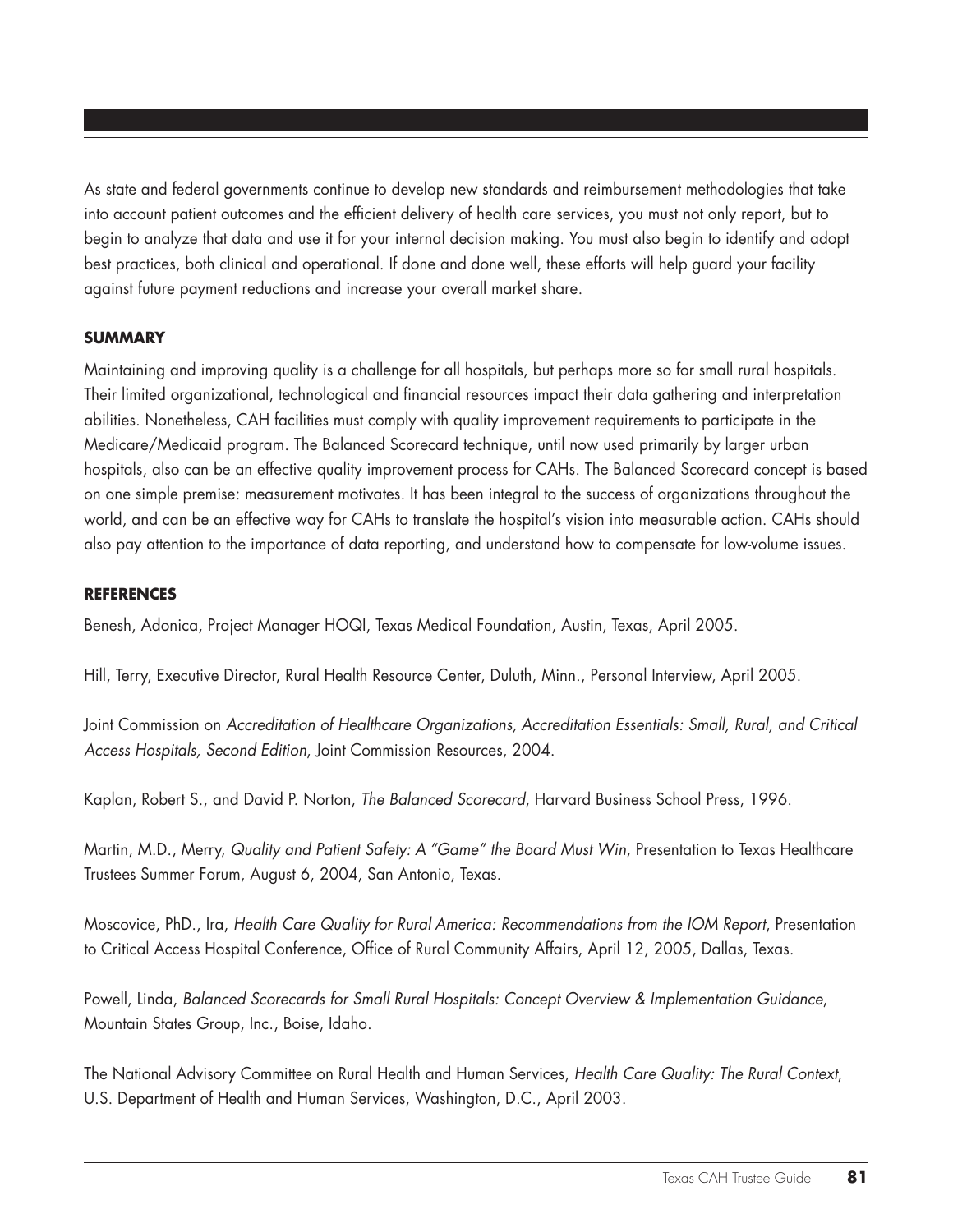Title 25, Health Services, Part 1., Texas Department of Health, Chapter 133 Hospital Licensing, Subchapter C: Operational Requirements for Patient Safety Program.

www.bscol.com, *Balanced Scorecard Collaborative*.

www.NRHArural.org, *Quality Through Collaboration: The NRHA Quality Initiative*.

www.tmf.org/hospitalqi, *Hospital Quality Improvement Services*.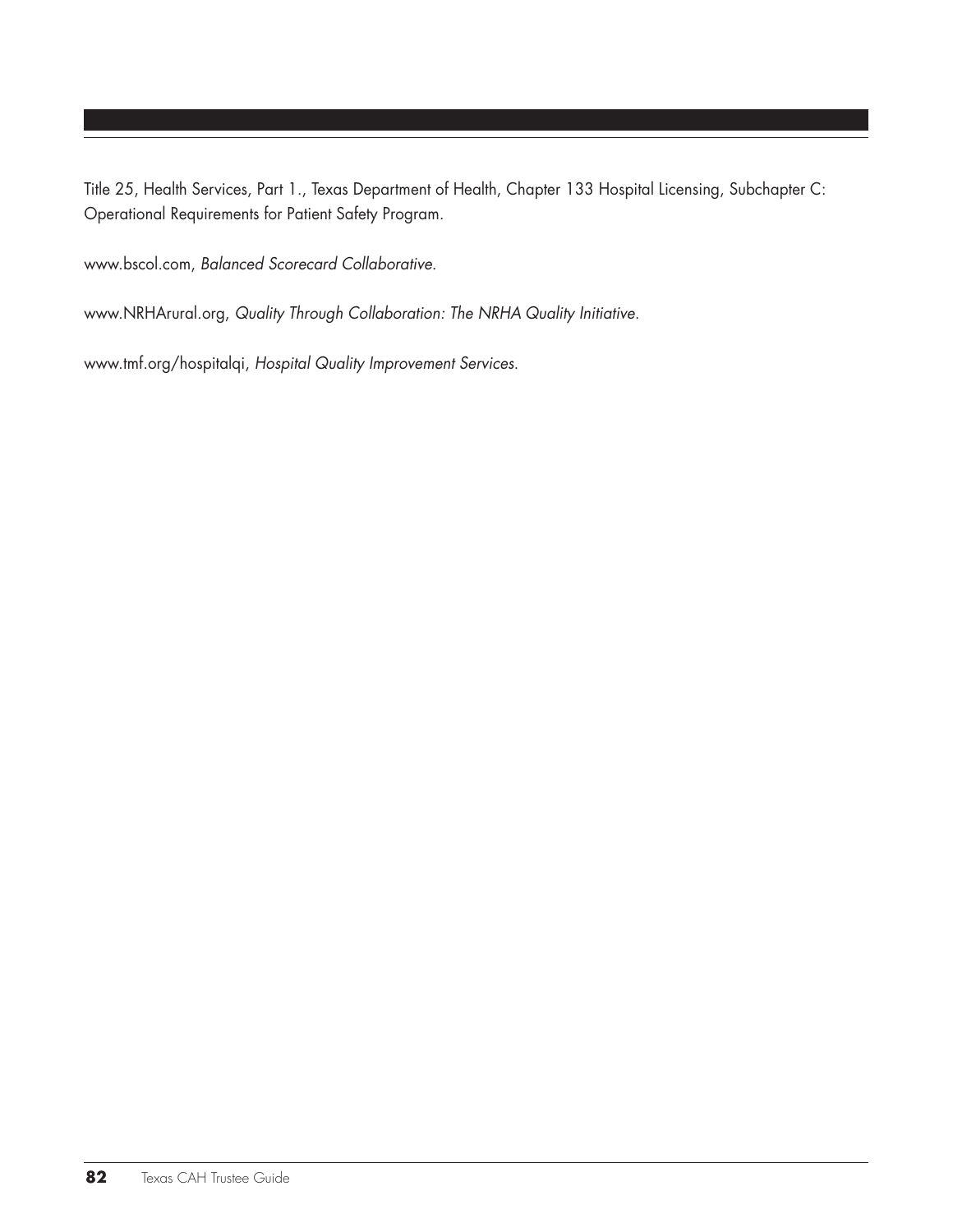# human resources

As significant employers in their communities, Critical Access Hospitals must be well-equipped to manage a wide range of highly regulated, complex human resource issues. Those issues include:

- **Harassment**
- Rights of public employees
- Family and medical leave
- **Overtime**

#### **What is Harassment?**

Harassment is verbal or physical conduct that denigrates or shows hostility or aversion toward an individual because of his or her race, color, religion, sex, national origin, age, disability, or any other characteristic protected by law and that:

- Has the purpose or effect of creating an intimidating, hostile or offensive work environment
- Has the purpose or effect of unreasonably interfering with an individual's work performance or
- Otherwise adversely affects an individual's employment opportunities.

Sexual harassment is unwelcome physical, verbal or nonverbal conduct of a sexual nature. This includes comments about the way an employee looks, indecent remarks, questions or comments about an employee's sex life, requests for sexual favors, sexual demands by a member of the same or opposite sex, any conduct of a sexual nature which creates an intimidating, hostile or humiliating work environment. Even a single remark or incident can, if sufficiently serious, can amount to harassment.

#### **Legal Implications**

Harassment occurs when the conduct complained of is so objectively offensive as to alter the conditions of the victim's employment. However, the discrimination must be based on the protected characteristic (e.g., race or sex) and not "merely tinged with offensive connotations." The hospital can be liable for harassment committed by a supervisor — particularly if the employee proves hiring, firing, demotion or undesirable transfer resulted from the harassment. The hospital can also be liable for allowing a hostile work environment to exist after being notified of the existence of such an environment. A hostile work environment can be created by a supervisor or by an employee's co-workers.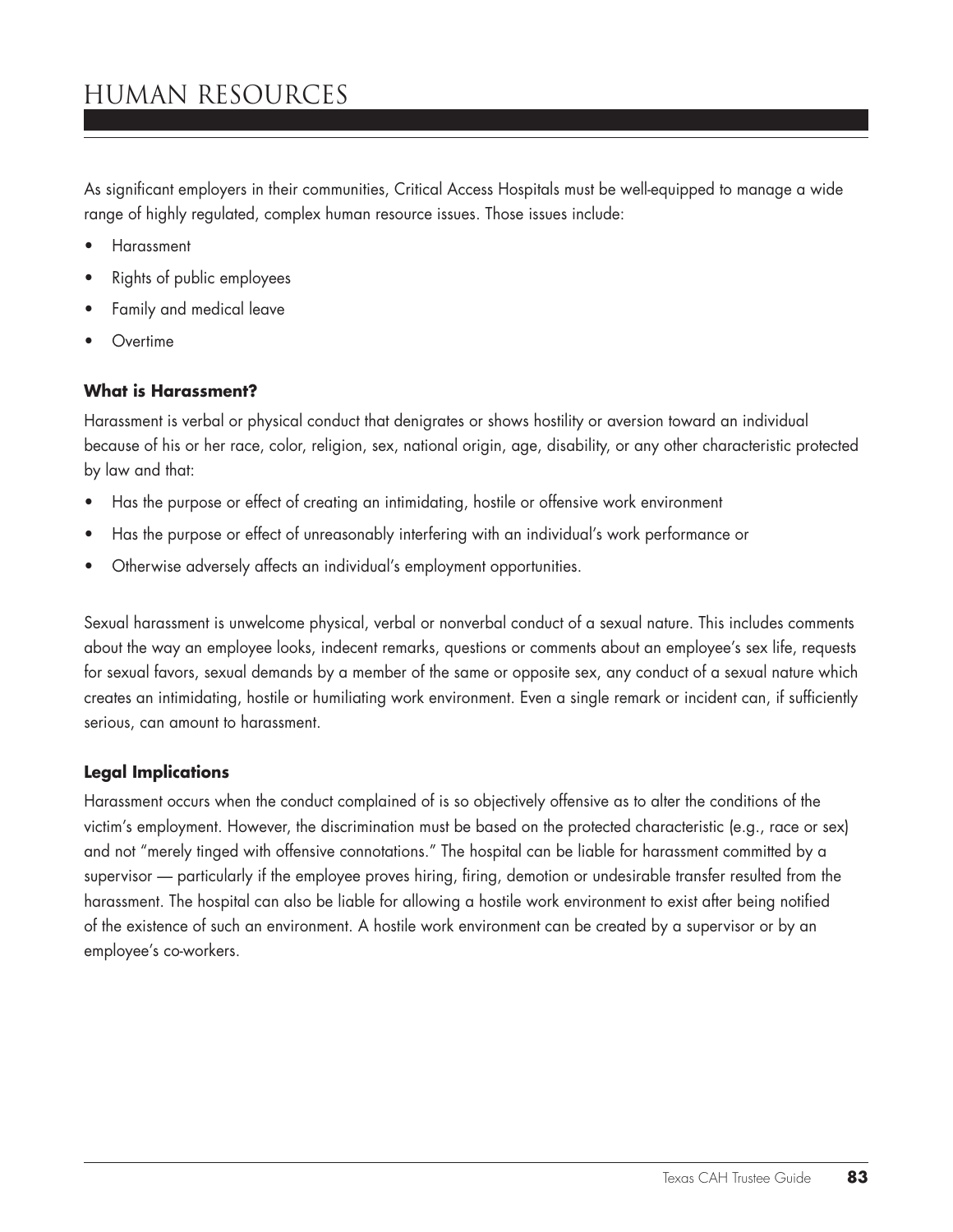#### **Harassment Policy**

The Critical Access Hospital board can limit its potential liability for harassment by taking four key steps:

- 1. **Written Policy** require hospital management to maintain an anti-harassment policy written in plain, easy-tounderstand language. The policy should include:
	- a definition and examples of different types of harassment, including sexual harassment
	- disciplinary procedures
	- procedures for filing a complaint, including alternative reporting procedures, confidentiality and a guarantee of no retaliation
- 2. **Communication** for the policy to be successful it must be effectively communicated to staff and supervisors. A defense to sexual harassment claims is available to employers who maintain and follow a reasonable antiharassment policy if the employee does not take advantage of the complaint process established by the policy.
- 3. **Prompt Investigation** to further limit liability, the hospital must respond to and thoroughly investigate complaints immediately and take effective remedial action.
- 4. **Awareness** ultimately, there must be careful oversight of supervisors. This means thorough screening, meaningful training, and consistent monitoring.

# **Public Employee Rights**

Critical Access Hospitals owned by governmental entities, such as hospital authorities or hospital districts, are local public employers. As such, public CAHs must be aware of their employees' constitutional rights.

#### **Due Process Considerations**

While state governments are protected by Eleventh Amendment sovereign immunity, local governments don't enjoy such protections. In addition, both the U.S. and Texas Constitutions place due process restrictions on governmental entities, and U.S. law provides a cause of action for deprivation of constitutional rights by public employers.

Public employees may have a property interest in a legitimate expectation of continued employment, i.e., a contract. Public employees also have the right not to have false, stigmatizing statements made public upon discharge and to exercise free speech. They cannot be disciplined for exercising their right to free speech, though there may be exceptions when speech is overly disruptive.

## **Employee Privacy**

Privacy is another important area of constitutional employee rights. The 4th Amendment prohibition on unreasonable search and seizure extends to public employers.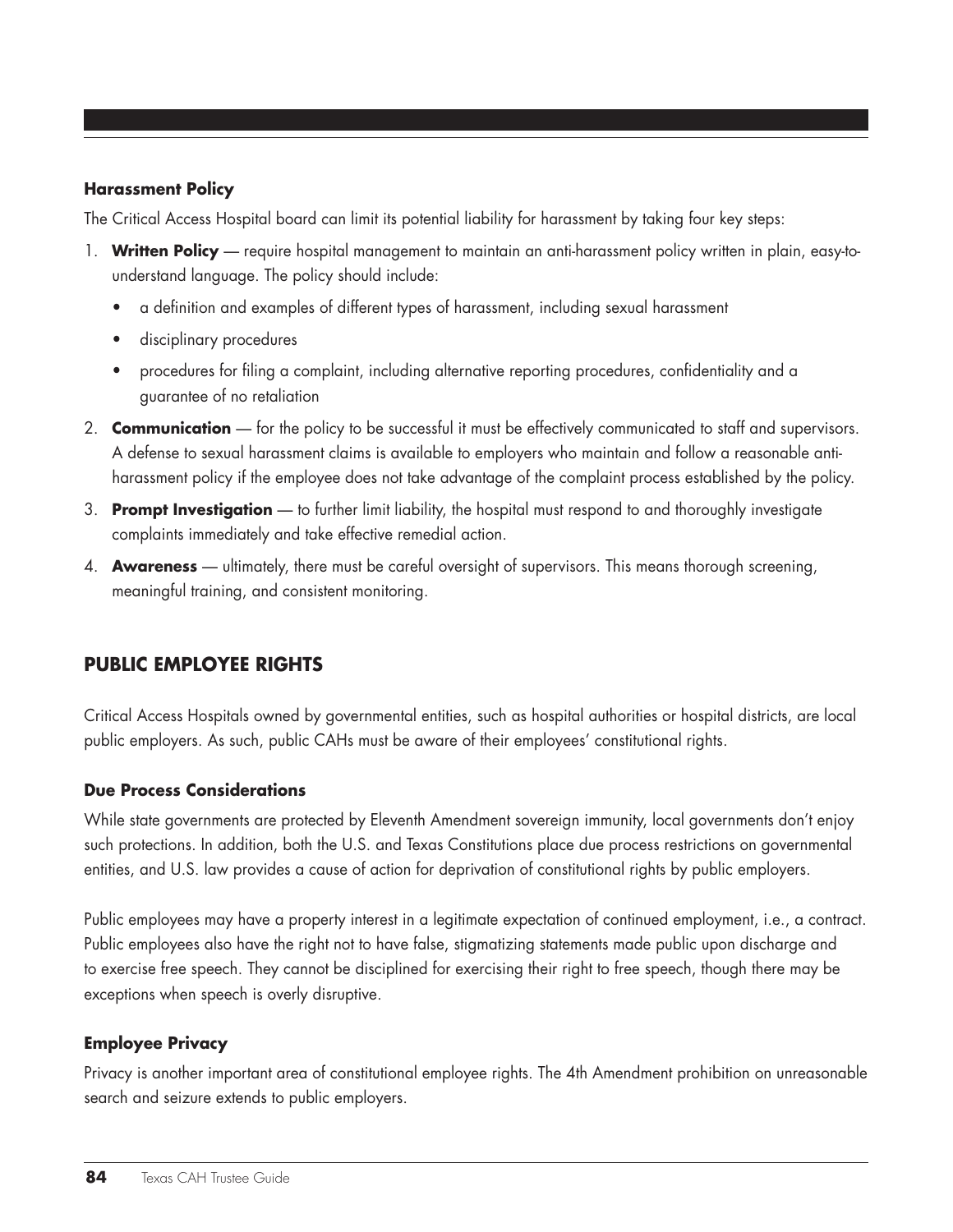## **Drug Testing**

Drug and alcohol tests are considered searches subject to the 4th Amendment. Therefore, a public employer may conduct random drug or alcohol testing only for safety-sensitive positions. The hospital must inform employees upon hiring or promotion that they are subject to random testing and that refusal to submit to testing may result in disciplinary action including dismissal.

Employers may also test when there is a "reasonable suspicion" that an individual employee is under the influence or impaired. Circumstances under which a reasonable suspicion may arise include:

- An employee found in possession of alcohol or drugs at work
- An accident indicating possible impairment of ability or judgment
- • Drugs missing at the end of a shift (in which case the hospital should test everyone on shift).

## **Workplace Searches**

The 4th Amendment also protects public employees against some workplace searches. Whether or not an employee should have a reasonable expectation of privacy should be decided on a case-by-case basis, and the factors to consider are whether other employees have access to the workspace and whether there are desks or files with locks, or lockers. Ultimately, workplace searches must be reasonable, and this depends on the context in which the search is conducted. Searches must be justified at their inception and cannot be unreasonably intrusive.

## **Whistleblower Act**

The final issue relating to public employers is the Texas Whistleblower Act. This law says that state and local governments cannot suspend or terminate an employee that, in good faith, reports a violation of law by the government employer to an appropriate law enforcement agency.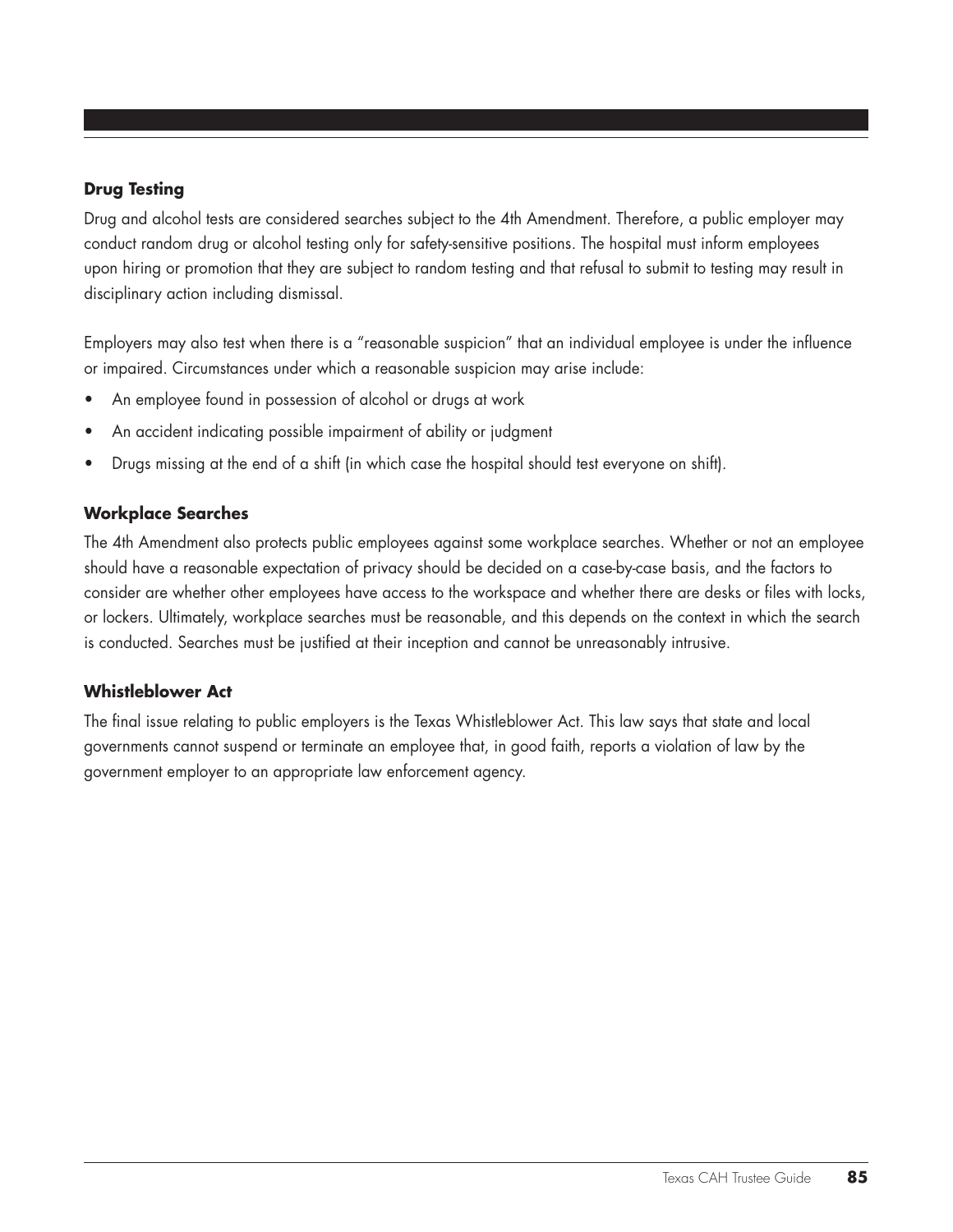# **Family and Medical Leave Act (FMLA)**

The Family and Medical Leave Act and related Department of Labor regulations apply to all public employers and private employers with 50 or more employees. Key FMLA features are as follows:

- • Provides certain employees up to 12 weeks per 12-month period of unpaid, protected leave for certain family and medical reasons
- • Employees must have worked for their employer for at least 12 months (need not be consecutive), and at least 1,250 hours in the past 12 months
- Available for:
	- birth and care of a newborn
	- adoption or foster care and care of the newly placed child
	- care of an immediate family member (spouse, child or parent, not in-laws) with a serious health condition
	- inability to work because of a serious health condition, defined as an illness, injury, impairment or physical or mental condition involving incapacity or treatment with inpatient care in a hospital, hospice or residential care facility
	- pregnancy or prenatal care
	- a period of incapacity due to a chronic serious health condition (such as diabetes or epilepsy)
	- absences to receive multiple treatments by a health care provider (such as chemotherapy)
	- care of a covered service member with a serious injury or illness if the employee is the spouse, son, daughter, parent or next of kin of the service member

Public employees must give notice of the need for leave in advance or as soon as practicable. Employees must also give sufficient information for the employer to qualify the leave under FMLA; however, the employee does not have to mention FMLA. Upon returning from FMLA leave, the employee must be restored to their original position or an "equivalent" job unless the employee would have been terminated anyway. FMLA provides an exception to job restoration for highly paid, salaried employees where restoration would cause substantial and grievous economic injury to the employer's operations. In order to not restore the employee, the employer must notify the employee in writing of their status as a key employee, the reasons for denying job restoration, and provide the employee with a reasonable opportunity to return to work after notice.

Employers cannot count FMLA-qualifying leave toward a maximum number of absences in absence control policies. Other employer FMLA responsibilities include providing a notice of FMLA rights, including FMLA information in employee handbooks, and providing written notice designating leave as FMLA leave. This must be done either when the employee gives the employer notice of their need for leave, or when the employer becomes aware that the employee is asking for time off for FMLA-qualifying reasons. Finally, employers must ask for a medical certification for leave related to a serious health condition.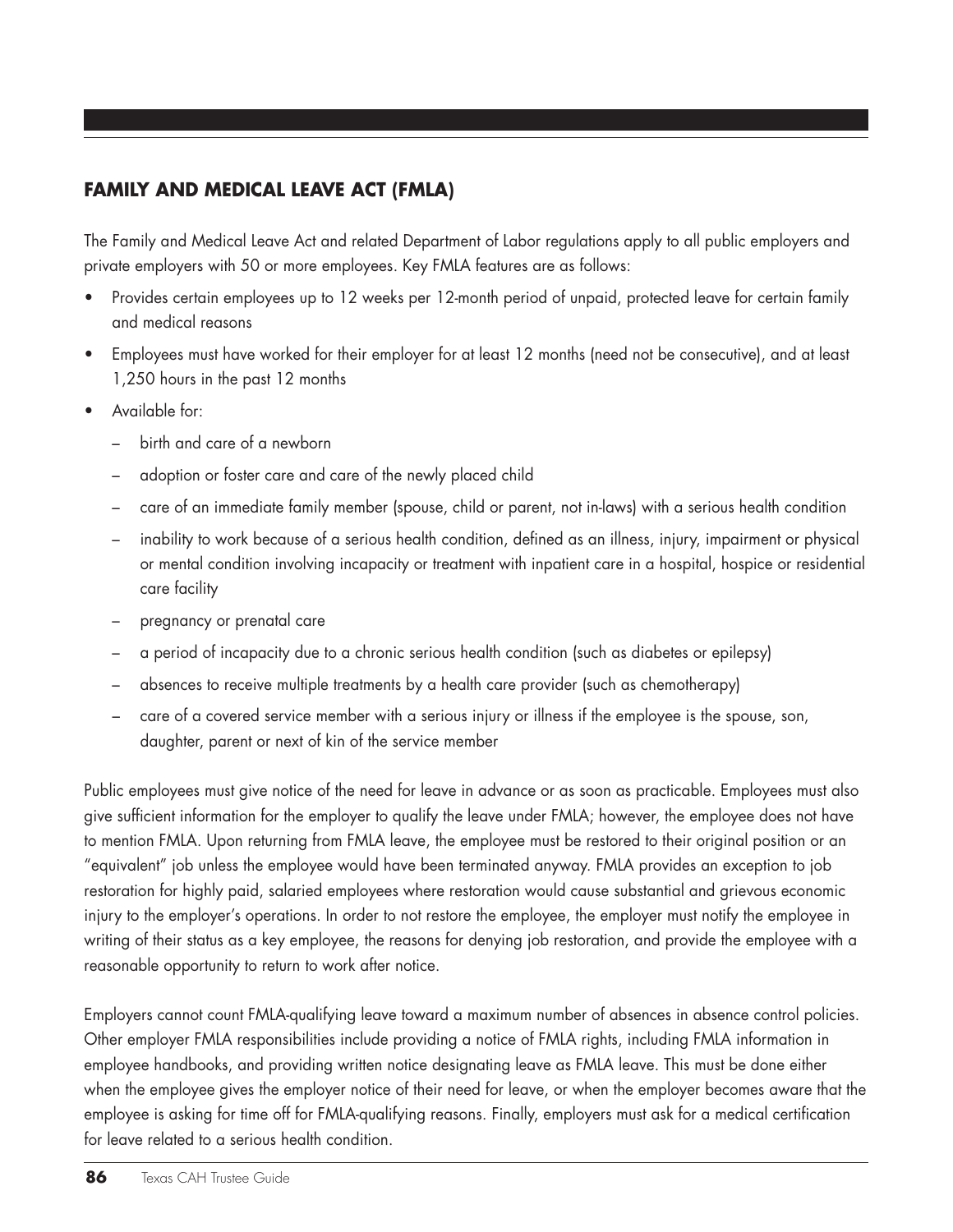# **Overtime Rules**

Employers must pay employees overtime for hours worked in excess of 40 per workweek. In determining whether an employee must be paid overtime, three different tests are employed: the salary level test, the salary basis test and the duties test.

## **Duties Test**

The most important of the three tests is the "duties test," which stipulates that employees in bona fide executive, administrative or professional capacities are exempt from overtime requirements. To determine whether an employee falls within an exempt category, an employer must carefully analyze whether the employee's position meets any of the following descriptions:

- **Executive Employee** an executive employee's primary duty (main or most important duty the employee performs) must be *the management of the enterprise or a recognized department or subdivision* (unit with permanent status and continuous function). Examples of "management" include interviewing, training, setting/ adjusting pay rates, planning work, and planning budget. Executives must customarily and regularly (at least weekly) direct the work of two or more employees, and have the authority to hire or fire employees and/or their recommendations are given particular weight.
- Administrative Employee an administrative employee's primary duty must be performing office or *non-manual work directly related to management or general business operations* of employer or employer's customers. The employee's primary duties must include exercising discretion and independent judgment with respect to matters of significance. Administrative employees generally have authority to negotiate on behalf of and bind employers, participate in planning business objectives and represent their employer in handling complaints, arbitrating disputes or resolving grievances. Although their decisions may be reviewed at a higher level, they have authority to make independent choices, free from immediate direction. Finally, their jobs involve more than mere application of techniques, procedures or standards in manuals.
- **Professional Employee** the third exempt category, and perhaps the most relevant in the healthcare setting, is the professional employee. Professional employees' primary duties must involve *performing work*  requiring advanced knowledge in a field of science or learning, customarily acquired by a prolonged course of *specialized intellectual instruction*. This includes registered nurses; registered or certified medical technologists with three years of college plus a fourth year in school of medical technology; dental hygienists with four years of college; and physician assistants with three years of pre-professional study plus one year of professional course work.

# **Salary Tests**

Two additional tests used to determine exempt/non-exempt status are the "salary level test" and the "salary basis test." Under the salary level test, anyone earning \$455 per week or less must be paid overtime.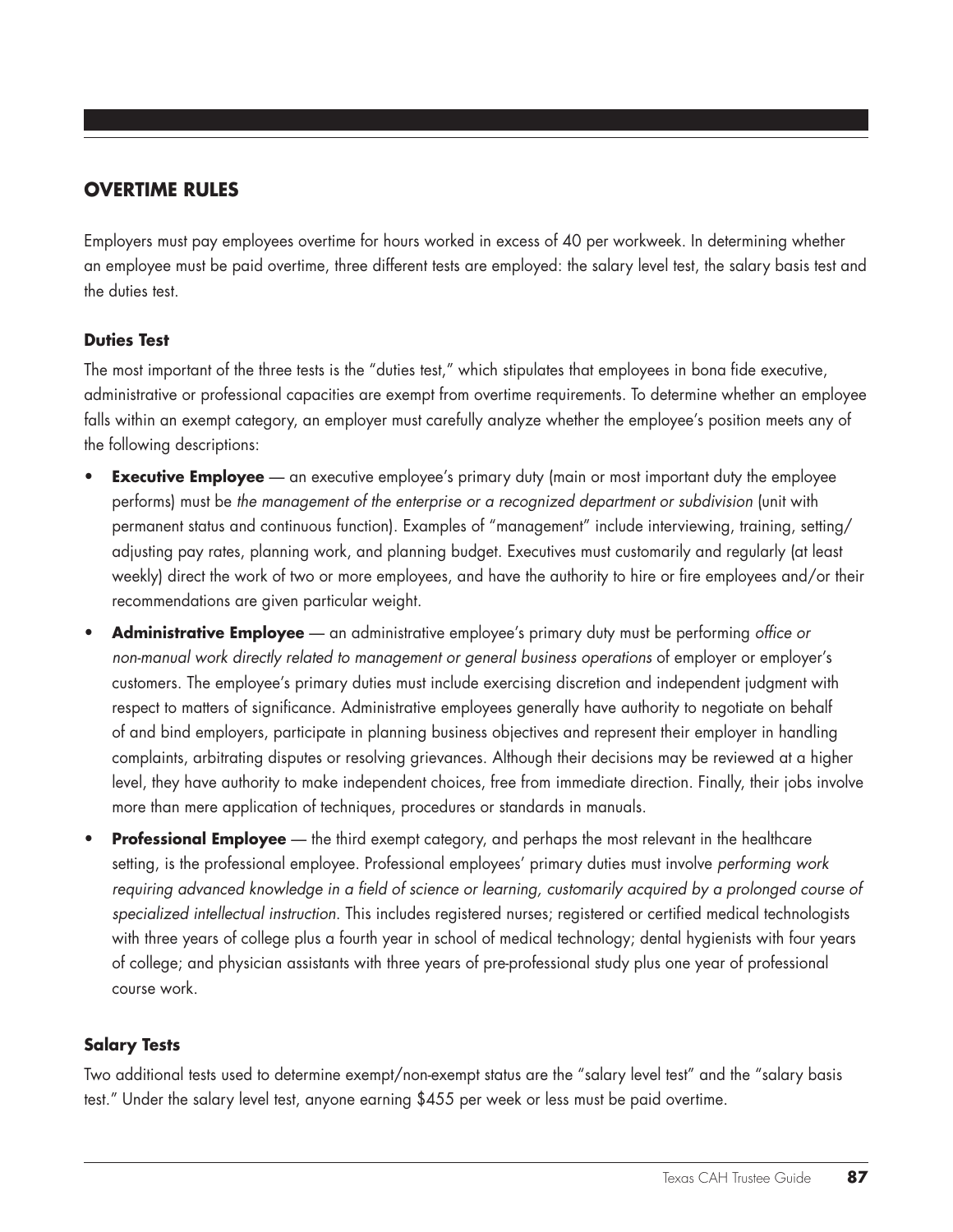The salary basis test is less clear cut. To qualify as an exempt employee under this test, the employee must be paid a predetermined amount that is not subject to reduction because of variations in quality or quantity of work performed. They must generally receive full salary for any week in which they work, with deductions only permissible when an employee is absent from work for a full day for personal reasons. Salary for sickness or disability cannot be deducted unless there is a plan for compensation of lost salary. Deductions can be made for violations of safety rules of major significance or for violations of written workplace policy applicable to all employees that result in disciplinary suspensions lasting a full day or more. In sum, if improper deductions are made from an exempt employee's salary, the employee becomes eligible for overtime, as do any other employees in the same job classification under the manager responsible for the deduction.

## **Summary**

It is good practice for all Critical Access Hospitals to establish clear policies and procedures for dealing with a variety of human resources issues, including harassment, drug and alcohol testing, workplace searches and whistleblowers. It is also important for CAHs to ensure compliance with federal rules regarding family and medical leave and overtime compensation. All of these issues should be addressed in writing through a hospital's comprehensive handbook of personnel policies and procedures.

### **References**

Family and Medical Leave Act, United States Code, Title 29, Section 2601 et seq. Texas Whistleblower Act, Texas Government Code, Section 554.001 et seq.